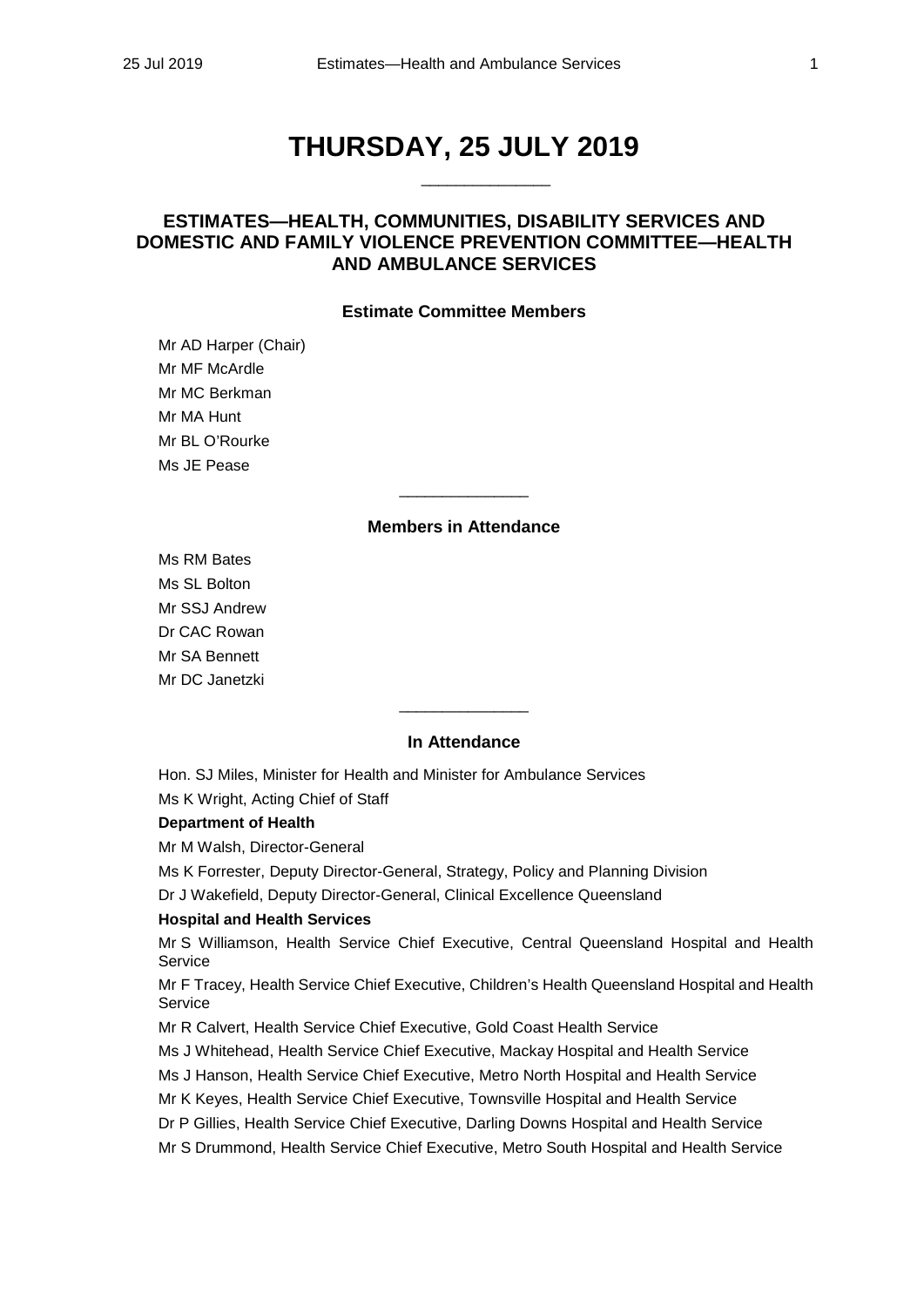**Office of the Health Ombudsman** Mr A Brown, Health Ombudsman **Queensland Mental Health Commission** Mr I Frkovic, Commissioner **QIMR Berghofer Medical Research Institute** Professor F Gannon, Director and Chief Executive Officer **Queensland Ambulance Service** Mr R Bowles, Commissioner

### **The committee met at 8.58 am.**

**[CHAIR:](http://www.parliament.qld.gov.au/docs/find.aspx?id=0Mba20190725_090000)** Good morning everybody. I now declare this hearing of estimates for the Health, Communities, Disability Services and Domestic and Family Violence Prevention Committee open. I start by acknowledging the traditional owners and custodians of the land upon which we meet today. I am Aaron Harper, member for Thuringowa and chair of the committee. With me today is Mark McArdle, member for Caloundra and our deputy chair; Mr Michael Berkman, member for Maiwar; Mr Marty Hunt, member for Nicklin; Mr Barry O'Rourke, member for Rockhampton; and Ms Joan Pease, member for Lytton. The committee has granted leave for non-committee members to ask questions at the hearing today and so other members may be present over the course of the proceedings.

\_\_\_\_\_\_\_\_\_\_\_\_\_\_\_

Today the committee will consider the Appropriation Bill 2019 and the estimates for the committee's areas of responsibility. I remind everyone present that any person may be excluded from the proceedings at my discretion as chair or by order of the committee. I ask that all mobile phones or pagers now be switched off or to silent. I also remind everyone that food or drink is not permitted in the chamber. The committee will examine the portfolio areas in the following order: health and ambulance services from 9 am to 2 pm, communities, disability services and seniors 2.15 until 4 pm, child safety, youth and women and domestic and family violence prevention from 4.15 until 6.30 pm.

The committee will now examine the proposed expenditure contained within the Appropriation Bill 2019 for the portfolio areas of the Minister for Health and Minister for Ambulance Services. The committee will examine this until 2 pm. The committee will suspend proceedings during this time for breaks at 10.30 am to 10.45 and from 12.15 until 1 pm. The visiting members present are Ms Ros Bates, member for Mudgeeraba, and Ms Sandy Bolton, member for Noosa.

I remind those present today that the committee's proceedings are proceedings of the Queensland parliament and are subject to the standing rules and orders of the parliament. It is important that questions and answers remain relevant and succinct. The same rules for questions that apply in parliament also apply in this hearing. I refer to standing orders 112 and 115 in this regard. Questions should be brief and relate to one issue and should not contain lengthy or subjective preambles, arguments or opinion. I intend to guide proceedings today so that relevant issues can be explored fully and to ensure there is adequate opportunity to address questions from government and non-government members of the committee.

On behalf of the committee I welcome the minister, the director-general, officials and members of the public to this hearing. For the benefit of Hansard I ask officials to identify themselves the first time they answer a question referred to them by the minister or the director-general. I now declare the proposed expenditure for the portfolio area of health and ambulance services open for examination. The question before the committee is—

That the proposed expenditure be agreed to.

Minister, if you wish you may make an opening statement of up to five minutes.

**Dr MILES:** Thank you. I welcome the opportunity today to address the Health, Communities, Disability Services and Domestic and Family Violence Prevention Committee. I would also like to respectfully acknowledge and pay my respects to the traditional owners and custodians of the land on which we are meeting today and pay my respects to their elders past, present and emerging.

It is always an honour to talk about the amazing work that is done every day in Queensland's health system. Our doctors, nurses, paramedics, allied health professionals and all the other thousands of staff who make the system work are caring for more Queenslanders than ever before. They are doing it safely and in a system that is world class. More patients are coming to our public hospitals for care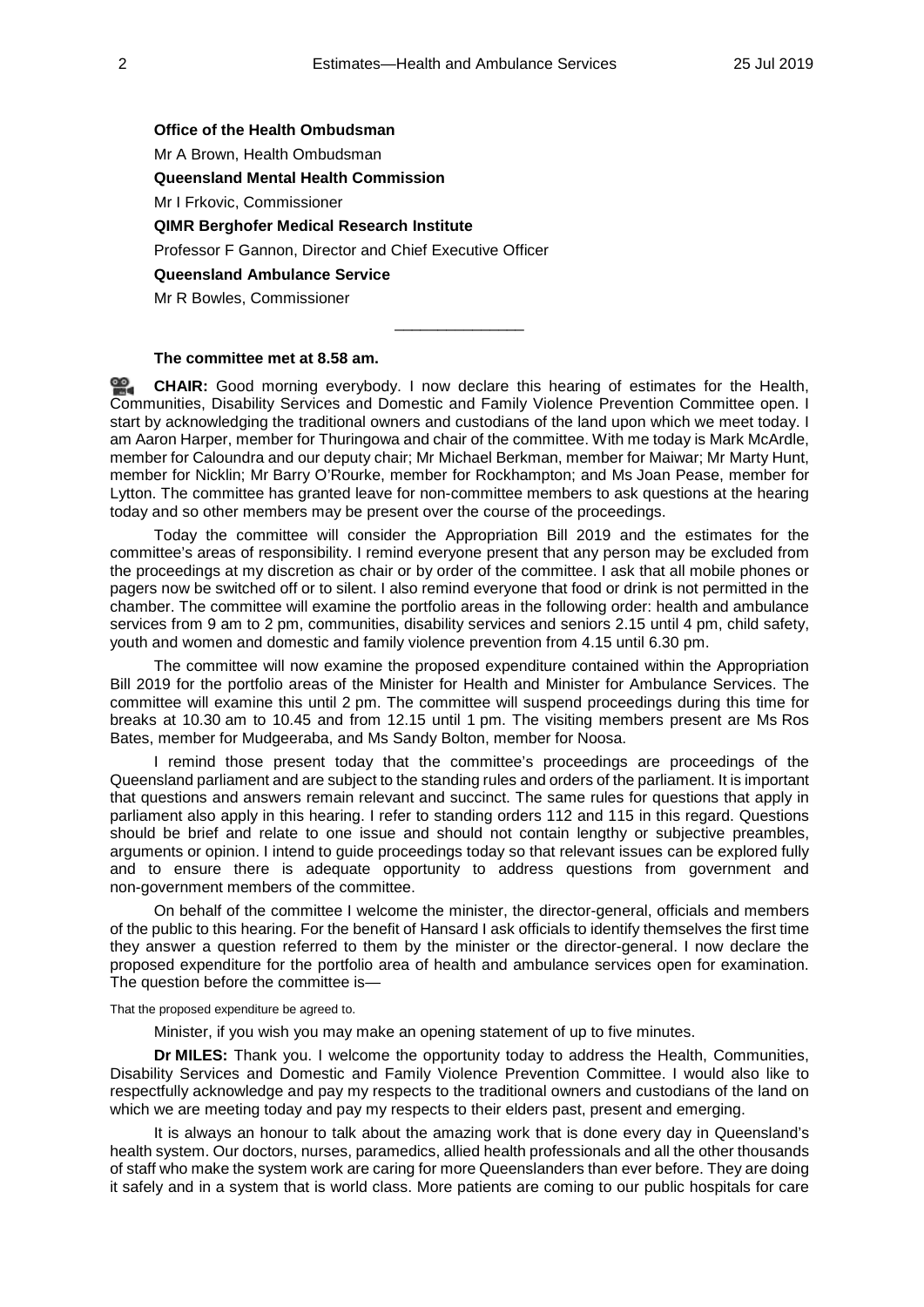than ever before. Our public hospitals have provided more care to more patients, with more care being provided within the clinically recommended time frames. Between 1 July 2018 and 30 June 2019 almost 54,700 more patients presented to an emergency department and over 47,600 more patients were seen in the clinically recommended time upon their arrival compared to the same time last year. Over this same period, the system provided almost 59,000 more initial specialist outpatient appointments and over 1,400 more elective surgeries. At the same time, over 25,200 more patients received their first specialist outpatient appointment within the clinically recommended time and over 1,300 more elective surgeries were provided within the clinically recommended time in a Queensland public hospital compared to the prior year.

The Specialist Outpatient Strategy has enabled more patients to access specialist outpatient services. When the Palaszczuk government came to office there were more than 104,000 Queenslanders waiting longer than clinically recommended for their first specialist outpatient appointment and more than 5,100 had been waiting more than four years. As at 1 July 2019 this has reduced to 49,119 where 45,851 are ready for care and no patients are waiting longer than four years. Even more significant has been the reduction of the number of patients waiting more than two years for their first appointment, down from 21,986 in March 2015 to just 73 ready-for-care long waits as at 1 July 2019. The Endoscopy Action Plan has seen an expansion of services and improved access during the last financial year. Over 10,900 more patients received their endoscopy within the clinically recommend time than last year.

The numbers speak for themselves, but behind those numbers are the stories of people whose lives have been changed by the great work done in our hospital and health services. Before we move further into the proceedings, I would like to correct the record. There is a misprint on page 9 of the Queensland Health Service Delivery Statements. It says –

By 2018-19, the ieMR Program had resulted in an average 56 per cent reduction in the time taken to record vital signs and a 74 per cent reduction in diagnostic imaging.

That should read—

… a 7.4 per cent reduction in diagnostic imaging.

I would like to introduce Michael Walsh, the director-general of the Department of Health. May I ask the committee's indulgence for a minute and reflect on Mr Walsh's recent retirement announcement. It has been a great pleasure to work with Michael since my appointment as health minister. This marvellous health system is populated by tens of thousands of decent, hardworking dedicated staff and by any measure Michael is first among equals. I have not met anyone more dedicated to the health and wellbeing of Queenslanders. He has been an incredible leader of Queensland's fantastic universal, free public health system and he leaves the health system in much better shape than when he was appointed in 2015. Being Queensland Health's director-general can sometimes be a thankless job. I would like to convey to him my thanks, the thanks of the government and the thanks of every Queenslander whose life is saved or changed by Queensland Health every day. I look forward to the committee's questions.

**CHAIR:** Thank you very much. Hear, hear! Some big shoes to fill. We will move to non-government questions. We will start with the member for Mudgeeraba.

**Ms BATES:** Director-general, I refer to page 9 of the SDS in relation to the rollout of the integrated electronic Medical Record. Can the director-general advise whether there were any adverse patient outcomes from an outage or recorded incident or failure with the technology in 2018-19?

**Mr Walsh:** As the Auditor-General identified in its independent performance review of the integrated electronic Medical Record, the rollout of the digital hospital program is delivering benefits for patients across Queensland. There have been no identified patient harms from any of the incidents that have resulted in unavailability of the ieMR.

**Ms BATES:** The Auditor-General's report published in December last year, which you just alluded to, digitising public hospitals raised concerns with many things, including the need to revisit governance arrangements for the program. Can the director-general explain whether the current ieMR rollout operates across the whole state or whether each hospital and health service is responsible for undertaking its own rollout?

**Mr Walsh:** The Queensland Auditor-General did identify, as I have indicated, that benefits for Queenslanders are being delivered through the digital hospital program. As members of the committee would also know, the Auditor-General identified that some of the planned benefits, such as inpatient length of stay, have reduced. There has also been reduced pathology testing. Reduced diagnostic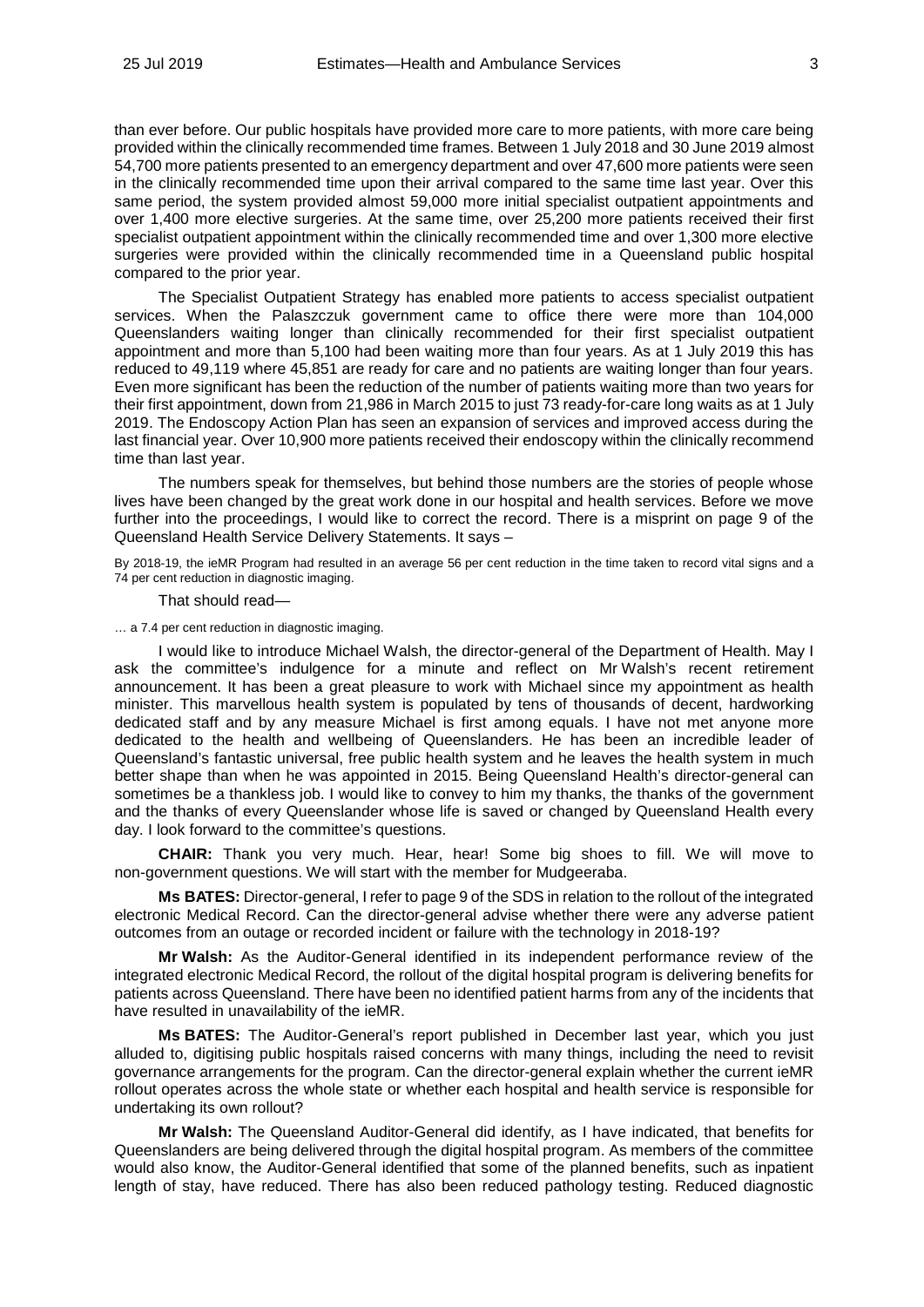imaging has been achieved. There were also some other benefits that were not originally forecast in the business case, such as faster access to medical records and more legible records and system functions made easier to do the right thing, and reduction in patient falls. There were a number of benefits that have been identified by the Auditor-General as a result of the rollout of the ieMR.

In terms of the response to the Auditor-General's report, we did use the useful information from the report to say that as the large complex statewide program moves from a small number of rollouts to the point where you have more than 50 per cent of the proposed rollout sites operating under the ieMR you need to change your governance to be able to manage the business-as-usual environment and also the rollout program. We moved the senior responsible owner to be the Chief Clinical Information Officer for the state which has a role both in the business-as-usual of supporting the optimisation and continuous improvement of the system as well as the rollout of the system across the state.

The program is a statewide rollout of the program. The senior responsible owner, as the chair of the steering committee for the program, oversees the entire rollout of the program. The important element of that is that every single go-live at every single hospital is, in fact, a commitment by the clinicians to make the transformational change from using paper records to moving to the digital platform. In relation to those decisions, it is important that they are engaged and lead that transformation.

I have the opportunity to visit every single hospital site prior to go-live. I ask them a range of questions that are on the public record in relation to their readiness to make that transition. As a go-live comes up, they make the decision to actually move, because it is important that it is safe to move—that they have the training, the processes and the steps in place to move to the new platform. However, it is a statewide rollout overseen by the senior responsible owner.

**Ms BATES:** Does each hospital and health service have a final say in when their rollout begins?

**Mr Walsh:** Absolutely. I should say that in some of those instances those conversations have been really constructive. There may be a date that is forecast for the go-live, but when the clinicians say they wish to vary that date that is absolutely supported, because it is important about going safe and moving to that transition, not sticking to a fixed date.

**Ms BATES:** I take it that each HHS issues an individual patient with their own respective patient record number, rather than each Queenslander having their own number regardless of where they live? Effectively, it is a unique number that always belongs to them and to them only?

**Mr Walsh:** It is important to understand the difference with the integrated electronic Medical Record, which contains a patient's clinical information. That is information about every episode of care in a hospital, the progress notes and case notes that occur with those, the diagnostic imaging reports, the pathology reports, medication ordering and dispensing and administration and so forth, as well as things such as diagnosis alerts, allergies and so forth. That is in the clinical realm, looking after a patient. All of the patient related data such as date of birth, unique identifying number, address—those elements—is in the patient administration system, which is separate to the integrated electronic Medical Record system. Those two systems operate together. It is not the ieMR that holds the unique identifier for the patient; it is the patient administration system.

**Ms BATES:** Director-General, we have been provided with information by local clinicians that late last year there was a case where a patient in the Townsville Hospital received a medication that was intended for a patient in the Princess Alexandra Hospital because they had the same patient record number; is that correct?

**Mr Walsh:** I am happy for the member to provide us with those details. We will look into that and provide some information back on that. I would like to get those details, thank you.

**Ms BATES:** Would you take that on notice, Minister?

**Mr Walsh:** I will need to check with the minister.

**Dr MILES:** We cannot take it on notice until the member provides enough information for us to investigate it.

**Ms BATES:** I call the CEO of the Townsville Hospital and Health Service. Mr Keyes, can you advise if there have been any adverse patient outcomes relating to any error with the electronic medical records and, in particular, the comment that I just made of a concern about a patient in Townsville?

**Mr Keyes:** The Townsville Hospital and Health Service has been on a progressive go-live of the integrated electronic Medical Record since 2015, when we first began with the deployment of the PowerChart, which is the documented notes where people make their recordings of entries while people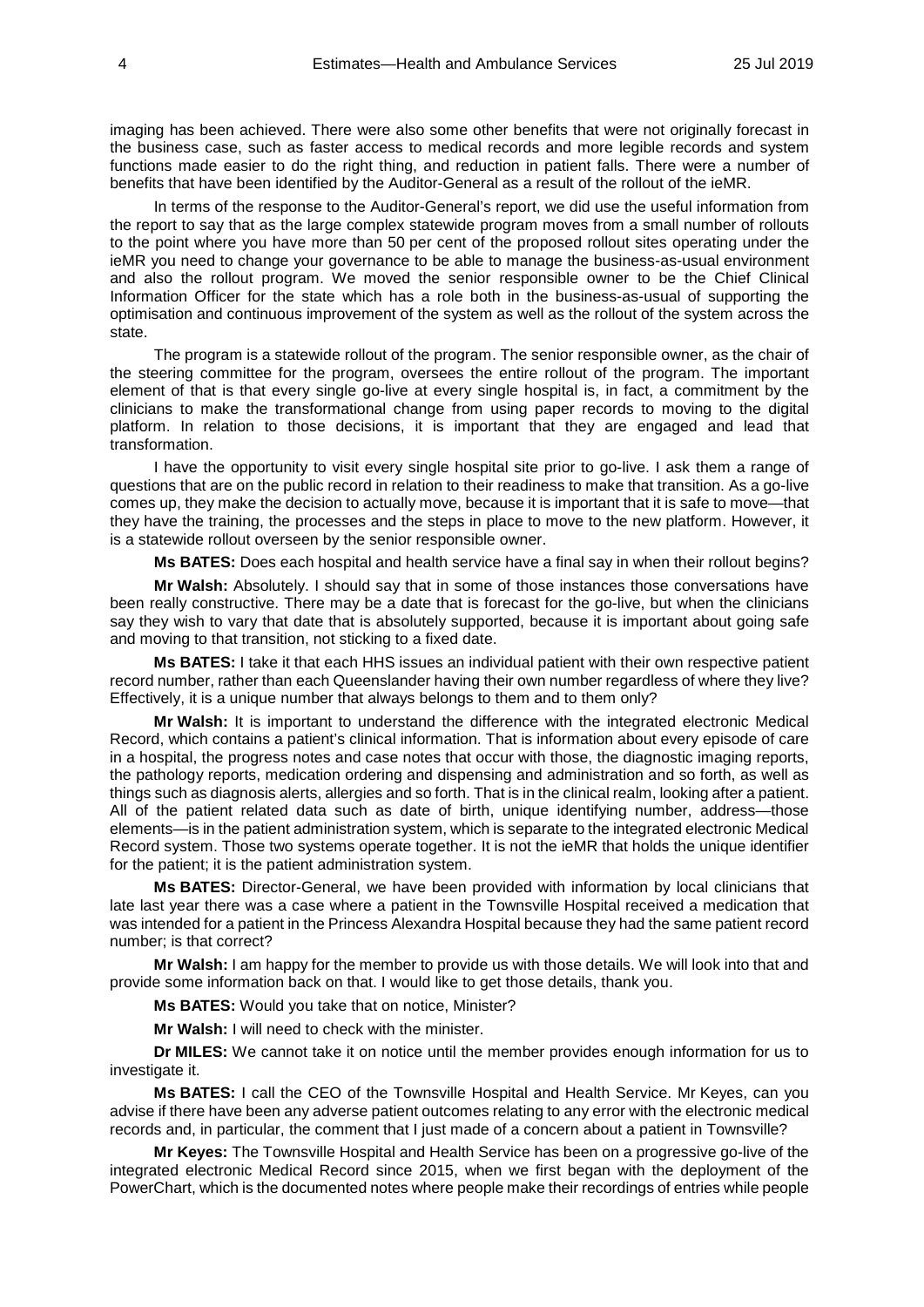are inpatients. Subsequent to that, in 2016 we rolled out FirstNet and then the orders entry and results reporting modules for the ieMR. In July and August last year, we went live with the Enterprise Scheduling Management, which is the capability that allows us to book and manage outpatient appointments and also the SurgiNet system, which records intraoperative information and how patients move in and out of the operating theatres.

In July this year, we went live with the final part of our advance release, which was the deployment of the anaesthetic module—the SAA—the research support module and also the medication recording module. This capability for Townsville, as it is with all of the other sites, allows the opportunity for clinicians across the state to provide continuing care and support for clinicians and patients wherever they may be. In fact, recently I was talking to one of our neonatologists and he shared with me what I thought was a very powerful anecdote that the integrated electronic Medical Record allowed him to provide support to neonatologists and doctors elsewhere in the state while a neonate was being transferred to the Townsville Hospital. I think that is a capability that is unparalleled.

**Ms BATES:** That is very admirable, but my question was: are you aware of a patient in the Townsville Hospital receiving medication—

**CHAIR:** Before you answer that, Mr Keyes—

**Ms BATES:**—that was intended for a patient at the Princess Alexandra Hospital.

**CHAIR:** Thank you, member for Mudgeeraba. What is the relevance of your question to the Appropriation Bill before us? You are going down a line of questioning around something that I cannot draw to the Appropriation Bill. Do you want to rephrase the question?

**Ms BATES:** I am speaking to page 9 of the SDS, Mr Chair.

**Dr MILES:** Mr Chair, we are very happy to take questions about the ieMR. Mr Keyes is doing a good job of outlining it at the Townsville Hospital.

**Mr McARDLE:** Will he answer the question that was put by the shadow minister, please?

**Ms BATES:** The question was not put to the minister.

**Dr MILES:** Mr Chair, it is impossible to answer a question about a hypothetical situation with no detailed information provided.

**Ms BATES:** It is not a hypothetical question.

**Mr McARDLE:** Point of order, Mr Chair. Mr Keyes can answer a question based upon his own knowledge as CEO of the relevant HHS. He can either say yes, he does know it and provide details or say no and take it on notice himself, with the minister's consent.

**CHAIR:** We have already gone down this line of questioning. It is hypothetical.

**Mr McARDLE:** It is not.

**Ms BATES:** It is not hypothetical.

**CHAIR:** Mr Keyes, would you like to move to answer the question?

**Ms BATES:** Are you aware; yes or no?

**Mr Keyes:** At this point in time I do not have any of the details that the member may be referring to. I would be happy to take it, with the minister's permission, to have the ability to research that question thoroughly. However, those details are not in front of me at the moment.

**Ms BATES:** Thank you. Will the minister allow that to be taken on notice?

**Dr MILES:** I will allow Mr Keyes to make some contact with people within the HHS and see if they know of any instance. If the member has evidence of an occurrence, she should provide it. If it is a patient name that cannot be disclosed in the open hearing, she is welcome to provide us with that detail in the break. However, a rumour is not sufficient to make an allegation.

**Ms BATES:** it is not a rumour, Minister.

**Mr McARDLE:** Point of order, Mr Chair. The minister can answer yes or no. He cannot then run on with a preamble. It is agreed already that Mr Keyes can take it on notice.

**Dr MILES:** No, he has not.

**Mr McARDLE:** That should be the end of the matter. Can the shadow minister move on with her questioning?

**Dr MILES:** Mr Chair, I have agreed to allow Mr Keyes to look into it during the hearing and we will return to it.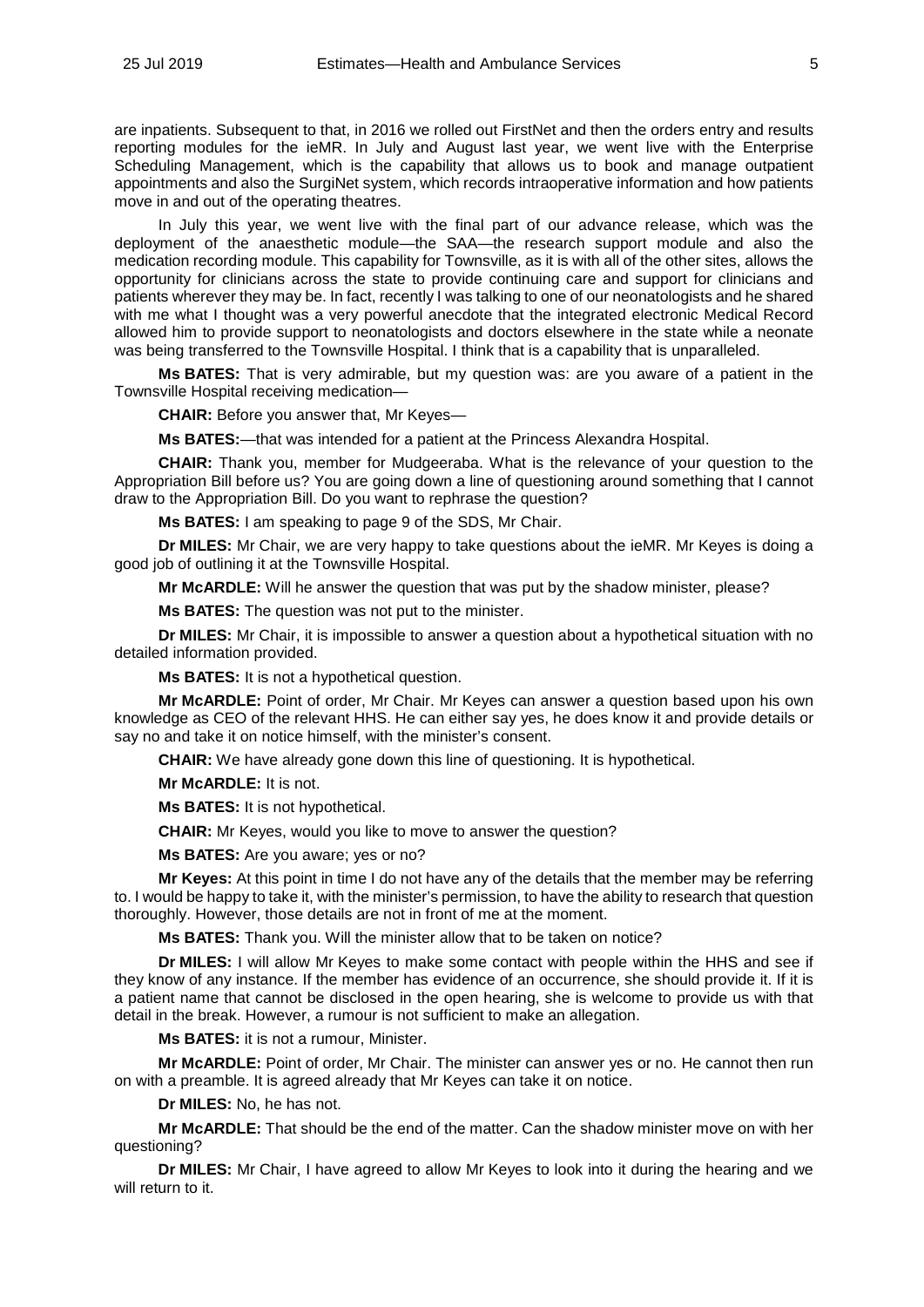**Mr McARDLE:** Thank you. That is the end of the matter.

**Dr MILES:** It is not taken on notice.

**CHAIR:** I will run the estimates, thank you, Mr Deputy Chair.

**Ms BATES:** I call the CEO of the Gold Coast HHS. Mr Calvert, I refer to page 100 of the SDS in relation to delivering safe, effective and efficient services. We have also received information from local clinicians that in May this year at the Gold Coast University Hospital a patient received an incorrect blood type or there was an issue with a blood transfusion as a result of an ieMR issue. Can you shed any further light on this incident?

**Mr Calvert:** I do not know anything about that.

**CHAIR:** Again, member for Mudgeeraba, you are going down a line of questioning where there are no facts put. As the minister said, during the break you can provide to the minister any details that you cannot disclose in the hearing, and that can be taken as answered then. Minister?

**Dr MILES:** Yes, Chair. If the member has any details that would allow those allegations to be properly investigated, we would welcome them. Otherwise, it appears to be just rumours.

**CHAIR:** You have that opportunity in the break, member for Mudgeeraba. Do you want to go to another question?

**Ms BATES:** Given the ieMR only went live in April, was there any reason you considered halting the rollout of the ieMR?

**Mr Calvert:** The ieMR process in our hospital was run by a project team comprising over 100 clinicians and others. As the DG explained earlier, every HHS is visited. He personally comes and asks a series of questions—and they are quite searching questions. The room is full of clinicians. I made sure that the room, at both sites that he came to, was full of clinicians who were not just part of the project team but from wider afield. I made sure that those clinicians that I knew about who had any concerns about the ieMR were also in the room. We had good debate about our readiness. We were in control of that date. We took the decision locally to go ahead, and it has been very successful.

**Ms BATES:** Director-General, I refer to page 9 of the SDS in relation to the rollout of the integrated electronic Medical Record and ask: can the director-general outline the reasons for the departure of the former CEO of eHealth Queensland, Dr Richard Ashby?

**Mr Walsh:** It would be inappropriate for me to make any comments about a matter that is currently under the responsibilities of the framework of the CCC.

**CHAIR:** Would you like to move to your next question?

**Ms BATES:** I do not believe that estimates precludes you from talking about an issue before the CCC rather than the ethics-

**CHAIR:** Member, we will start with the rules. Standing order 115 relates to arguments. This is not the place to argue the point. Please move on with your next question.

**Ms BATES:** What was the payout figure to Dr Ashby as a result of his separation?

**Mr Walsh:** Dr Ashby, as was communicated publicly, resigned. Dr Ashby received the entitlements as a resignation that were due to him under his contract of employment.

**Ms BATES:** Did Dr Ashby resign or was he terminated?

**Mr Walsh:** He resigned. It is on the public record.

**Ms BATES:** Noting the ethical standards and corruption investigations, were there any performance concerns from your point of view?

**Mr Walsh:** Chair, as I have indicated before, this is a matter that relates to a CCC consideration and it is inappropriate for me to make comment on that.

**CHAIR:** Thank you, Director-General. Can you move onto something more relevant to the Appropriation Bill, please?

**Ms BATES:** In relation to the ongoing rollout of the ieMR, which hospitals were green and which hospitals were amber on the gate 4 reviews prior to going live with the integrated electronic Medical Record?

**Mr Walsh:** All of what are called the gate 4 reviews that are undertaken as the last external independent assessment of the program prior to go live are undertaken by an external body. They outline the state of readiness for the program and also those elements that need to continue to be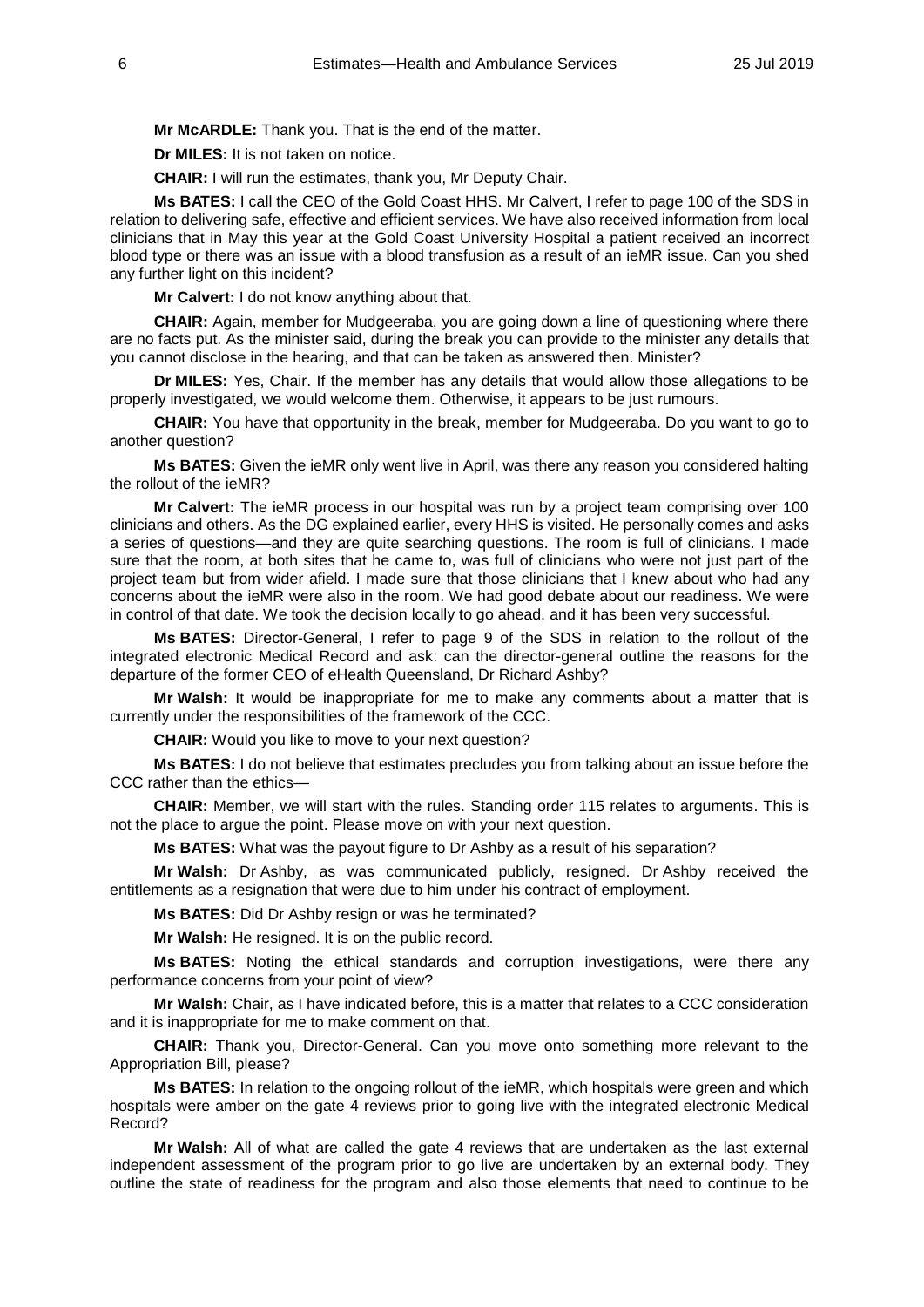focused on. Whether the program is green or not there may still be elements that the program needs to actually ensure are done because the gate 4 review happens a short period before go live. There are still things that are scheduled to be done that still have to been done, whether it is green amber, amber, amber red or so forth. All of the gate 4 reviews prior to a go live indicated that the go live was something that could happen successfully with the actions that needed to be taken as a result of the gate 4. Those particular elements of the gate 4 review are important for the steering committee locally to look at.

All of the clinical leads of a hospital are part of a gate 4 review and are then also part of implementing all of the initiatives that come out of a gate 4 review. It is an opportunity to focus on what elements and what actions need to be completed in order to finish it. The statewide committee also receive a copy of that gate 4 review. I also get to read those. It is part of the discussion that I have with clinicians prior to going live—to cover the elements that a gate 4 review identified.

The important thing about a gate 4 review is not whether it is green amber or amber, it is about whether the actions outlined in a gate 4 review are done prior to a go live. That is what the clinicians commit to and that is what the clinicians then focus on as they move up to the go live time.

**Ms BATES:** Could I call the CEO of the Mackay HHS.

**CHAIR:** We have one minute left, member for Mudgeeraba.

**Mr McARDLE:** One minute 30, Mr Chair.

**Ms BATES:** Can the CEO advise if the ieMR went live on a green on a gate 4 review? Can the CEO advise if there was any impact on surgical waiting times for categories 1, 2 and 3 patients when the ieMR system went live last year?

**Ms Whitehead:** I do not have the information with regard to the gateway review, so, with the minister's permission, I would like to take that question on notice.

**Dr MILES:** We will get the answer during the session and come back to you.

**Ms Whitehead:** We went live in October 2017 and we planned to slow down our activity in both our outpatient department and in our theatres in order to make sure that our staff had adequate time to be fully happy with the processes as part of ieMR. We did plan to go a little slower at the early stages.

By the end of the financial year we had fully caught up on all of our contracted activity and we had fully achieved the activity that we were asked to do. We saw over 300 more emergency surgeries through our theatres in that time and I think our staff did an absolutely excellent job to continue to provide great services for the population of Mackay during that period of exceptional demand.

**CHAIR:** The time for non-government members' questions has expired. We will move on to government members' questions. Minister, how will the investment in new and expanded hospitals in this budget improve access to health care for Queenslanders and how does it compare to previous years?

**Dr MILES:** The Palaszczuk government is building bigger and better hospitals right across Queensland. Our capital investment program in 2019-20 totals \$777 million. This investment is supporting more than 1,200 full-time-equivalent jobs this financial year. New capital initiatives in this year's budget included nearly \$40 million to construct a new 22-bed mental health inpatient unit at Hervey Bay Hospital and convert the existing inpatient unit at Maryborough Hospital into a subacute mental health unit for older persons. We also announced a \$46.6 million multistorey car park for Caboolture Hospital, \$16 million for a MRI machine and second CT scanner at Redcliffe Hospital and \$6.7 million for the detailed business case for a new Bundaberg Hospital.

The Palaszczuk government's capital program includes the largest hospital expansion project ever announced in Queensland—a \$460.9 million expansion of the Logan Hospital. Together with the \$352.9 million expansion of the Caboolture Hospital and \$127.5 million for stage 1A of the Ipswich Hospital expansion, these three projects alone total \$941 million. Together with major investments in regional and rural hospitals like Roma, Kingaroy, Atherton, Cairns, Hervey Bay and Gladstone, we have a plan for delivering the bigger and better hospitals our communities need.

The LNP cannot make up its mind whether it is strongly opposed to our infrastructure projects or whether we are not delivering them fast enough. During the 2017 election campaign, the member for Surfers Paradise attacked our election commitments to expand the Logan, Caboolture and Ipswich hospitals. Now the member for Mudgeeraba complains about how long it is taking to do the proper planning and deliver the projects. It is no surprise that the LNP do not know how long it takes to plan and deliver big hospital infrastructure projects because they never planned any and they never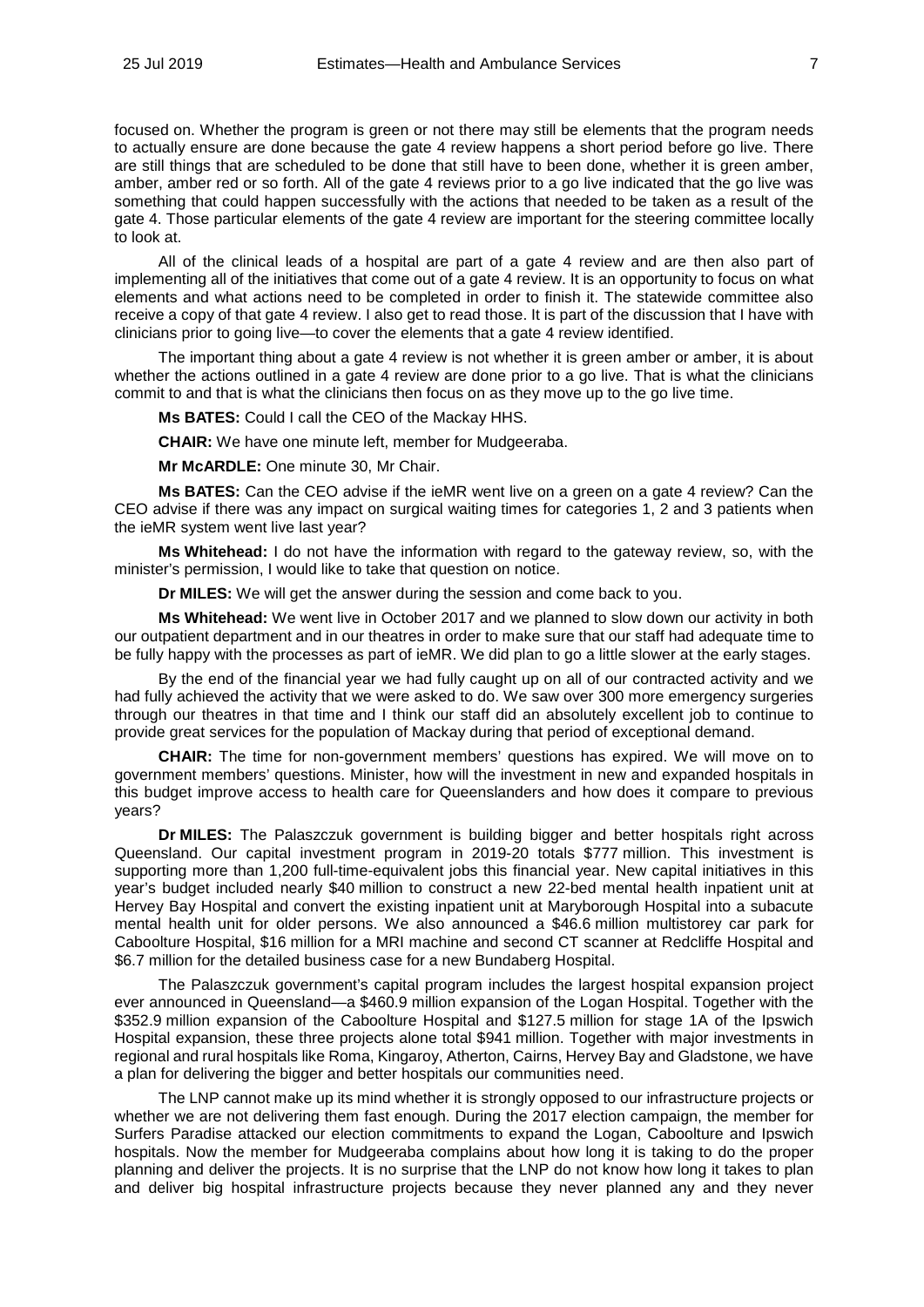announced any. The biggest Health built infrastructure project they announced in government had a budget of \$11.6 million. In fact, the 10 largest Health built infrastructure projects they announced totalled less than \$100 million and they were all funded from existing funding in the Queensland Health capital budget.

In comparison, the 10 largest Health built infrastructure projects announced by the Palaszczuk government total more than \$1.4 billion. The Palaszczuk government is continuing Labor's strong tradition of investing in major health infrastructure projects. The last five budgets of the former Labor government delivered more than \$4.8 billion in additional funding for Health built infrastructure projects.

What did we see from the three budgets of the Newman LNP government? In the 2012-13 budget, their budget measures had the overall effect of reducing funding for Queensland Health built infrastructure projects by \$2.3 million. In the 2013-14 budget, their budget measures provided only \$2 million in additional funding for Queensland Health built infrastructure projects. In the 2014-15 budget, their budget measures provided no additional funding for Queensland Health built infrastructure projects. The overall impact of the budget measures in their three budgets was to reduce funding for Queensland Health built infrastructure projects by \$0.3 million. It is no surprise then that the Newman LNP government was doing no planning for major health infrastructure projects to address Queensland's future needs.

The LNP still have no policy to build or expand hospitals. During the last state election they did not commit funding to deliver a single hospital upgrade. The Leader of the Opposition's budget reply speech shows that nothing has changed. She did not even mention health in her budget reply speech. It is only Labor governments that deliver the bigger and better hospitals our state needs.

**Ms PEASE:** Thank you very much, Minister. It is fabulous to hear about the investment in health. I know that my electorate of Lytton has certainly benefited from that commitment. Can the minister please update the committee on the Palaszczuk government's planning and delivery of additional beds?

**Dr MILES:** I thank the member for Lytton for her question. It is always great to visit Lytton and your health facilities there. We were at the ambulance training facility at Whyte Island just recently. The Palaszczuk government has opened 888 additional hospital beds across the state over the four years to June this year. In the past 12 months this has included the Redcliffe Hospital's new inpatient ward, with 32 beds, and the Hervey Bay emergency department expansion, with 12 additional beds.

Over the next four years the Palaszczuk government's hospital infrastructure program will deliver a further 756 additional beds. We are increasing hospital capacity right across the state with substantial investments in Logan, Caboolture, Ipswich, Nambour, Kingaroy, Gladstone, the Fraser Coast and several paediatric facilities. In addition to these extra beds in our hospitals, the Palaszczuk government is also investing in extra beds in step-up step-down facilities in Gladstone, Bundaberg, Mackay, Caboolture and Logan.

Since coming to office, the Palaszczuk government has been planning the new hospitals and expansion projects that will be required to meet future health needs. We understand that major health infrastructure projects take between five and 10 years to plan and deliver and that state governments need to continuously plan for and commit to major projects to ensure the public health system can meet future needs.

Preliminary business cases were commenced for the Logan Hospital expansion in the second half of 2015, the Caboolture Hospital expansion in early 2016 and stage 1A of the Ipswich Hospital expansion in the second half of 2016. The 2017-18 budget included the budget measure titled 'Health Infrastructure—South East Queensland—planning for growth' as an initial investment for a major program that would enhance public hospital capacity and services in South-East Queensland. This measure included additional funding of \$103 million for detailed planning and preparatory works for the proposed redevelopments at the Logan, Caboolture and Ipswich hospitals and also internally reallocated \$9 million for the preparation of detailed business cases for these redevelopments. We have since committed to deliver these major hospital expansion projects at Logan, Caboolture and Ipswich with an investment totalling \$941 million. We are currently doing the planning work required for major new hospitals in Toowoomba and Bundaberg and an expansion of the Redland Hospital.

The Palaszczuk government has a plan to deliver the bigger and better hospitals our state needs, in contrast to the former LNP government. Between 2012 and 2015, the Newman LNP government did not initiate any planning activities for major health infrastructure projects to address Queensland's future needs. The LNP government rode on the back of Labor's infrastructure planning, opening major health infrastructure projects like the Gold Coast University Hospital and the Queensland Children's Hospital that had been planned and announced and funded by the former Labor government. The former Labor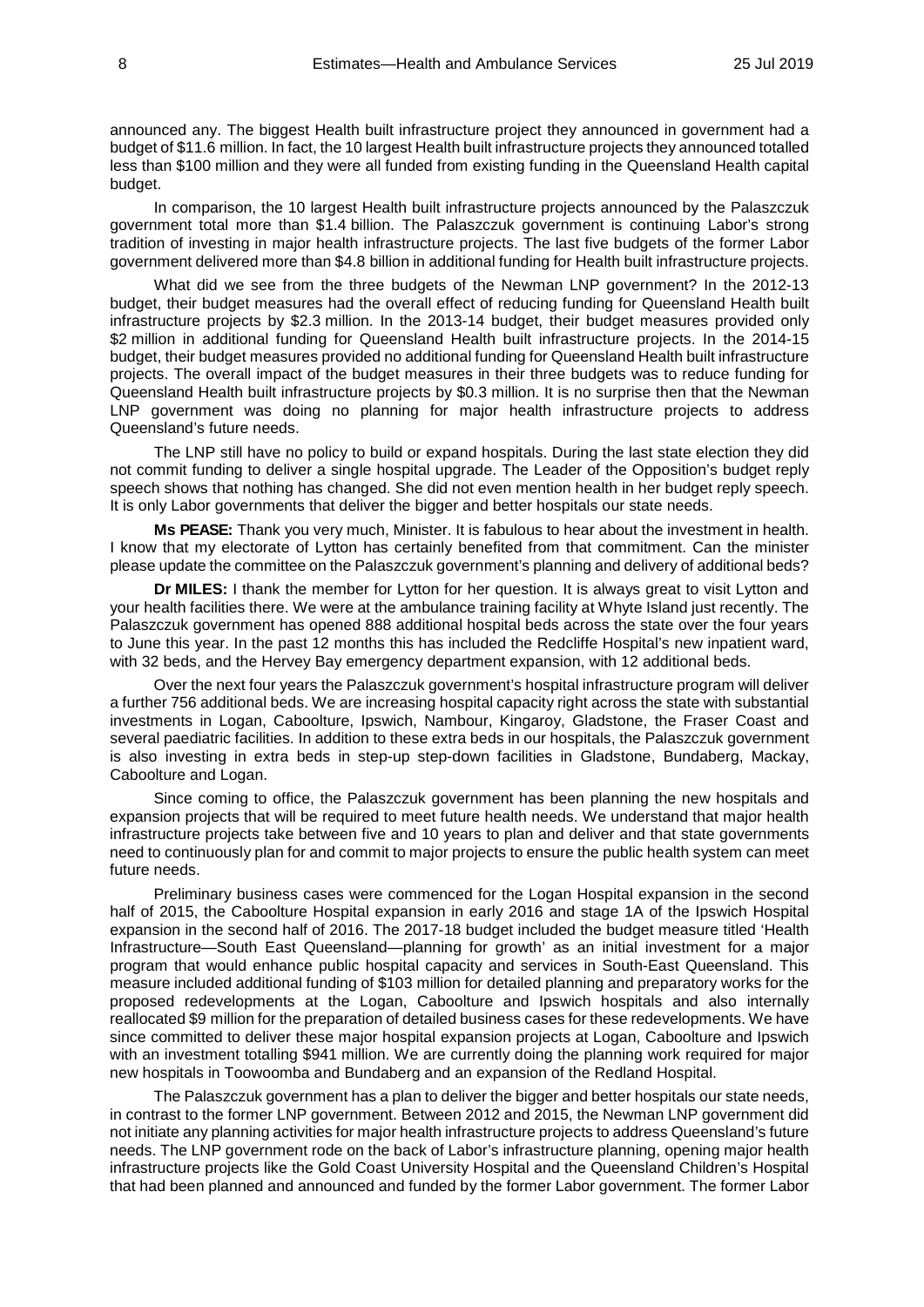government also planned and announced the new Sunshine Coast University Hospital, along with significant expansions of the Cairns Hospital, Mackay Base Hospital and Robina Hospital. It also jointly funded significant expansions of the Townsville Hospital and Rockhampton Hospital in partnership with the former federal Labor government.

All up, the Rudd-Gillard government committed more than \$1 billion for Queensland Health infrastructure projects. In comparison, the Abbott-Turnbull-Morrison government has only committed around \$150 million for Queensland Health infrastructure projects. In fact, before the last federal election campaign, the Abbott-Turnbull-Morrison government had committed just \$9 million for Queensland Health infrastructure projects.

The last state election showed that the Liberal National Party still have no interest in doing the proper planning required to deliver major health infrastructure projects. Not only did the LNP fail to commit funding to deliver a single hospital upgrade at the last state election, but they also failed to commit the funding required to even do the proper planning. Proper planning means funding a preliminary business case to first do a preliminary evaluation of the options and then a detailed business case that does the detailed analysis including a schematic design of the project. This planning is essential to determine the right facility to meet the local community's needs as these community assets will support the delivery of healthcare services for generations to come. This includes analysis of the future health needs of the community, the services that should be provided and the workforce implications.

The Palaszczuk government understands that if you are serious about delivering major health projects you need to fund the proper planning. That is why one of our election commitments in 2017 was to provide \$3 million for a preliminary business case for a new or substantially refurbished Bundaberg Hospital. Did the LNP match this commitment? No, they did not. They think that all you need to do is say that you will do some master planning and release an artist's impression of a new hospital that looks something like my son could make on *Minecraft* rather than proper planning. Here we have the one that they did for Bundaberg Hospital. I table those documents for the benefit of the committee. Did the LNP actually commit any funding to do the proper planning work required? No, they did not. Did the LNP commit any funding for a single hospital upgrade? No, they did not.

**Mr McARDLE:** I raise a point of order, Mr Chair.

**Dr MILES:** The LNP's only election commitment that related to hospital infrastructure was to provide—

**Mr McARDLE:** I did say that I raise a point of order, Mr Chair. I would ask you to call the minister to task on that issue.

**CHAIR:** Thanks, Minister. A point of order has been raised, and we do need to procedurally table those documents.

**Mr McARDLE:** My point of order is this: whilst the minister is elaborating wildly and widely, this is his budget. I am finding it difficult to relate his commentary to his budget and to espousing, as he sees it, the benefit of this budget to the community. We have a wideranging dissertation on the history of health in this state which does not correlate to his own document. If he wants to act in that way, it flies in the face of what he should be doing. I ask, Mr Chair, that you direct the minister to come back to the budget in front of him and direct his comments to the budget document and the contents thereof.

**CHAIR:** Thanks, Deputy Chair. You might not like the answer that the minister is providing, but I think it is completely relevant and I want to hear about the investments.

**Mr McARDLE:** That would not surprise me.

**CHAIR:** I do not need running commentary either, Deputy Chair. Please continue, Minister.

**Dr MILES:** Thank you, Chair. As you say, I am not surprised that the member for Caloundra does not want on the public record the LNP's failure to plan for hospitals or the fact that—

**Mr McARDLE:** Sunshine Coast University Hospital—\$1.8 billion.

**CHAIR:** We do not need your commentary, Deputy Chair.

**Mr McARDLE:** The challenge was put out by the minister.

**Dr MILES:** A fantastic Labor project—

**Mr Hunt** interjected.

**Mr McARDLE:** The challenge was put out by the minister—\$1.8 billion for Sunshine Coast University Hospital.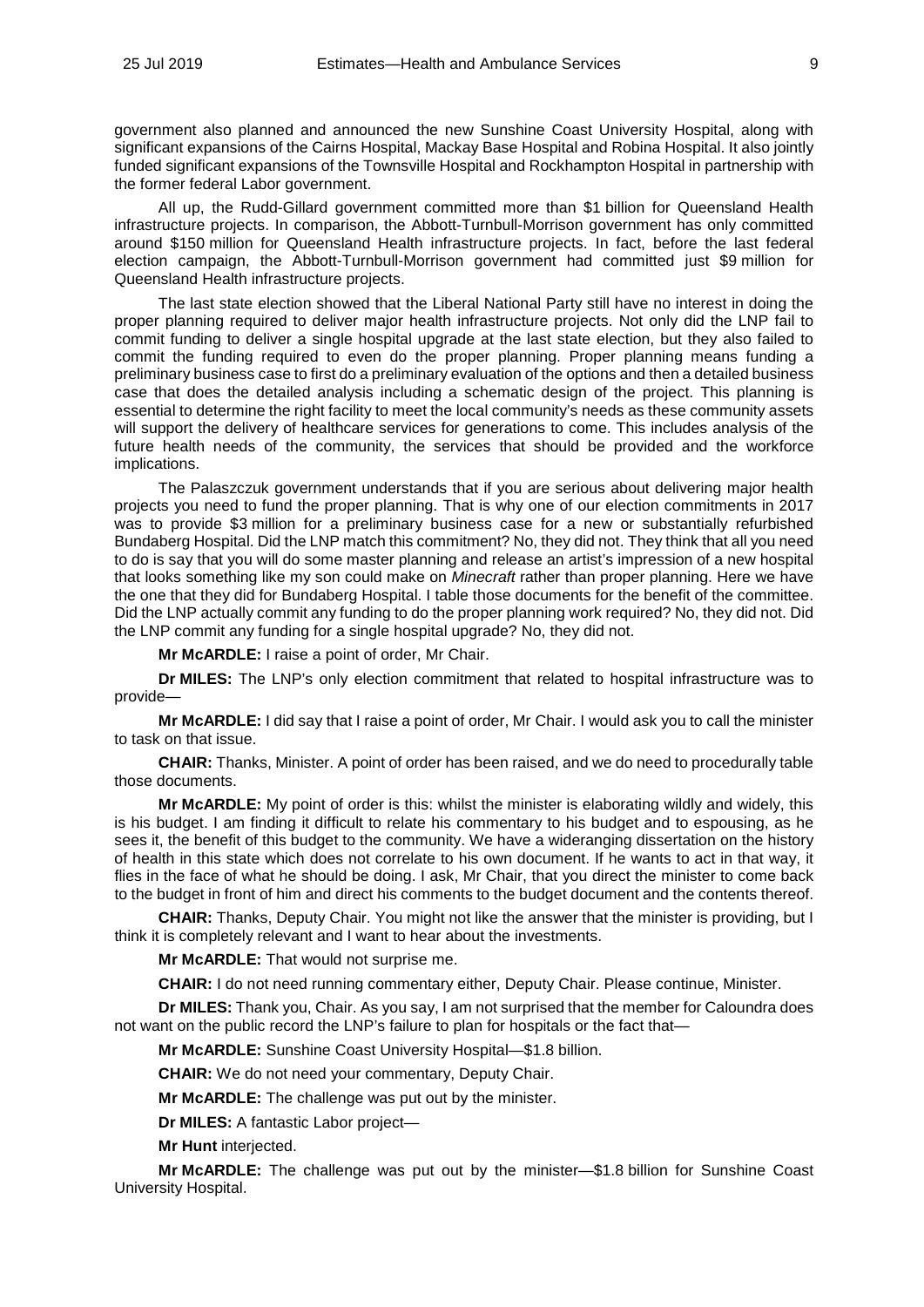**CHAIR:** Thank you, members.

**Mr Hunt** interjected.

**CHAIR:** Order, members on my left!

**Dr MILES:** Planned for and delivered by Labor. What is important to note is that the pipeline of investments in this budget is built upon previous budgets.

**Mr McARDLE:** The LNP's.

**Dr MILES:** The projects that we are building now would be more advanced if the previous LNP government had done the proper planning for Caboolture, Logan and Ipswich.

**Ms Bates** interjected.

**Mr McARDLE:** Like Caboolture—what a disastrous result that was from Bligh and Beattie.

**CHAIR:** Members!

**Dr MILES:** The fact that they did not has put the project pipeline behind. We are pleased to be continuing to correct—

**Mr HUNT:** Nambour is three years behind.

**Mr McARDLE:** Yes, that is right.

**Dr MILES:**—the errors made by the LNP government when they failed—

**Ms BATES:** 'Dog ate my homework' excuses just do not cut it anymore, Minister.

**CHAIR:** Minister, I will get you to continue in a minute. I will pull up proceedings for a moment. This happened last year whenever you were answering government members' questions. The running commentary is designed to interrupt the minister. I ask non-government members to restore some order and decorum to the estimates process and allow the minister to answer the question in silence. Minister, do you seek leave to table these particular documents?

**Dr MILES:** I do, yes.

**CHAIR:** What are these documents?

**Dr MILES:** This is the extent of design and planning the LNP put into their election commitments last time.

**Mr McARDLE:** Look for a note.

**CHAIR:** Is leave granted procedurally?

**Ms BATES:** Yes.

**CHAIR:** Leave is granted. Please continue, Minister.

**Dr MILES:** Mr Chair, the LNP's only election commitment related to hospital infrastructure was to fund a hospitals planning commission with \$1.4 million over three years. Their document says—

Given the success of the Schools Planning Commission—

**Ms Bates** interjected.

**CHAIR:** Member for Mudgeeraba!

**Dr MILES:** It continues—

a Tim Nicholls-led LNP Government will also establish a Hospitals Planning Commission ...

No hospitals—just a hospitals planning commission. Given that the schools planning commission, which they hailed as a great success, planned to close schools, we can only assume they needed a hospitals planning commission to decide which hospitals they would like to close. Fortunately, they were not elected. The one thing we can be certain of is that \$1.4 million for that commission could not have gone anywhere near doing the planning work needed for a new hospital in Bundaberg. Only Labor governments deliver big new hospital projects, and the Palaszczuk government is continuing Labor's strong tradition.

Following completion of the \$3 million Bundaberg preliminary business case, the Premier recently announced that we have allocated \$6.7 million for a detailed business case for a new hospital. Work is now underway to identify the best greenfield site in Bundaberg for that hospital. Work is continuing on the \$9 million detailed business case for a new Toowoomba Hospital on the Bailey Henderson site and the \$1.5 million preliminary business case for an expansion of the Redland Hospital.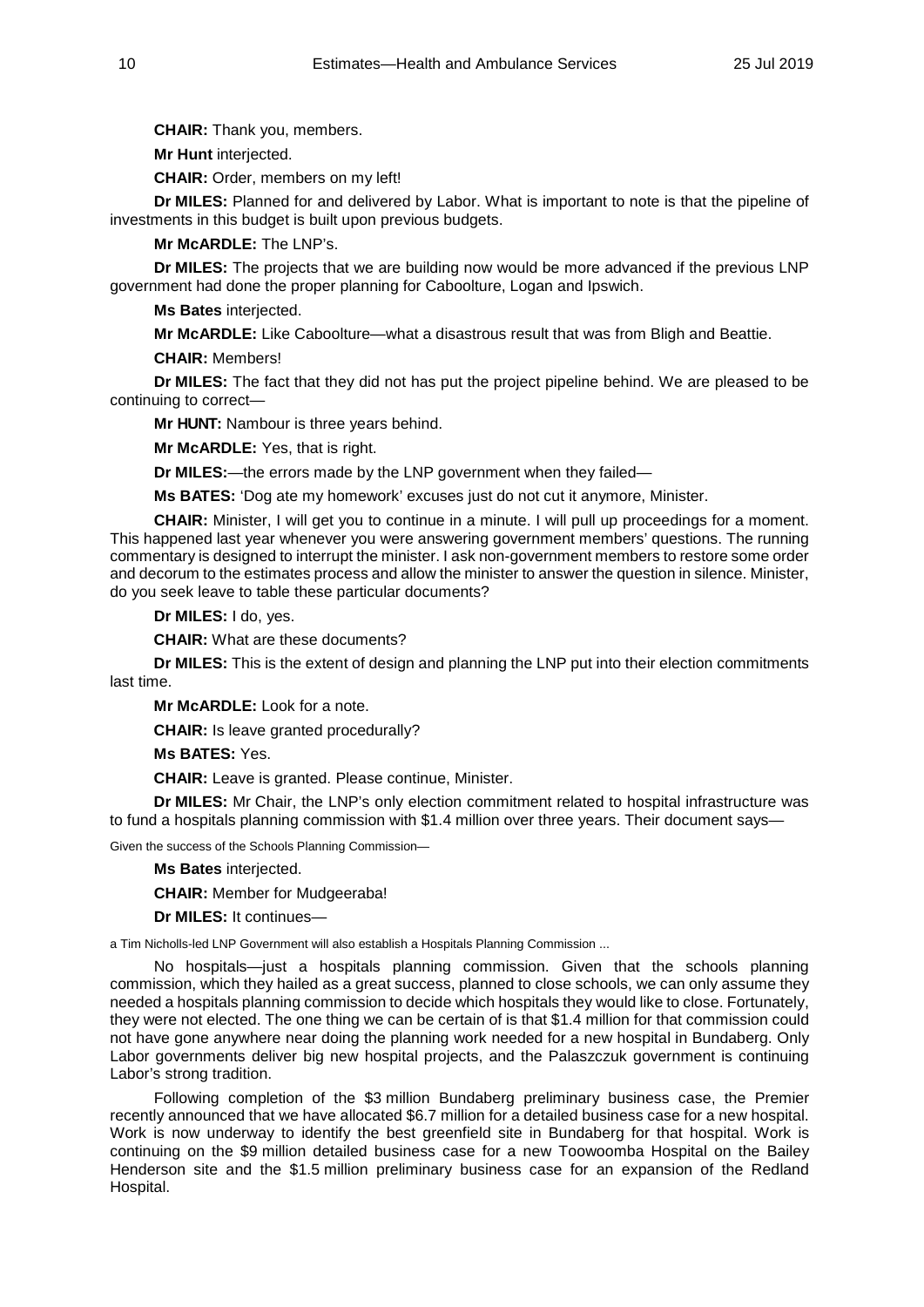**Mr O'ROURKE:** Minister, can you please outline for the committee how the community will benefit from capital projects that have been completed or are underway in regional areas of Queensland?

**Dr MILES:** I thank the member for Rockhampton for his passionate advocacy for health care in Rockhampton. I have been up there at the hospital a few times lately opening the new car park and talking about new facilities. As the member for Rockhampton knows, we face significant challenges delivering health care to a state as decentralised as Queensland, but regional Queenslanders trust the Palaszczuk government to deliver those services for regional centres right across the state, and for the last two elections Queenslanders have demonstrated that trust by voting for the Palaszczuk government.

Investing in regional health services is not just about delivering health services: it is about delivering jobs for people in these communities. When we hire more doctors, nurses and paramedics we are employing more people in regional centres. It is the same when we build new health infrastructure like new hospitals, new ambulance stations and new facilities. The committee chair, the member for Thuringowa, will be pleased to know that the Townsville Hospital's second MRI machine will be turned on and ready to go next year. This \$4.7 million project will reduce wait times and increase the accessibility of imaging services in Townsville. Combined with the \$10.4 million clinical services redevelopment, people in Townsville can be assured that the Palaszczuk government has their backs.

The member for Rockhampton also knows that it is only the Palaszczuk government that invests in health projects in his electorate. Rockhampton has hit hard by the Newman government's cuts, and they have benefitted immensely from rebuilding our front-line services. We have already delivered for Rocky. I know just how excited the member for Rockhampton was when we opened the new four-storey car park at the hospital: it is still your Facebook cover photo.

**CHAIR:** The member for Rockhampton had to take me past it just to show me.

**Dr MILES:** We are also going to deliver a 42-bed drug and rehab facility in Rockhampton, which is a project that will improve people's lives and tackle the scourge of ice addiction in Central Queensland.

In Cairns we are investing \$70 million to build a new mental health unit on the Cairns Hospital campus which will replace ageing infrastructure with a modern, safe facility. In Cairns we have partnered with the Far North Queensland Hospital Foundation to provide \$2.8 million for the new cardiac catheter lab, and we are going to deliver a new \$900,000 BreastScreen van to decrease breast cancer rates in Cairns and increase survival rates. In 2020 we will finish the \$3.7 million investment in the Cairns Hospital's hybrid operating theatre, and the member for Mulgrave will be pleased to know that the \$12.9 million Cairns South Health Precinct will be operational.

In Hervey Bay we have opened the new emergency department at the hospital. This is a \$42.5 million project which will hugely benefit the growing population across Wide Bay. If you live in Wide Bay not only will you have access to Hervey Bay's amazing new ED or the Maryborough Hospital's refurbished specialist outpatient unit but next year you will also be able to access Maryborough's refurbished emergency department. This year's budget committed nearly \$40 million to construct a new 22-bed mental health inpatient unit at the Hervey Bay Hospital and convert the existing inpatient unit at the Maryborough Hospital into a subacute mental health unit for older persons. In Gladstone the construction of the new \$42 million emergency department will be completed next year. In June we opened the Mackay adult Step Up Step Down facility to improve mental health outcomes in Mackay. Across the state we are delivering new health services, hiring more doctors and nurses, and employing Queenslanders to build the health services our community needs for the future.

**CHAIR:** Thank you, Minister. There is a lot going on. Can you please outline for the committee how the community will benefit from capital projects that have been completed or are currently underway in rural and remote areas of the state?

**Dr MILES:** The Palaszczuk government has always been of the view that every corner of Queensland deserves access to the best possible health services. From the Torres Strait to Charleville the Palaszczuk government is delivering those health services. Rural and remote Queenslanders were particularly hard-hit by the Newman government's cuts to front-line services and even more so their sackings of frontline workers. When you have small communities of only a few thousand people or less removing nurses, doctors or paramedics rips the guts out of these communities. They felt the LNP's cuts harder than people in the south-east did. People lost their jobs, they lost their livelihoods and they lost their access to world-class health services. It is disgraceful that members of the opposition lecture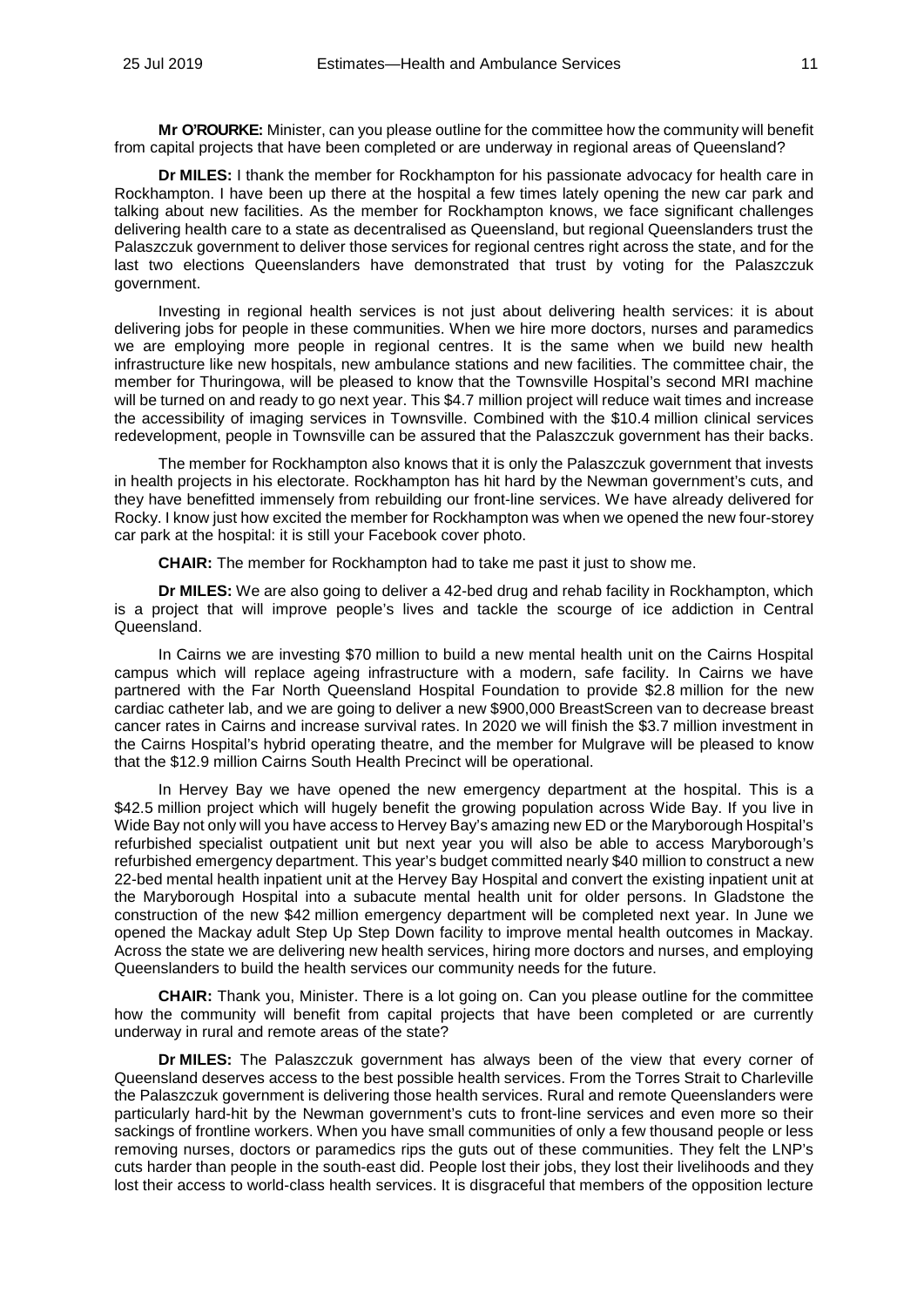this government on providing services to remote communities when they themselves cut them. We have spent years rebuilding those services so that all Queenslanders, not just those in the south-east, can access the best possible health care. We are committed to maintaining those services.

In Aurukun we have completed the \$8.1 million redevelopment of their primary healthcare centre, including new staff accommodation. In a community like Aurukun these upgrades are game changing when it comes to improving health outcomes. The member for Thuringowa joined me earlier this year as we visited the new Palm Island Primary Health Care Centre. It is operational and delivering services from maternity and general health services to social support programs. This is another game changing investment in our remote communities.

Keeping up our theme of building primary healthcare centres, Boulia's new \$7.2 million centre is on track to be finished in the first half of next year and will see it start to deliver the same type of services. The \$5 million CT scanner for the Mareeba Hospital will mean that people in and around Mareeba will not have to take the trip to Atherton. I am sure that the member for Cook is looking forward to this critical project being completed next year. On Thursday Island the hospital and primary healthcare centre there is getting a \$46 million upgrade to make health services more accessible for people living on Thursday Island.

I certainly hope that the member for Warrego appreciates the hard work of the Palaszczuk government, as we are investing \$98.1 million in the Roma Hospital redevelopment. We are also investing \$73.9 million into the redevelopment of the Kingaroy Hospital and \$70 million into the redevelopment of the Atherton Hospital. With other redevelopments spanning places like Sarina, Blackall, Julia Creek and Mer Island, remote and rural communities know that it is the Palaszczuk government that invests in their futures and builds the health infrastructure they need.

**CHAIR:** Thanks very much, Minister. We will probably move to the member for Maiwar, but I am just mindful that the member for Noosa may want to ask a question. It is up to you. I believe that the member for Noosa had time constraints.

**Ms BOLTON:** My question is to the minister. I refer to page 6 of the SDS, which refers to the need for alternative care settings to reduce the growing demand for public hospital services. As a matter of urgency will the minister please commit to partner fund with our not-for-profit Katie Rose hospice from the \$17 million announced in the budget for community based palliative care? This fully-accredited 24/7 facility has lovingly provided end-of-life care to 30 Noosa residents in recent months and has, as of this week, had to suspend its services indefinitely due to a lack of funding assistance. This is unacceptable to our community and those who wish to pass at home in our community and not be sent elsewhere.

**Dr MILES:** I thank the member for Noosa for her question. I know this is a matter that we have discussed previously. I want to thank the staff and volunteers of Katie Rose Cottage for their commitment to caring for people on the Sunshine Coast who are approaching the end of life. That is why the Palaszczuk government was pleased to provide the cottage with a one-off funding allocation of \$110,000 to help it achieve accreditation and improve governance. NGOs currently receiving government funding to deliver community palliative care are mostly located in South-East Queensland, with two of the eight services on the Sunshine Coast. The Sunshine Coast HHS also provides inpatient palliative care at Dove Cottage, a 10-bed facility in the grounds of the Caloundra hospital.

**Mr McARDLE:** It is a wonderful facility.

**Dr MILES:** It is a wonderful facility. A key finding of the recent palliative care services review which I think we organised a briefing on for the member for Noosa—was a need for better access to palliative care services right across Queensland. As a result, we allocated \$17 million in the budget to increase access to community palliative care, especially in rural and remote areas. Given that many of the services provided by Katie Rose Cottage have a primary healthcare focus, they may wish also to seek further funding from the federal government. Member for Noosa, I was not aware of that recent change to the services at Katie Rose. I am happy to undertake to discuss with the director-general how Katie Rose can bid for some of that \$17 million allocation.

**Ms BOLTON:** Just to confirm, I did notify the department so they were fully aware of the urgency of this situation. It was the passing of Cassie that they were waiting for, and sadly that has happened. As I said, this is a matter of urgency. I would like your commitment.

**Dr MILES:** I am very sorry to hear that, member for Noosa. As I said, we have funding allocated in the budget for services like Katie Rose. The last discussion we had was about getting the accreditation and the committee governance up to a standard where we could be confident in funding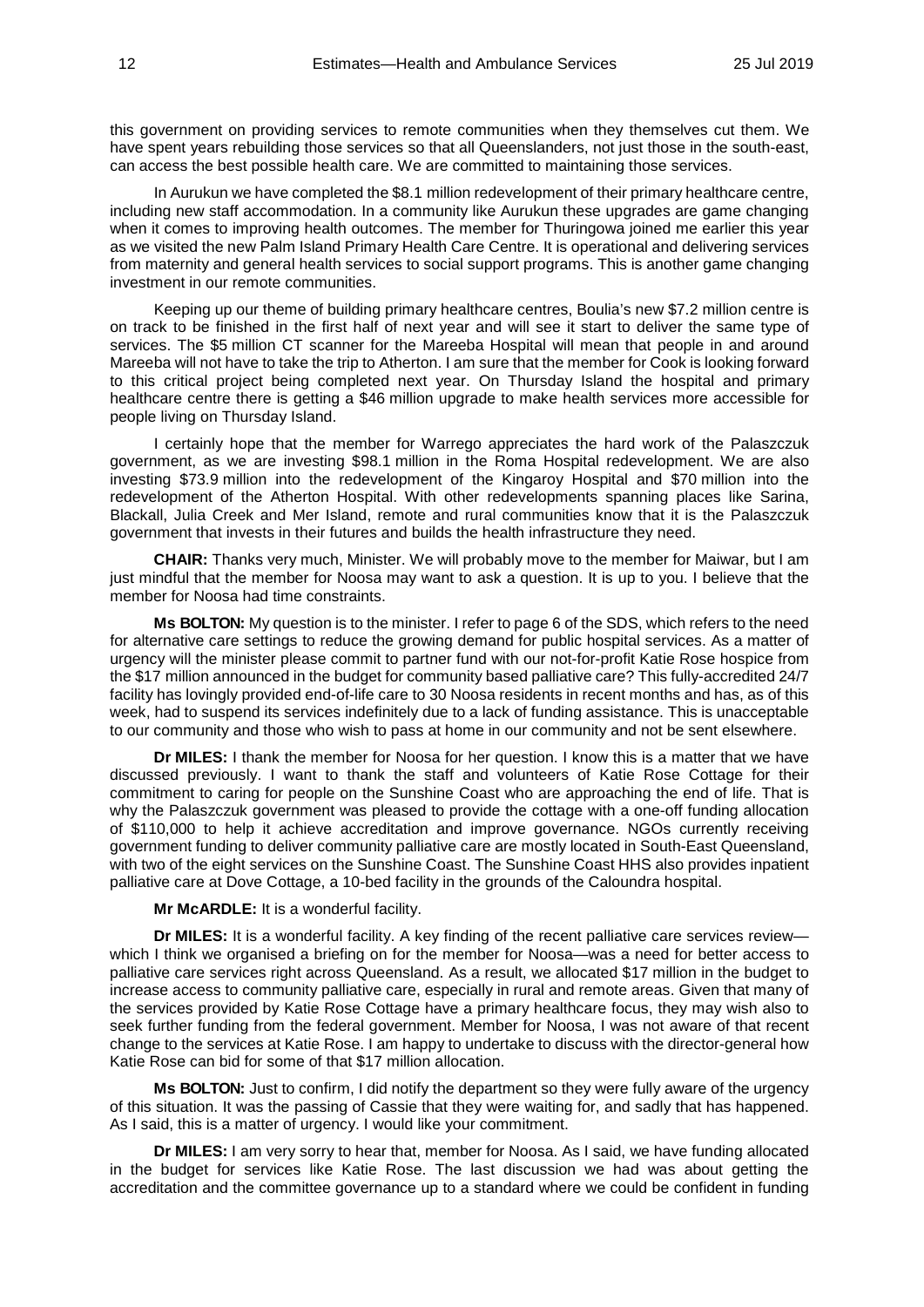them. I have not had an update on where that work is up to. Certainly, provided we can achieve that level of confidence, there should be an opportunity for Katie Rose to seek some of those funds. I am happy to work with you to see if we can achieve that.

**Ms BOLTON:** That is wonderful. Thank you.

**Mr BERKMAN:** Chair, with your indulgence, while we have the chief executive of the Metro North HHS in the room, I want to put on the record my sincere gratitude to all of the staff at the Royal Brisbane and Women's Hospital birth centre for all of their support in seeing us through the safe delivery of my daughter less than a month ago. I particularly want to say thanks to the midwife team—Kelly, Nicole and Corinne—who offered exceptional care. They truly deserve the gold standard moniker that goes with midwifery-led continuity of care.

Along those lines, I want to ask a question of either the minister or the director-general. I expect you are both well aware of the substantial and growing body of evidence that midwife-led continuity of care—often referred to as that gold standard of care—delivers better health outcomes for mothers and babies and costs significantly less than the standard medical model of maternity care. What is the government doing to address the reality that midwife-led continuity of care is still available through so few oversubscribed services and is largely inaccessible outside major centres?

**Mr McARDLE:** Chair, can I clarify who he is asking the question to? It is fairly important in relation to the standing orders.

**CHAIR:** I think the minister can—

**Dr MILES:** I am more than happy to take that question. I thank the member for Maiwar for it. I congratulate him and his partner on that wonderful news. I was not aware that your new little one had been delivered at one of our fantastic public hospitals, but I am really pleased to hear that she was and even more pleased to hear that the service was first-class. I will be sure to pass on to the team there your feedback.

The Palaszczuk government is really pleased to support the expansion of our midwife delivered maternity services in the context of choice—in that expectant mums and their families should have the greatest range of choice available to them. We have greatly expanded the services offered by midwives. We committed at the last election to employ 100 midwives in this budget. We made those 100 midwives permanent staff. At the moment, Toowoomba, Gold Coast, Sunshine Coast, Ipswich, Logan, Redlands, Royal Brisbane and Women's, Caboolture and Redcliffe hospitals all offer women the choice to have their baby in a public hospital with their nominated private midwife. In terms of where we offer services with public midwives. I might just seek some information. As I understand it, the member is seeking information about how we are seeking to address demand that exceeds current services for MGP.

**Mr BERKMAN:** That is right, and specifically for midwife-led continuity of care.

**Mr McARDLE:** Would it be appropriate for the minister to take it on notice at this stage and come back during the session perhaps?

**Dr MILES:** Yes. We will get some more information about it. Suffice to say, we are employing more midwives. We support more women having the choice of having continuous care from a midwife that they know and trust.

**Mr ANDREW:** Minister, how many executive level staff members within Queensland Health corporate and hospital and health services are on 457 visas?

**CHAIR:** I might just pull that one back, member for Mirani, and give it a little bit of thought. You are asking to clarify who is on a 457 visa? How—

**Mr ANDREW:** If there are 457 visas in play within that realm, is there no-one in Queensland or Australia who can fill these roles?

**CHAIR:** I would probably say to you, member for Mirani, that that is not really appropriate for the Appropriation Bill.

**Mr ANDREW:** It is part of the cost, I thought, Chair.

**CHAIR:** That part of the question is not related to the Appropriation Bill that I can see.

**Dr MILES:** I am happy to address it, though, and hope that I can do so sufficiently for the member. There would be very few executive level positions on 457 visas. There are 2,658 medical staff and 2,656 nurses on visas. Our hospital and health services prioritise recruiting locals into clinical roles, but where that is not possible they do recruit internationally in order to get the staff that we need in the places that we need them. That is most often in areas of need, rural and remote parts of the state.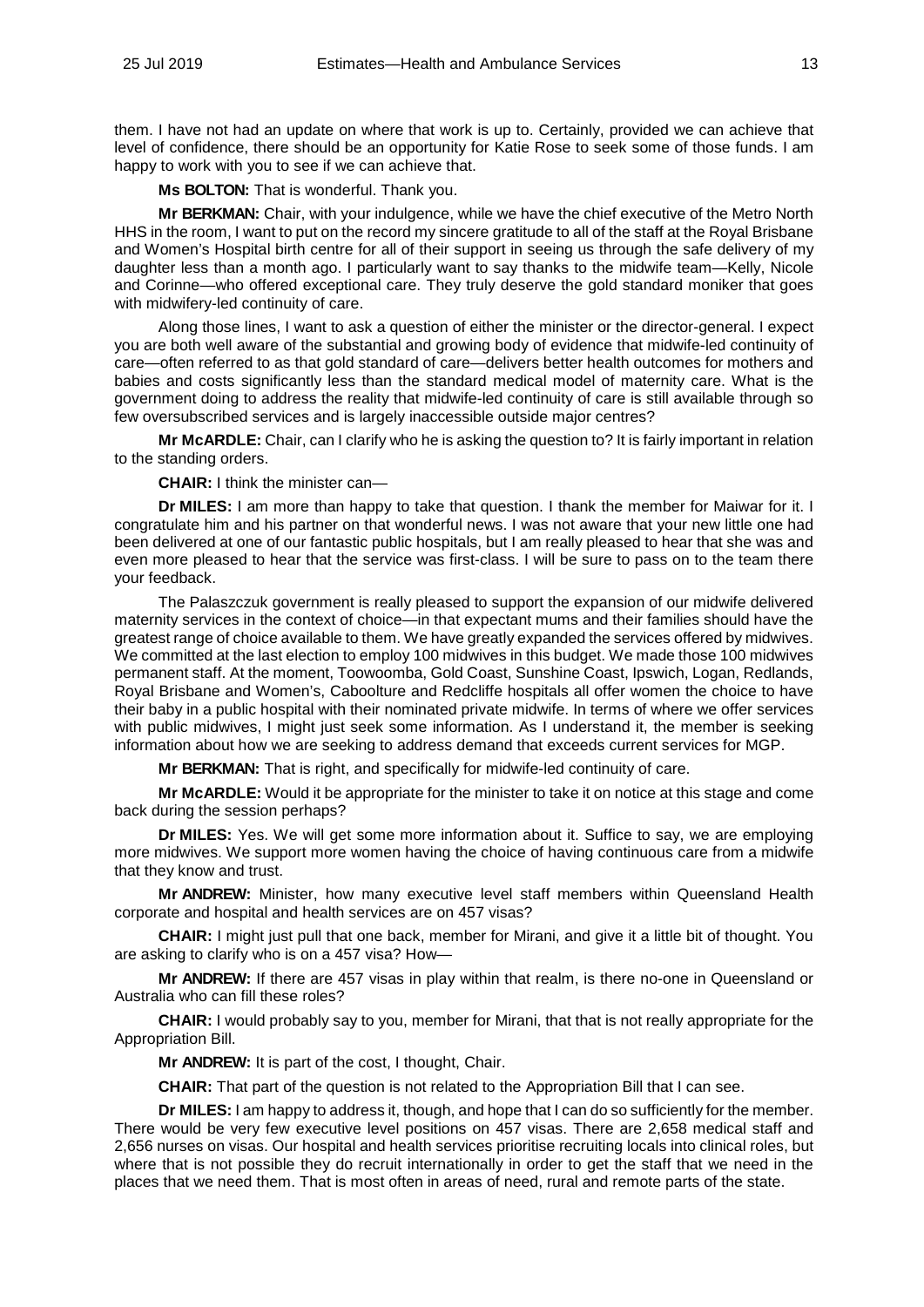Some of those people on visas will have actually trained here. They come here and do their medical training on a visa and then stay on a visa to complete their training in our hospitals. Often they have spent a significant amount of time and a significant amount of money in our universities and deliver very good services to those places. In fact, we have had concerns that changes to the visa arrangements might make it harder for us to recruit those folk and particularly keep those locally trained international students, because they do an important job.

**CHAIR:** The time has expired for that section. We will return to government questions and the member for Lytton.

**Ms PEASE:** Thank you very much, Chair.

**Mr McARDLE:** It is still only 10 o'clock. We have just passed 10 minutes in relation to non-government questions. There is still a lot of time flowing through the morning.

**CHAIR:** We have a block of—

**Mr McARDLE:** I thought we should continue the 20 minutes allotted to non-government questions.

**Mr ANDREW:** I do have another question.

**CHAIR:** Stand by, thank you.

**Mr McARDLE:** It is not the end of the day.

**Dr MILES:** There is more time for crossbench questions.

**CHAIR:** We will go to another question from the member for Mirani.

**Mr McARDLE:** Point of order.

**CHAIR:** We are in the crossbench section. Thanks, Deputy Chair.

**Mr McARDLE:** No, with all due respect, Mr Chair, I think it is incumbent upon the shadow minister to now move into her questions, given that she is the shadow minister for health, in relation to the estimates before this committee. We should now be dealing with that issue.

**CHAIR:** With respect, Deputy Chair, we have two non-government members here at the table. They have been allocated time, and every time we interrupt that we eat away at that time. We do have time allocated for the member for Mudgeeraba after the break of 20 minutes. At this stage I am going to return to the member for Noosa, the member for Maiwar or the member for Mirani. Who would like to take the question?

**Mr ANDREW:** In relation to Aboriginal and Islander health, at the moment Aboriginal women are overrepresented in terms of issues with birthing. What is the Queensland government doing to assist those people to ensure they have an easy transition in terms of the birth rates and to reduce the incidence of those issues?

**Dr MILES:** That is a really good question and I welcome the chance to address it. I, too, share your concern about particularly Indigenous women living in remote communities and their access to maternity services as close to their country as possible.

I was in Pormpuraaw, Normanton and Karumba last week where Indigenous mums have to travel away from their community for many weeks to wait to give birth. Obviously one of the ways we deliver the safest outcome is by getting them to a bigger health service, but the more we can do to improve their access to maternity services closer to home, the better. One of the tasks for the Rural Maternity Taskforce has been to assess how we can deliver new and different models. That might mean women still have to travel to give birth but it also might mean we are able to deliver wider maternity services in community. I would love to see that. I have also said that all of the HHSs will review their current maternity offerings in all of their rural and remote settings. I think that will see more maternity services, particularly in larger remote centres. We have announced that Weipa is most likely to be the next place to reintroduce local birthing for low-risk births, and that will open up a chance to birth closer to country for those in that western cape area.

The member should be assured that it is a challenge we are conscious of and passionate about. It is one of the things that the new Chief Aboriginal and Torres Strait Islander Health Officer will work on as well in conjunction with the Rural Maternity Taskforce, and the Clinical Excellence division has been leading that work.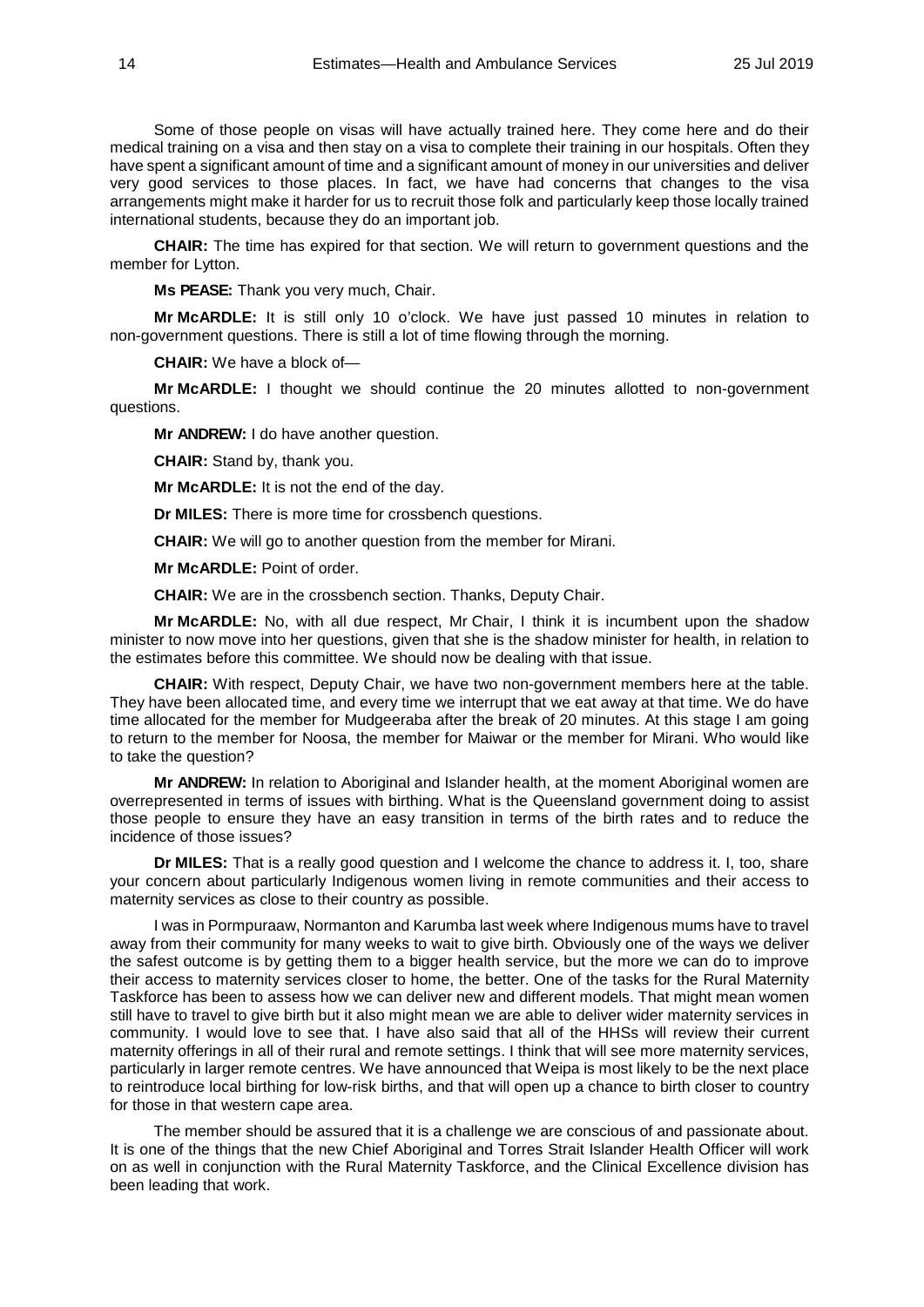**Mr ANDREW:** Given the current contract for the community funded helicopter medical rescue service continues until 2024, can the minister please confirm the additional annual funding allocated per base to cover increasing operational costs given the government is requiring an upgrade to helicopters? How much support through additional funding will be made available immediately to providers of these services? That backs onto the previous question given the situation in that area.

**Dr MILES:** We did increase funding to community helicopter providers in part to address their pursuit of new and better aircraft. In this latest budget our expenditure will reach \$58.8 million. That is up from \$36 million when we were first elected. We have been consistently increasing funding to those providers to make sure that they can continue to deliver what are pretty amazing services when you think about—

**Mr ANDREW:** Very essential.

**Dr MILES:**—what they do, particularly through the west and the north of the state.

**CHAIR:** I will move to the member for Mudgeeraba for a question in relation to the OHO—

**Ms BATES:** Can I call the Health Ombudsman, please?

**CHAIR:**—because he is here for this session.

**Dr MILES:** I understand. I have an answer to one of the member for Mudgeeraba's earlier questions when you are ready.

**Ms BATES:** Page 213 of the SDS shows that only 69 per cent of investigations were finalised within 12 months compared with the target of 80 per cent. Without delving into the details of the investigation, can you advise a time frame for when the investigation into Dr William Braun will be completed?

**Mr Brown:** That is a difficult question to answer. Certainly a lot of resources have been put into that matter. I would anticipate that it would at least be another few months before that is finalised.

**Ms BATES:** In relation to the investigation into Dr Braun, did your office ask for additional resources to cope with the number of complaints that were coming in? How many complaints have you actually received?

**Mr Brown:** We have not asked for additional resources. We consider that the budget we have received for this financial year is sufficient. We received 8½ thousand complaints last financial year and over the course of a few years we have significantly improved our performance across all our key performance indicators, including the rate at which investigations are closed. While 69 per cent does fall short of 80 per cent, it is up from 40 per cent in previous years. We consider we are on track to improve on that again this year.

**Ms BATES:** How many complaints have you received about Dr William Braun in total? Had you received any complaints prior to my statements in the parliament?

**Mr Brown:** I do not consider that it is appropriate for me to discuss the ins and outs of that investigation in this public forum. I am not inclined to talk about how many individual complaints we have received—

**CHAIR:** Thanks, Mr Brown. I think that is a very appropriate answer.

**Ms BATES:** Under what rule of parliament?

**Mr McARDLE:** We ask Mr Brown to explain why he cannot tell an estimates committee the number of complaints. It is not a difficult question—

**Ms BATES:** We are not asking who they are from or the detail.

**Mr McARDLE:**—nor are we asking for the detail.

**Mr Brown:** I am happy to take that question on notice. I cannot tell you the exact number of complaints we have received. Our investigations are undertaken in private and are generally confidential. That was my concern in relation to talking about—

**Ms BATES:** I was not asking about the specifics of the complaints, just the total number and if the minister would be happy for—

**Dr MILES:** About an individual clinician?

**Ms BATES:** No. We are asking about the number of complaints that have been received—

**Dr MILES:**—about Dr Braun?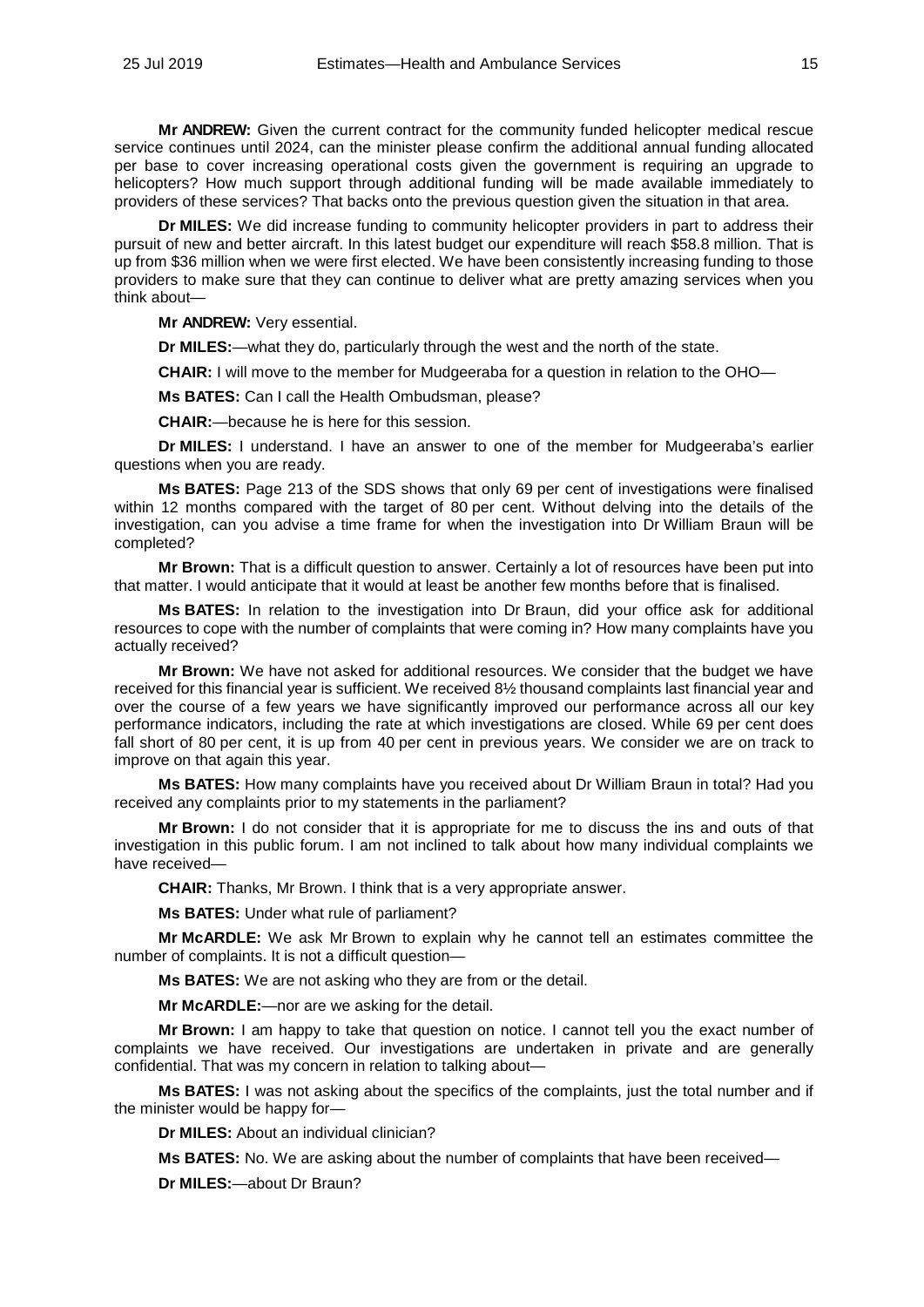**Ms BATES:** Yes.

**Dr MILES:** About one individual clinician?

**Ms BATES:** Yes.

**Dr MILES:** I would have to seek advice.

**Mr McARDLE:** Mr Brown has indicated he is prepared to take it on notice but he cannot do so—

**Ms BATES:** He cannot do it unless you do it.

**Dr MILES:**—subject to clarifying confidentiality arrangements. I would note that the committee has other opportunities to interrogate Mr Brown as well.

**Ms BATES:** Thank you.

**CHAIR:** Minister, do you want to respond to the question?

**Dr MILES:** I do. First of all, I would like to congratulate the Health Ombudsman on the work—

**CHAIR:** Outstanding work.

**Dr MILES:**—he has done in clearing that backlog of complaints. Dealing with these matters in a timely way is important to both the complainants and the clinicians who are being complained about. I know the committee has taken a strong interest in the work of the OHO and we have invested more than \$12 million in extra funding to make sure that he can do his work. His leadership has been really important.

I return to an earlier question asked by the member for Mudgeeraba. She asked if late in 2018 there was a patient at the Townsville Hospital who was given medication that was actually meant for a patient at the Princess Alexandra Hospital. In late 2018 the Townsville Hospital was using paper based medications. The ieMR medications management functionality was only implemented in July 2019. Because the system was not functional at Townsville Hospital in late 2018, Townsville Hospital clinicians would not have had the ability to administer medications to a patient based on information from the ieMR. Since July 2019, all medications prescribed and administered at the Townsville Hospital have been monitored through the use of electronic medication safety dashboards. At an individual patient level, all medications are administered with the use of positive patient identification, PPID. PPID is the scanning of a barcode on the patient's armband, and the ieMR solution correctly matches the patient to the drug being administered.

**Ms PEASE:** I acknowledge the great work that goes on in the community by palliative care doctors and nurses and their whole team. I am very fortunate to have a great service in my electorate. Minister, can you please update the committee on the Palaszczuk government's increased investment in palliative care?

**Dr MILES:** Palliative care has been and continues to be an interest of many in this House, more so than perhaps in the past. I think that is a very good thing. We know that Queensland's growing and ageing population, combined with an increasing rate of chronic and life-limiting illnesses, will see demand for palliative care services continue to grow. Queenslanders choose where they get married, where they go to university and what car they buy, and it is just as important that they have choice and control over how they spend their final days. Right now, only around 10 per cent of Queenslanders wanting to die at home are able to. The Palaszczuk government wants to help people achieve that wish.

This year alone, hospital and health services will spend approximately \$114 million providing palliative care services. Non-government organisations will receive a further \$9 million. In 2018, the Department of Health undertook the Queensland Health Palliative Care Services Review to identify current and future palliative care service needs. Based on the review, the Palaszczuk government has boosted the funding provided to seven non-government palliative care organisations by approximately \$10 million over the next four years. An additional \$17 million will also be provided to hospital and health services over 2019-20 and 2020-21 to invest in community based palliative care services, with the main aim of improving services in rural and regional areas.

From August, Queensland Health will ask hospital and health services to put forward funding proposals. We will ask HHSs to champion projects that will help increase access to palliative care services in local communities and support Queenslanders to stay close to home and out of hospital at the end of their lives if that is their wish.

A substantial funding boost of almost \$500,000 over two years has been given to Palliative Care Queensland to assist its statewide role as the peak body for palliative care services. On 2 September 2018, the Premier announced a parliamentary inquiry by this committee into aged care, palliative care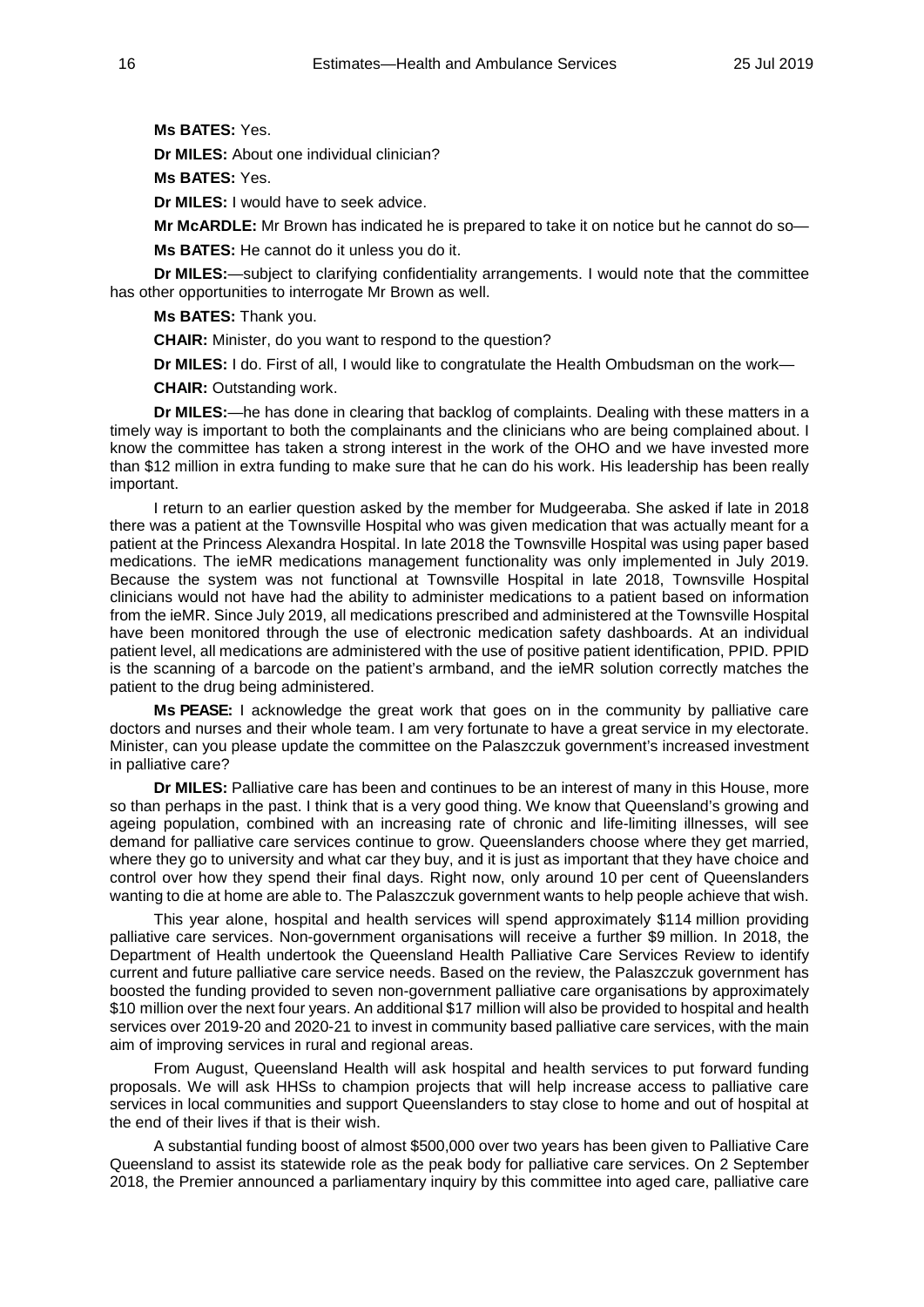and end-of-life care. Queensland Health has provided the parliamentary inquiry with information about the findings from the Queensland Health Palliative Care Services Review. The outcome from the review and the parliamentary inquiry will help shape the future delivery of palliative care services across Queensland.

Today I was delighted to announce that Queensland Health and the Queensland Ambulance Service have partnered with Palliative Care Queensland to provide start-up funding to a new program known as Wish Ambulance Queensland. Wish Ambulance is an innovative service that aims to give Queenslanders at the end of their lives the chance to create memories and enjoy an outing to somewhere meaningful for them, whether it is a trip to the beach, a visit to their favourite ice-cream shop or travel home to see their family or to spend time with a treasured pet. Wasn't it wonderful to see Betty heading off on her trip this morning? I even enjoyed the passionfruit ice-cream! By giving \$50,000 in seed funding and donating a decommissioned ambulance, it is my hope that Palliative Care Queensland will attract ongoing corporate sponsorship for Wish Ambulance. We wish Queenslanders did not need palliative care, but when they do we want to make sure they have the very best choices and support so they can focus on making memories with their loved ones.

**CHAIR:** Hear, hear! It was a wonderful announcement, Minister.

**Mr O'ROURKE:** Minister, can you please update the committee on the Palaszczuk government's commitment to establish a health promotion agency to reduce the impact of chronic disease on the health of Queenslanders? Are there any other strategies?

**Dr MILES:** I thank the member for Rockhampton for his question. I know how much he values preventive health and prevention efforts as a way of keeping people out of hospital. We have an obesity crisis in Queensland. Two in three adults and one in four children are classified as overweight or obese. As it stands, 1.26 million Queenslanders are overweight or obese. That is far too many people who are at risk of disease, early death and poor quality of life. Just as with so many health concerns, our First Nations people are disproportionately affected.

It is estimated that obesity costs the Queensland health system almost \$750 million a year through health costs, with many millions more lost in productivity and wellbeing. Queensland's struggle with overweight and obesity affects people we all represent from all of our communities, which is why the Palaszczuk government took the lead after the LNP Newman government took an axe to nutrition and preventive health services while in power, putting Queenslanders at risk. Cutting frontline nutrition positions and decimating the nutritionist workforce across the state has consequences.

The Chief Health Officer report 2018 reported that 37 per cent of total daily energy intake is consumed from unhealthy food sources. We have since tried many new things, including menu-labelling legislation, healthy tuckshop choices, school nutrition and physical activity programs, parent education, cooking programs, campaigns and workplace initiatives, but we need to do more and we have done more. In 2017, the Palaszczuk government went to the state election promising to establish a health promotion agency. We have delivered on this commitment. On 1 July this year our new statewide health promotion agency, Health and Wellbeing Queensland, commenced operation. That is six months ahead of schedule.

The budget delivers \$158 million over four years to help Health and Wellbeing Queensland reduce the burden of chronic diseases by targeting risk factors such as low physical activity and poor nutrition and reducing health inequities through targeted, place based interventions. The agency will adopt a new way of working and partnering with local communities, academic institutions and government agencies. It will develop partnerships with public health experts, health professionals and community organisations as well as local and federal government agencies. Health and Wellbeing Queensland will be able to issue grants for evidence based activities and innovative ideas that will improve health outcomes for Queenslanders to change the conditions in which they live, work and play. It is well on the way to establishing partnerships and activities in areas that need it most.

I am pleased to inform the committee that the first order of business was to appoint an interim chief executive officer. The board appointed Mr David Conry AM. Mr Conry has significant business and community service experience and was honoured in 2007 as Queensland's Australian of the Year in recognition of his founding of the national disability group Youngcare. He is well placed to lead the establishment of Health and Wellbeing Queensland. We have also appointed an interim board of directors to provide strategic direction to help guide the agency through its establishment phase. Board members have been carefully selected for their expertise and knowledge across a range of sectors. The appointments are: Mr Preston Campbell, founder of the Preston Campbell Foundation; Professor Amanda Lee, Professor of Public Health Policy at the University of Queensland; Dr John Pickering,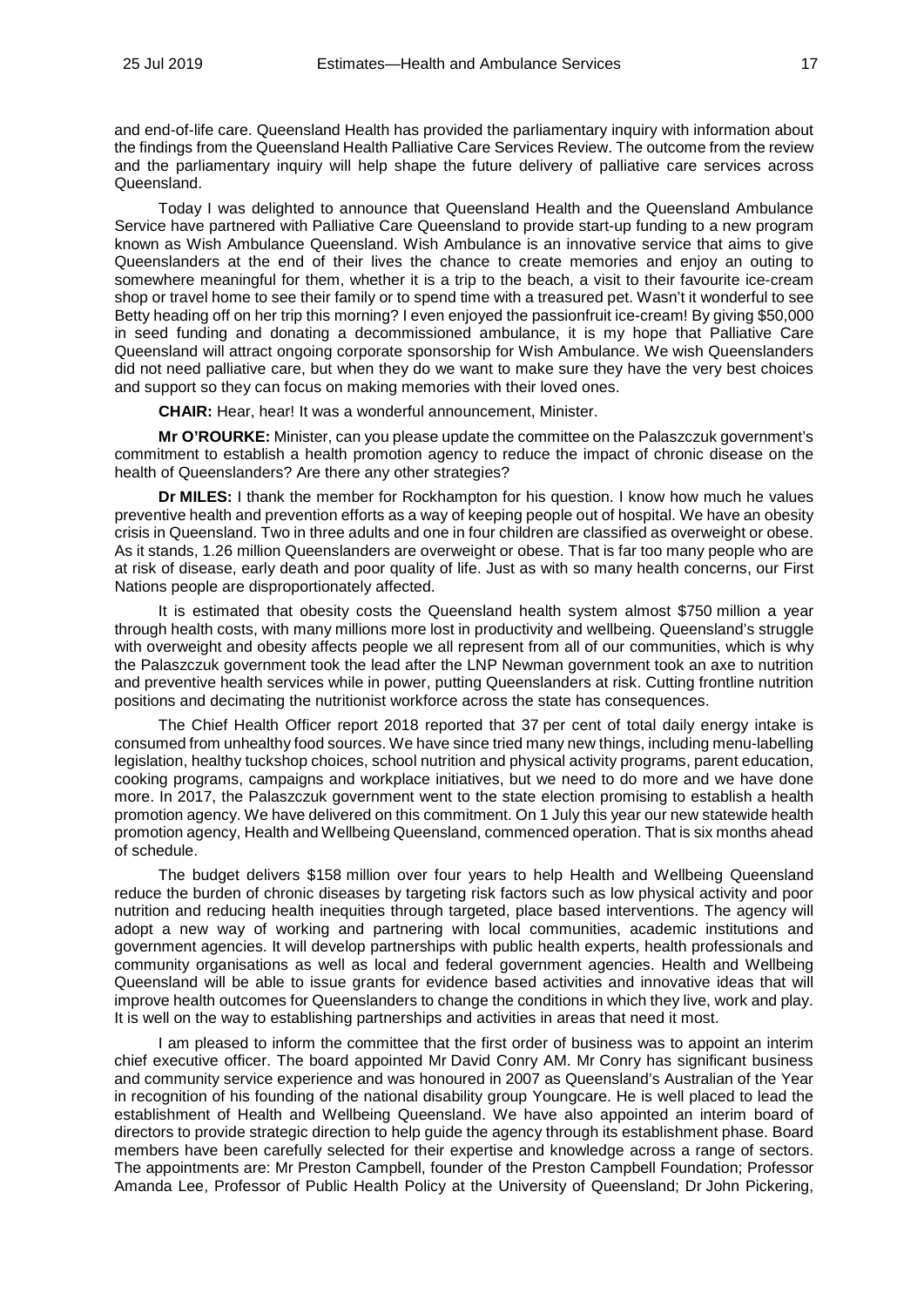Chief Executive Officer and Chief Behavioural Scientist of Behaviour Innovation; Mr Stephen Ryan, Director of Grow, a community based mental health support service; Ms Jo Whitehead, a health service chief executive, Mackay Hospital and Health Service; and Associate Professor Robyn Littlewood, Director of Health Services Research at the Queensland Children's Hospital Centre for Children's Health Research.

The board appointments also include the incumbents of the positions of director-general of Queensland Health and director-general of the Department of Housing and Public Works, given its responsibility for sport and recreation. We now have commenced advertising for the permanent chief executive and board members to take Health and Wellbeing Queensland forward. It is this action that affirms the Palaszczuk government's commitment to preventive health. We are building up a preventive health workforce to undo the damage done after Campbell Newman and the LNP axed 177 positions from Queensland's preventive health teams, undoing all of the progress that had been made.

After their cuts, little of the previous work was able to be effectively handed over or carried forward. We have also taken the lead in providing healthy drink options in our healthcare settings. Our hospitals are places where we want people to get better. It is up to us to use the spaces and partnerships available to us to support people to make healthy choices. I am pleased that we are ensuring that no matter which public healthcare facility you may walk into there will be increased availability and promotion of healthier options.

**CHAIR:** Thank you very much, Minister. My next question is of interest to this committee given our current inquiry around aged care. Can the minister please advise the committee how the actions of the Commonwealth government in relation to aged care are impacting on the availability of beds in our Queensland public hospitals?

**Dr MILES:** This is an important question and one that has been a significant focus recently. Every single Queenslander deserves to live with dignity and to have the best possible care, regardless of their age.

### **CHAIR:** Hear, hear!

**Dr MILES:** It is clear that the federal government is failing Queenslanders in the aged sector and it is having disastrous impacts on patients, families and health workers across our state. At any given point in time there are elderly Queenslanders stuck in hospital, well enough to leave but unable to be discharged somewhere better suited to their needs due to the federal government's failures. This puts an unacceptable strain on our hospital system, occupying beds for patients who would be much better off in residential aged-care facilities. Scott Morrison and his government are weighing down our hospital system while hurting some of our most vulnerable Queenslanders in the process.

Last year I wrote to the then federal minister for aged care Ken Wyatt to express concern about how federal government policy and a lack of funding is leaving elderly Queenslanders behind. Some aged-care providers are making big profits and being subsidised by taxpayers but not delivering the services the community expects. The recent appalling situation at Earle Haven in Nerang where 71 frail and elderly residents were abandoned by their care provider is a clear and tragic example of this. Many of the older Queenslanders who built our state now need care and protection. The federal government has utterly failed to ensure that they receive that care and protection by consistently underfunding, under-regulating and understaffing the aged-care sector. Earle Haven is the direct result of that failure. I am just proud our hardworking Queensland Health and QAS officers were able to pick up the slack in an emergency where federal government regulations failed.

Queensland Health estimates that on average there are 250 people in Queensland hospitals each day who no longer require medical treatment but cannot be discharged because they are waiting to receive an aged-care service. That is a whole hospital about the size of Caboolture that could be freed up every night. As at 31 March 2019, there were 129,000 older Australians waiting on the national prioritisation queue. Of these people, 53,000 were offered a lower level package while they waited for their approved level and 75,000 had not been offered any package while they waited for their approval level. Despite requesting the information, the Commonwealth no longer provides a breakdown of this data by state and territory as it has done in previous reports so I cannot share with the committee how many of those people waiting are Queenslanders, but this is obviously unacceptable. With an ageing population, any shortage of aged-care services or reduction of funding for aged-care assessments is going to be a ticking time bomb for our hospitals.

Meanwhile, more and more Queensland nursing home residents are being dumped in public hospital emergency departments. Once an elderly patient is admitted to hospital, they may never leave, saving the nursing home from the costs of their care and allowing them to bring in new residents who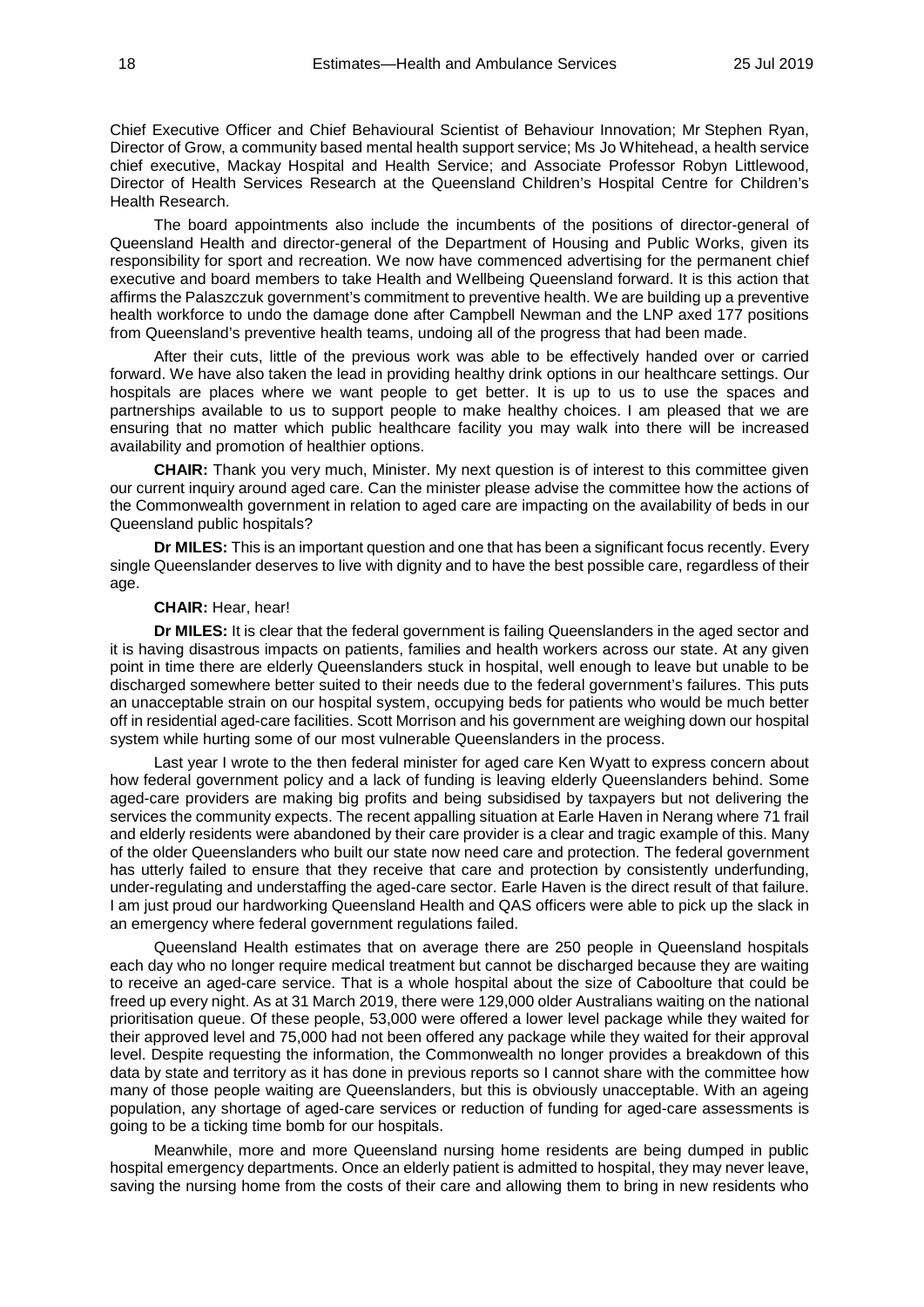require less medical attention. This practice places additional pressure on ambulance services and public emergency departments already dealing with increased demand. In the last five years, the number of patients taken from aged-care facilities to public hospitals by ambulance has skyrocketed to almost 127,000.

In order to address these federal government failures and reduce the risks they cause for older Queenslanders, the Palaszczuk government has done significant work to identify best practice models to improve the safety and quality of care for older people. These models include GEDI, the Geriatric Emergency Department Intervention, which makes sure that older people presenting at hospital can get a frailty assessment quickly, have their care needs prioritised and be fast-tracked through the emergency department. There is the residential aged-care facility acute care support services which partner with residential aged-care facilities to treat people in place and reduce unnecessary transfers to hospital, and then there is the inpatient geriatric model of care which aims to reduce delays and prevent deconditioning of older people in hospital.

The Palaszczuk government has stepped up to protect the older Queenslanders who built our state by committing \$20 million each year to implement these new models in participating hospital and health services. Elderly Queenslanders and their families should not have to wait for the outcome of a royal commission to see action from Scott Morrison. The Morrison federal government is shirking its responsibilities to Queenslanders and particularly to older Queenslanders who built this great state. I was concerned to learn just this morning in the wash-up of the Earle Haven disaster that the federal minister for aged care announced that aged-care facilities across the Gold Coast were currently operating at an occupancy rate of just 88 per cent. That is a substantial fall in occupancy over recent years but at the same time—

**Ms BATES:** There are no beds to send those patients to.

**Dr MILES:**—there are 19 patients—

**Ms BATES:** No beds.

**CHAIR:** Thanks, member for Mudgeeraba.

**Dr MILES:**—in our hospitals awaiting one of those places.

**Ms Bates** interjected.

**Dr MILES:** There is a significant problem—

**CHAIR:** Member for Mudgeeraba.

**Dr MILES:** There is a significant problem in that patients in our hospitals ready for discharge are not being offered those places that are currently available under the system funded and regulated by the federal government.

**Ms BATES:** Have they been ACATed?

**Dr MILES:** For the benefit of the member for Mudgeeraba, I table the reports today in the *Gold Coast Bulletin*.

**Ms Bates** interjected.

**CHAIR:** You need to seek leave to table that.

**Dr MILES:** I seek leave to table those.

**CHAIR:** We will deal with that in a minute. Member for Rockhampton.

**Mr O'ROURKE:** Minister, can you please advise the committee how the actions of the Commonwealth government in relation to the NDIS are impacting on the availability of beds in Queensland public hospitals?

**Dr MILES:** I thank the member for Rockhampton for his question and I know that there are people in Rockhampton currently in this situation. The NDIS was developed by the federal Labor government as one of the most ambitious, most revolutionary and game-changing policy proposals this country has seen in decades, but unfortunately it has been mismanaged by successive dysfunctional coalition governments such that it now represents an even bigger problem than the aged-care failures that I outlined earlier.

At this stage 17 per cent of Queensland Health's existing clients have yet to enter the scheme while hundreds more are trying to transition or have been denied access. The 2019-20 federal government budget saw an unprecedented attack on the wellbeing of these Queenslanders as the Morrison government raided NDIS funds in order to prop up a shonky election year budget. They claimed a fake surplus based on a \$3 billion underspend in the NDIS for this financial year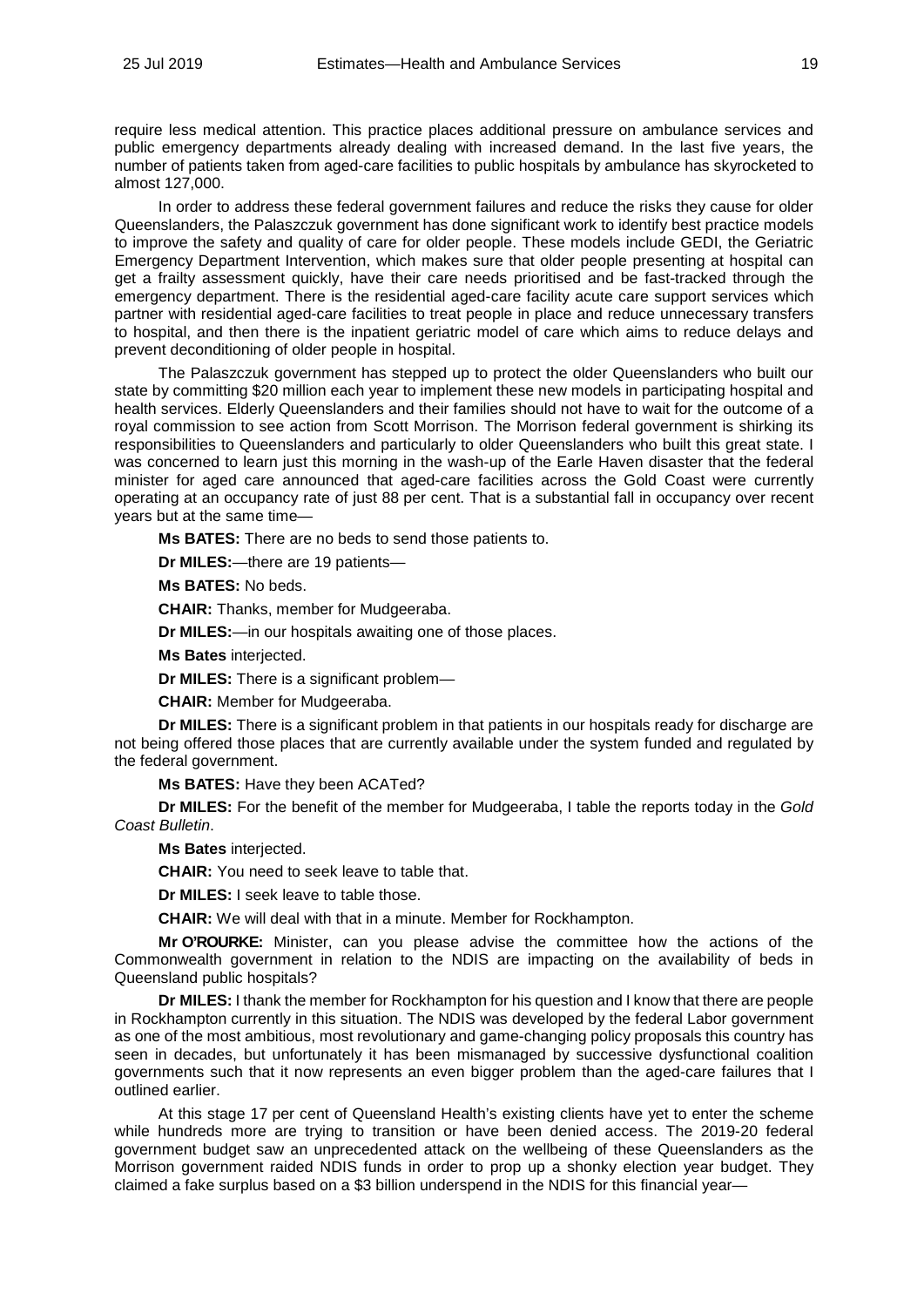**Ms BATES:** No-one believes you. Stop your 'dog ate your homework' excuse!

**Dr MILES:**—and that is on top of a \$3.4 billion underspend last financial year.

**Mr McArdle** interjected.

**Dr MILES:** Mr Morrison and his government—

**Mr McArdle** interjected.

**CHAIR:** Sorry, Minister, but I ask the members on my left to stop with the running commentary designed to interrupt the minister in his response to the member for Rockhampton.

**Mr McARDLE:** If it were based on fact.

**CHAIR:** Thank you, Deputy Chair.

**Dr MILES:** I can understand their shame, Mr Chair. We all know there are thousands of Queenslanders who are being let down by the NDIS right now, including in your electorates, and we in the Palaszczuk government are doing our best to try to support them until the Morrison government gets their act together. Despite our best efforts, Queenslanders living with a disability who could live healthy, happy, productive lives under a well funded NDIS are forced to stay in hospital. Right now between 400 and 450 Queenslanders are in hospital when they should be in more appropriate accommodation.

The 2017 Productivity Commission report on NDIS costs stated clearly that delays are due to process failures in the federal agency. Meanwhile, the Queensland Audit Office found discharge delays of 172 days per patient. The federal government's refusal to pay for catheter care, wound care, mealtime management, assessments for home modifications and insulin medication has left the public system in many cases to step into the breach to ensure Queenslanders living with a disability have the supports that they require.

The Palaszczuk Labor government is doing its best to ensure that no-one is left behind. In last month's state budget we announced \$52.9 million in additional funding to respond to these service gaps. This has included interim arrangements to allow state funded supports to continue for people unable to obtain support through the NDIS right now. We are still providing services such as the Medical Aids Subsidy Scheme, an initiative that should be funded by the federal government now, even though the funds for these services were cashed out under the NDIS deal signed by Campbell Newman and the LNP.

I would love to continue addressing this question, but I note that it is 10.30 am. Prior to the break, I want to advise the member for Maiwar that currently there are 27 maternity group practices operating throughout the state. Our HHSs are planning to expand that to deliver more. I would be pleased to organise a briefing for him with the chief nurse to know which services are prioritising the MGP.

**CHAIR:** There are two things I want to deal with before we adjourn. The first is the tabling of the *Gold Coast Bulletin* article titled 'Gold Coast elderly forced to wait in hospital for nursing home places'. Is leave granted? Leave is granted.

Secondly, I hope the break brings some sensibility back to the members on my left. I will start warning people under the standing orders if interruption during the minister's reply continues in the next session.

**Proceedings suspended from 10.31 am to 10.45 am.** 

**[CHAIR:](http://www.parliament.qld.gov.au/docs/find.aspx?id=0Mba20190725_104537)** Welcome back, Minister. We will move to a block of opposition questions.

**Dr MILES:** Do you mind if I address one of the questions asked earlier?

**Mr McARDLE:** Provided it is not taken as part of the opposition's block.

**CHAIR:** I will add it to the time to allow—

**Dr MILES:** It is answering a question from the opposition. The member for Mudgeeraba asked how many complaints had been received about Dr Braun by the Office of the Health Ombudsman. The Health Ombudsman advises me that, under section 272(8) of the Health Ombudsman Act, information about the number of individual complaints against a specific practitioner is confidential information. Confidential information means information that is not publicly available and is in a form that identifies a person who is or was a health service provider. An exception, though, under section 272(6) allows for confidential information to be disclosed to this parliamentary committee. To give effect to section 272, this information can and will be disclosed privately to the committee in writing. The committee can then call for a private meeting with the Health Ombudsman, if they so choose.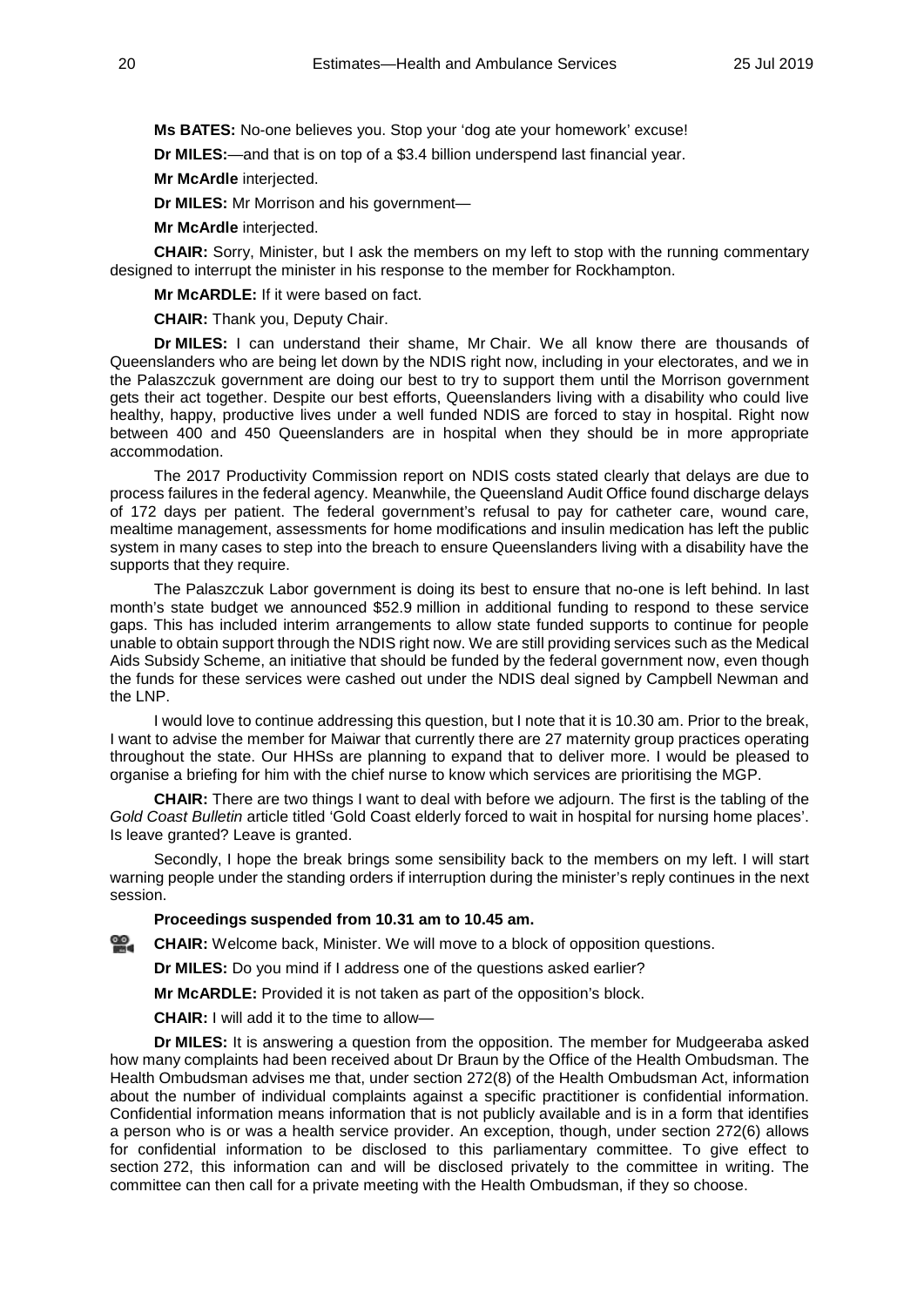**CHAIR:** Thank you very much. Member for Mudgeeraba?

**Ms BATES:** Could I please call forward the CEO of the Central Queensland HHS. Can you advise the committee if there have been any instances where clinical staff at the Rockhampton Base Hospital incorrectly administered insulin to a baby born at the hospital in the last year?

**CHAIR:** Before you answer that, member for Mudgeeraba, what is the relevance to the Appropriation Bill? You are asking about—

**Ms BATES:** Page 64 of the SDS.

**Mr McARDLE:** It is the HHS and how it operates.

**Dr MILES:** I am happy for the CEO to answer it, but I just note that all of our hospitals see thousands of patients. Expecting our CEOs to know the experience of each individual one—

**Ms BATES:** I can elaborate further on this one, Minister. Trust me.

**Dr MILES:** Perhaps you should and then the CEO can answer.

**Ms BATES:** I am not asking you the question; I am asking Mr Williamson the question.

**CHAIR:** Thank you, member for Mudgeeraba.

**Mr Williamson:** The overall priority for the Central Queensland Hospital and Health Service is the safe delivery of care and the safe delivery of services. Our most recent national accreditation survey, in June 2019, assessed that every single one of the services in every single part of the Central Queensland Hospital and Health Service met all standards in every part of the HHS. That is a great reflection of the outstanding care that staff deliver across that service.

**Ms BATES:** That is great, but could you answer the question, please? It was a pretty straightforward question. Was a baby incorrectly administered insulin at your hospital in the last year?

**CHAIR:** Member for Mudgeeraba, he is answering your question.

**Ms BATES:** Yes or no?

**CHAIR:** Please continue.

**Mr Williamson:** It would not be appropriate for me to comment on an individual case that is subject to an individual investigation. I do not think it would be appropriate for me to answer that question.

**Ms BATES:** Thank you. I have a further question.

**Mr Williamson:** I would be very happy to have further information—

**Ms BATES:** Sure. That is fine.

**Mr Williamson:**—and then to consider whether any more information can be provided.

**Ms BATES:** I will give you some more information. I understand that there was a baby born at the hospital in July last year who was transported to the Royal Brisbane and Women's Hospital with extremely high blood insulin levels. Did the HHS investigate concerns about incorrect procedures at the hospital and what was the result of this investigation?

**Mr Williamson:** Again, it would not be appropriate for me as health service chief executive to comment on an individual case that is subject to an investigation. I am not able to provide—

**Ms BATES:** There is an investigation?

**Mr Williamson:** I am not able to provide a comment on that case.

**Ms BATES:** Have the parents been informed of the outcome of the investigation?

**CHAIR:** Member for Mudgeeraba, the question has been answered in terms of relevance.

**Ms BATES:** Thank you. I will continue with my—

**CHAIR:** I am asking you to please move on to another line of questioning.

**Ms BATES:** Thank you. In relation to this instance, were the parents informed not to make contact with the media or comment on social media about the incident because of fears it would harm the reputation of the hospital or health service?

**Ms PEASE:** Point of order. I would like to bring up irrelevance and tedious repetition. I think the chair has already given a fairly clear direction on this matter.

**Ms BATES:** I do not think the family of the baby who had overdosed on insulin think it is irrelevant.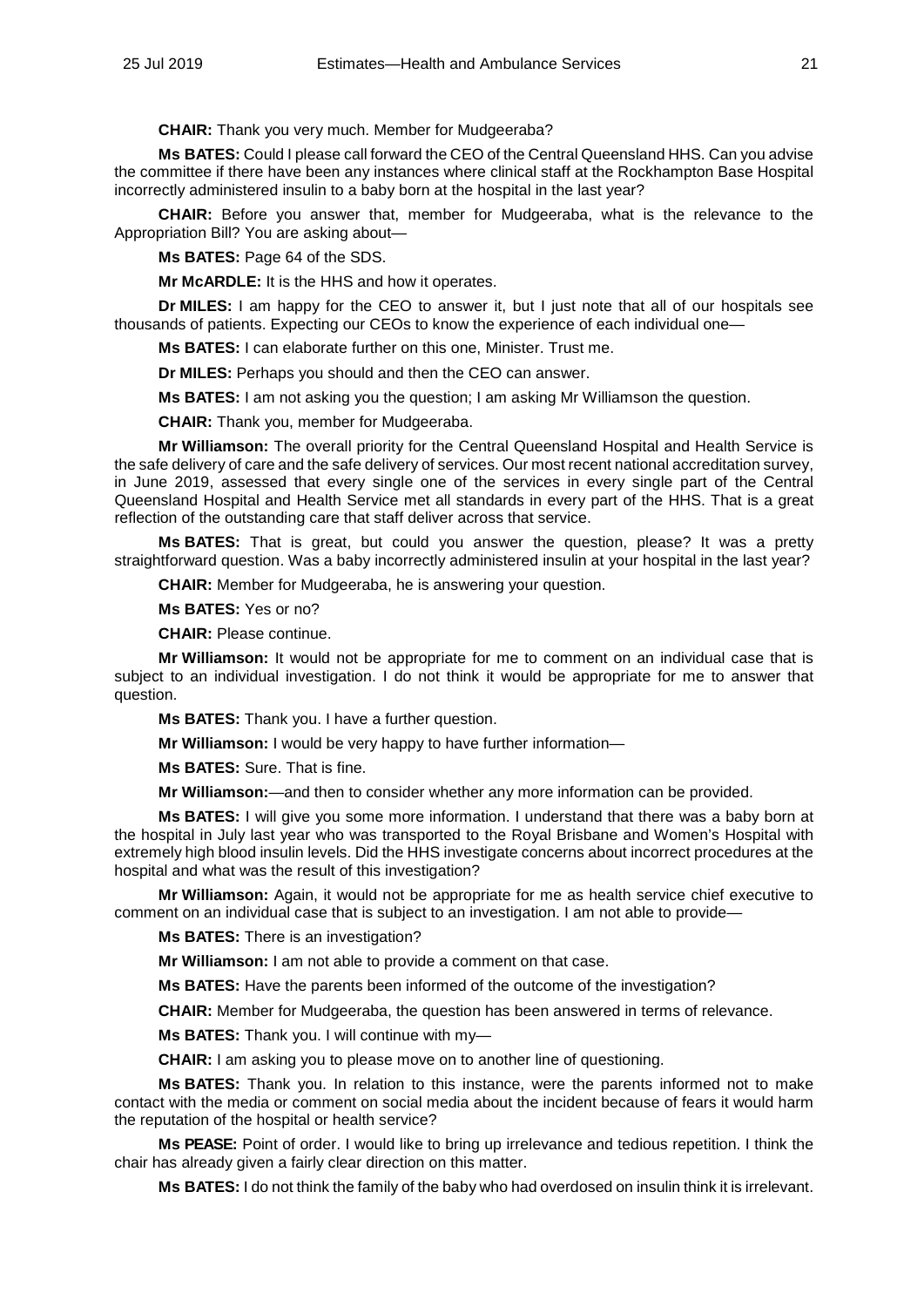**CHAIR:** Thank you for your point of order. I say to the member for Mudgeeraba that Mr Williamson has answered this line of questioning. There is currently an investigation. Where you are heading with this particular line of questioning is not appropriate and I ask you to move on to another question.

**Ms BATES:** I am happy to move on. I call the CEO of the Gold Coast HHS. I refer to page 99 of the SDS in relation to delivering safe, effective and efficient services. It was recently reported that an alleged carjacking occurred in the hospital car park at the Gold Coast University Hospital. It was reported that a nurse arrived at the hospital where a man threatened her with a knife and stole her car. Can the CEO advise whether that incident has been investigated by the health service to determine the level of security breach and what was the result?

**CHAIR:** I know you mentioned page 99, but I just cannot see how this is relevant to the budget.

**Ms BATES:** It is about safe, effective and sufficient services for the staff, particularly nurses such as this one who was attacked on her way into work. I think it is very relevant.

**Mr Calvert:** I cannot answer a question in relation to an individual member of the public who has been charged with an offence in relation to that.

**Ms BATES:** No, I am not asking about any of that.

**Mr Calvert:** Can you ask again then? I am not sure if I understood it.

**Ms BATES:** The investigation by the health service to determine the level of the security breach and what has happened since then to ensure that it does not happen again.

**Dr MILES:** For the benefit of the committee can I clarify—

**Ms BATES:** I am not asking the question to the minister.

**Mr McARDLE:** The minister cannot answer the question. It has not been put to the minister. It has been put to the CEO of a HHS. The minister has no right to answer the question instead of the CEO.

**Dr MILES:** I can provide useful information to the committee—

**Ms BATES:** I am asking the CEO.

**Dr MILES:**—which is that this incident occurred in a privately owned and operated car park.

**Ms BATES:** I will move on.

**Mr Calvert:** Do you want me to answer a question about occupational violence in its broader sense, because I cannot talk about that individual case but I can talk about occupational violence and what we are doing.

**Ms BATES:** That is what I am asking. Since that has occurred what has the hospital done?

**Mr Calvert:** We do a lot of things in relation to occupational violence. It is very high on our list of priorities. I think you do need to remember that people typically think of occupational violence as something that happens mainly in the emergency department when dealing with drunks or people on ice or what have you, but in fact only 15 per cent of all of our occupational violence incidents in the last year have been in relation to the GCUC ED and four per cent at Robina ED. There is an equivalent number of occupational violence incidents that took place in care of the elderly and rehabilitation wards and by far the bulk of the proportion, 36 per cent, relates to mental health wards. It is not the case that all occupational violence incidents are just drunks in ED just violently assaulting our staff, although of course that does happen and even one incident is one incident too many, we all agree with that.

We have done lots of things. We have had a range of steps, including de-escalation training for security officers from Queensland Police; we have had the Safe Wards initiative in mental health which has made a big difference to way the staff are able to handle incidents. It is a comprehensive program about managing the environment in which patients are dealt with and de-escalation techniques. We were one of the earliest health services to implement body worn cameras.

**Ms BATES:** Might have been after a visit from me, if I remember rightly, Mr Calvert.

**CHAIR:** Thank you very much. That is not relevant. Please continue.

**Ms BATES:** It is an inside joke. It was not an offensive comment, Mr Chair.

**Mr Calvert:** We do a lot on occupational violence. It is also worth noting that obviously we provide security guards but it is not as simple as just flooding the area with security guards. There are 175,000 square metres at GCUH. You could put a lot more staff there and they wouldn't necessarily be in the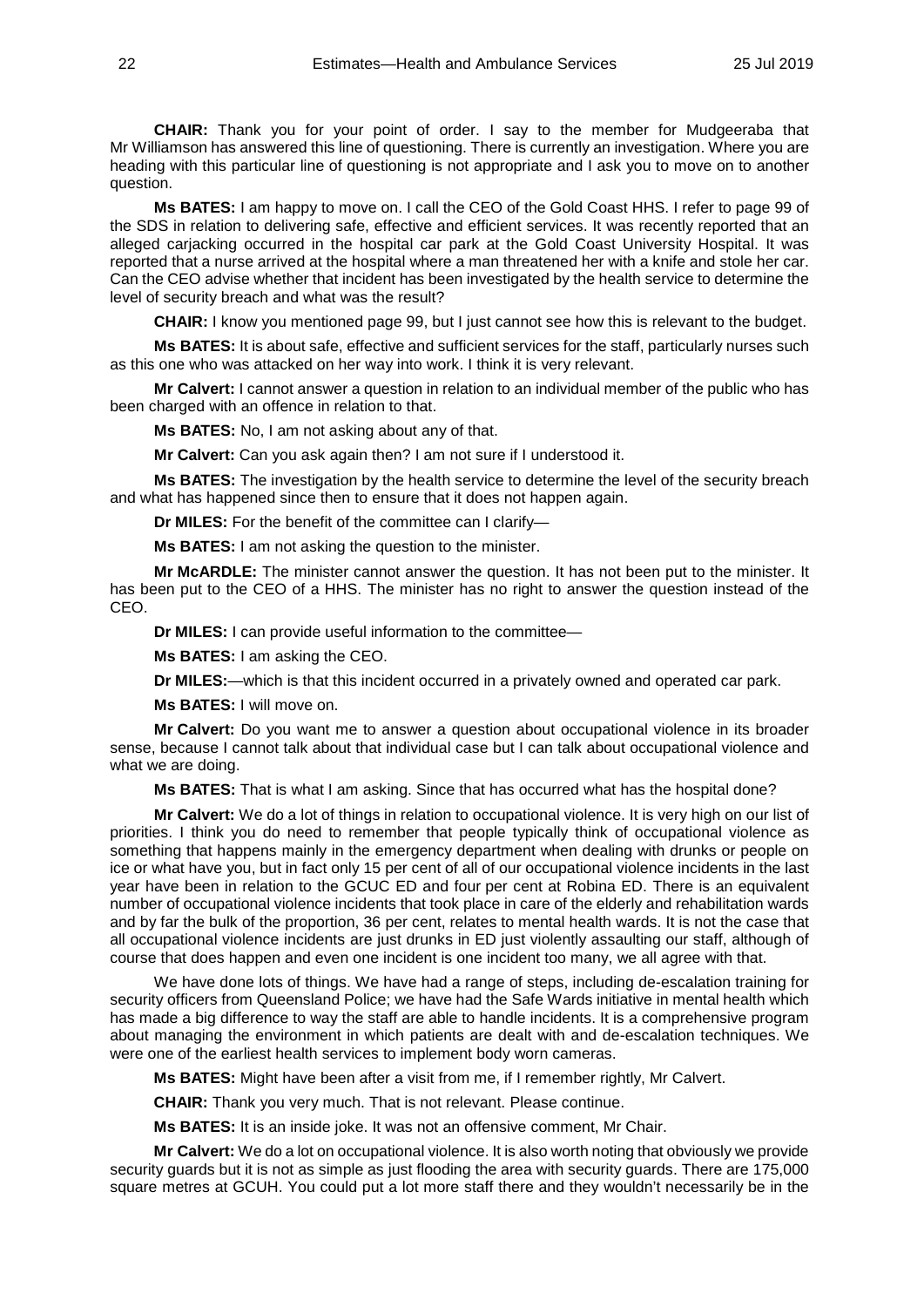right place when an incident takes place. What we do have is very, very comprehensive CCTV and in this particular case we provided CCTV footage to the police. I think the best deterrent we have—not to the people who are ill or affected by a medicine who cannot help themselves but the people who are just violent, violent by nature or drunk—the best message I can send to them is we have CCTV everywhere and you will not do it unobserved.

**Ms BATES:** Do you have CCTV cameras in the lifts in the hospital?

**Mr Calvert:** I honestly do not know if they are in the elevators.

**Ms BATES:** We are aware of the reports of the nurse being attacked in the car park. Can you confirm that the alleged offender also entered the hospital prior to the carjacking incident and was actually in a lift with a number of nurses and a security guard before he was escorted off the premises?

**CHAIR:** Member for Mudgeeraba, you are starting to go into an area that is not relevant to the Appropriation Bill.

**Ms BATES:** It is about security of the hospital and staff security.

**Mr McARDLE:** Of course it is relevant.

**Mr Calvert:** It is under investigation by the police so I really do not think I should say anything.

**CHAIR:** Thank you.

**Ms BATES:** I have previously called for a police beat to be located at the hospital. Have there been any discussions in relation to whether that will be considered by government to protect staff and patients at the hospital?

**Mr Calvert:** Obviously I am not from the QPS so I am not sure what their view is. I have to leave that to others.

**CHAIR:** I would ask the member for Mudgeeraba to come back to relevance to the Appropriation Bill.

**Ms BATES:** I next call the CEO of the Lady Cilento Children's Hospital. My apologies, the Children's Health Queensland Hospital and Health Service.

**Mr McARDLE:** No, you were right the first time.

**Dr MILES:** Whilst Mr Tracey makes his way to the table, this might be an appropriate opportunity for me to congratulate him on his permanent appointment as the chief executive of the Children's Health Queensland Hospital and Health Service. He will do a fantastic job.

**Ms BATES:** With reference to page 81 of the SDS and the operating budget for the health service, can the CEO advise whether any health service costs were involved in the rebranding of the Lady Cilento Children's Hospital?

**Mr Tracey:** First can I please acknowledge the fantastic work that all of our staff do every day. The clinicians at Queensland Children's Hospital see over 100,000 of the sickest children across Queensland every year and that equates to over 350,000 episodes of care and we are absolutely delighted with our performance and the work that we do and the work that our clinicians do to have a world-class service for children right across the state of Queensland.

In relation to the Queensland Children's Hospital and the name change, can I say that that work has occurred under both names. I can say that the Minister for Health and our director-general were very clear that there was to be no funding that would be used on clinical services appropriated to the name change or activities associated with the name change.

**Ms BATES:** Who covers the cost of the change of uniforms and stationery and all of those sorts of things?

**Mr Tracey:** We have a very planned and focused approach to doing that and what we will do is that we will replace those items as they become redundant. As you might be aware, from a clinical perspective when the uniforms wear out we replace them so we are taking that particular approach. In terms of our signage and our stationery and other matters, we are taking the same approach. As we need to refresh stationery, for example, we will do that and we will rebrand that.

**Ms BATES:** Parents are still getting letters, referrals, on Lady Cilento letterhead?

**Mr Tracey:** My understanding is that that is not the case. When I talk about having a very focused approach, what I am referring to is that we look at those matters that are most patient facing and public facing and in the public interest. Those will be the first things that we do to ensure that we reduce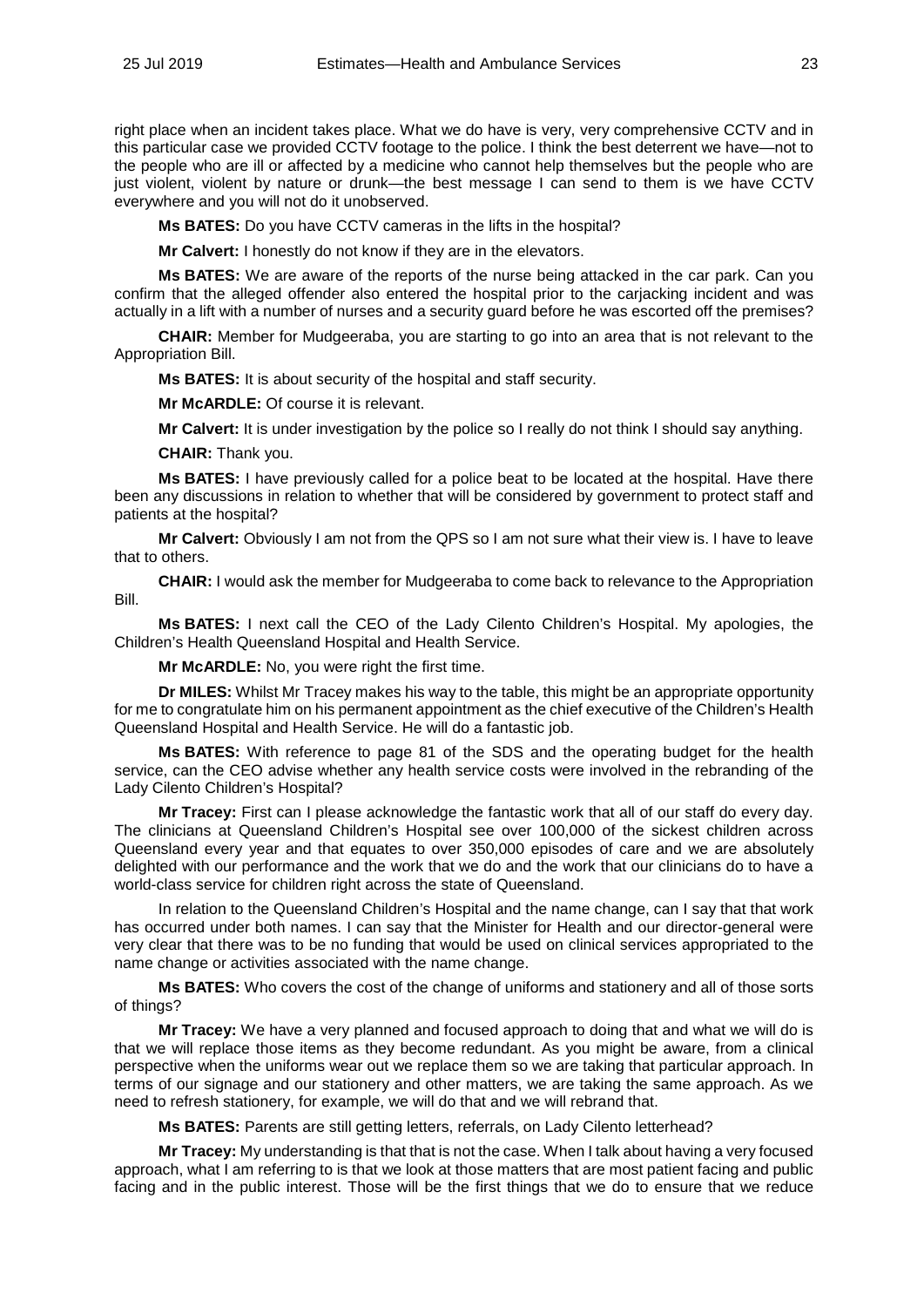confusion for families, particularly when they are travelling from far across the state, from Mackay or Cairns or Rockhampton. It is really important that they have the information that they need to get to their appointment on time, see the right people and then engage with our volunteers when they come through. We have a very detailed process in place to ensure that is taken care of.

**Ms BATES:** Terrific; that is good to hear. Where is the old signage that was removed being stored?

**CHAIR:** I will interrupt.

**Ms BATES:** That is a cost.

**CHAIR:** This is absolutely drifting away from the Appropriation Bill. I will rule that—

**Mr McARDLE:** Point of order, Chair. It is still a cost. If it is being stored somewhere, there is a cost.

**CHAIR:** Deputy Chair, if you do not mind, I am making a ruling on this. It is not appropriate—

**Mr McARDLE:** I can raise a point of order in relation to a matter before you make a ruling and put across a point of view and then, in a considered manner, you will make the appropriate ruling. My point of order is that this relates to a cost borne by the—

**CHAIR:** You are asking about where a sign is stored.

**Mr McARDLE:** Wait on: again, I am raising a point of order.

**Dr MILES:** It relates to a cost borne by the Department of Housing and Public Works.

**CHAIR:** Thank you.

**Mr McARDLE:** There you go. That didn't hurt, did it?

**CHAIR:** Please do not dissent from my rulings. Member for Mudgeeraba, do you have another question?

**Ms BATES:** Yes, I do. Director-General, given the scandal around the integrity of the poll for the change of the name of the Lady Cilento hospital, have you given any directive to Queensland Health staff who participated in that poll and for future polls as to the guidelines of what would be acceptable behaviour for a staff member of Queensland Health?

**Mr Walsh:** All of the staff who work both in Queensland Health and in all hospital and health services are required to comply with the public sector code of conduct. We regularly inform people that that is part of their requirements. As part of people's induction into the service, they are provided with a whole lot of information, including the code of conduct and their compliance. I would expect that all staff would be aware of how they are discharging their duties to be in compliance with the code of conduct.

**Ms BATES:** Further, has the Lady Cilento signage been destroyed?

**Mr Walsh:** I cannot answer a question that is not a matter that is part of this portfolio. I am unable to answer that question.

**Ms BATES:** I refer to page 127 of the SDS, regarding the Metro South Hospital and Health Service and in relation to the CEO. Director-General, can you advise whether Dr Stephen Ayre remains suspended as CEO or has his termination taken effect?

**Mr Walsh:** It is inappropriate for me to respond to a question that is currently the subject of consideration by the Queensland Industrial Relations Commission.

**Ms BATES:** It is not sub judice in regard to the budget estimates. It is not a criminal offence. It is a pretty straightforward question: has he been terminated or is he suspended on full pay?

**Mr Walsh:** The processes for the chief executive of Metro South are consistent with all of the public sector industrial legislation as well as Public Service Commission directives and contract terms and conditions. The matter is currently part of Queensland Industrial Relations Commission processes, so it would be inappropriate for me to actually make comment.

**Ms BATES:** When were you first aware that the minister had lost confidence in Dr Ayre?

**CHAIR:** I will rule this out of order. It has nothing to do with the Appropriation Bill. Do you have another question? You have one minute.

**Ms BATES:** Let us move on, because those are the questions that no-one wants to answer. I have so many to choose from. I call the CEO of the Metro North HHS. I refer to page 118, which covers the Metro North Hospital and Health Service and specifically the patient experience. Ms Hanson, in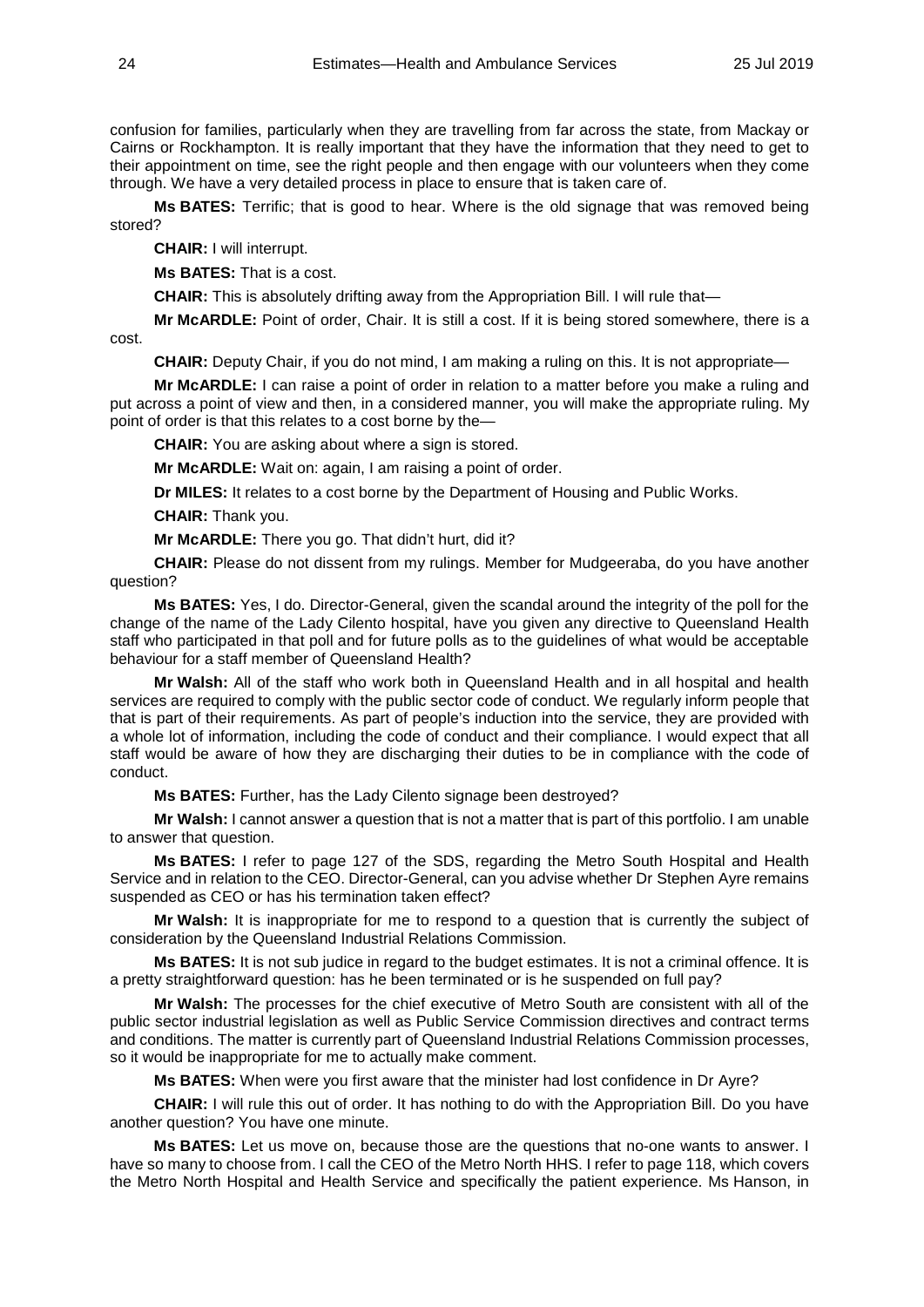relation to the recent medical record bungle where sensitive medical documents literally fell off the back of a truck and were found strewn across a Brisbane road in a major privacy breach, can you advise when this incident occurred?

**Ms Hanson:** The incident occurred in the early hours of the morning in early July, at approximately 3.30.

**Ms BATES:** Early July?

**CHAIR:** I think the question was the date.

**Ms BATES:** I am giving her a chance to revisit that.

**Ms Hanson:** I will find the date for you.

**CHAIR:** I am sure the member for Mudgeeraba will find some kind of relevance to the question. We will allow a couple of minutes and a bit of latitude.

**Ms BATES:** It was first reported in the media on Wednesday, 26 June 2019.

**Ms Hanson:** It was 20 June; my apologies.

**Ms BATES:** Why did it take so long for the issue to become public?

**Ms Hanson:** The incident occurred towards the end of the week, over the weekend. We were collecting information and collating all of the information that had been retrieved. That did take us a couple of days. Once we had identified the information and been able to categorise it, we were able to report the incident.

**Ms BATES:** How many documents were involved and for how many patients?

**CHAIR:** Member for Mudgeeraba, I can see where you are going with this. There are two things—

**Mr McARDLE:** She has not had a go with it, Mr Chair. With all due respect, I raise a point of order. There have been a series of questions posed to Ms Hanson. The shadow minister is now coming to the crux of her questioning. You have not taken objection to date, but suddenly it appears that she is getting to a point where it becomes exceptionally relevant and you are stepping in. The shadow minister has clearly identified what she is referring to and how she is referring to it and she is totally in order within her questions.

**CHAIR:** You can come back to that question, because the time for this block has ended. I absolutely draw the issue of relevance on the questioning anyway. I am moving to government questions and the member for Lytton.

**Ms PEASE:** Minister, can you outline any recent developments in the delivery of health services to the residents of Wynnum and the bayside? I would love to hear that, as would my constituents.

**Dr MILES:** I know what a determined advocate the member for Lytton is for the people of the bayside and how eager she is to make sure that they receive the best possible health care. The Metro South HHS has entered into a contract with the Blue Care Wynnum Aged Care Facility for the provision of six palliative care beds at a cost of \$899,893 in 2018-19 and a budgeted cost of \$924,540 in 2019-20. Delivering palliative care services directly within an aged-care setting ensures that the person is cared for in a familiar, homelike environment that can include personal touches such as soft lighting and their favourite music and flowers. This provides patient centred care when frail and elderly Queenslanders need it most, in the last days, weeks and months of their lives. Thanks to the Metro South Palliative Care Service, more bayside residents have a range of options for care at the end of their lives and can remain in their community, close to their loved ones and support networks.

The Metro South Palliative Care Service benefits older bayside residents with better specialised support and a reduced risk of being transferred to hospital in their last days. The palliative care services delivered in Blue Care Wynnum are much loved by locals and are just one of the many initiatives Metro South is undertaking that make services more patient centred while reducing demand on public hospitals.

The LNP, as the member knows, slashed healthcare services in the bayside by closing the Moreton Bay Nursing Care Unit and cutting the 24-hour primary care service at Wynnum Hospital. It was the Palaszczuk government that restored health services and ushered in a new era of health care for the region when it opened Gundu Pa—the state-of-the-art Wynnum-Manly Community Health Centre—in 2017. It is a genuinely impressive health facility. This state-of-the-art health facility will turn two years old in October. It has flown by. In that two years Gundu Pa has ensured critical health services are retain locally. Gundu Pa is delivering a wide range of expanded services, including a 24-hour primary care centre for treating minor injuries and illnesses.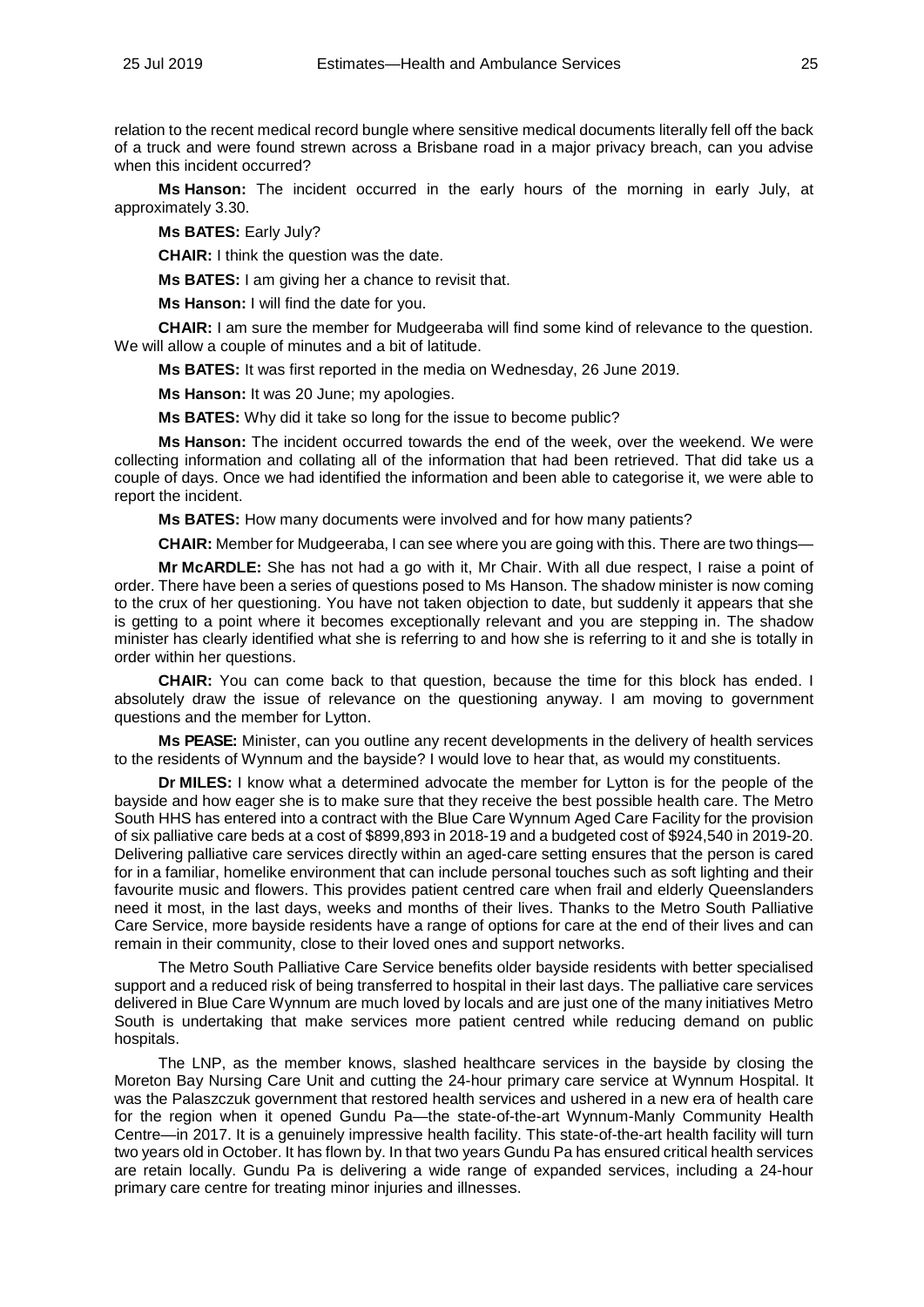Weekly specialist outpatient clinics are offered in diabetes and endocrine, gastroenterology, podiatry, respiratory medicine, cardiology, child development and mental health, among many others. Between 1 July 2018 and 31 May 2019, Gundu Pa delivered 4,479 specialist outpatient services to bayside residents living in Lytton, Wynnum, Wynnum West, Manly, Manly West, Lota and Hemmant. Other services include a very popular dental clinic, BreastScreen Queensland, addiction and mental health, allied health and chronic disease services. The Palaszczuk government is ensuring that the future of community health care is bright for residents of the bayside thanks to the efforts of the member for Lytton.

**CHAIR:** A very good local member, too. Can the minister please update the committee on progress in this year's budget towards meeting the Palaszczuk government's election commitments in relation to nurse navigators and midwives and how these initiatives are benefitting patients?

**Dr MILES:** As health minister I am proud of the work our hardworking nurses and midwives do every day in hospitals across Queensland. That is in stark contrast to the LNP which spent their three years in government cutting frontline staff in our hospitals. From March 2012 to December 2013, after two Newman government budgets, the Queensland Health nursing and midwifery workforce fell by 1,515 nurses. That is over 1,500 nurses and midwives cut. That is their record in government—sacking the health workers that save our lives and care for our loved ones.

Since coming to government in 2015 the Palaszczuk government has not only restored the frontline health staff decimated while Campbell Newman and the LNP were last in government, but we have added more health workers to Queensland's health system than any other government in our history. Between February 2015 and March 2019 we have hired nearly 6,000 nurses and midwives across Queensland. That is an increase of 21.4 per cent. As health minister, I am not ashamed to back jobs for Queensland nurses and midwives. In last month's state budget we fulfilled our election commitment and made 400 nurse navigator positions and 100 extra midwives permanent.

We created the nurse navigator program in 2015—the first of its kind in Australia. Then in the 2017 election we said we would employ 400 new nurse navigators permanently, and we have. We follow through on our promises. This incredibly successful Palaszczuk government program is the largest single investment in nursing made by a state government in Australia—an investment of \$398 million from July 2015 to June 2023.

Nurse navigators help patients with complex health issues to ensure they are seen by the right person at the right time in the right place. As a result of this program we now employ people like Nick who is a home ventilation nurse navigator at the Queensland Children's Hospital. Nick is part of a program that helps 15 children who require ventilation to live their lives outside an intensive care unit in the familiarity of their own homes instead. That is good for the kids, it is good for their families and it is good for the health system.

The program has helped so many people. I am proud to say the Palaszczuk government was able to come through for patients and deliver on this election promise. Our nurses, midwives and nurse navigators are some of the most dedicated, yet undervalued, workers in the state. They provide Queenslanders with critical health services in hospitals and clinics. They work with expectant and new mums to ensure both mum and child can live healthy happy lives. They are working in Aboriginal and Torres Strait Islander communities to help us close the gap in health outcomes. They are working in academia and research to improve patient care and develop jobs in medical research and technology. They work to care for our sick and elderly loved ones, ensuring their final days are comfortable and dignified.

The incredible work of our nurses and midwives cannot be understated. The Palaszczuk government has a strong track record of not taking our nurses for granted. We have backed Queensland nurses since day one and that is one of the reasons I am proud to be the state's health minister.

**CHAIR:** I had the pleasure of hearing from a nurse navigator in Townsville who had a case study of a type 2 diabetic patient who had called the ambulance more than once a week the year before—48 times. That is completely resolved. The right treatment is getting to the right place. I thought that highlighted the good work nurse navigators are doing.

**Mr O'ROURKE:** Minister, as you know I am a strong advocate for mental health services. Can you advise the committee how the increase in funding in this year's budget will improve mental health services?

**Dr MILES:** I can. The member for Rockhampton is indeed an advocate for mental health services. We have discussed the services available in Rockhampton when I have been up there.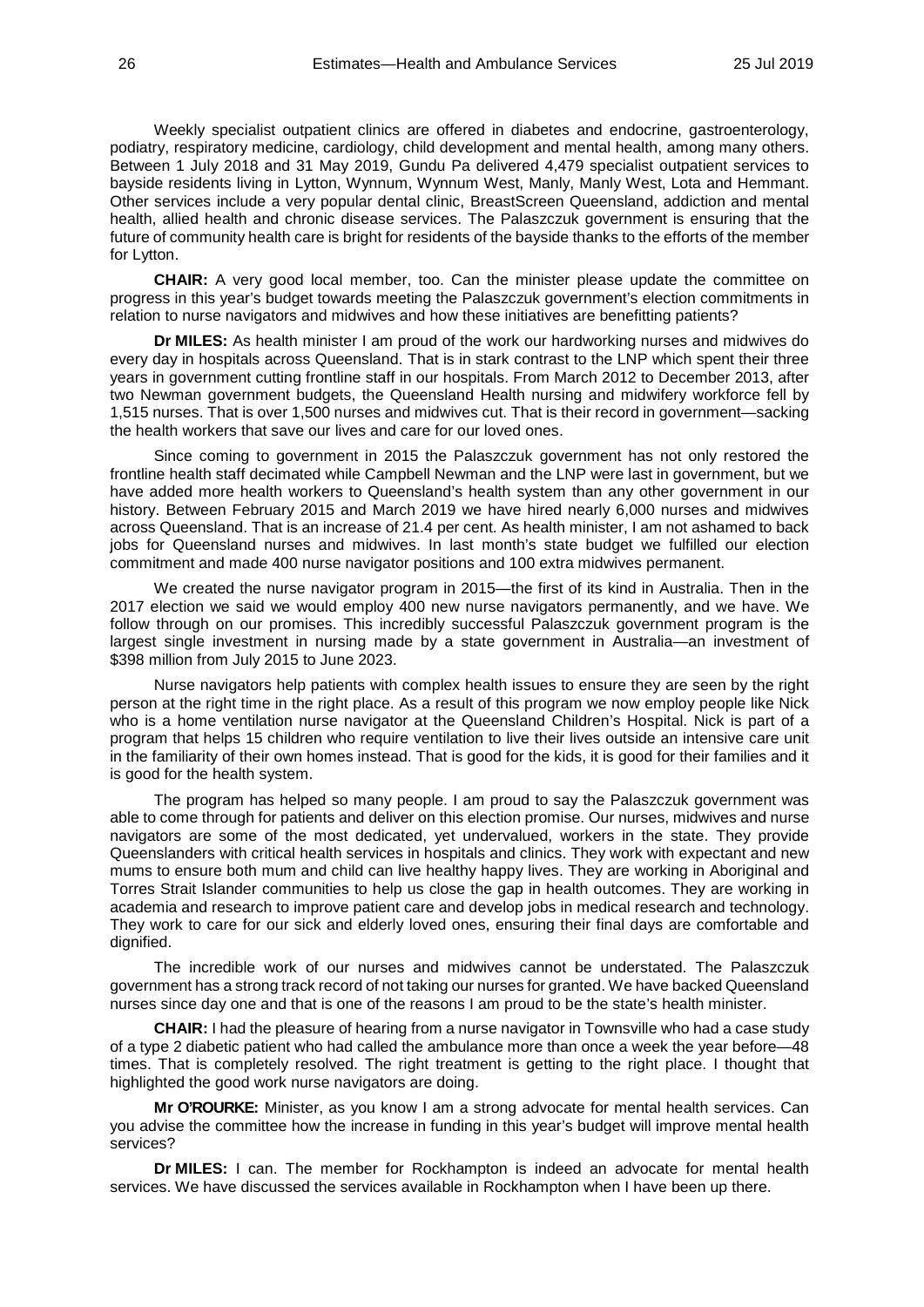Mental health issues affect one in five people in our community. That means all of us probably know someone dealing with a mental health issue. In the past mental health was sometimes not treated as a health issue. Patients might have been stigmatised. People were sometimes afraid or unable to access the help they needed. The Palaszczuk government understands that our mental health is just as important as our physical health.

Just as we are providing oncology, radiology and paediatric services across Queensland, we are also providing mental health services to Queenslanders regardless of where they live. Every loss of life to suicide or every suicide attempt has a ripple effect on family, friends, workplaces, schools and communities. Every death is one too many. Queensland's statistics are far too high.

That is why we announced \$61.9 million in last month's state budget to reduce suicide rates in this state. This funding includes \$7.5 million over four years for Beyond Blue's The Way Back suicide prevention services. This service has been developed to support people as soon as they leave an emergency department for the three months after they have attempted suicide. During this time, we know they are most at risk of another suicide attempt.

We are investing \$10.8 million over four years for safe haven cafes run by NGOs and staffed by mental health clinicians and peer support staff. These safe haven cafes provide an alternative to the emergency department for people struggling with their mental health. As part of our suicide prevention package, we are investing \$11.3 million over four years to trial a community based crisis stabilisation facility to support people through the critical initial 24 hours of crisis. Funding these services will play an important role in assisting Queenslanders during a time of crisis.

Community based mental health support services are also vital for people living with severe and persistent mental illness. The Palaszczuk government will also invest \$28.1 million over four years to help fill the gap in services for people not eligible for the NDIS but who still require psychosocial support. This funding is on top of our recently announced \$227 million investment over five years to community based mental health service providers across Queensland. Without question this funding is strengthening Queensland's mental health services and is making a real difference for individuals, families and communities.

We are not just funding organisations and services, we are also investing in health infrastructure. This year's state budget provided for a new \$70 million multistorey mental health unit to be built at Cairns Hospital to provide better care for patients. This new facility will have more capacity to treat more patients and will provide a better environment to help the recovery of mental health patients. It will replace ageing infrastructure with a modern, safe facility, including 10 psychiatric intensive care beds, 10 acute adult mental health beds, treatment rooms and sensory and quiet rooms.

We also announced \$40 million in mental health infrastructure on the Fraser Coast at Hervey Bay and Maryborough hospitals. The new unit at Hervey Bay will include 22 beds and accommodation for the acute care team. Meanwhile, Maryborough Hospital's refurbishment will provide a 10-bed subacute older persons mental health unit.

We are delivering on these projects and getting them done right so that these facilities serve the needs of the Fraser Coast community in the future. Our investments in both services and infrastructure will give more Queenslanders access to better mental health supports than ever before.

**Mr O'ROURKE:** Minister, can you please update the committee on the progress in meeting the Palaszczuk government's commitment to deliver a new alcohol and drug rehabilitation and treatment facility for Rockhampton?

**Dr MILES:** I thank the member for his question. This has been a matter that he and I and the member for Keppel have been working very closely on, particularly in recent weeks. The Palaszczuk government is investing \$14.3 million to deliver the 42-bed residential drug rehabilitation and treatment facility in Rockhampton to improve access to specialist alcohol and other drug services for Central Queenslanders. This delivers on the election commitment we have made to the people of Central Queensland after hearing loud and clear at the ice summit held in Rocky in 2017 that the region needs a facility like this—a facility that will provide specialist treatment and support in a residential setting to people wanting to make positive changes in their life.

This facility will help meet the needs of people not only living in Rockhampton and Central Queensland but also living in nearby regions including Mackay, Wide Bay and the central west. It will include 32 residential rehabilitation beds, eight withdrawal beds, two family units to accommodate parents and children, and capacity for non-residential day programs.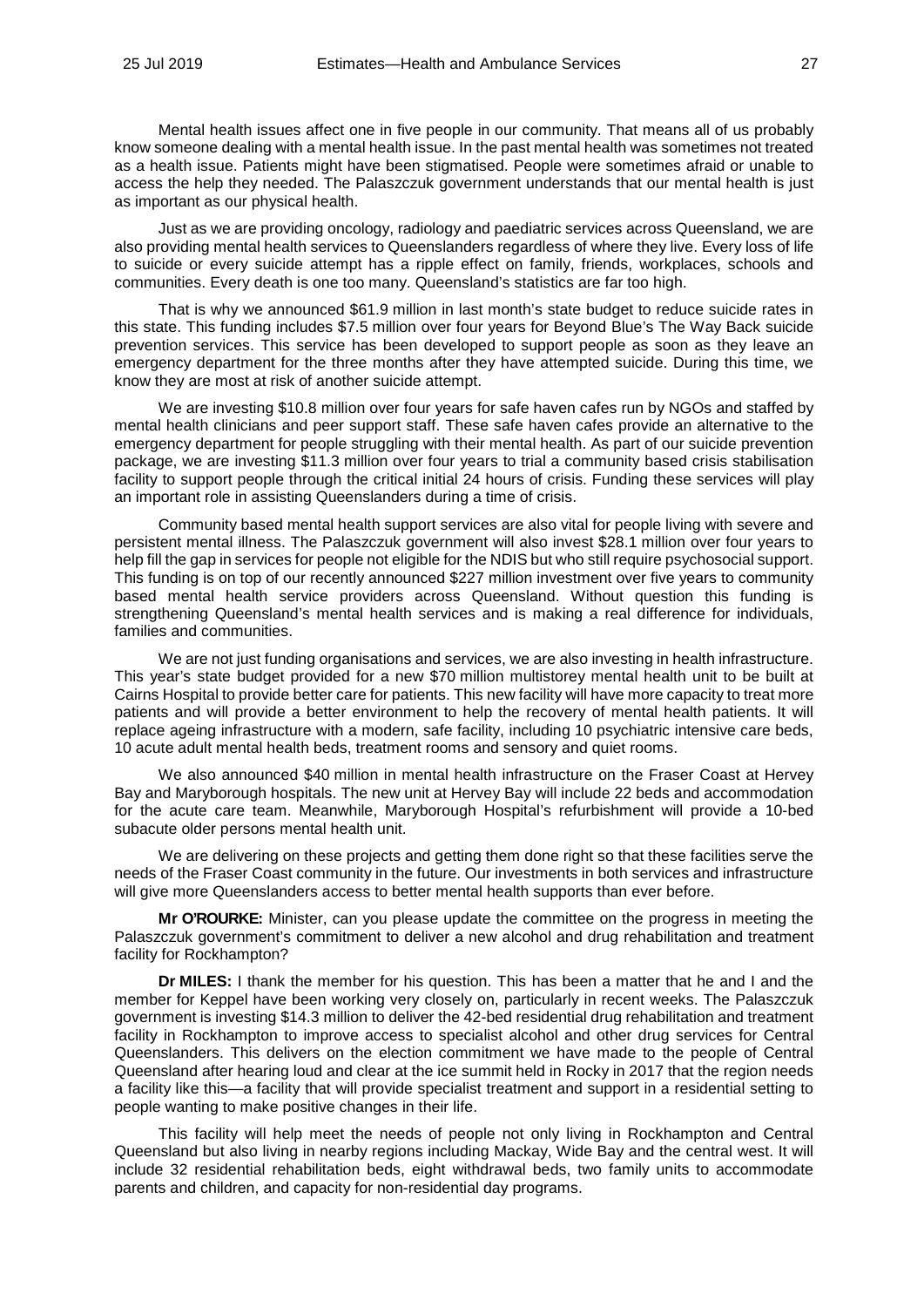Currently the Department of Health and the Central Queensland HHS are continuing to work through the identification and acquisition of a suitable site for the facility. After considering over 50 potential sites, Queensland Health recently commenced consultation with stakeholders in relation to one site. However, following a public meeting with residents, I have agreed to Queensland Health pausing any further progression on that proposed site while alternative options are considered.

I am pleased that Mayor Margaret Strelow agreed to reopen discussions between the council and Queensland Health regarding a site at the Music Bowl that had previously been actively considered. At that time the council had indicated that it would not part with the parcel of land that would meet the needs of the rehabilitation facility. It is promising to see a breakthrough on that impasse. I understand that the latest news from media this morning is that the council has formally considered that and will now enter into formal negotiations—

**Mr O'ROURKE:** That is correct, Minister.

**Dr MILES:**—which is great news. I know that the member for Keppel, Brittany Lauga, and you, member for Rockhampton, have been listening closely to the views of your community and participating constructively in the consultation process on their behalf. I thank you for the time and effort that that has taken.

As with any other form of health care, providing care for people who have alcohol or drug addiction closer to home will improve the lives of those people and their families. I want to make sure that we get the site right and the services up and running as soon as we can. This would be a lot easier if the LNP would stop playing games and politicising the process of selecting a site. This is an incredibly important health service for the people of Rockhampton. It is time for the LNP to put the needs of the people of Rockhampton ahead of their own political pursuits.

**CHAIR:** Minister, can you please outline for the committee the purpose and role of the new Chief Aboriginal and Torres Strait Islander Health Officer?

**Dr MILES:** I thank the member for his question. This is an issue that I know is close to his heart. It is certainly something that I am very interested in and passionate about. The creation of the Chief Aboriginal and Torres Strait Islander Health Officer and deputy director-general role is critical to the Palaszczuk government's vision that by 2026 Queenslanders will be amongst the healthiest people in the world.

I asked the director-general to create the role of Chief Aboriginal and Torres Strait Islander Health Officer to be a champion for the change we need if we are to close the gap. In Queensland we have a Chief Health Officer who provides expert clinical advice and leadership on issues of public health. The Palaszczuk government recognises that Aboriginal and Torres Strait Islander people must have a seat at the table across government and at the highest levels if we really want to make sustainable changes in health outcomes for Queensland's First Nation people.

The Chief Aboriginal and Torres Strait Islander Health Officer will help strengthen the representation of Indigenous Queenslanders across the health system and refocus our efforts on closing the gap. They will be an advocate and champion for our Aboriginal and Torres Strait Islander health workforce, making sure we are providing the right opportunities, training, career paths and working conditions to grow our Indigenous health workforce.

This critical role will lead Queensland Health's strategy on Indigenous matters and will oversee the development of future policies and programs. The successful applicant will also focus on maximising local engagement and partnerships between public health facilities and services and Aboriginal and Torres Strait Islander people, communities and organisations. He or she will report to the director-general and will advise me and Queensland Health executives on initiatives to improve health outcomes for Aboriginal and Torres Strait Islander people.

The role has been made an identified position, consistent with the clear expectation of the Aboriginal and Torres Strait Islander health workforce and community that the new chief health officer should be an Aboriginal or Torres Strait Islander person. I look forward to introducing the very first Chief Aboriginal and Torres Strait Islander Health Officer for Queensland to Queenslanders very soon.

**CHAIR:** I call the member for Maiwar.

**Mr BERKMAN:** I would like to ask a question, if I could, of the Mental Health Commissioner. Decriminalisation or legalisation for personal use of illicit drugs is increasingly being recognised as an important part of a comprehensive harm minimisation strategy both in discussion domestically and in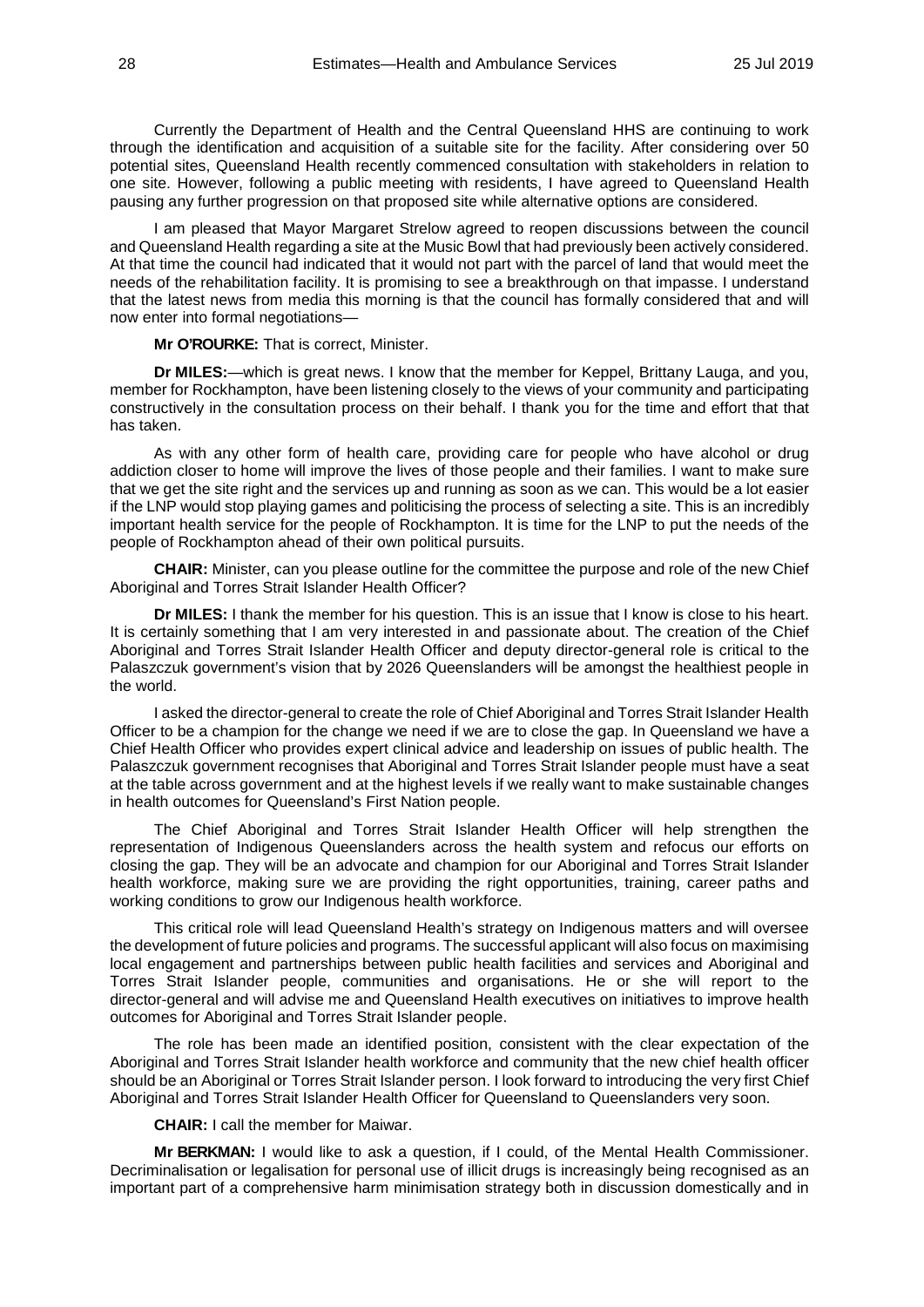implementation internationally. Commissioner, how would you expect a policy of decriminalisation or legalisation of personal drug use to affect the provision of mental healthcare services and addiction support services in Queensland?

**Mr Frkovic:** In general, my response is that there potentially could be an increase in the utilisation of particularly drug and alcohol services and mental health services as a result of decriminalisation, but we also have to look at that in the context of the bigger picture. In fact, it would take pressure off a whole range of other systems. It would take pressure off our police force. It would take pressure off our court system. It would take pressure off our corrections system. I think you have to look at this on a much broader scale. I think there are some merits around decriminalisation as a concept. I like to use the term more so of providing a health response to people who particularly may have an addiction, keeping them out of the criminal justice system and also providing them with the right health response for them to be able to live a much more fulfilled life.

**Mr BERKMAN:** Are there any broad observations you can make from experience or research anywhere about that movement to a health model in response to drug addiction and use? Are there any trends in terms of broader reductions in cost in that shift?

**Mr Frkovic:** Certainly there are international examples where this has occurred. I was fortunate last year to go to Portugal to have a look. They seem to be leading in this space with the opportunities that are provided there. Portugal at one stage had a very high demand on their correctional services. They decided to make a substantial policy shift in terms of people who have a health problem which is an addiction being caught with small amounts of illicit substances only for personal use. They made a deliberate policy decision to keep those people out of the criminal justice system and in fact move them into the health system. They had to increase the funding to the health and drug and alcohol systems to be able to cope with that. Certainly the cost benefit was huge in terms of not having to build as many prison beds and in terms of not only their court system but also their police system.

**Mr BERKMAN:** While I have the opportunity this session, I would like to ask a question of Professor Gannon, the Director of QIMR. I want to ask a question in relation to work that has been done recently by the World Health Organization. They released a report last year on the health implications of climate change which made findings, among which was the finding that the severity of the impacts of climate change on human health is increasingly clear and that climate change threatens to undermine—

**Mr McARDLE:** I raise a point of order, Chair. With all due respect to my colleague, he is drawing a very long bow between climate change and the contents of the document before the committee.

**CHAIR:** Yes. I was about to pull you up on that, member for Maiwar. I will give you a chance to rephrase the question.

**Mr BERKMAN:** I will go directly to the question. I did not think that providing a little context was too long a bow. The question specifically is: what research, if any, is QIMR Berghofer undertaking into the health implications of climate change in Queensland?

**Prof. Gannon:** Our work relates to the consequences of it rather than the causes or avoidance of it. There are two major areas that come to mind, and one is in the area of disease. With the pole ward movement, some mosquitos are bringing diseases that were not present in Queensland in the past. They come closer because of climate change or changes in temperatures or movements in general, including transport. We have a very strong program on mosquito vector removal. We monitor the presence of mosquitos all over Queensland. We report to shires about what is happening. First of all, we have monitoring. We provide advice on how to avoid their growth by removing wastewater where these can thrive. We also have evidence and work ongoing in the whole area of treating or stopping dengue or other viruses that may come into the system because of that. That is a very broad area of research that is preventative in both senses and treating in the other.

We are aware of the stress that comes with climatic changes or climatic events in general, and our mental health program is working hard on understanding how stress influences the brain and what happens as a consequence of that.

In addition, nearly inevitably because of our involvement in melanoma research and being leaders in that area we are constantly getting the message out of prevention: how to avoid melanoma occurring, how to protect yourself from getting skin cancers which, of course, will grow with the increase in UV et cetera that comes as a consequence of the changing climate.

**Mr BERKMAN:** Given the breadth of the other potential consequences of climate change on the health system, is additional research and funding required to adequately understand how climate change will affect the health of Queenslanders in coming years and decades?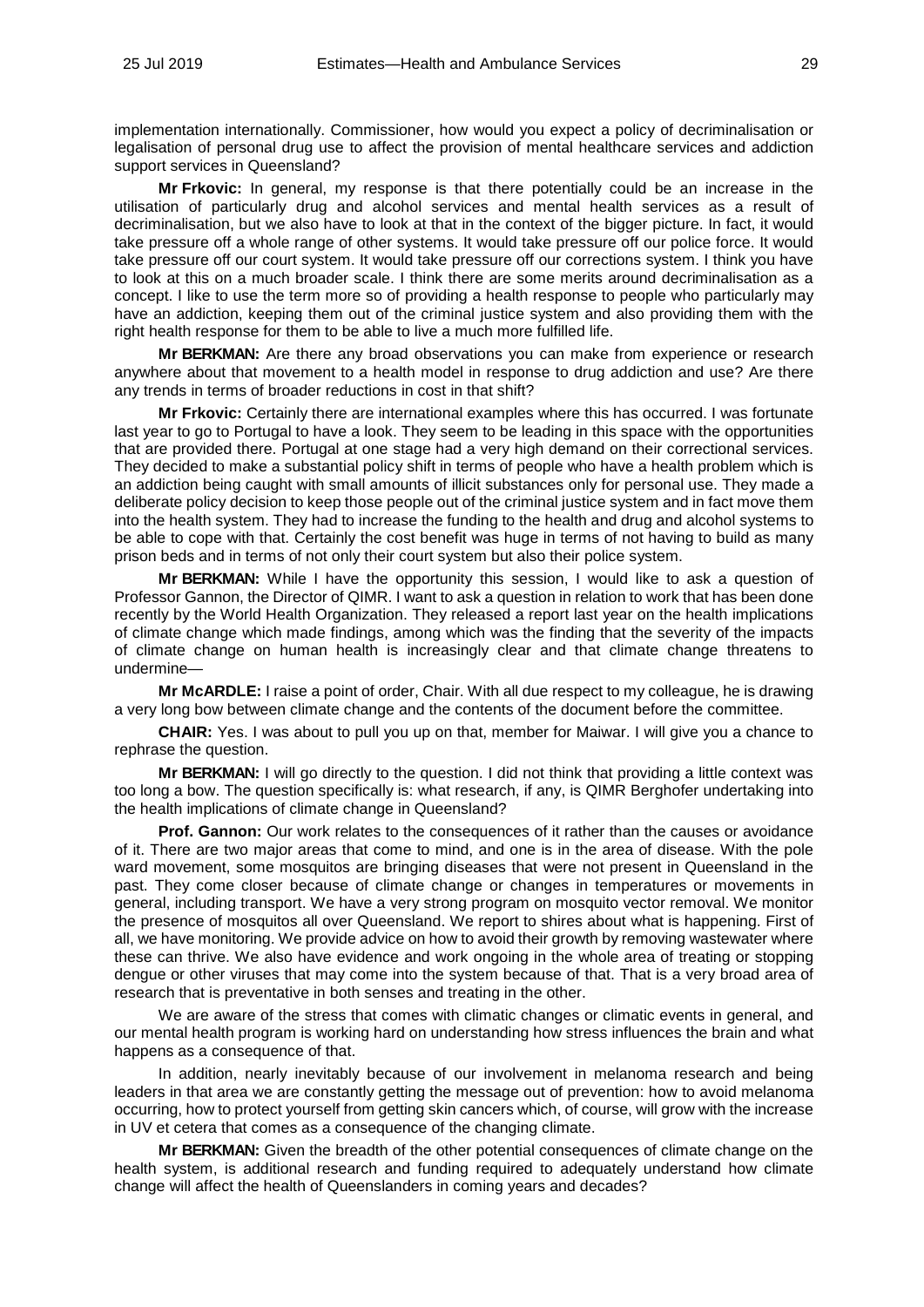**Mr McARDLE:** Mr Chair, again with respect to my colleague I do not see a reference to climate change in the SDS whatsoever. Though I respect Professor Gannon's knowledge extremely, I do not see the relevance. I cannot see it in the SDS. There is no document that I can see or point that raises climate change as part of the Health portfolio.

**CHAIR:** I think that with relevance, unless you are prepared to answer maybe in one minute, you can rephrase it and take it out of—

**Mr McARDLE:** With all due respect, Mr Chair, I have raised the point of relevance. Either it is relevant or it is not. If it is, Professor Gannon can answer the question; if it is not, it cannot be dealt with.

**Dr MILES:** I would answer that it is relevant. Our hospitals see people every day who have been affected by the impacts of climate change.

**CHAIR:** Allowing some latitude, I will allow the question. Professor, would you like to answer.

**Prof. Gannon:** The answer can be relatively short because it covers the same territory again. Our research is constantly evolving. We constantly bring in new research groups. We constantly have shifts in targets in our research. We are very responsive to what is happening in Queensland in particular. As a statutory organisation that is totally appropriate, and we take that seriously. We are also very engaged in regional areas because we know that the north will be more impacted by this at the start than other areas. We are very active in that area, with over 31 different actions ongoing in regional Queensland at the moment from our researchers and our outreach. So we are engaged in all of those matters and we will continue to do so.

**CHAIR:** We will move back to government questions.

**Ms PEASE:** Minister, can you please update the committee on the implementation of the Specialist Outpatient Strategy and how it is benefiting patients, and can you please include both specialist outpatient and elective surgery performance?

**Dr MILES:** When the Palaszczuk government came to office there were more than 104,000 Queenslanders waiting longer than clinically recommended for a specialist outpatient appointment. That is 104,000 Queenslanders waiting on the waitlist for the waitlist. This year's budget builds on our previous investments in our Specialist Outpatient Strategy with a further investment of \$77.4 million in 2020-21. This takes our total investment in the program to \$593 million over six years.

This program funds both more specialist outpatient appointments and the flow-on impacts of elective surgeries. Over the past four years more than 2.46 million Queenslanders have received their initial specialist outpatient appointment. Thanks to the Palaszczuk government's investment, they will have been seen by a specialist sooner. For around 30 per cent of those patients seen in a surgical clinic their specialist will have determined that they need to undergo elective surgery, and thanks to our investment they will get their surgery sooner.

Our Specialist Outpatient Strategy is delivering great results for Queenslanders who need to access specialist outpatient services. The number of patients waiting longer than four years has fallen from more than 5,100 to zero; the number of patients waiting longer than two years has fallen from just under 22,000 to 73; and the number of patients waiting longer than clinically recommended has been reduced by more than 55 per cent. This has been achieved in the face of a significant increase in demand.

Over the past three years hospitals have experienced an over 8.5 per cent growth in referrals year on year. In response, our hospitals have increased the number of initial specialist outpatient appointments delivered by 9.6 per cent in the last year alone. Comparing 2018-19 to the previous year, the number of patients who received their specialist outpatient appointment within the clinically recommended time increased from 235,878 to 244,271 for category 1 patients; from 153,503 to 154,849 for category 2 patients; and from 98,520 to 114,005 for category 3 patients. That is over 25,000 more patients in the last year who received their specialist outpatient appointment within the clinically recommended time.

As I mentioned earlier, our Specialist Outpatient Strategy funds not only more specialist outpatient appointments but also the flow-on impacts in terms of more elective surgeries. I am very proud to announce that the number of ready-for-care patients waiting longer than clinically recommended for elective surgery was only 122 at the beginning of this month compared to 172 as at 1 July last year. This result is a credit to the hard work of all of the doctors, nurses, health professionals and support staff in our hospitals. As I travel around the state I have met patient after patient who raves about the wonderful care and treatment they have received from our Queensland Health staff. The Palaszczuk government's Specialist Outpatient Strategy is delivering not only more specialist outpatient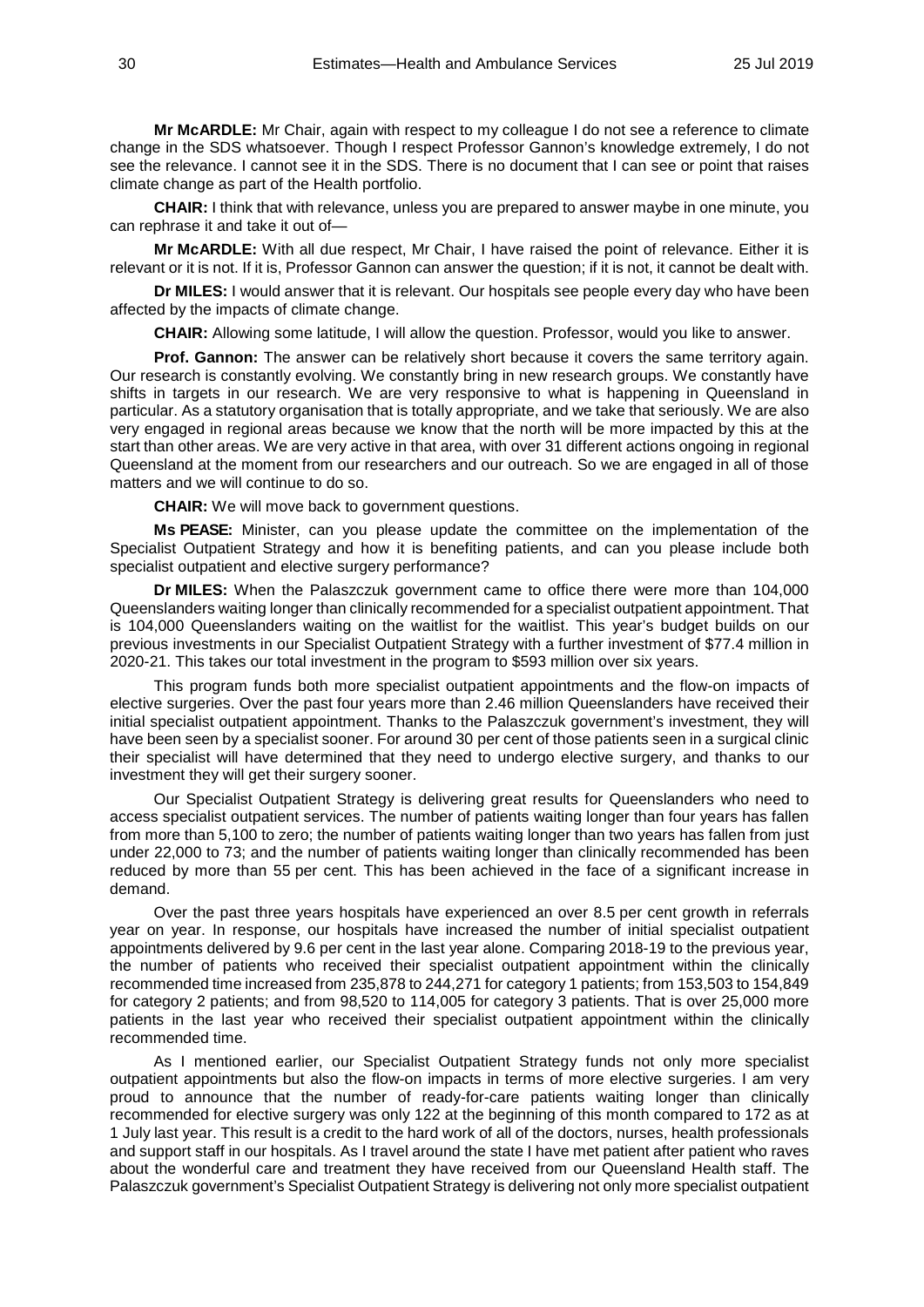services and more elective surgeries but it is also focused on doing things smarter and improving the experience of patients by making things easier and more convenient. It is providing appointments closer to home, which is especially important for those patients living in rural and remote areas.

Current forecasts indicate that Queensland Health delivered over 105,000 telehealth outpatient appointments in 2018-19, which is 13 per cent more than the year before. The Specialist Outpatient Strategy has also delivered new and innovative models of care aimed at providing the right care sooner, including allied health and nursing-led models targeting specific clinical conditions. For example, one of the new models of care that is improving the patient experience and outcomes and providing more timely access to treatment is called the Skin Lesion Assessment and Management model, or SLAM for short. This model allows non-melanoma skin cancer patients to be seen and treated on the same day, with 64 per cent of patients who are assessed being found to be suitable for treatment on the same day. Not surprisingly, both patients and clinicians have reported high levels of satisfaction with this service.

The Palaszczuk government is focused on improving the entire patient journey, from point of referral through to the finalisation of care with discharge back to the patient's GP. The Specialist Outpatient Strategy is investing in ICT and technology that will deliver smarter, faster and more secure communication between patients, hospitals and GPs. These investments will mean that patients will be able to manage their specialist appointments online through the establishment of a patient portal. GP referrals will be submitted via secure electronic messaging to Queensland's largest public hospitals, and GPs will have access to an online statewide directory of public hospital services to better inform and direct their referrals into the system.

**Mr O'ROURKE:** Minister, can you please advise the committee on the actions being taken to ensure that the procurement of goods and services within the health system delivers value for money?

**Dr MILES:** I thank the member for Rockhampton for this question. Each year the Department of Health has oversight of almost \$3 billion in expenditure, and Queenslanders deserve to know that the way this money is spent gives them the best health care possible at the most reasonable cost. Within Queensland Health we are implementing a number of strategies to ensure we can deliver more and better health care to patients within the Health budget.

One strategy involves looking at key areas where improved procurement can make the biggest difference, and then we work with our finest clinicians to design specialised statewide procurement models in those key areas. Including clinicians means that Queensland Health can use statewide buying power to reduce costs while also improving patient care. All savings are then reinvested straight back into frontline services. The key areas identified so far include pharmaceuticals, cardiology and orthopaedics.

Clinician-led procurement in pharmaceuticals is delivering baseline cost reductions and enhanced security of supply of medications to Queensland public hospitals. In the 2018-19 financial year alone, savings on pharmaceuticals amounted to \$23.1 million as at 31 May. In cardiology, the clinician-led procurement model has reduced expected costs for cardiac intervention consumables by between \$4.2 million and \$5.4 million a year—all this while maintaining or improving the cost of cardiac prosthetics. Finally, the clinician-led procurement project in orthopaedics consumables is expected to create savings of \$1.7 million per year.

Procurement is not just about savings. We are also putting Queensland first by supporting decent local jobs, especially in regional areas. That is why the Palaszczuk government updated the Queensland Procurement Policy in 2017 to include the Buy Queensland principle. We want local businesses of all sizes right across our state to be able to compete on an equal footing to win work with Queensland Health. By using our local benefits test as part of the decision-making process for all significant procurements and inviting regional and Queensland suppliers to apply, we are guaranteeing that more of the Health budget flows through regional economies.

In Townsville we have seen the Buy Queensland policy deliver local jobs through the supply contracts for the Townsville Hospital research and clinical trials centre. Under the Buy Queensland policy, 24 out of the 37 subcontracts awarded to date have gone to local businesses. The Palm Island healthcare clinic is doing even better, with 14 out of 15 subcontracts awarded so far going to local businesses. In Roma, all of the subcontracted works for early works on the Roma Hospital redevelopment have gone to businesses within 125 kilometres of Roma.

The Palaszczuk government also knows that government spending must create decent jobs that Queenslanders can count on with fair pay and safe working conditions. That is why the Buy Queensland policy includes best practice principles, a supplier code of conduct and now an ethical supplier mandate.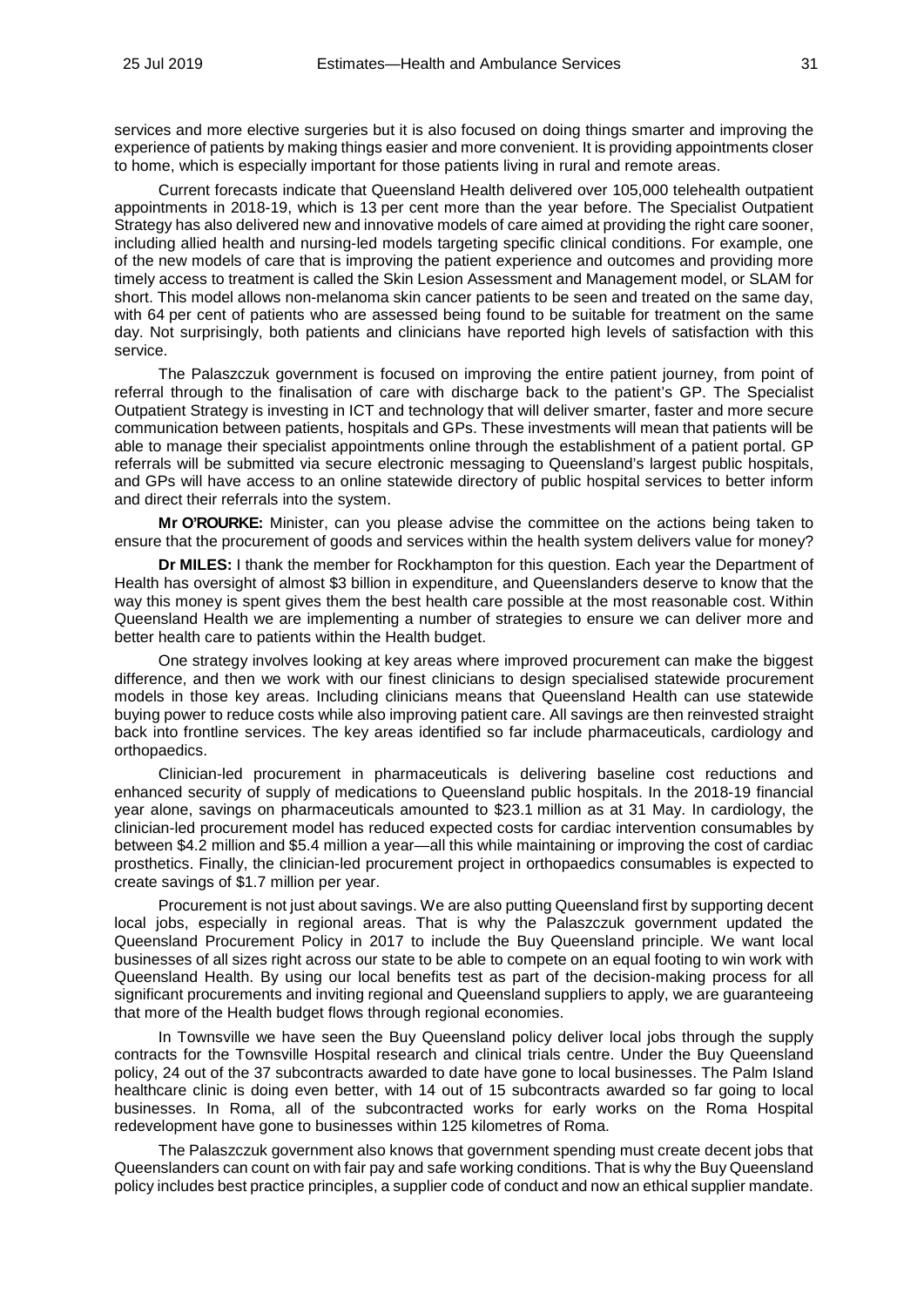We want to make sure that, as well as supporting local businesses. Queensland government spending goes to ethical and environmentally and socially responsible suppliers. The Palaszczuk government is committed to ensuring Queenslanders see the best possible value for money from government spending, and our procurement policies put Queenslanders first by backing in decent jobs in local communities right across the state, including Rockhampton.

**CHAIR:** Can you please advise the committee how the Palaszczuk government is improving access to renal services in North Queensland and more broadly across the state?

**Dr MILES:** I thank the member for this question. Improving kidney care is a key priority of the Palaszczuk government, with more than one in 10 Queensland adults estimated to have signs of chronic kidney disease. Last year I announced additional funding of \$20 million over four years to deliver expanded renal services closer to home for people living in North Queensland. People who live in regional and rural communities deserve world-class health care, and that is exactly what the Palaszczuk government is committed to delivering.

There was \$4.9 million allocated to Hospital and Health Services in North Queensland for the last financial year. Cairns and Hinterland HHS received \$1.5 million to purchase three additional dialysis chairs and machines and increase staffing levels at the Innisfail, Cooktown and Smithfield satellite sites. North West HHS received \$1.5 million to support the transfer of the management of renal services from Townsville HHS to North West. This is enabling North West to provide the continuum of care to patients with chronic kidney disease closer to home through end-stage kidney failure and dialysis therapy. Mackay HHS received \$700,000 to enable it to invest in chairs and dialysis machines and introduce a renal dialysis satellite site at Bowen Hospital. This funding will also enable it to increase staffing levels at Mackay Hospital so it can provide an enhanced renal home therapy unit.

Torres and Cape HHS received \$571,000 to employ more clinical staff at Bamaga Hospital to enable the unit to transition from a self-care facility to a semi-supported satellite site. This service will mean that patients currently undergoing dialysis treatment at Cairns Hospital will be able to move back to Bamaga to be closer to their families and community. Townsville HHS received \$639,000 to employ more medical, nursing and allied health staff to enable the Townsville Hospital to move to a more preventive model of care and increase the identification of transplant possibilities. This funding is also supporting the expansion of renal services on Palm Island to allow patients to access care closer to home.

The Palaszczuk government has continued to build on last year's commitment with the launch last month of the Advancing Kidney Care 2026 Plan and the announcement of further additional funding of \$40 million over four years to expand and improve kidney services statewide. Our kidney care plan was developed following a comprehensive statewide review of kidney services which included the commissioning of a report by Professor Adeera Levin, an international kidney expert from Canada. As part of her work, Professor Levin conducted tele meetings, workshops and site visits to make sure she heard firsthand from consumers, frontline clinical staff and administrators. The plan has four key goals: to prevent chronic kidney disease; to detect chronic kidney disease earlier for better outcomes; to avoid or delay kidney failure from chronic kidney disease where possible; and to constantly improve specialist kidney care to deliver the best access and outcomes for all Queenslanders.

There were 13 HHSs that applied for this additional statewide funding, with \$10 million allocated amongst these HHSs for this financial year. In North Queensland, the Cairns and Hinterland HHS and the Torres and Cape HHS each received additional funding of more than \$1 million; Townsville received just under \$800,000; Mackay received more than \$700,000; and North West received more than \$500,000. In the south-east corner, we provided more than \$1 million each for Metro North and Metro South, just under \$700,000 for the Sunshine Coast, \$600,000 for the Gold Coast and more than \$500,000 for West Moreton. In other parts of the state, Central Queensland received \$800,000, Wide Bay received \$700,000 and Darling Downs received just under \$200,000.

This additional investment will improve care coordination, improve patient choice in treatment options and improve symptom management. It will ensure kidney transplant coordinators are available to give kidney transplant patients the support they need. It will employ more health workers to act as a single point of contact for patients having vascular procedures to help them navigate the health system with ongoing support and monitoring. It will invest in services for people with advanced kidney disease to improve their quality of life.

In order to ensure that the views of consumers and clinicians are at the forefront of the implementation of the kidney care plan, we have established a collaborative that includes not only health service chief executives and senior departmental officers but also consumers and clinicians. The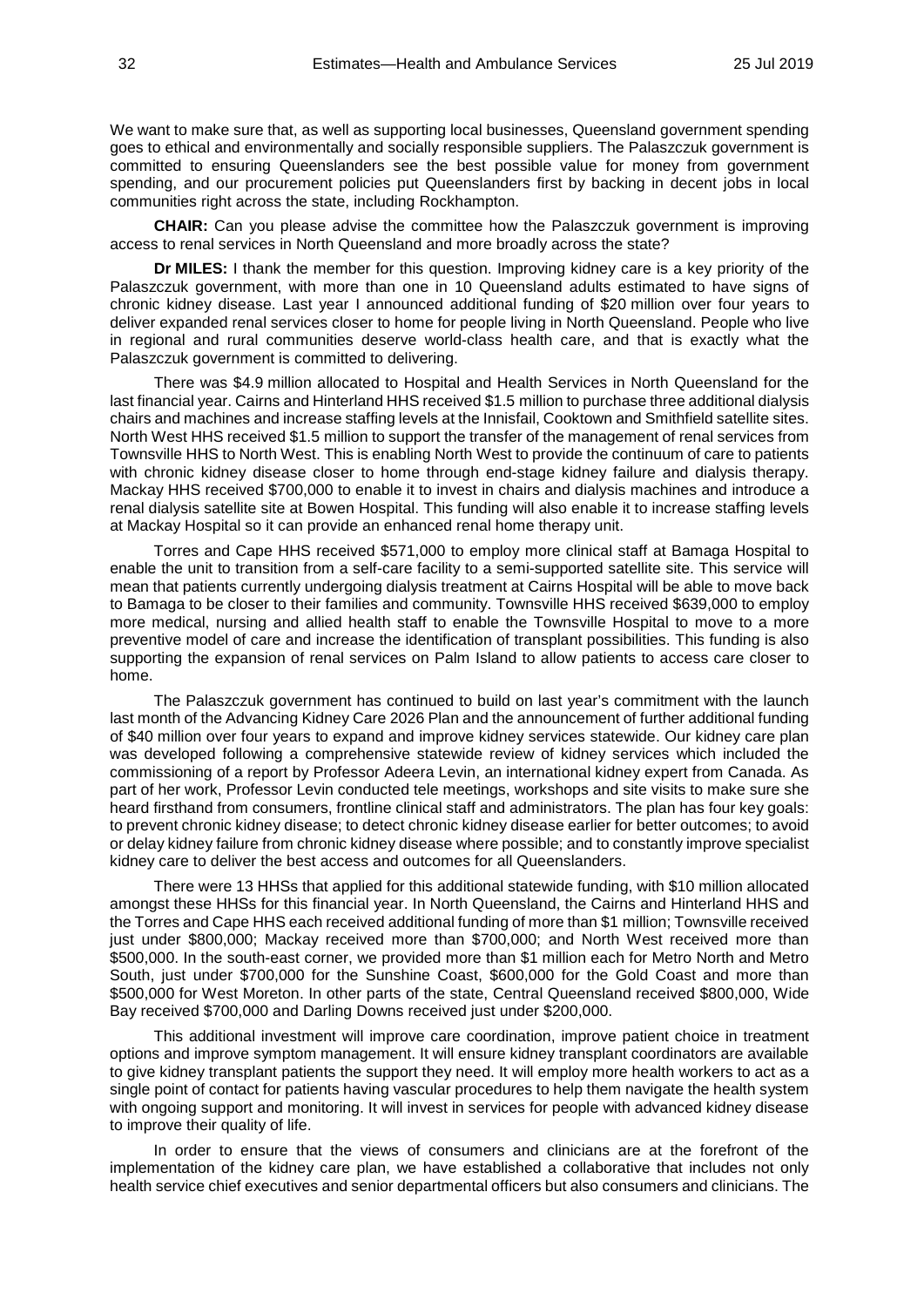collaborative will prioritise the work required to achieve the plan's goals and drive these improvements. Importantly, the collaborative will ensure that the needs of rural and remote Queenslanders and Aboriginal and Torres Strait Islander Queenslanders are specifically considered.

As I have travelled around the state, I have seen the additional burden that kidney disease has for patients who need to leave their communities in order to access treatment. Providing care as close to home as possible for people living in rural and remote areas is a never-ending priority of the Palaszczuk government. Aboriginal and Torres Strait Islander people tend to be diagnosed with kidney disease at younger ages and are twice as likely to suffer from kidney disease compared to non-Indigenous Queenslanders. Health gaps like this are unacceptable and we are determined to close them.

For example, up until now there has been no dedicated service provision for patients suffering from chronic kidney disease in the western cape. This is going to change, however, as starting from this financial year we will be providing additional funding of around \$300,000 a year to Torres and Cape HHS so they can commence a dialysis service in Weipa. The additional recurrent funding that the Palaszczuk government has announced for kidney care builds on the investments that we did make in our first term of government. In 2017 we committed funding of \$4.8 million for the Townsville Hospital to expand the renal unit from 17 chairs to 30. This will increase the capacity for haemodialysis and streamline the hours of operation for patients. Construction commenced in July last year and will be completed next year. The Palaszczuk government is committed to delivering better health services for every Queenslander no matter where they live. This can be clearly seen through our investments in kidney care across the state.

**CHAIR:** Thank you very much, Minister, for the investment and for expanding the Townsville renal services. We visited the Mount Isa renal service when we were there. It was good. Before we go to non-government questions, the member for Mirani has just joined us and has a question.

**Mr ANDREW:** My question is to the minister. In 2005 local government was afforded the challenge of holding government assets to account. I believe that hospitals have been failing statutory tests. What are these statutory tests costing the Queensland taxpayer? I believe council has actually issued fines to hospitals for failing statutory tests.

**Mr McARDLE:** Point of order, Mr Chair. I have no idea what the member is referring to by way of the SDS. If he could point out in the SDS what on earth he is talking about, it may well be able to assist the committee.

**CHAIR:** I think it would be beneficial to rephrase—

**Mr ANDREW:** It was a question relating to the overall cost—it was not actually mentioned in the SDS—that I was made aware of. I apologise for that. I asked the question because I want to see if it is costing us money to run our facilities and if we are falling short of statutory requirements.

**Dr MILES:** Do you know what kinds of tests?

**Mr ANDREW:** It relates to electrical or mechanical checks that are done in the hospitals to ensure they meet statutory requirements.

**Dr MILES:** Do you mean like building inspections?

**Mr ANDREW:** For instance, it might be test and tag for some items as well as other things to do with boilers—all the things that are required statutory-wise by the government that can be held accountable by local government if the requirements are not met.

**Dr MILES:** Certainly our HHSs and the department endeavour to meet best practice in terms of complying with regulations. I am not aware of any fines such as what the member refers to. Perhaps if you could provide some more information we could investigate it.

**Mr ANDREW:** There has been some—

**Mr McARDLE:** Point of order. With respect, I think the health minister has made it quite clear here that it would be physically impossible to collate this data without knowing greater detail, and there are thousands of facilities right across the state, both inpatient and outpatient, that would need to be looked at. If the member wishes to pursue this matter, I suggest he puts a question on notice to the minister and he can deal with it appropriately over a period of time.

**Mr ANDREW:** I can do that. Thank you, Deputy Chair.

**CHAIR:** We will move to the last block of non-government questions.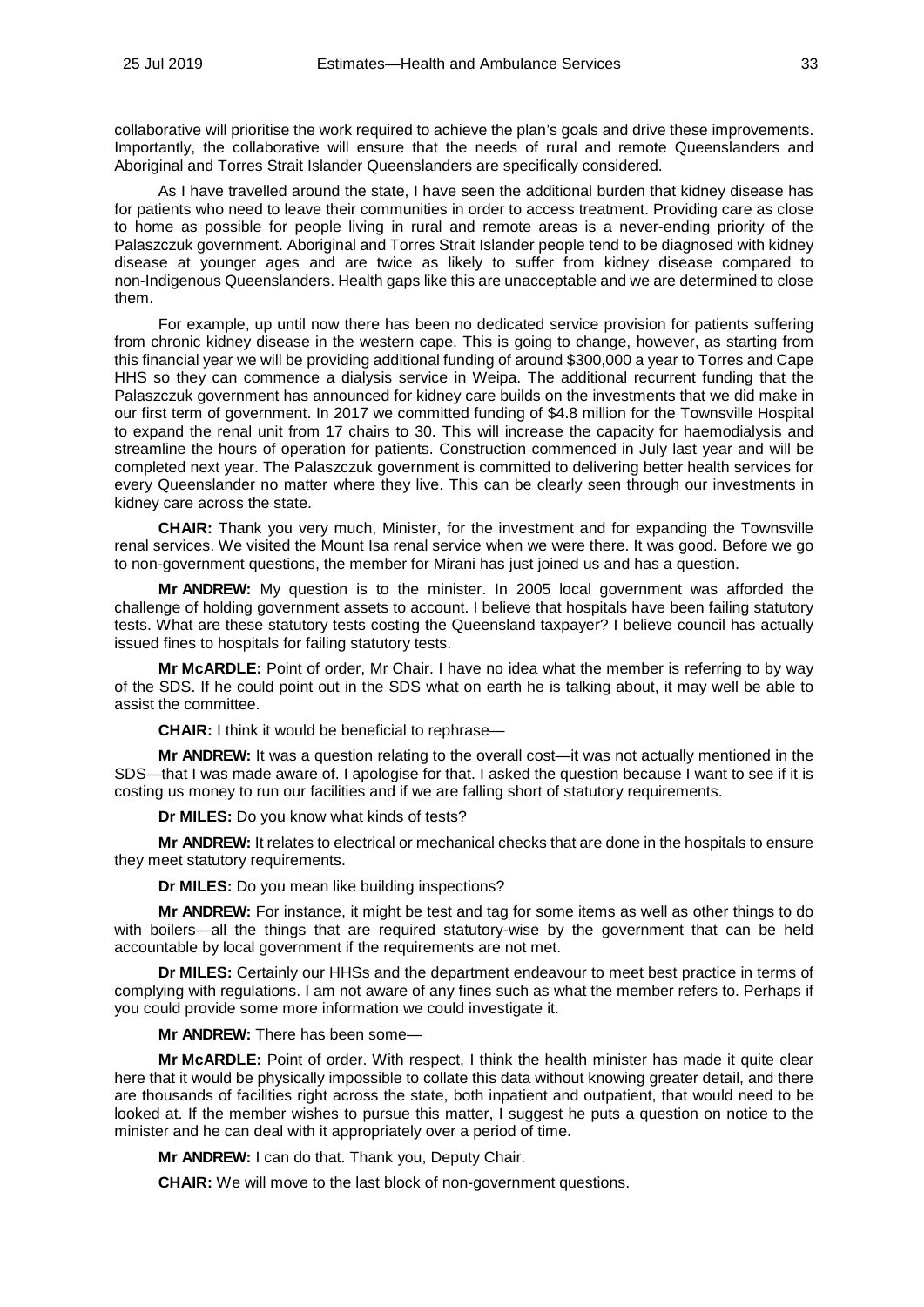**Ms BATES:** I call the CEO of Metro North HHS. I want to continue along the lines of the integrity and the safeguarding of the medical records and the patient experience, and I refer to page 118 of the SDS. How many documents were involved and for how many patients—the ones that fell off the back of a truck?

**Ms Hanson:** Firstly, I would like to advise that all of the staff of Metro North Hospital and Health Service take their responsibility around confidentiality and privacy very seriously. Every staff member who commences in Metro North is given further information around their responsibilities in relation to this. We believe that there were around a thousand<sup>[1](#page-33-0)</sup> pages of documents that had been removed from the Royal Brisbane & Women's Hospital and were being taken away by contracted service.

**Ms BATES:** Why were the patients not proactively notified of the breach?

**Ms Hanson:** Given the volume of documentation we issued a media statement. We provided a contact phone number for people who may be concerned to contact the health service for information.

**Ms BATES:** Public advice from the Privacy Commissioner available on the website says—

... a failure to notify may compound the damage for the individuals affected by the breach and reflect negatively on an agency's reputation. Notification can also demonstrate a commitment to open and transparent governance.

Obviously best practice was not followed because of the number of complaints. Is that—

**CHAIR:** That is hypothetical.

**Ms BATES:** No. That is best practice and the previous answer was that there were 8,000—I presume 8,000 patients?

**CHAIR:** No, it was 1,000 pages, but you are straying—

**Ms BATES:** I thought she said 8,000.

**CHAIR:** Member for Mudgeeraba, please allow me to finish. You are straying away from the—

**Ms BATES:** Thank you for your guidance, Mr Chair. I have another question. On 13 September 2018 it was reported that authorities had launched an investigation into how dozens of confidential Redcliffe Hospital patient handover notes were found dumped in a bin in an apartment complex. It said that on that occasion the hospital had contacted, or attempted to make contact with, the patients whose information was included in those notes. Why were there two different procedures for dealing with—

**CHAIR:** Before you answer that, again I am really struggling to see where this fits in with the Appropriation Bill.

**Mr HUNT:** Point of order.

-

**CHAIR:** What is your point of order, member for Nicklin?

**Mr HUNT:** It relates to integrity and the safeguarding of patient medical records, specifically to the patient experience. If the patient experience in relation to climate change is relevant, I think the security of records is relevant.

**CHAIR:** You do not have a point of order. Member for Mudgeeraba, could you correct your line of questioning?

**Ms BATES:** Is the Royal Brisbane Hospital breach that occurred recently being investigated and, if so, by whom?

**Ms Hanson:** Yes, it is being investigated by the Royal Brisbane Hospital investigations team. We have given an undertaking to have that investigation concluded by 30 August.

**Ms BATES:** My next question is to the minister. Minister, when were you first made aware of the breach?

**Dr MILES:** I would have to check my records, but it was not long before it was made public.

**Ms BATES:** You can get back to me, Minister; that is fine.

**Dr MILES:** While the member has addressed her first question to me, I will take an opportunity to clarify a couple of matters in relation to this. The first is the different approach between the incident in Redcliffe and the more recent incident at the RBWH. I am advised that the different approach taken there related to the nature of the records. Those in the Redcliffe incident were clinical records; those in the RBWH incident were administrative records and therefore less sensitive.

<span id="page-33-0"></span><sup>&</sup>lt;sup>1</sup> In correspondence dated 12 August 2019 the minister clarified that there were around 8,000 documents that had been removed from the Royal Brisbane & Women's Hospital, not around a thousand documents. See correspondenc[e here.](http://www.parliament.qld.gov.au/documents/committees/HCDSDFVPC/2019/Estimates2019/cor-12Aug2019.pdf)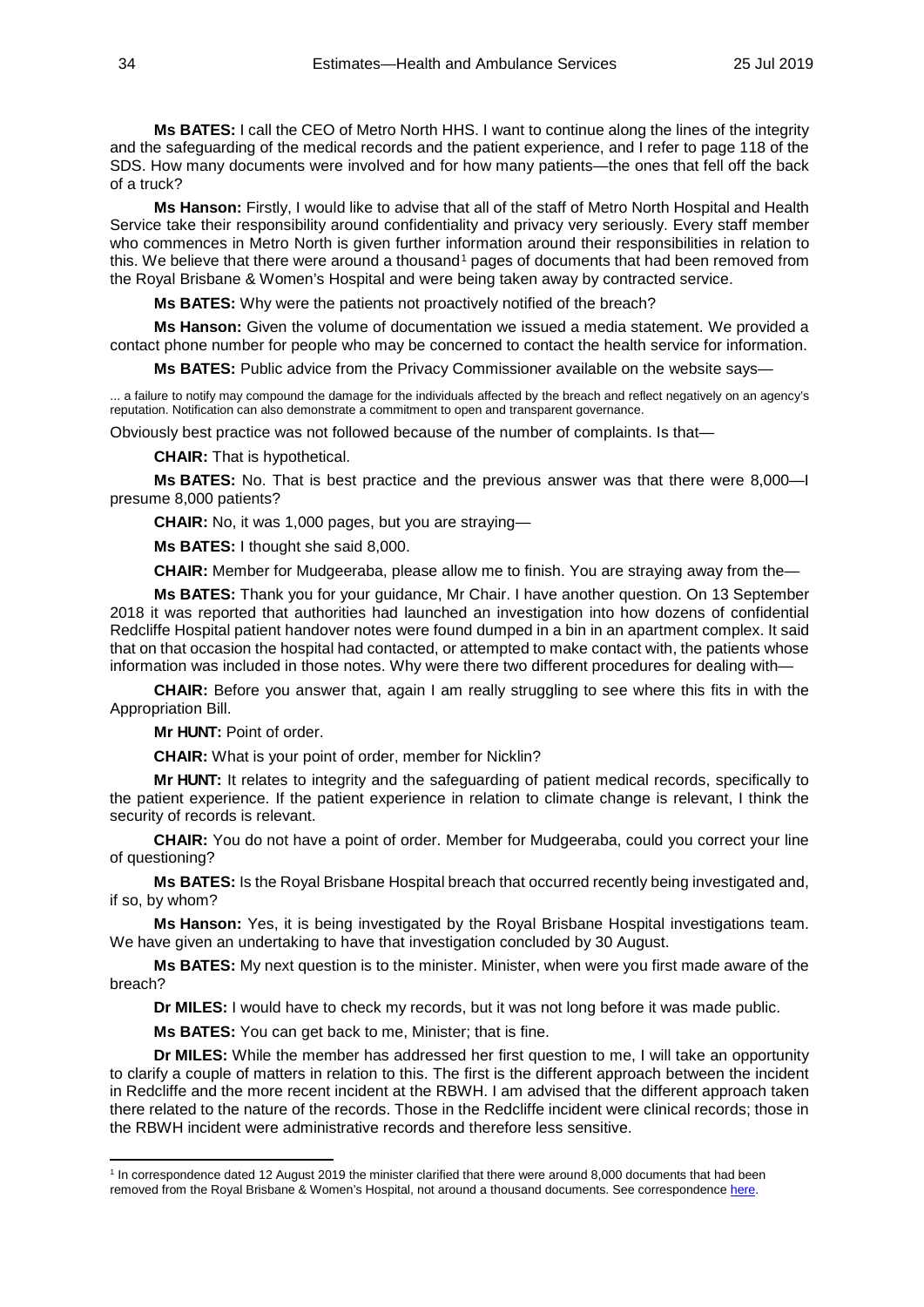While the member has pointed to an element of the Privacy Commissioner's advice, I understand that the Privacy Commissioner also advises against causing excessive or undue public concern where that is not necessary. Those competing concerns need to be considered and balanced in how this is handled. I am happy to come back with precisely when I was notified.

**Ms BATES:** Thank you, Minister. My next question is to the CEO of the Darling Downs Hospital and Health Service. It seems like deja vu. We are talking about restoring Chinchilla's maternity services again. Have you got a date when services will once again be restored for that hospital?

**Dr Gillies:** No, I do not have a date. I would like to have a date. I can say that the board, the executive and I are committed to restoring services in Chinchilla. We have been working very hard on doing that. It is really an issue of recruitment now. We have had six rounds of recruitment. We have advertised on social media, in newspapers and with recruitment agencies. We have really tried everywhere.

We have done some work. There were discussions earlier about what we prefer to call a collaborative model rather than midwifery led; it is a group practice or caseload model. We did switch to that model based on consultation with the local community that showed that was a popular model of care and that is what mums are looking for. I think that will make recruiting easier because it is a different way for the midwives to work. If you are rostered in a hospital with very few births I do not think it would be very fulfilling.

We have changed the model and hope that will be more successful. In fact, today we are interviewing four applicants. We desperately hope to get some midwives. We really need four midwives to start with a collaborative model of care. We have two. Unfortunately, one midwife that we recruited and upskilled for two months then had a change of circumstances and had to return to the Sunshine Coast. It really is an ongoing issue of recruitment.

The other important thing to say is that when we reopened the service in December and had to close it again three months later, the very strong feedback from the community was that they did not want it to open and then close. As well as ensuring safety, we want to ensure that the service is sustainable before we reopen it. We have been talking regularly with the community, keeping them informed of our progress. Again, it comes back to not being prepared to open the service unless we are sure it is safe. As I said, the community were very clear that we were not to open it if it was then going to fall over again.

**Ms BATES:** Just to clarify in terms of the services that you restored last year and then closed, was that because you were looking at the different model of care?

**Dr Gillies:** No. It was because we had a resignation and, unfortunately, one of the staff members became very unwell.

**Ms BATES:** What has been the impact on Dalby Hospital of Chinchilla being offline for most of last year and this year?

**Dr Gillies:** Dalby is capable of handling additional births. I do not believe that has had an adverse impact on Dalby in any way.

**Ms BATES:** We recently received some information about concerns of staff shortages at Dalby Hospital and that the hospital went on maternity bypass on the weekend of 8 and 9 June; is that correct?

**Dr Gillies:** No, it did not go on bypass. To be honest, it was close. I am concerned about Dalby medical staffing. With Chinchilla, we have seven birthing services in our health service, six of which are in rural towns. We have been doing this for a long time. One of the people in charge has pioneered the rural generalist program and is extremely experienced in this space. The GP obstetrician market, if you like, is becoming increasingly challenging. I think there is a generational change with doctors who used to work really hard in rural towns, do long hours and lots of on-call. Understandably, the new generation does not want to do that. In our health service we have some hospitals that have run very well for many years with very experienced, dedicated rural doctors. As we get that generational change, we have some challenges to make sure that we can keep recruiting. Dalby is a key hub hospital of ours and it is an absolute priority to keep birthing going. That is absolutely the commitment to maintain that service.

**Ms BATES:** Thank you. I look forward to visiting there later this month. Are you aware of any do-it-yourself birthing kits being issued in the last financial year?

**Dr Gillies:** There was some media around that and I understand there were some reports of that. That is certainly not an instruction we have given to staff. If someone lives a long way from a hospital, part of holistic care to a patient is to provide them some clinical supplies if the unexpected happens.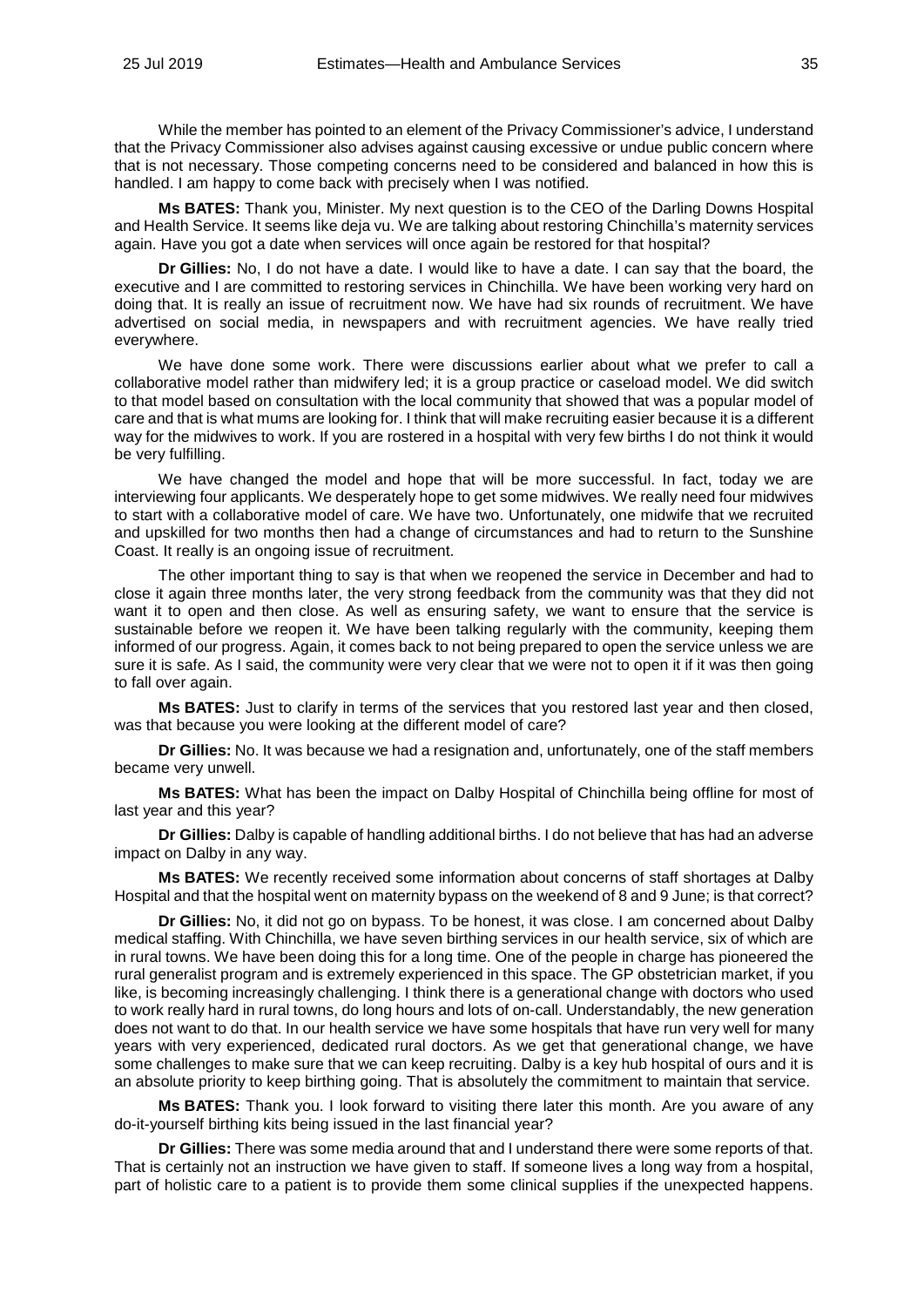The Rural Maternity Taskforce looked into this. The born-before-arrival numbers are a little higher if people are further away from a birthing service, but the vast majority occur with mums who are within an hour of a birthing service. With a very fast delivery, people can be caught unawares. For example, if someone lives on a property a long way from Dalby, as do many of our mums, providing them some clinical supplies for if the unexpected happens is not an unreasonable practice.

**Ms BATES:** My next question is to the Mental Health Commissioner. Page 45 of the SDS refers to driving ongoing reforms. Your website details information about Portugal's response to drug related harm and about your visit. What was the total cost of that trip?

**Mr Frkovic:** Off the top of my head—I do not have details in front of me—I think it was about \$8,000.

**Ms BATES:** What were your findings? Have you provided a report to Queensland Health or to the minister?

**Mr Frkovic:** The findings were provided in a report to the minister, the department and the broader Queensland community. From my recollection, the report is available on the website. It does provide a whole range of learnings from that trip. I was not on the trip alone. There was a whole range of other people on the trip from the sector, including one person from Queensland Health. There were a number of people from the non-government sector as well.

**Ms BATES:** Did you recommend decriminalisation as a policy option for government?

**CHAIR:** Member for Mudgeeraba, you are absolutely straying away from the Appropriation Bill. I ask you to—

**Ms BATES:** It is not. It is about funding for mental health, which is certainly part of the SDS.

**Mr McARDLE:** With respect, the person answering the question has already dealt with the issue of mental health as being a prime outcome of pill testing.

**Ms BATES:** Did you recommend decriminalisation as a policy option for government?

**Mr Frkovic:** Not at this stage.

**Ms BATES:** My next question is to the CEO of the Central Queensland HHS. I refer to page 92 of the Capital Statement in relation to the new residential drug and rehabilitation treatment facility in Rockhampton. How many sites have been considered for this project?

**Mr Williamson:** I understand that 50 sites have been considered in the vicinity of the region of Rockhampton Regional Council. The site is to deliver a 32-bed service with an additional eight beds, which are detox beds, and a further two units which would be family units; that is a 42-bed facility. It is highly needed by people and users in communities in Central Queensland.

**Ms BATES:** Had the land in Parkhurst been purchased for this site and, if so, when?

**Mr Williamson:** The conclusion of the assessment at 50 sites identified a site in the Parkhurst region, Birkbeck Drive, as a preferred site. Recently, consultation commenced with the community to engage with community members on their views, input and engagement issues. About 250 members of the community attended that event. All present indicated very strong support for the need for this service. There was a significant concern raised from a large number of the community present about the preferred site. At that point, that was a preferred site. As outlined earlier during the estimates committee hearing, work on that preferred site has been paused following Rockhampton Regional Council's announcement at the consultation event that an alternative site, which is described as the Music Bowl site, could subsequently be made available.

**Ms BATES:** Parkhurst had already been purchased by this stage?

**Dr MILES:** I can answer this question.

**Ms BATES:** Parkhurst had been purchased?

**Dr MILES:** I know that the member prefers to ask other people, but I can answer this question if she would let me.

**Ms BATES:** No, I am not asking you, Minister. I am actually asking the CEO. Had the land in Parkhurst been purchased for this drug and alcohol rehab site and, if so, when? Was it prior to any local community consultation? Was it prior to the community being privy to the fact that there were 50 alternative sites? The question is pretty clear: was Parkhurst bought and ready to rock and roll without any community consultation?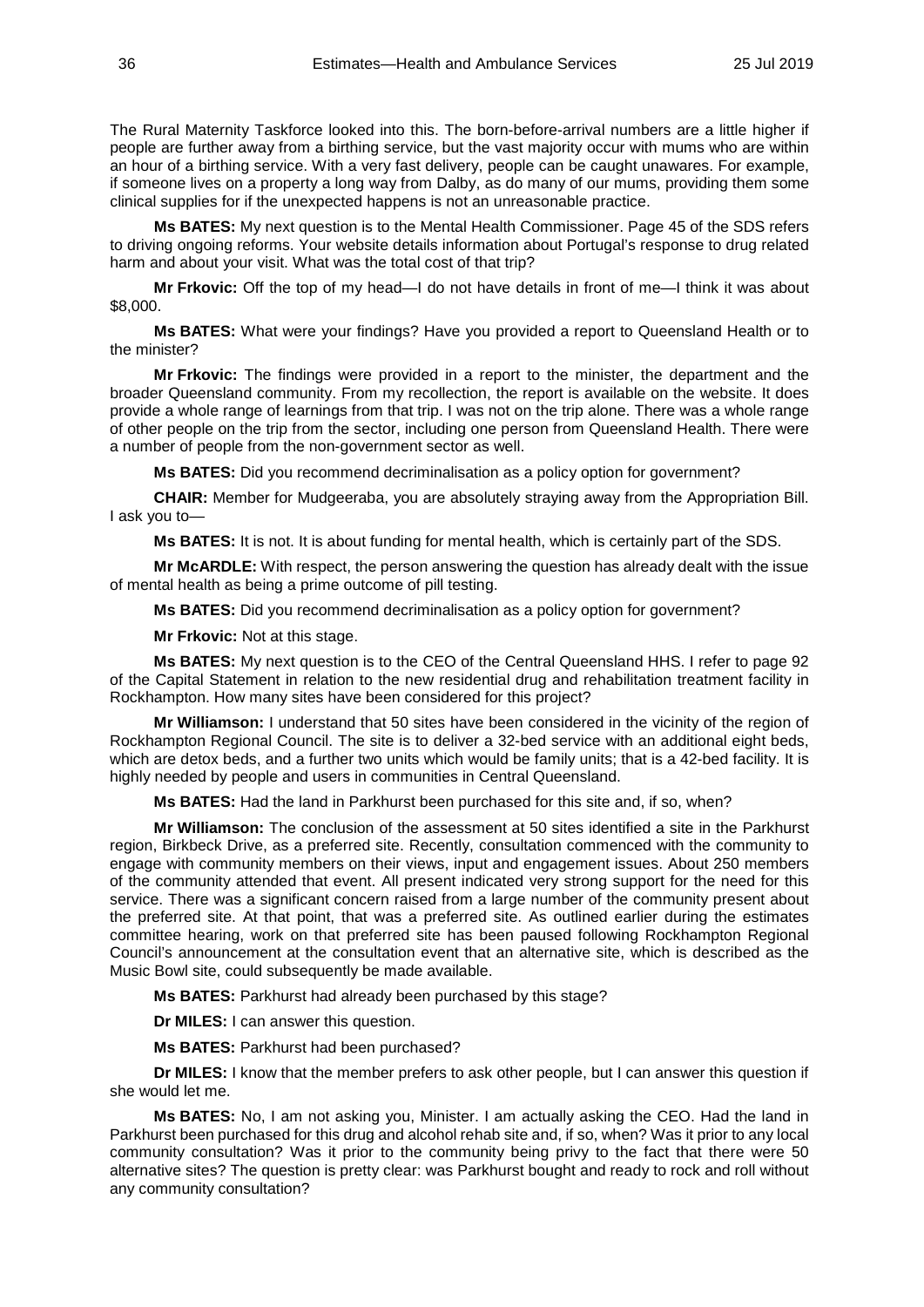**Dr MILES:** It might be more fun for the member to ask someone not privy to this information, but I know the answer if the committee would let me answer it.

**CHAIR:** I am more than willing to allow the minister latitude to answer as he obviously has information to share.

**Dr MILES:** I can share for the benefit of the committee that the Parkhurst site identified is government owned land. It is 14 hectares of government owned land that was retained as a buffer between an industrial zone and a residential zone, so if a health—

**Ms BATES:** So it was already owned?

**Dr MILES:** Since the original planning since the sixties.

**Ms BATES:** Thank you, Minister. Again to the CEO, what is the time frame for construction to commence?

**Mr Williamson:** Given the announcement by Queensland Health to pause progress on the Parkhurst site whilst the option identified by the Rockhampton Regional Council is progressed, the mayor, Mayor Strelow, identified at the consultation events that the assessment from the council's perspective in respect of the Music Bowl site may take two to three months to conclude. Given that, Queensland Health have announced no further work on the Parkhurst site and I would anticipate that within two to three months that will be clear in respect of the Rockhampton Regional Council site at the Music Bowl. However, there is further progress this morning with a further announcement from Rockhampton Regional Council which has already been alluded to which suggests that that will progress quickly. What I would say is as soon as that outcome from the Rockhampton Regional Council in respect of the Music Bowl site is concluded then the whole development will progress as quickly as appropriate. There was strong support from—

**Ms BATES:** But obviously it will be a bit behind time because you have had to go back to the drawing board with a new site?

**Ms PEASE:** I raise a point of order.

**CHAIR:** Yes, go ahead.

**Ms BATES:** I am just asking.

**Ms PEASE:** I raise a point of order with regard to imputation.

**Ms BATES:** It is not an imputation. It is pretty damn obvious.

**CHAIR:** Excuse me.

**Ms BATES:** They have had to go back to the drawing board and start again.

**Ms PEASE:** What are you implying? That there is some sort of cover-up going on?

**Mr McArdle** interjected.

**CHAIR:** Excuse me, members.

**Mr McArdle** interjected.

**CHAIR:** Members!

**Mr McArdle** interjected.

**Ms BATES:** Thank you. I am happy to move on.

**CHAIR:** Members! I just warn the member for Mudgeeraba: unparliamentary language should not be used in this setting.

**Ms BATES:** What unparliamentary language?

**Mr McARDLE:** What unparliamentary language? What was the term used?

**CHAIR:** I consider it unparliamentary and I ask you to withdraw.

**Mr McARDLE:** No-one knows what you are referring to.

**Ms BATES:** I do not know what you are talking about.

**CHAIR:** I am not going to repeat it.

**Mr McARDLE:** Fair enough.

**Ms BATES:** I withdraw. Can I ask my next question thank you, Mr Chair?

**CHAIR:** Go ahead.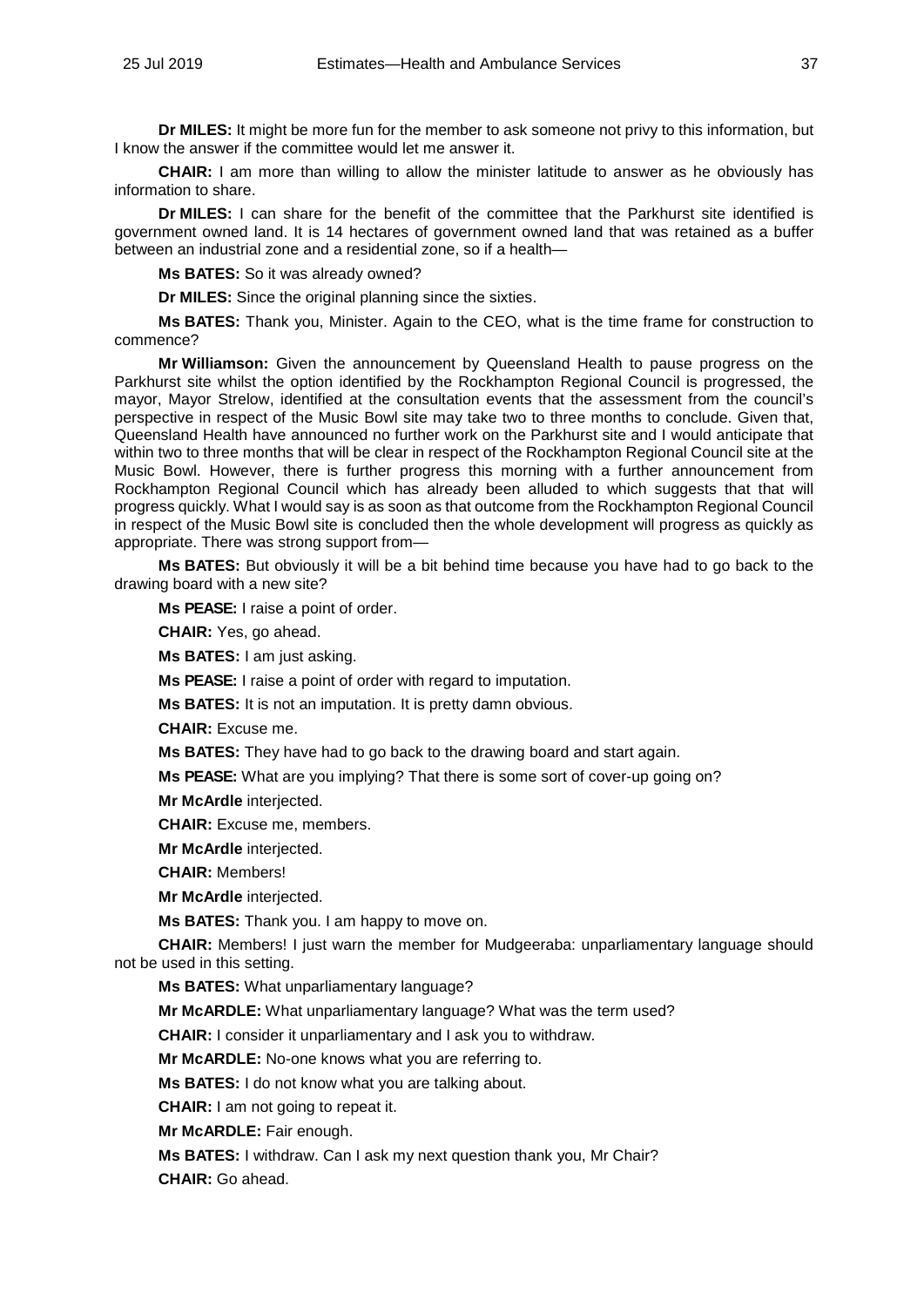**Dr MILES:** Mr Chair, that is 20 minutes of opposition questions.

**Ms BATES:** My next question is to—

**Mr McARDLE:** The timekeeper! Are you the timekeeper?

**Dr MILES:** No, but I have an answer to one of the member's questions.

**Ms BATES:** My next question is to the minister.

**CHAIR:** Okay.

**Mr McARDLE:** With respect, Mr Chair, we had a conversation about this before this session started.

**CHAIR:** You are now eating into time.

**Mr McARDLE:** We will go back to the shadow health minister then.

**Ms BATES:** I was going to ask the minister a question. What a shame!

**Mr McArdle** interjected.

**CHAIR:** No.

**Ms Bates** interjected.

**CHAIR:** Okay. I am going to pull up proceedings for a minute. The non-government members have had more time than government members in this last session.

**Ms BATES:** Not the opposition.

**CHAIR:** You have had significantly more time—

**Mr McARDLE:** As you agreed to.

**CHAIR:**—and I am asking now to halt the questions to allow the minister to speak.

**Dr MILES:** Thank you, Chair. I appreciate the chance to address one of the questions the member for Mudgeeraba put to the CE of the Mackay HHS where she asked whether there were any clinical issues when ieMR went live gate for review and whether there have been any impacts on elective surgery wait times, whether that be category 1, 2 or 3, as a result of the ieMR rollout and implementation.

I can advise in response to the first part of the question regarding clinical views at gate 4 that there were no clinical issues or high risks recorded when Mackay Base Hospital went go-live for Digital Hospital. There was also strong attendance and endorsement by clinicians at the clinical implementation group governance meetings. The status report immediately prior to go-live on 23 October 2017 confirmed a green status to proceed. There was a planned decrease in elective surgery for October 2017.

At the end of the 2017-18 financial year, no patients were waiting longer than the clinically recommended time for elective surgery. In that year Mackay Base Hospital performed a record number of emergency surgeries, a 19 per cent increase of 550 patients from the previous year. In the face of this emergency demand, it is not surprising that there was a slight decrease of 2.8 per cent in the overall number of elective surgeries performed. It is worth noting that in the ieMR go-live month of October Mackay Base Hospital performed a large number of emergency surgeries with 293 emergency cases, which is an outstanding effort by the dedicated staff of the hospital.

**Ms BATES:** I have one further question.

**CHAIR:** You have one minute.

**Ms BATES:** My question is to the minister in relation to the Rockhampton ice rehab facility. Minister, you were recently in Rockhampton on 10 July. Why did you not meet with local residents who were angry about the significant lack of any consultation into the location of this project? Did you cancel a planned media conference because you did not want to face 300 angry locals?

**Dr MILES:** No, I did attend a meeting with representatives of those locals. I was otherwise engaged at the time at which they were meeting on site, but they came and met with me and representatives of the health service that afternoon, and the member for Rockhampton joined me at that meeting. It was a productive meeting. The commitments I gave to them then—the undertakings I made to them then—have been followed through with and that is what you see happening even today with the update today.

**Ms BATES:** Thank you.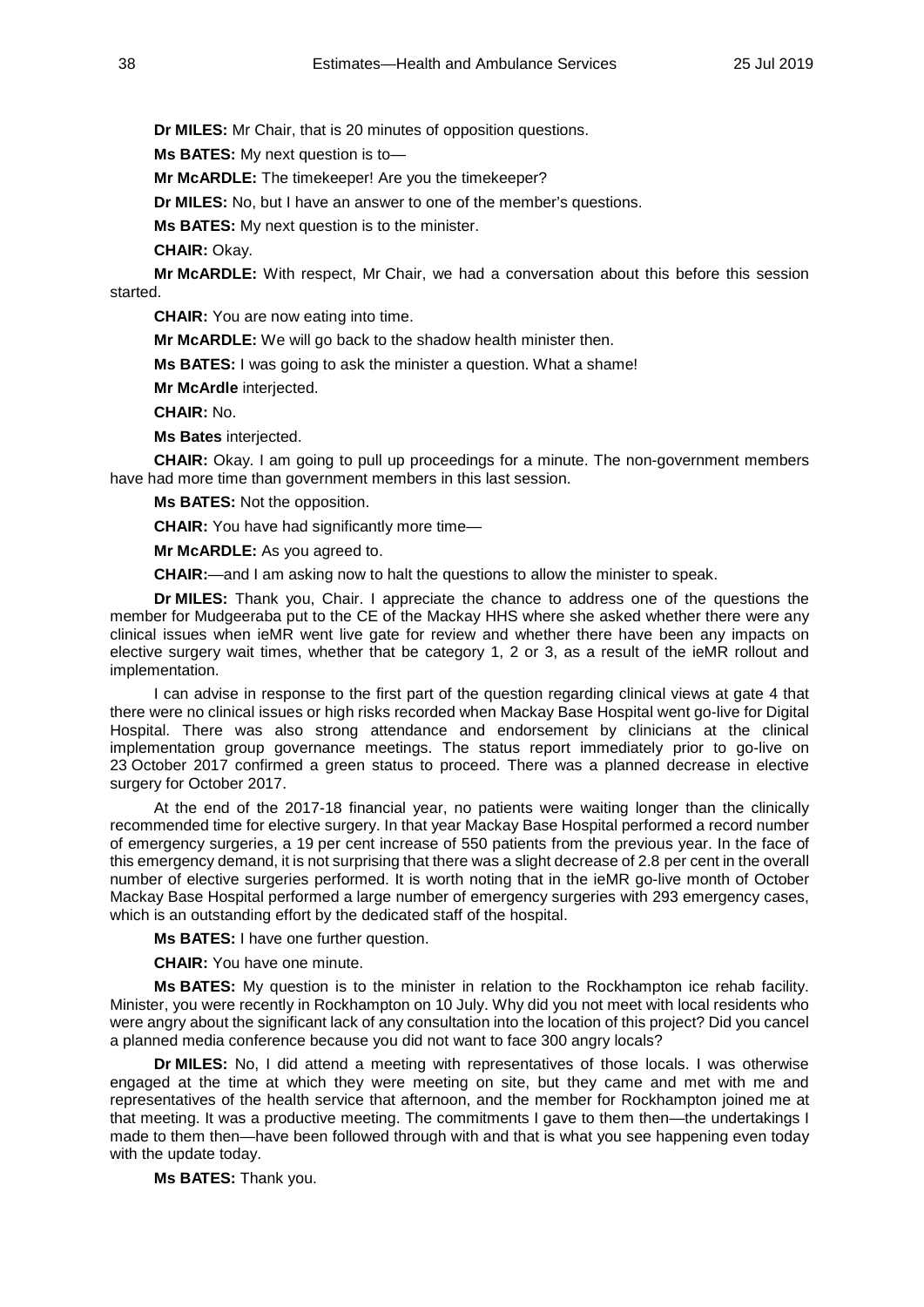**CHAIR:** Thank you very much, Minister. It being 12.15, we will now adjourn for lunch and return at 1 pm. Thank you.

#### **Proceedings suspended from 12.15 pm to 12.59 pm.**

≌. **[CHAIR:](http://www.parliament.qld.gov.au/docs/find.aspx?id=0Mba20190725_125914)** Before we move into the next block of questions I would like to allow the director-general, Michael Walsh, to say a couple of words.

**Mr Walsh:** Thank you very much, Chair. I appreciate the indulgence of the committee for me to make a couple of comments in response to the committee's comments earlier and the minister's grateful speech at the beginning. I would like to thank all the members of the committee for their ongoing dedication to ensure the accountability of the Queensland health system. I am very conscious that there is still an hour of the rigours of estimates to go. Like all people who come before estimates committees, I intend to leave with my dignity, my integrity and my job at the end of this—

### **Mr McARDLE:** In that order!

**Mr Walsh:**—although there is only several weeks to go of my job. The work of the committee in reviewing the legislation and undertaking policy reviews has contributed significantly to the work of the department. I thank the committee for that. I would like to thank the minister for his ongoing commitment to improve the health of all Queenslanders. The Minister for Health works tirelessly to ensure that all Queenslanders continue to have access to the health care they need right across the state. Lastly, I thank every single person who works across the Queensland health system in whatever role they undertake in that system for their ongoing efforts to ensure that every Queenslander gets the best care when they need it.

I look forward to a more manageable work-life balance and spending more time with my wife, Sabrina. I will continue to remain interested in seeing the Queensland health system continuing to improve over the coming years and decades. I encourage anyone who wants a rewarding and fulfilling career to work in Health and to aspire to be director-general. It is a great honour and I will be forever grateful to the Premier and the minister for giving me this opportunity and for all the people who I have worked with for making it so enjoyable. Thank you.

**CHAIR:** Thank you very much, Mr Walsh. On behalf of the committee, we thank you for the work that you have done for the state as the director-general of Queensland Health. The interactions that we have had over the last few years have been outstanding. Thank you.

We are now examining the health and ambulance services portfolio. I will call for non-government questions first.

**Ms BATES:** Could I recall the CEO of the Darling Downs HHS, please? Earlier you talked about clinical supplies being issued. Can you give examples of what type of clinical supplies?

**Dr Gillies:** I have not personally been involved at that level of detail, to be honest. My understanding is that it is the incontinence sheets, swabs and things that might be needed if—

## **Ms BATES:** Clamps?

**Dr Gillies:** Clamps perhaps, yes.

**Ms BATES:** The minister has said that no birthing kits were issued, but it sounds like a do-it-yourself birthing kit by another name. Who is right?

**CHAIR:** Member for Mudgeeraba, relevance.

**Ms BATES:** It is relevant.

**CHAIR:** No.

**Ms BATES:** I was asking about clinical supplies and whether they are known as birthing kits by any other name.

**CHAIR:** I am asking you to rephrase your question because it is not relevant to the Appropriation Bill before us, or let us move on to another question.

**Mr McARDLE:** Point of order. Dr Gillies answered the question in relation to the content of the birthing kits. The issue of the birthing kit is a live issue. The minister has made comment in the past that this form of kit does not exist. It is a clear question to clarify an obvious inconsistency between Dr Gillies' apparent statement and that of the minister. It is clearly within the province of Dr Gillies to make a comment.

**CHAIR:** That might be an appropriate place in the other chamber when parliament resumes. This is estimates and we are examining the Appropriation Bill.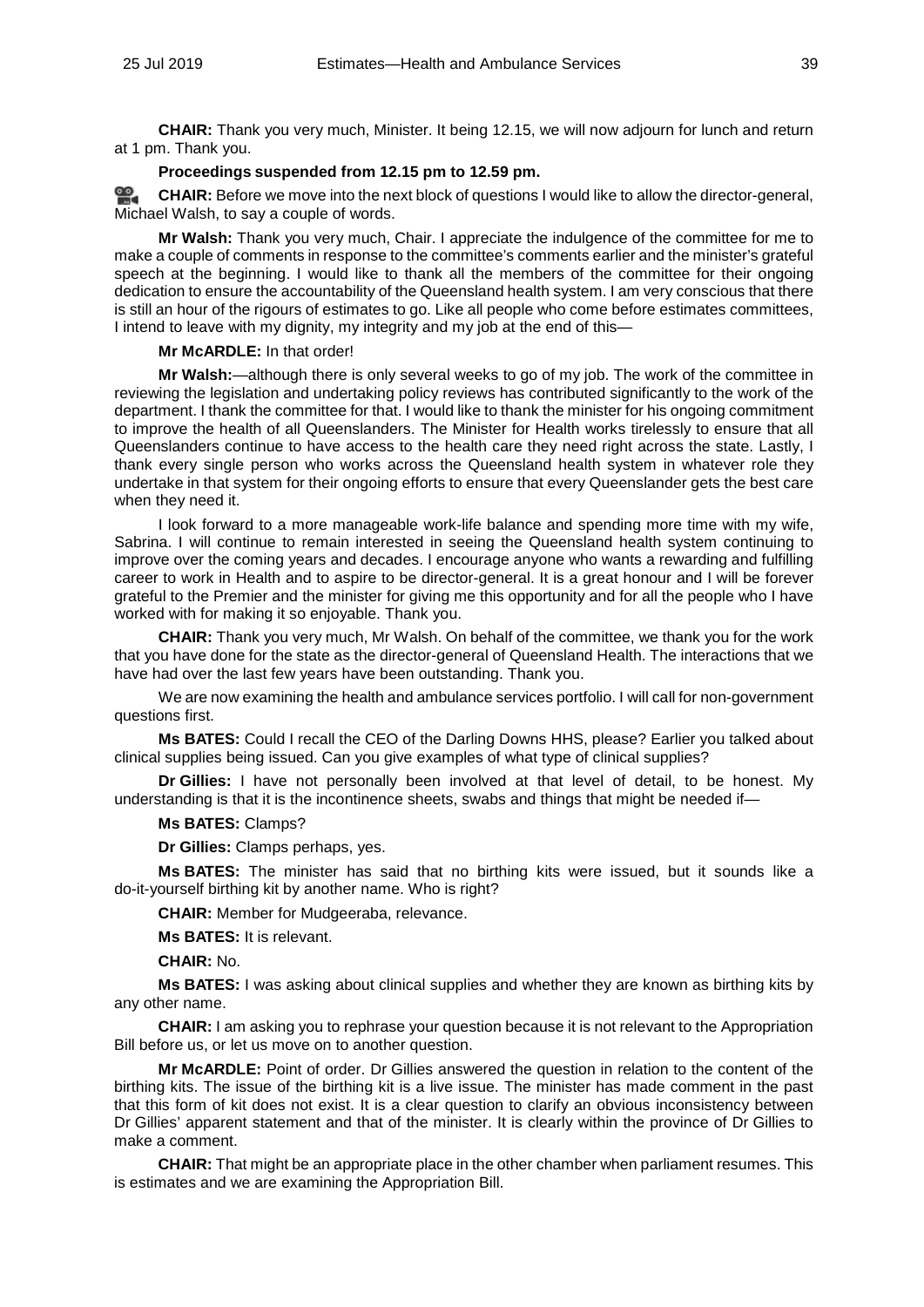**Mr McARDLE:** No, it is not.

**Ms BATES:** Dr Gillies is happy to answer the question. He is trying to answer it.

**Dr Gillies:** I was not aware that there were any birthing kits provided.

**Ms PEASE:** No, and that is not what he said.

**Dr Gillies:** My understanding is that, for all patients, we will provide customised care, if you like patient centred care—and what they do and do not need. It transpired that, I believe, one or two of our obstetricians occasionally may have provided a mum who was pregnant with some clinical supplies to assist them—usually someone who has had a history of a precipitate birth, where the labour happens very quickly. My understanding is still that it is not a birthing kit. There may be other situations where you would provide patients, if they have a wound and they live a long way from the hospital and they are capable, with some dressings and things to do their own dressing.

It is a discussion between a patient and a clinician. Clinicians are acting with autonomy and, I think, providing the right care to patients. My initial comment was that there have been no instructions to provide birthing kits. It is not an agreed policy or process, but what I think has happened—perhaps very rarely—is that, on occasion, clinicians have used their autonomy and, in a desire to provide holistic care, have provided some clinical supplies to some mums.

**Ms BATES:** Which includes clamps et cetera. Thank you. I will move on to my next question. My next question is to the QAS Commissioner, Russell Bowles. I refer to page 47 of the SDS in relation to delivering timely, patient focused ambulance services. Can you explain the process for the rapid off-load policy that is currently operating in several hospital and health services across the state?

**Dr MILES:** Point of order. The member continually refers to a rapid off-load policy. There is no such policy. There is a rapid transfer policy that aims to transfer patients from ambulances into emergency departments as rapidly as possible.

**Ms BATES:** Thank you for clarifying, Minister.

**Dr MILES:** If the member could reword her question, I am sure the commissioner would happily answer it.

**Ms BATES:** I am happy to reword it.

**CHAIR:** Please, go ahead.

**Ms BATES:** I know that, colloquially, the nursing and ambulance staff call it OLI—off-load immediately—

**Ms PEASE:** Point of order.

**Ms BATES:** It is a policy that—

**CHAIR:** Yes.

**Ms PEASE:** Mr Chair, I think you have already given the member direction on how to deliver the question and she is continuing on the same course. Can you please direct her appropriately?

**CHAIR:** Thank you, member. Rephrase appropriately, please.

**Ms BATES:** Can you explain the process that currently occurs in several hospital and health services across the state where patients are taken out of an ambulance and into the ED?

**Commissioner Bowles:** Yes. I will just start with the great partnership that exists between the health service chief executives and pretty much all of the 90,000 health staff who exist in accepting ambulance patients. As we all know, every health worker is the protagonist for their patient. I especially call out the rapid transfer of care—just the partnership with the health service chief executives. They have been very supportive in this process. In fact, one of the healthcare chief executives said that it would be immoral not to be able to unload patients so that you can respond to someone who is awaiting ambulance care within the community. That has very much been the view of the Queensland Ambulance Service and that has been the view of the health services.

As we know—and having worked in a health environment you yourself would know—that has a direct flow-on to our patients. The availability of resources is a very important component of ambulance services because, as you would be aware, we respond way over one million times a year now and our ability to respond is dependent on the great relationships we have with our hospital and health services.

In fact, if you look at that over the last 12 months, the rapid transfer of care process has clearly assisted in this. Our response performance targets are 16.5 and 8.2 minutes. If we draw a line at 16.5 minutes, we are able to attend to 18,000 more patients who were waiting in the community than we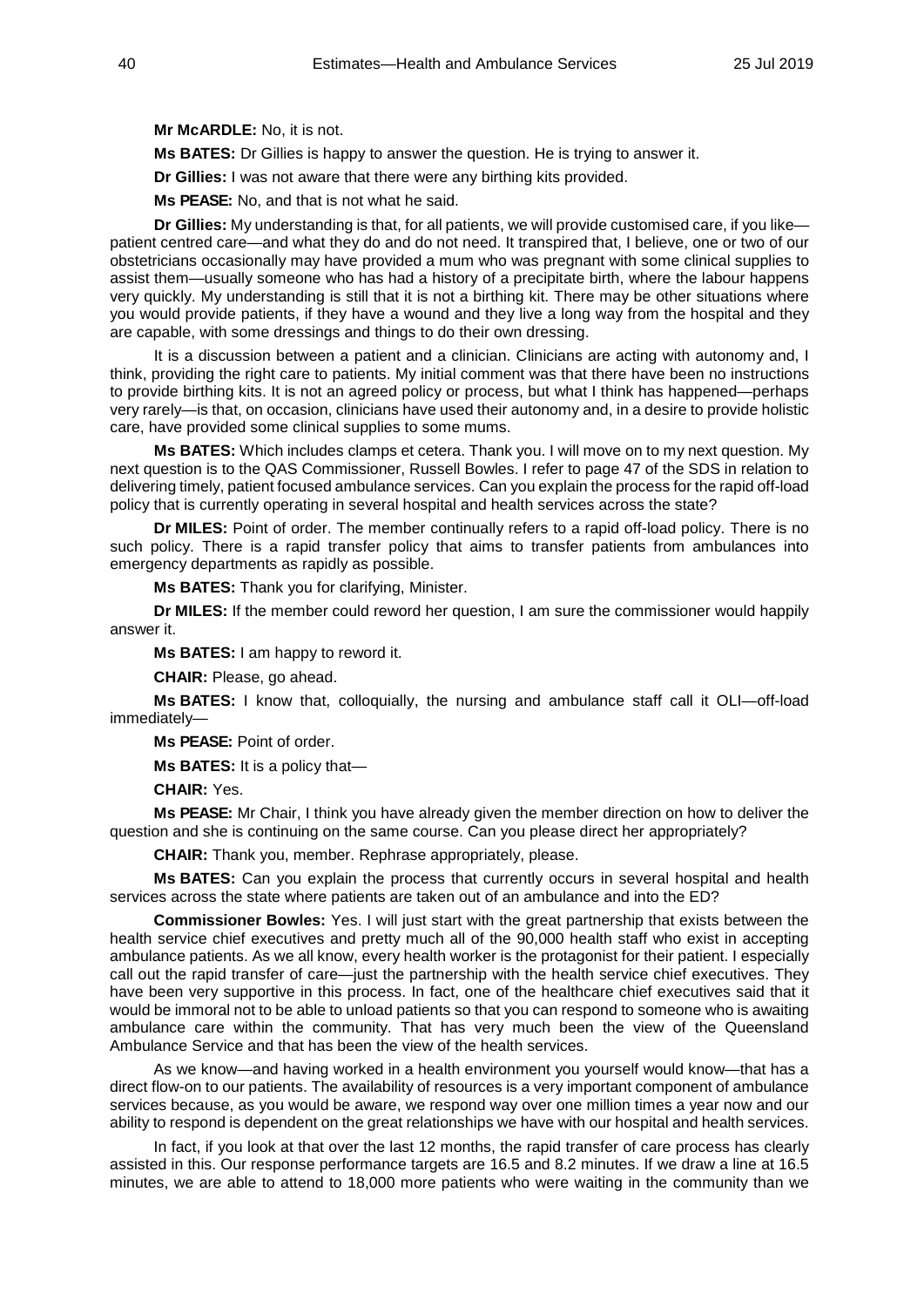were in the previous year. At the 50th percentile, or the 8.2 minutes, we have been able to attend approximately another 12,000. Just under 5,000 patients more have been taken off ambulance stretchers in less than 30 minutes than the previous year.

**Ms BATES:** Just to go back to the rapid transfer of care, wasn't this policy supposed to be in place for the Commonwealth Games only?

**Commissioner Bowles:** The policy was initiated for the Commonwealth Games but it was a very successful process and worked very seamlessly through the Commonwealth Games, so I went back to the chief executives, mainly within the south-east of the state, and had discussions about how we could continue what this very successful process had been. Since the Commonwealth Games there has been some water under the bridge and there have been lots of iterations of the rapid transfer of care to the point now that it is just very seamless and it is part of everyday ambulance business. That is how we as an Ambulance Service want it to be.

As I say, if there is a person waiting in the community who has not had an ambulance and another patient who is in an emergency department who has been triaged, it is impossible to argue that the person who is in the emergency department is more vulnerable than the member of the community who is waiting.

**Ms BATES:** Unless you are a triage nurse in the ED.

**Commissioner Bowles:** That is why this policy is so important to us. Looking more broadly at emergency departments—I have been in this system a long time; in fact, I am a lifer—I have seen emergency departments, as you would have, evolve over time.

**Ms BATES:** To go back to my question, it was supposed to be for the Commonwealth Games only but you are now saying it is par for the course?

**Commissioner Bowles:** As I said, and I will go back over, the Commonwealth Games was very successful. It did show us that if we have strong relationships and strong partnerships with our HHSs that we are able to continue this as a process. So we went back to the chief executives—

**Ms BATES:** So it has been rolled out. Thank you. As you would be aware, earlier this year there was an issue at the Logan Hospital. Can you describe the issues that happened there?

**Dr MILES:** It is not really the job of Mr Bowles to provide a narrative.

**Ms BATES:** It is if it relates to the QAS and rapid off-load at the Logan ED.

**Dr MILES:** Mr Bowles was not there. I do not think he can be expected to provide a narrative on what occurred.

**Ms BATES:** Fine, I will move on. I seek leave to table an RTI of a ministerial correspondence to the minister from June 2018. It says that the QEII emergency department nursing staff raised issues including that the QAS had gone against their own process with regards to coordination of patient off-loads within the ED. How is this the case?

**CHAIR:** We might get that tabled.

**Ms PEASE:** Can I raise a point of order? The member has been directed many times about inappropriate use of commentary and she has just used it again, Chair.

**Ms BATES:** This is an RTI, it is not inappropriate use of commentary.

**Ms PEASE:** The off-loading is what I talking about. It is your use of language.

**Ms BATES:** I am seeking leave to table the RTI.

**Dr MILES:** Point of order. If that relates to June 2018 that is prior to the period of time being investigated. It should have been raised at last estimates.

**CHAIR:** Yes. Let us move to another question. Whilst you find one we might move to some government questions.

**Ms BATES:** I have another one, thank you very much. I refer to page 47 of the SDS in relation to strategic land acquisitions and the planning and construction of ambulance stations throughout the state. Commissioner, there has been some public conjecture about the location of a new station at Ormeau. Can you advise the committee when this site was first purchased?

**Commissioner Bowles:** I am aware of some media around the purchase.

**Ms BATES:** Some.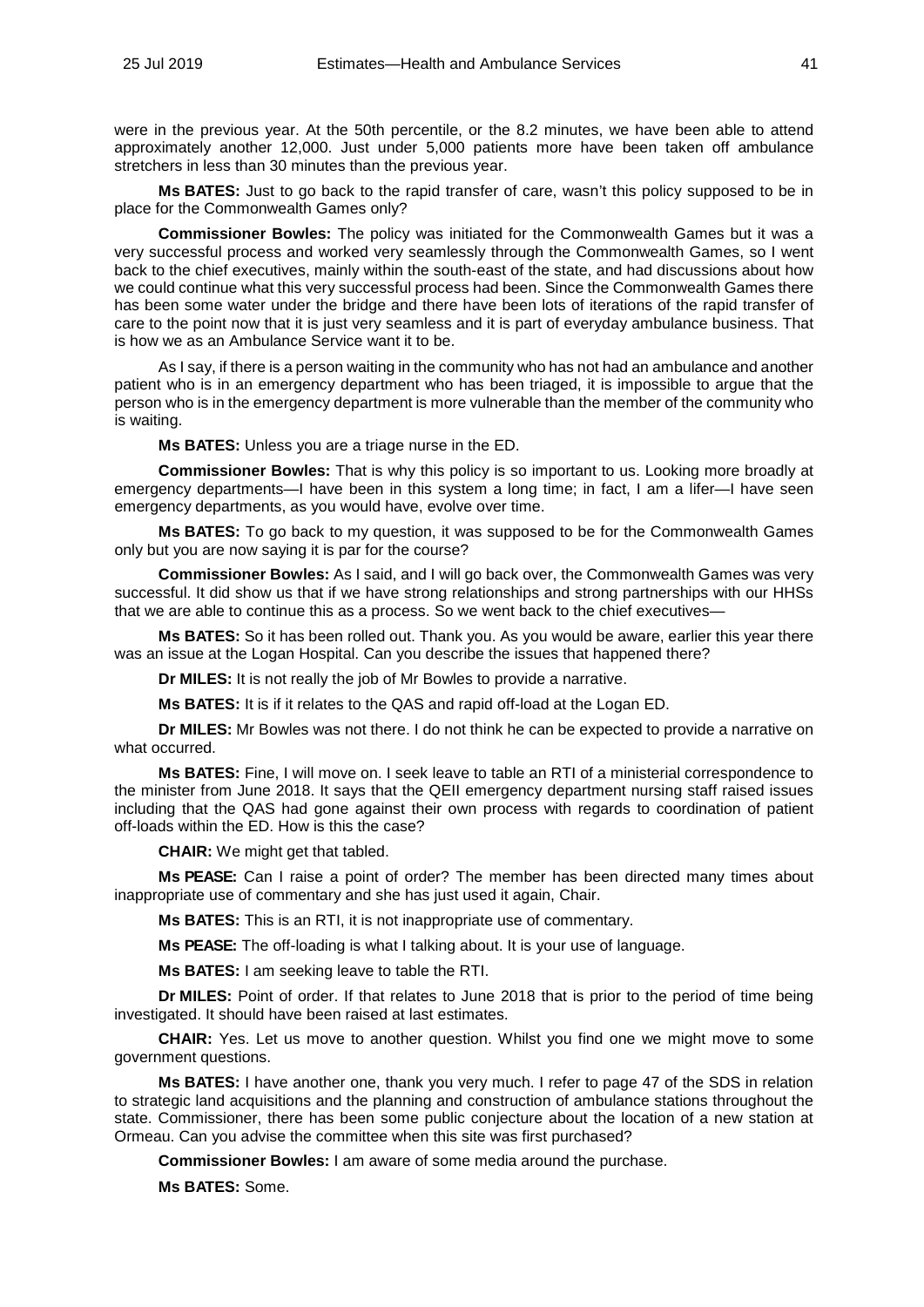**Commissioner Bowles:** Yes, around the purchase of a block of land at Ormeau. First of all, I suppose to put it in context, the Queensland Ambulance Service is always looking at opportunities for expansion, especially into the growth areas of the state. If you take an area like Ormeau, all of our modelling and the modelling of relevant agencies shows that the south-east of the state will have a population of about 4.9 million by 2036. It is actually very incumbent on us to plan.

**Ms BATES:** I get that. When was the site purchased?

**Commissioner Bowles:** The site was purchased earlier this year.

**Ms BATES:** Were there any other sites considered?

**Commissioner Bowles:** We do not just go to one site and say that is the site we are going to buy, we actually do quite a detailed search. You will know that we buy land, as I say, on an ongoing basis especially in these growth corridors: the western corridor, the northern Gold Coast.

**Ms BATES:** There were other sites considered?

**Commissioner Bowles:** Yes, but we found it very difficult to find a site that was appropriate to our needs. This site is very appropriate to our needs. You have to remember that we respond to communities and we often—almost universally—buy land near these communities.

**Ms BATES:** Sure. Is it normal to have an ambulance station in a residential area?

**Commissioner Bowles:** Yes.

**Ms BATES:** Were the community consulted on this proposal?

**Commissioner Bowles:** We followed all government guidelines for the purchase of this property. As you can imagine, if we go out and say we are going to buy a block of land at 23 Smith Street and it has government backing the price of 23 Smith Street has just gone up exponentially.

**Mr McARDLE:** We are aware of that.

**Commissioner Bowles:** What we do is we go along and we buy a block of land, then we go through a planning process, and quite a detailed planning process, about the type of facility that we would put on that, and then we go through—this is all part of policy—a detailed consultation phase with the community.

**Ms BATES:** When is construction supposed to commence?

**Commissioner Bowles:** As I say, we are into a planning stage now. We obviously have to do the consultation first. As far as the block of land that we have purchased, we will go through the consultation process, we will continue planning, we will then allocate funds in the 2021 year to actually do the planning—providing all the due diligence that we do along the way works—and then in the 2021-22 year we will commence construction.

**Ms BATES:** Why was there a big rush to demolish the existing property on that land in Peachey Road?

**CHAIR:** How is this relevant to the Appropriation Bill?

**Ms BATES:** The Commissioner has already said there were other sites considered.

**Commissioner Bowles:** I don't know. I have never been a landlord. I drive into my property portfolio each night.

**Mr McARDLE:** Are you a tenant?

**Commissioner Bowles:** As long as I am allowed to be. Basically, what we do not want to do is leave a building that is in various states of disrepair that is not occupied to be used for means that it was not otherwise intended for. It went through the necessary approval processes and we had the structure removed.

**Ms BATES:** Given that the existing house has already been demolished there is obviously no chance of an alternate location for this new station?

**Commissioner Bowles:** We are very comfortable with the location of this place. It is not uncharacteristic of anything else that we do anywhere else in the state. As I say, we are always looking for opportunities. We do not want to make public safety hazards, we do not want to do anything else. We made a decision that this building should be demolished and removed as a result of this and now we will go into a consultation phase with the community.

**Ms BATES:** Was there any other location considered, say, for example, near a fire station to make it easier for comms and those sorts of things?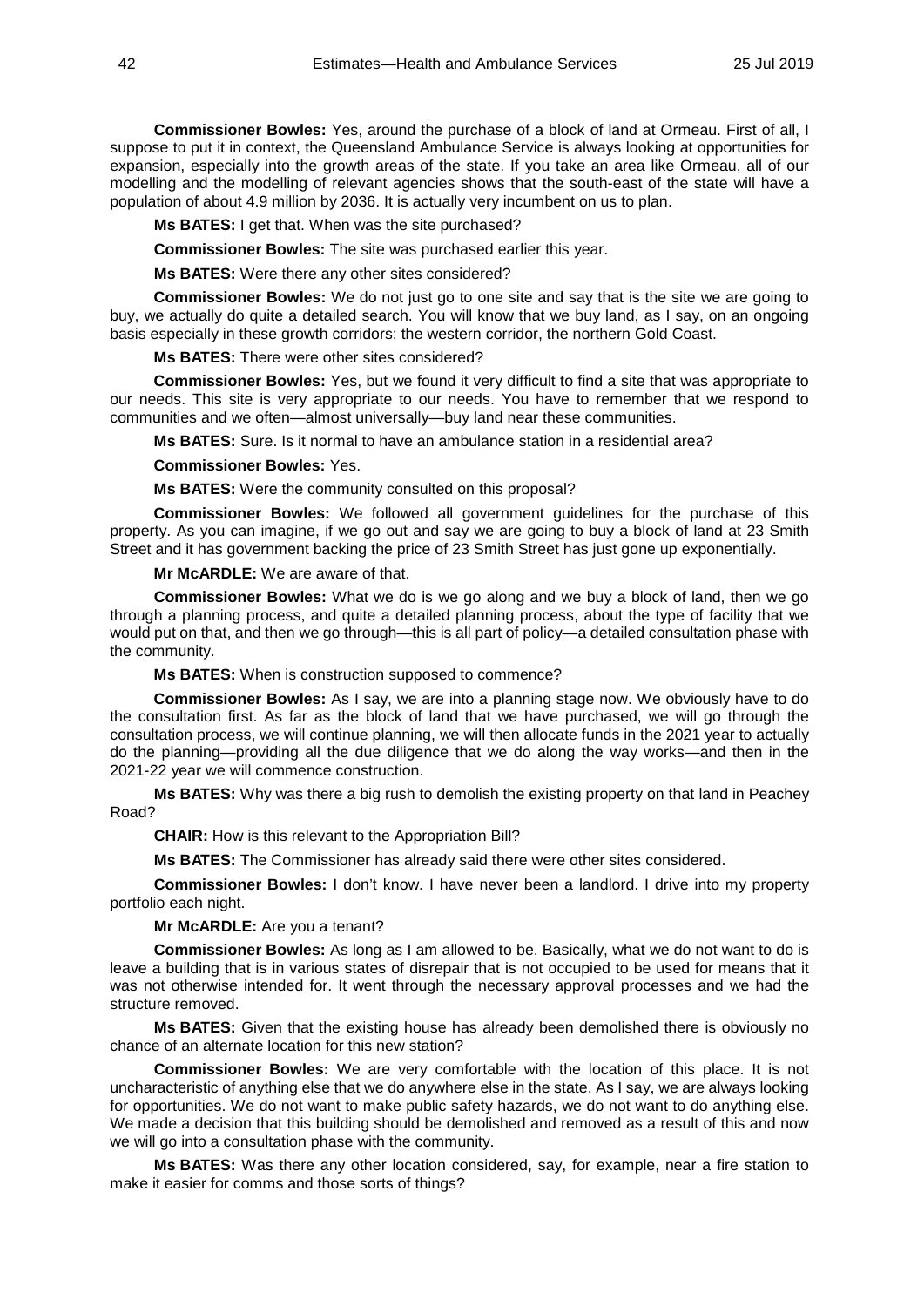**Commissioner Bowles:** Which fire station would you be referring to around there?

**Ms BATES:** I am not sure. I am just talking about co-location.

**Ms PEASE:** It is hypothetical, perhaps.

**Ms BATES:** Excuse me! Co-location has occurred beforehand. Historically there was a bunfight years ago, which you would remember, at Nerang when the Nerang Ambulance Station was placed where it was and then later on there was a fire station.

**CHAIR:** Member for Mudgeeraba, you are really starting to slide away from anything to do with the Appropriation Bill.

**Dr MILES:** We can add a fire station at Ormeau if you would like.

**Ms BATES:** Maybe there should be, Minister. Would you be happy to meet with a community delegation about this issue given the current angst in Ormeau?

**Dr MILES:** I understand that the Deputy Commissioner met with the local MP Michael Crandon on the 24th and that they have continued to meet with local residents since then. That consultation process is ongoing.

**Ms BATES:** Would you be happy to meet with constituents?

**Dr MILES:** I do not have a concern with meeting them, but I would need to take advice about where it was most useful in the process.

**CHAIR:** We will move to government questions

**Ms BATES:** We have not completed 20 minutes yet. I call the CEO of the Gold Coast HHS. I refer to page 99 of the SDS in relation to delivering safe, effective and efficient services in a sustainable manner. Mr Calvert, as you would be well aware, in May this year it was revealed that a Robina Hospital security breach resulted in multiple drug overdoses for mental health patients at that hospital. At the time the minister said that he was going to investigate—that it was being investigated by police and the health service. Can you provide an update on those investigations?

**Mr Calvert:** It is true that four inpatients of the Robina Hospital mental health service fell ill between 5 and 9 May 2019 and that there was obvious suspicion that the incidents were related to the ingestion of a drug. An initial review of the incident was undertaken at the unit level. Specific actions completed included focused interventions to raise awareness with clients regarding potential harm and ongoing awareness raising through the established unit based mutual help systems.

I understand the concern about this incident, but it must be remembered that mental health staff are not authorised to search a patient or their belongings unless there are clear grounds to believe that the person has dangerous or harmful items in their possession, so police were called. Police and detection dogs attended the Robina Hospital on 10 May. They conducted a search of the four mental health units and the external environment. They located a small empty plastic bag and some cannabis. All patients were counselled after the incident on the dangers associated with illicit drugs and we have started a review process. That has not yet finished.

**Ms BATES:** As part of your investigation—

**CHAIR:** I am sorry, member for Mudgeeraba, but we have gone over time. We will move to government questions. I start by acknowledging the ambulance personnel who are here today as well as the commissioner and deputy commissioner. I do this each year. I know that paramedics out there are watching the estimates hearing. As a former paramedic, I know of the great work that they do in the state, 24 hours a day, 365 days a year. I want to put our thanks on the record and acknowledge the tireless men and women of the Queensland Ambulance Service for the work that they do. Minister, can you please outline to the committee the Queensland Ambulance Service's performance in the face of increasing demand?

**Dr MILES:** I can, and I thank you for the reminder that you used to be a paramedic. I had almost forgotten. I always appreciate you reminding me. I, too, would like to acknowledge all of the hardworking Queensland Ambulance Service staff. They all do an amazing job out there on the front line, saving Queensland lives every single day. That is why the Palaszczuk government is pleased to be investing to keep building on that service and keep supporting them. Our investment includes a well-funded and well-supported Ambulance Service. In fact, since we were first elected in 2015 we have produced year-on-year record budgets for the QAS.

Queensland has a population that is growing and ageing. The data demonstrates the additional pressure that those changing demographics is putting on our system. In the last financial year, the QAS received 865,493 triple 0 calls, which is a 4.8 per cent increase from last year. However, our investment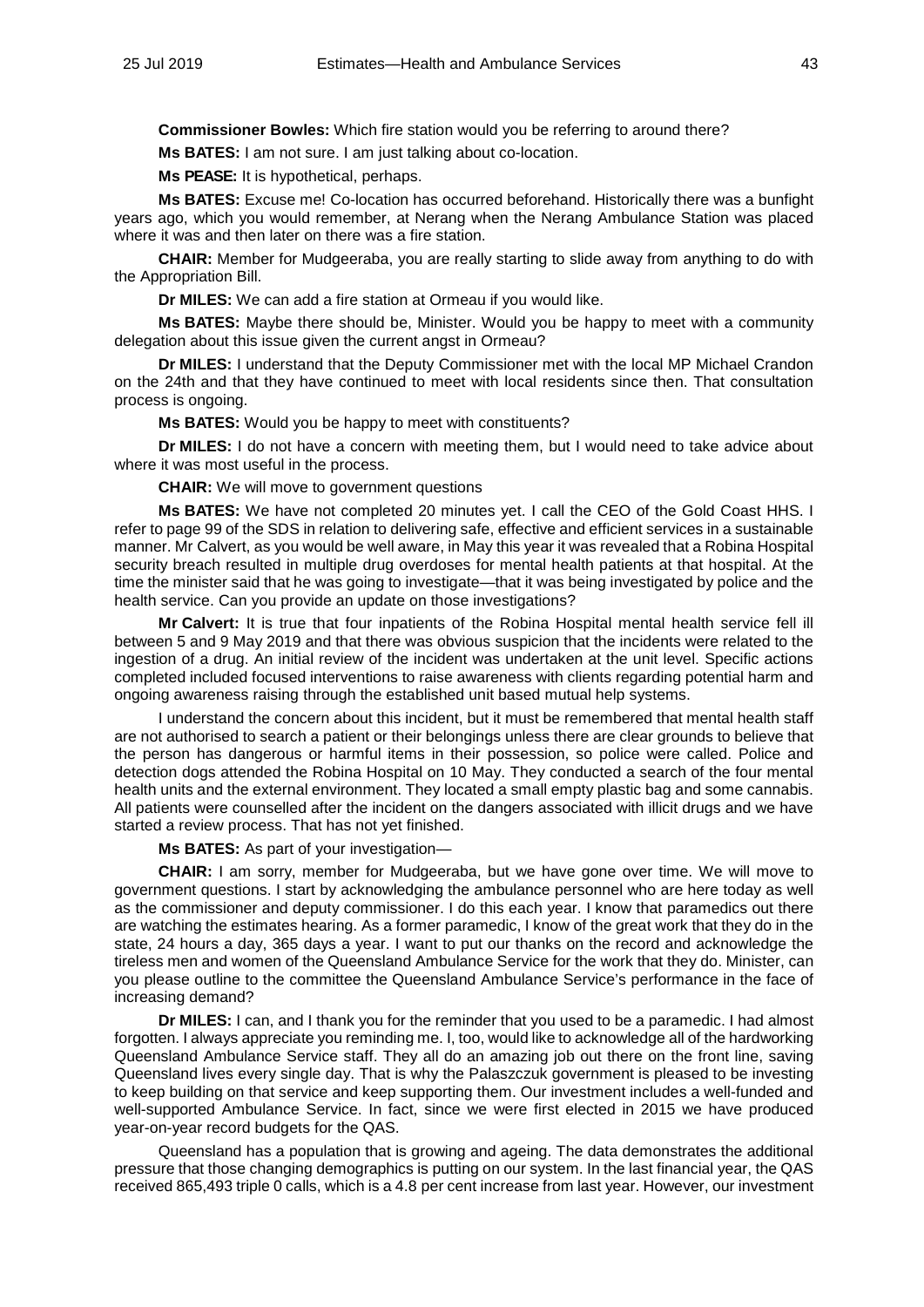in the service ensured that 92 per cent of those calls were answered in under 10 seconds. QAS ambulances responded to 847,961 code 1 and code 2 incidents last financial year, which is an increase of 44,840 on the previous year. The QAS attended 400,971 code 1 incidents, which are lights-and-siren responses for sick and injured emergency patients. That is an increase of six per cent. Meanwhile code 1A incidents, the most serious emergencies, such as cardiac arrest and major trauma, have risen an additional 13.7 per cent over the year before. Despite that increase in demand, our ambos are reaching those critical patients faster. The ambulance officers working in patient transport have had a 4.4 per cent increase in their workload and have responded to 12,194 additional incidents.

Our QAS officers are getting on with the job and we are helping them do that. Those in the opposition should be praising their hard work and achievements, and anything less is an insult to the dedication and skill that our ambos demonstrate every day. We have employed 662 additional ambulance officers and paramedics and have invested in 682 new and replacement emergency vehicles. We are planning for increased demand right across the state, which is why we have invested \$41 million<sup>[2](#page-43-0)</sup> in capital works to build new and replacement stations in areas such as Mermaid Waters, Wynnum, Thursday Island, Kenilworth and Yandina. We have also futureproofed areas such as the northern Gold Coast with a new station to be built at Ormeau, as we have just been discussing.

The QAS staff have a very difficult but very necessary job to do. Their performance is consistently outstanding and the Palaszczuk government is willing to invest in their excellence, which is demonstrated by the improved response times over the last financial year. Despite a very substantial increase in cases, from 378,000 code 1s to more than 400,000 code 1s, median response times went down from nine minutes to 8.9 minutes and response times at the 90th percentile went down from 17.[3](#page-43-1) minutes to 16.1 minutes<sup>3</sup>, which is an excellent outcome from our fantastic ambos.

**Mr O'ROURKE:** Minister, can you please share with the committee the Queensland Ambulance Service's staffing plans to manage increased demand?

**Dr MILES:** Just recently I was pleased to announce with the member for the Rockhampton the number of new ambos to be deployed in the Central Queensland region. The Palaszczuk government has prioritised jobs and frontline services for Queensland. Nowhere is that more evident than in our health sector, where year-on-year record budgets have been used to employ thousands of staff following the cuts of the LNP. We have employed 662 additional ambulance officers and paramedics and have invested in 682 new and replacement emergency vehicles. We are planning for increased demand right across the state, which is why we have invested \$[4](#page-43-2)1 million<sup>4</sup> in the capital works that I outlined earlier.

As we announced in last month's state budget, we are increasing the number of QAS frontline staff by 200 this financial year. The Palaszczuk government is clearly backing our ambos right across the state. I thank the member for Cairns, Michael Healy; the member for Barron River, Craig Crawford; the member for Mulgrave and Speaker of the House, Curtis Pitt; and the member for Hill, Shane Knuth, for working hard to improve health services in the far north. Thanks to their efforts, we have announced nine new QAS staff for Cairns and the surrounding hinterland. I thank the member for Cook, Cynthia Lui, for her work. I know that, as a former health worker, she feels passionately about improving health outcomes in the Torres Strait and Cape York. We have been able to allocate an additional ambulance operative to her region also.

**Ms PEASE:** Minister, can you outline for the committee what measures are in place to ensure that our first responders in the QAS receive the support that they need for their own mental health and wellbeing?

**Dr MILES:** Our ambos are out there 24/7, working in every region of our state responding to emergencies. QAS staff have extraordinarily challenging jobs that require enormous strength of character and resilience. They are faced with trauma and death every day and they manage to do so with a level of professionalism and compassion that deserves to be commended. However, commendations are not enough. Paramedics and ambulance officers need support services, which is what the Palaszczuk government is delivering. The QAS has in place a comprehensive, evidence based

16.1 minutes. See correspondenc[e here.](http://www.parliament.qld.gov.au/documents/committees/HCDSDFVPC/2019/Estimates2019/cor-12Aug2019.pdf)

<u>.</u>

<span id="page-43-0"></span><sup>&</sup>lt;sup>2</sup> In correspondence dated 12 August 2019 the minister clarified that \$51 million was invested in capital works, not \$41 million. See correspondence [here.](http://www.parliament.qld.gov.au/documents/committees/HCDSDFVPC/2019/Estimates2019/cor-12Aug2019.pdf)

<span id="page-43-1"></span><sup>3</sup> In correspondence dated 12 August 2019 the minster clarified that response times went down to 17.1 minutes, not

<span id="page-43-2"></span><sup>4</sup> In correspondence dated 12 August 2019 the minister clarified that \$51 million was invested in capital works, not \$41 million. See correspondence [here.](http://www.parliament.qld.gov.au/documents/committees/HCDSDFVPC/2019/Estimates2019/cor-12Aug2019.pdf)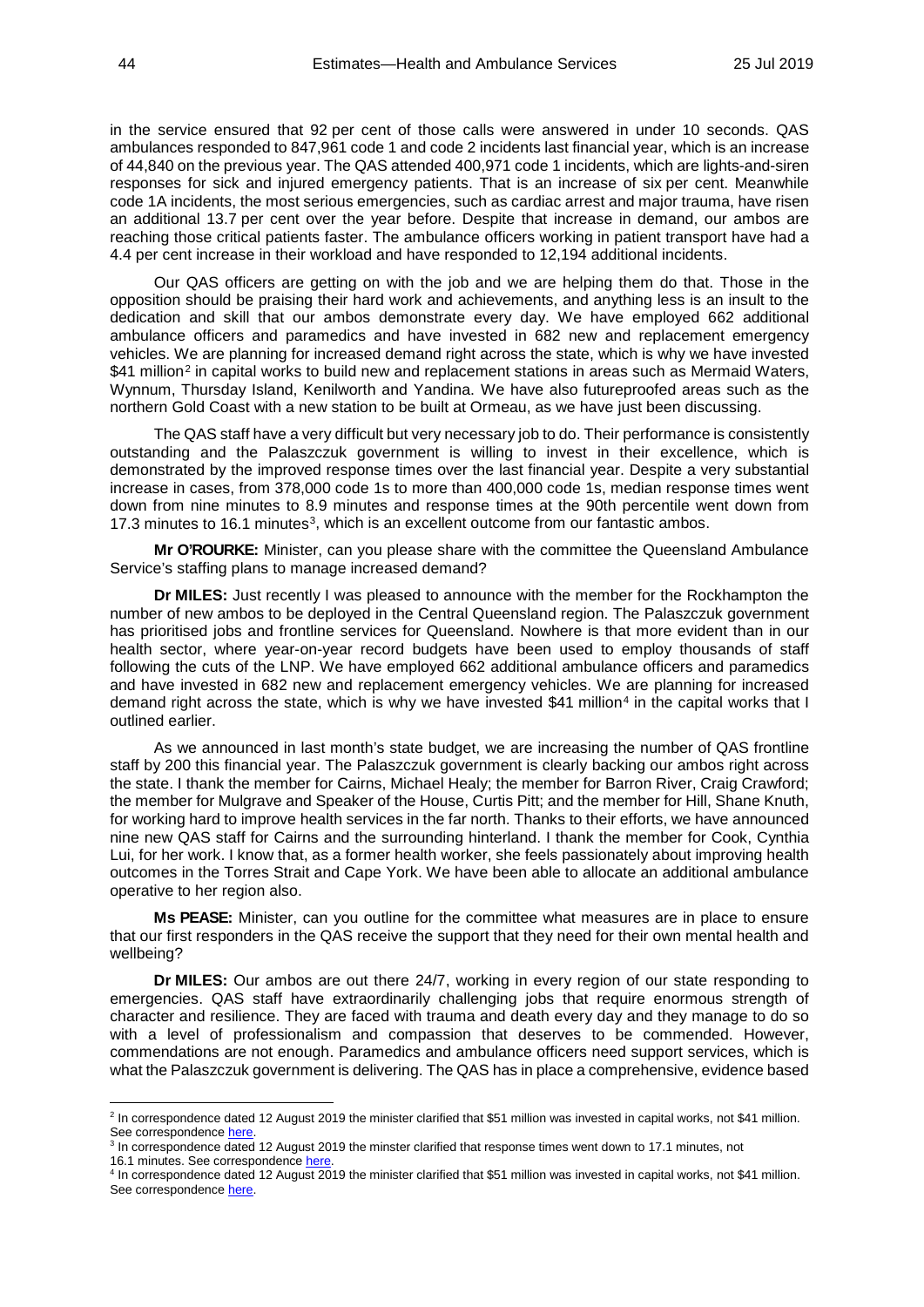staff support service known as the Priority 1 program. Priority 1 includes free confidential counselling from over 90 independent registered mental health practitioners from across Queensland. It is a highly developed peer support program and also includes chaplaincy services.

There is also a suite of programs and promotional activities provided at all levels within the organisation aimed at promoting good mental health and wellbeing for staff. The QAS has a specific mental health and wellbeing strategy which provides a holistic organisational approach to address psychological wellbeing both within and outside of the workplace. This works alongside QAS's Critical Incident Management Strategy which identifies appropriate responses to potentially disturbing and dramatic events for ambulance personnel.

QAS staff are supported by a range of policies to support the implementation of these strategies. Staff support services and Priority One have been rigorously researched, reviewed and evaluated over the years. They have shown to be both highly valued and extremely effective. Staff report the programs address the traumatic impacts of exposure to trauma and the unique stresses of working in emergency services.

Last month's state budget provided for eight additional staff councillor positions. Six of these councillors will be located in regional Queensland because we know traumatic incidents occur right across Queensland. We also included an additional 200 ambulance officers across the state, ensuring our ambulance stations are better staffed and alleviating pressure and work stress from our officers.

The Palaszczuk government puts workers and their wellbeing first. No matter what industry Queenslanders are in they have the right to mental health support and services. This is especially true of the people who are charged with saving our lives in an emergency. We are getting on with the job and backing our ambos. While our ambos look after the health and wellbeing of Queenslanders, the Palaszczuk government looks after them.

**CHAIR:** In Thuringowa I have the Kirwan Ambulance Station. As a committee we had the pleasure of visiting Wynnum Ambulance Station, in the member for Lytton's electorate, whilst doing some other work. Could we get an update on the progress of the Kirwan and Wynnum ambulance stations and any other capital projects that have been completed by the Queensland Ambulance Service or are currently underway?

**Dr MILES:** If it is not Riverway Drive it is that station at Kirwan that he is always talking to me about. I am sure he is especially keen to hear-

**CHAIR:** I am so pleased you got Riverway Drive into estimates today.

**Dr MILES:** I know how excited you are to see your old station at Kirwan redeveloped. Construction will commence on the replacement station which will include an eight to 10 bay plant room, patient care store, rest and study rooms, training space, a write-up area, staff amenities and operational car park. It is long overdue, I am sure you agree. This is a \$5 million investment and will be completed late in 2020. This was a station originally built for one paramedic. After this year's budget it will have 53.

The member for Lytton, another keen and passionate advocate for frontline services in her electorate, has seen the opening of the new Wynnum Ambulance Station—a fantastic new station. This is a \$3 million investment in the community. It caters for 10 operational ambulances. With upcoming staff enhancements it will see a full-time staff of 31.

The Queensland Ambulance Service has a capital budget of \$55.7 million for 2019-20. This includes \$24 million for new vehicles and stretchers which will see the commissioning of 122 new and replacement ambulance vehicles and the continued rollout of the fantastic power-assisted stretchers. Funding of \$8.8 million is being provided for operational equipment such as chest compression devices and push to talk satellite radios. Digital transformations are always underway, with \$6.4 million being invested in 2019-20 for software development projects, including the consolidation of the QAS data warehouse environment and development of dynamic deployment software.

We have completed replacement stations at Wynnum, Mermaid Waters and Thursday Island and built brand-new stations at Yandina and Kenilworth. Key infrastructure projects underway in 2019-20 include the planning and progression of the new and replacement ambulance stations at Urraween, Drayton, Mareeba, Yarrabilba and Kirwan.

The QAS is also progressing the refurbishment and redevelopment of the Rockhampton Ambulance Station and Operations Centre—where we were just recently member for Rockhampton and the Cairns Ambulance Station and Operations Centre as well as planning for an upgrade to the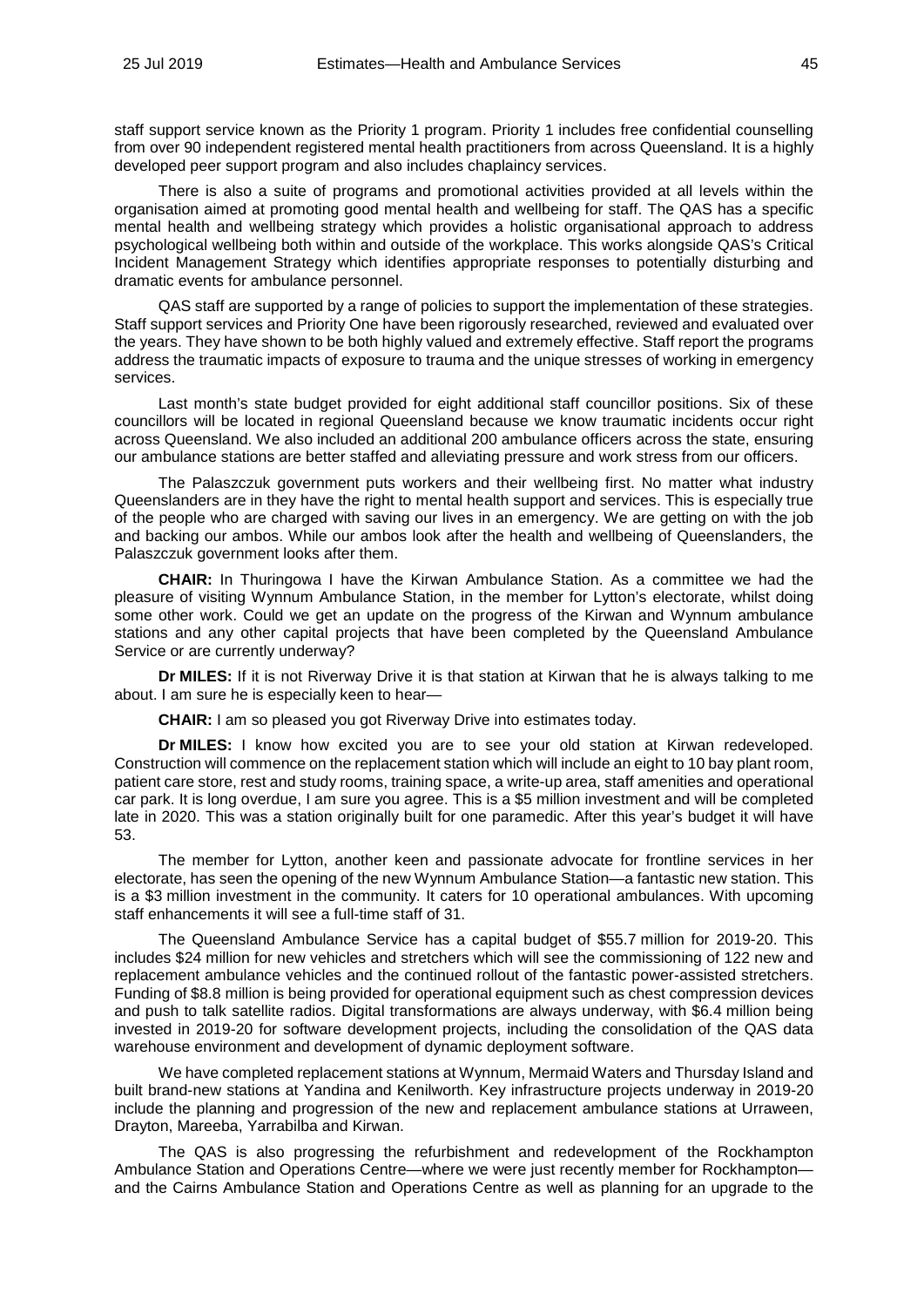Southport Ambulance Station and Gold Coast Operations Centre. This will ensure that the Queensland Ambulance Service can continue to provide a high standard and timely first response healthcare service to these growing communities.

The new ambulance station at Urraween will include a six bay plant room, office space, day room, patient care store, rest and study rooms, a write-up area, training space, staff amenities and car park for operational and staff vehicles. The new Yarrabilba station will include a six bay plant room, patient care store, office space, day room, a write-up area, multifunctional rest and study rooms that can also be used as training spaces and associated staff amenities.

The state-of-the-art Drayton facility will include a four bay plant room, patient care store, rest and study rooms that are multifunctional and can be used as training spaces, write-up area, staff amenities and operational and staff car parking. This project also incorporates a new local ambulance service network, LASN, office, providing office accommodation, a meeting room and staff amenities to provide for future staff growth.

Work will also commence on stage 2 at Mareeba, which is the replacement of the ambulance station and plant room. This is currently being progressed with construction to commence later this year. The replacement ambulance station will include a four bay plant room, patient care store, office space, day room, a write-up area, multifunctional rest and study rooms that can also be used as a training space and associated staff amenities.

Refurbishment of the Rockhampton Ambulance Station and Operations Centre will be underway this financial year. The refurbishment will provide for growth for staff resources and extend the life of the building. The redevelopment of the Cairns Ambulance Station and Operations Centre will also commence this financial year. This project will include the refurbishment and upgrades to modernise the existing building and expansion to improve operational capability and provide appropriate amenities for the Cairns Ambulance Station and Operation Centre and the Queensland Fire and Emergency Services fire command centre. Designs will consider inclusion of a LASN office if space permits.

We will continue the planning for the redevelopment or refurbishment of the Southport Ambulance Station and Gold Coast Operations Centre and commence the planning for a new ambulance station at Munruben. There has also been a strategic land acquisition an Ormeau to build a new ambulance station, as we have already discussed. Overall, we are rolling out an extensive capital program in the Queensland Ambulance Service to support our growing number of ambos and our growing communities.

**Mr BERKMAN:** I will put this question to the director-general. Can you tell the committee what the rates of coverage and uptake are for school dental services in Queensland state primary and high schools? What barriers are there to getting more kids into the program?

**Mr Walsh:** I might ask Dr John Wakefield, the who is responsible for the chief dentist, who works in that program to come forward. He will be able to explain the program as it operates. In terms of the exact numbers of uptake and where they are across the state I may need to seek the minister's permission to get back to you in relation to those numbers. Dr Wakefield can start.

**Dr Wakefield:** In relation to school dental services, in Queensland we have been very fortunate to have a continued investment in the provision of school dental services. I do not have the numbers with me in terms of the specifics.

**Mr McARDLE:** Mr Chair, it can be taken on notice to provide the answer to the member. It is a question around how many are required. I think that is probably the best way to deal with this issue as opposed to a rambling statement. We could ask the minister whether he would agree to that.

**Dr MILES:** I am happy to.

**Mr BERKMAN:** I have a related question for the minister. Has the government considered expanding eligibility for the program to include kids in years 11 and 12?

**Dr MILES:** That is not something we have actively considered, but I might ask Dr Wakefield to stay there—

**Ms BATES:** Take that on notice. The question was to the minister.

**Dr Wakefield:** There is a Child Dental Benefits Schedule which is operated by the Commonwealth. It was introduced in January 2014. It is called Medicare Child Dental Benefits Schedule. That was available last year. It is through a claim process. Either that care can be delivered by the hospital dental services or it can be outsourced. In other words, children can present to private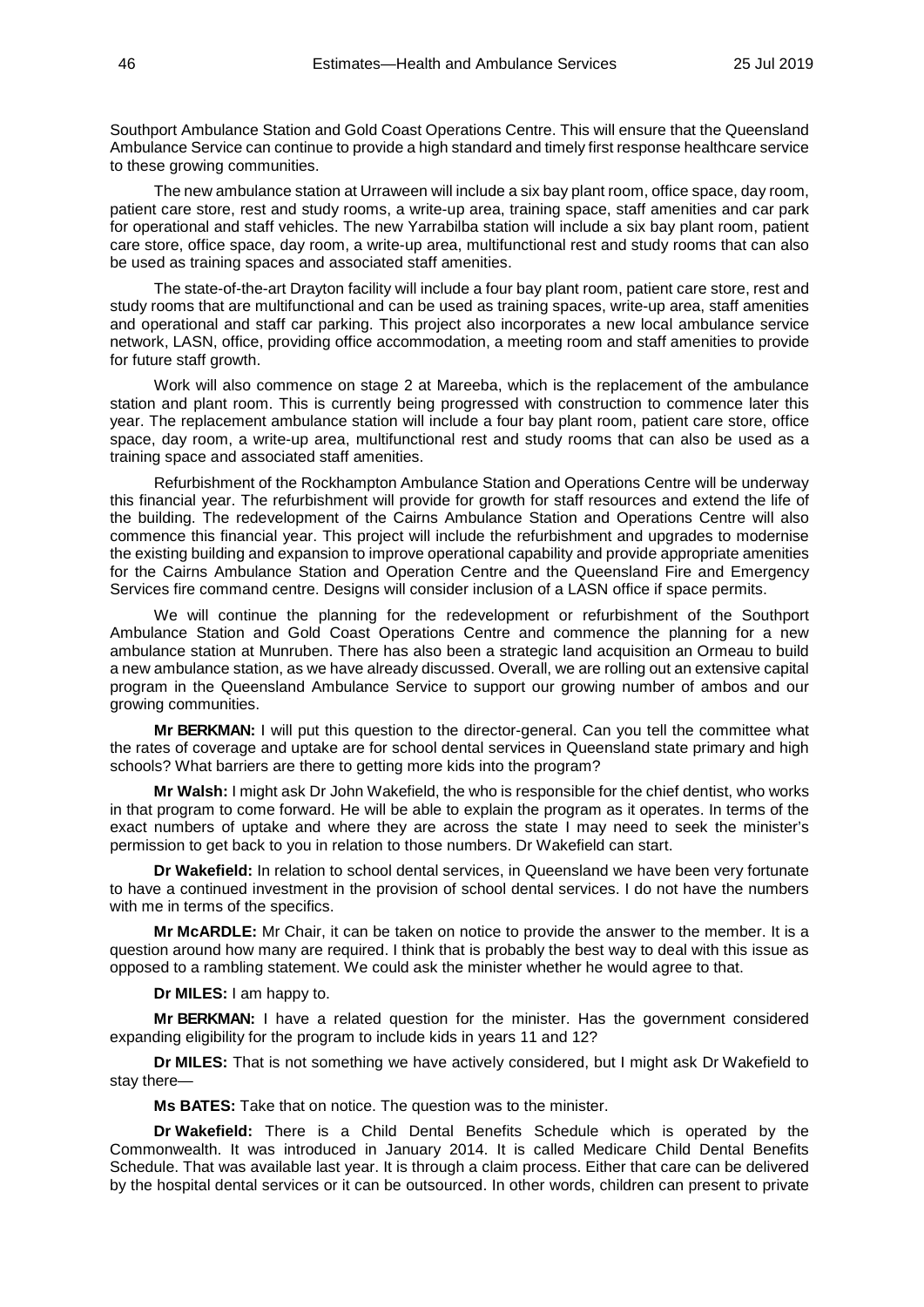dentists. Where the health service provides that service directly, I can advise that the revenue from that is approximately \$17 million to \$18 million. That goes to offset the provision and allow for the provision of greater public dental services.

**Ms BATES:** I have a question.

**Mr BERKMAN:** I have one further question, if I might, Mr Chair.

**CHAIR:** I am mindful of the time. We need to split the remaining time. Go ahead.

**Mr BERKMAN:** I understand that both Metro South and Metro North hospital and health services have onsite paid car parking managed by for-profit contractors. The response to question on notice No. 20 makes clear that the revenue hospitals receive from those operators is kept secret. Minister, when do the contracts for those private car parks expire and will you consider bringing them into public ownership to make them free for patients at that point?

**Dr MILES:** Certainly it is the government's preference that those car parks are publicly owned but not necessarily publicly run. I am not aware of when those existing contracts expire. I am happy to look into that for the member and indicate that at that time I would urge the relevant HHSs to consider whether that is the appropriate model going forward.

**Ms BATES:** Could I re-call the acting CEO for Metro North HHS?

**CHAIR:** While that official is coming to the table, we are going to split the remaining time and pull it up at about five to for closing remarks and any answers to questions taken on notice.

**Ms BATES:** Ms Hanson, you mentioned earlier that you sought advice from the Information Commissioner about the documents that fell off the back of a truck. Will you provide that advice to this committee? Will you table that advice?

**Ms Hanson:** We did contact the relevant authority.

**Ms BATES:** It is a yes-or-no question. You said that you had sought advice. If you have that advice, are you able to provide that to the committee and table it?

**Ms Hanson:** We did seek advice from the Information Commissioner, and the advice was that we were able to manage as we had proposed.

**Ms BATES:** Are you prepared to table that advice? That is the question. Can you provide the advice to the committee?

**Ms Hanson:** I do not have the advice with me.

**Dr MILES:** If that advice was in writing—it may have been verbal, but if it was in writing—

**Ms BATES:** It is in writing.

**Dr MILES:** We will seek advice from the Information Commissioner regarding their level of comfort in us tabling it for the committee.

**Ms BATES:** Director-General, I refer to page 36 of the SDS in relation to corporate and clinical support. Can you advise the FTE head count and wages of the department's communications unit?

**Mr Walsh:** While I am getting the exact number of the strategic communications area in the department, I can confirm that the numbers of staff have remained relatively constant across the years. We currently have 75.2 full-time positions in our strategic communications area. I should point out that those people work across many areas. They are responsible for developing and supporting all of the public communication campaigns. They may relate to campaigns that are developed in relation to tobacco smoking, for instance. The success of those programs, for instance in relation to tobacco, is such that the AMA, the Australian Medical Association, just yesterday announced their awards for tobacco control across the country and Dr Bartone, who is the head of the AMA in Australia, congratulated Queensland on its 'strong consistent record in stopping people from smoking'-

**Ms BATES:** That is great. Congratulations.

**Mr Walsh:**—and urged other jurisdictions to follow. The strategic communications area is responsible for programs such as tobacco smoking.

**Ms BATES:** Has the number increased from the previous year?

**Mr Walsh:** The number, as I indicated earlier, has remained relatively stable at around 75.

**Ms BATES:** Have you received any allegations that departmental staff have leaked confidential information to the media?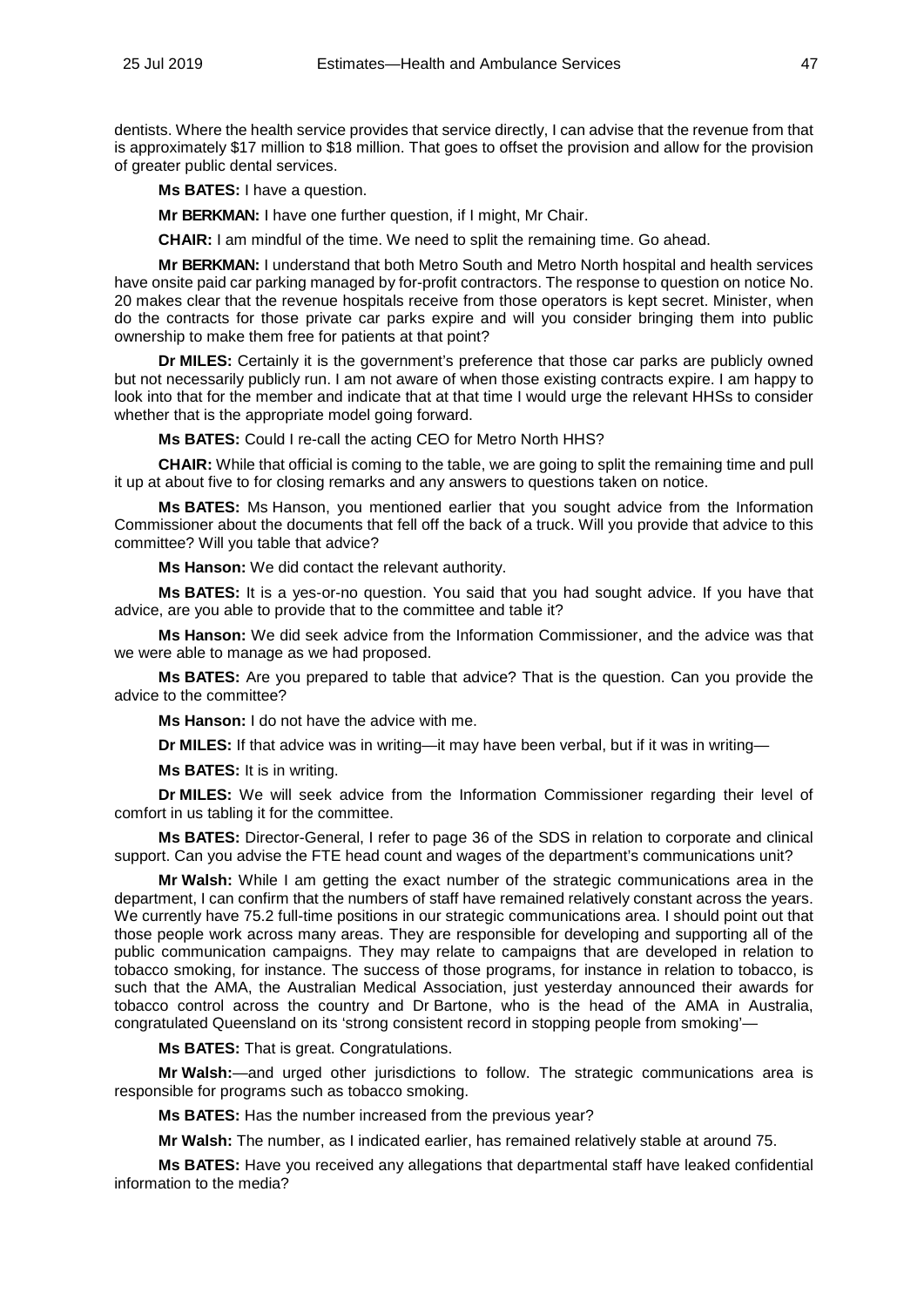**CHAIR:** Can I ask where you are going with that particular question?

**Ms BATES:** It is about the communications department and the integrity of the department.

**Mr Walsh:** Can you repeat the question, please?

**Ms BATES:** Have you received any allegations that departmental staff have leaked confidential information to the media?

**CHAIR:** I am going to ask the member for Mudgeeraba to rephrase that question because that has nothing to do with the Appropriation Bill before us.

**Ms BATES:** Director-General, are you aware of any complaints from departmental staff about leaks from your minister or the minister's office to the media?

**Mr Walsh:** I am not aware of any such complaints. If you have details of complaints then I am happy to look into those.

**Ms BATES:** I seek leave to table a *Sunday Mail* article titled 'Reparation claim tells of leaks by minister'.

**CHAIR:** I will let everyone have a look at it first before we approve it.

**Ms BATES:** It is public document in the media.

**CHAIR:** We will give it to the minister and the director-general so they can have a look. What is this about?

**Ms BATES:** I ask my question again.

**Dr MILES:** I raise a point of order.

**Ms BATES:** Are you aware of any complaints from departmental staff about leaks from your minister or the minister's office?

**Dr MILES:** Does this relate to the Doorley matter?

**Ms BATES:** Yes.

**Dr MILES:** Right, so it is from someone who worked for me in my prior portfolio. How is that relevant to this hearing?

**Ms BATES:** I am asking about any leaks from—

**CHAIR:** No. I am asking you to go back to questions about the Appropriation Bill.

**Ms BATES:** I will move on. My next question is to the acting CEO of Metro South HHS. I refer to page 127 of the SDS in relation to the Redland Hospital multistorey car park business case. Can the CEO advise the committee when this business case will be finalised?

**Mr Drummond:** I do not have that date with me, unfortunately.

**Ms BATES:** Can you get back to the committee with that, if the minister is happy with that?

**Dr MILES:** Sorry, I missed the question.

**Ms BATES:** It is the date of when the business case will be finalised for the Redlands car park.

**Dr MILES:** Yes, we are happy to take that on notice.

**Ms BATES:** How many car parks are involved?

**Mr Drummond:** The current Redland Hospital business case provides that we would be looking to build up potentially an additional 500 car parks.

**Ms BATES:** Will the car park be operated by the HHS or a private operator?

**Mr Drummond:** That will be subject to the business case process as we go through and explore those options, but we are looking at a government portfolio model. It will be owned by government but, as part of that process, we will assess what is the best method to administer and run it.

**Ms BATES:** The business case has started?

**Mr Drummond:** Yes.

**Ms BATES:** My next question is to director-general.

**CHAIR:** Sorry, member for Mudgeeraba. We decided to split the remaining time. We have five minutes left and we have a question on the government side.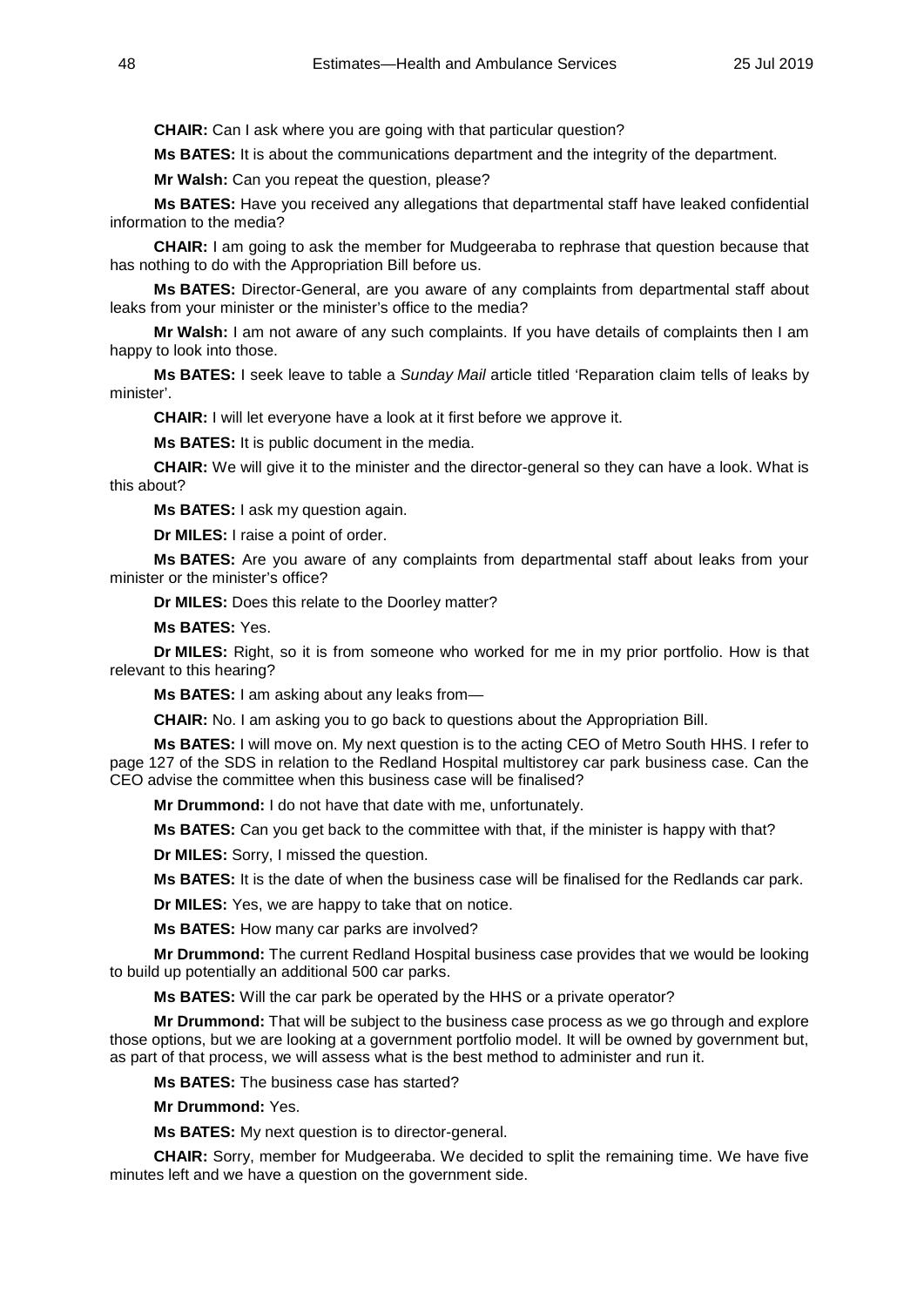**Mr O'ROURKE:** Minister, can you please update the committee on the progress of the Department of Health's review into the scheduling of IT projects?

**Dr MILES:** I thank the member for his interest in Health IT projects. As committee members would be aware, on 31 January this year I announced that I had asked the director-general to review the scheduling of all IT projects and reprofile the schedule as appropriate. I committed to the AMAQ, the QNMU and other stakeholders that they would be consulted, and they have been. That review is now complete. Today would I like to table an update to the eHealth Investment Strategy for Queensland Health that includes a schedule for the rollout of key IT projects. In doing so, I want to emphasise how successful the ieMR has been.

Queensland is at the forefront of hospital digitisation. People travel from around the country and the world to see the best practice implementation of electronic medical records here in our hospitals. The Metro South HHS's digital hospital project was recognised internationally in 2018 with the prestigious grand award at the International Hospital Federation Awards for its transformation to Australia's first digital health service. Early evidence shows that patient safety has improved. The average length of stay and unplanned readmissions have reduced, as have the number of serious falls and pressure injuries. Independent forecasting also shows that our digital hospitals have already realised \$187 million in both financial and economic benefits at the Princess Alexandra, Mackay Base, Cairns, Townsville and Queensland Children's hospitals. Based on existing evidence, this will grow to \$1.9 billion by 2027 across 28 hospitals.

The Queensland Audit Office found that digitising Queensland's hospitals is delivering benefits in terms of improving health service delivery and patient outcomes. The report found that the digital hospital program contributed to a significant increase in the early identification of deteriorating patients and a decrease in emergency patient readmissions. Staff can access clinical information faster and patient records are more legible. Doctors, nurses and other clinicians also tell us that it works. I was pleased to be at the Gold Coast University Hospital yesterday to hear just how successful their ieMR rollout has been.

The QAO report also said that it is taking longer to realise the benefits of ieMR than was originally forecast. At the same time, other benefits not included in the original business case are being realised which show the ieMR solution is helping hospitals improve patient safety and how they deliver their service. The anticipated benefits which the QAO found were yet to be fully realised include further reducing emergency department and inpatient lengths of stay and inappropriate pathology testing and diagnostic imaging. The QAO also observed that the ability to analyse patient data to make better clinical decisions is not yet being fully realised. That insight has been incorporated into the strategy update that I have tabled today.

So far this year ieMR has been successfully deployed in the Gold Coast Health and Hospital Service, including the Gold Coast University and Robina hospitals; the West Moreton Health and Hospital Service, including Ipswich Hospital; and the Sunshine Coast Health and Hospital Service, including the Sunshine Coast University Hospital and Nambour General Hospital. Just last week the full advanced ieMR commenced in Townsville Hospital, and I would like to congratulate chief executive Kieran Keyes, board chair Tony Mooney, and the digital hospital team on a seamless rollout. The benefits realised so far primarily relate to individual patients and having more timely access to more accurate data about that patient—things like reductions in falls, hospital acquired pressure injuries and medication injuries.

While we can still improve even further on those measures, the next frontier is analysing the millions of pieces of data now collected in Queensland's hospitals every single day and putting it all together. Every day in our digital hospitals there are 15.9 electronic transactions and over 62,000 medications administered. In a month there are 6.85 million orders across pharmacy, radiology, pathology and other diagnostic services. Thanks to the foresight of my predecessors, we are building an extraordinary, unmatched dataset that is already the envy of researchers throughout the world.

We now need to mine that data. We can use the insights gained to reduce clinical variation, to improve efficiency of care, to make the jobs of our clinicians easier and the outcomes for patients better. We can use the insights from that data to predict what is making a patient sick and develop a treatment plan tailored precisely for that patient. We can use it to attract researchers and investment from around the world to build a global life sciences hub here in Queensland. This focus on optimisation and benefits realisation in 2019 and 2020 will delay the planned rollout of tranche 5 of the ieMR. It will now occur from 2021 onwards pending budget consideration.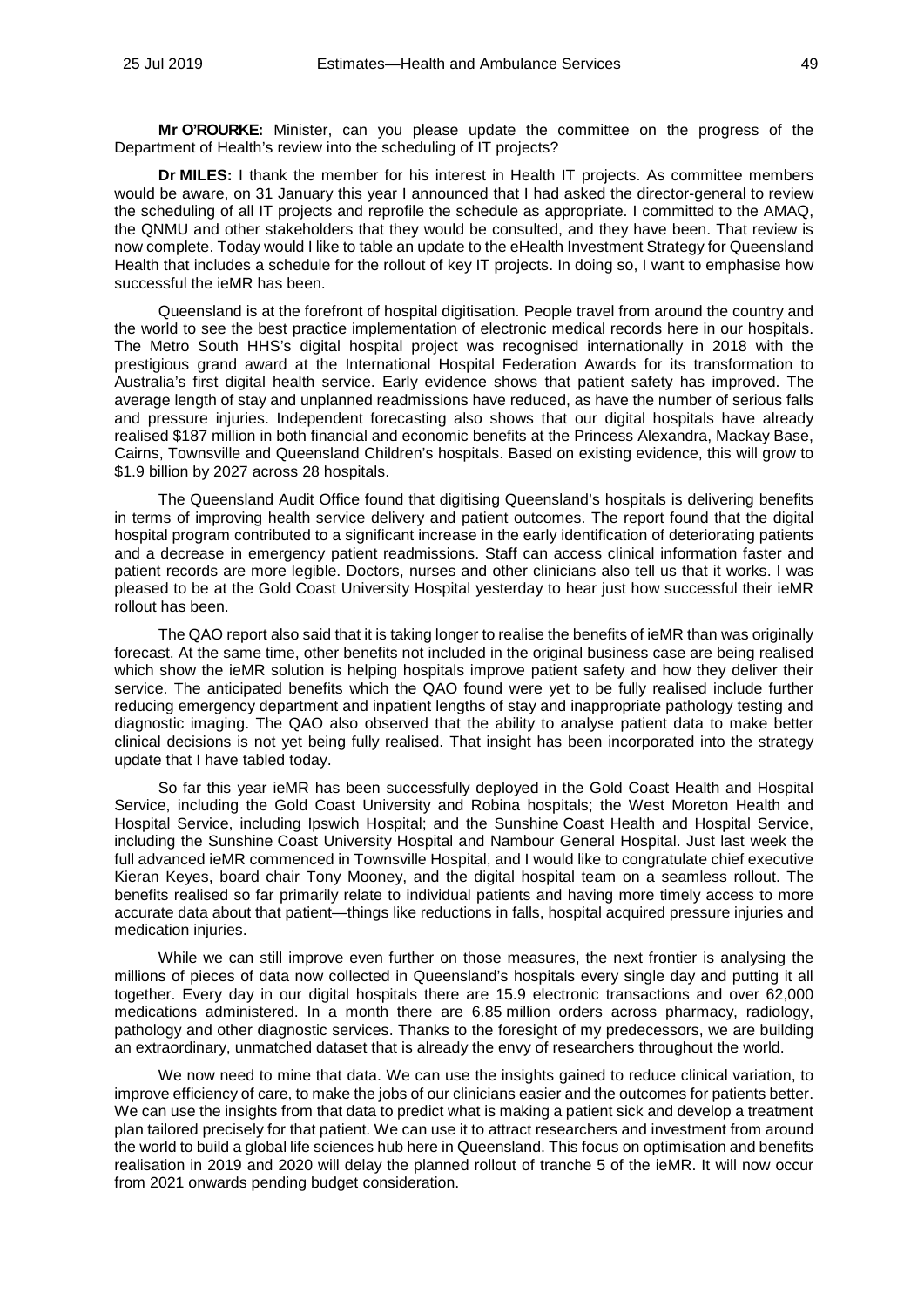The ieMR optimisation stream of work allows for enhancements to be built into the ieMR system that address specific hospital requirements and clinical lessons learned through the implementation process. It is a clinician-led process that allows for building in improvements that reflect each hospital's unique geography, physical infrastructure and clinical service offering, ensuring the locality and centres of clinical excellence are supported. The digital hospital transformation is a high-profile ICT program, but it is not the only large-scale ICT transformation being undertaken by Queensland Health. One of the reasons why I had the director-general review the scheduling of key ICT projects in the portfolio was to ensure that effort was being appropriately distributed across the system and across each project at each point in time.

Queensland Health is also in the process of implementing a new statewide business finance and logistics solution that will replace the existing finance system, which is over 20 years old. The rollout of the new finance system is on track to commence next month. The procurement process for the new patient administration system was terminated by the director-general in January this year. A new procurement pathway is currently being developed and will be considered as part of the budget. A new pathology information system—the core operating system supporting the service provision of pathology, forensic and public health laboratory testing services—will now be rolled out in a phased approach from the end of 2020. I ask that the committee allow me to table that document.

**CHAIR:** Leave is granted.

**Dr MILES:** May I address one outstanding matter from the earlier session, Mr Chair?

**CHAIR:** Absolutely.

**Dr MILES:** There are two outstanding matters. First of all, with regard to the RBWH lost records, I am advised that my office was first notified late on Thursday, 20 June, that an incident had occurred and that further information would be provided once more detail was available. I was in Cairns on 20 June. I was first advised when I returned to the office on Monday, 24 June, by which stage it had been confirmed that the documents were administrative and not clinical records. At that stage I was advised that Metro North was investigating the incident and had sought advice from the Information Commissioner on appropriate actions. As I have undertaken, we will see whether that advice can be released. On 26 June I personally sought verbal advice from the Information Commissioner to ensure the actions proposed by Metro North were appropriate in the circumstances, and the advice was that they were. Also on 26 June Metro North notified the public and made a hotline available for anyone with concerns to contact.

Regarding the question earlier to Mr Drummond about the detailed business case for Redlands Hospital, it is expected that that detailed business case will be completed by late 2019.

Just to close, the Metro North HHS advised me that the advice they received from the Information Commissioner was provided verbally, and therefore there is no written advice that can be released.

Mr Chair, thank you to you, the committee members and the visiting members for the interest you have shown today in my portfolio areas. Preparing for the annual estimates hearing is an extensive undertaking, and there are people right throughout the health system who have contributed to today's proceedings. I want to thank Director-General Michael Walsh—who I think is probably relieved that this is his last estimates hearing—and Commissioner Russell Bowles and your teams along with the chief executives and statutory officers who have attended today and their teams.

The departmental estimates team, including Helen Borradale, Laura Kanaris and Katie Watts, have once again put in an amazing effort. They have been supported behind the scenes by: Jasmina Joldic, Dawn Schofield, Kyle Fogarty, Sally Gannon and Larin Bligh from the Office of the Director-General; Dee Taylor-Dutton and Nicola Busch from QAS; Jane Virag from the Strategy, Policy and Planning Division; and Robert Hoge and Natalie Patch and their teams. Finally, I thank my ministerial office staff for all of the incredible work they have put in to get us ready for today: my chief of staff, Danielle Cohen, and my acting chief of staff today, Katherine Wright, who stepped in at the last minute and did a great job.

I apologise to the Premier: I missed attending her birthday morning tea to be with you here for estimates. It is an important birthday for the Premier, so let me put on the record my birthday wishes to her.

#### **CHAIR:** Hear, hear!

**Dr MILES:** None of all of this would be possible without the hard work of the 90,000 plus health system employees who deliver world-class care to Queenslanders every single day. For each patient, every appointment and every single thing they do every day, I want to thank them.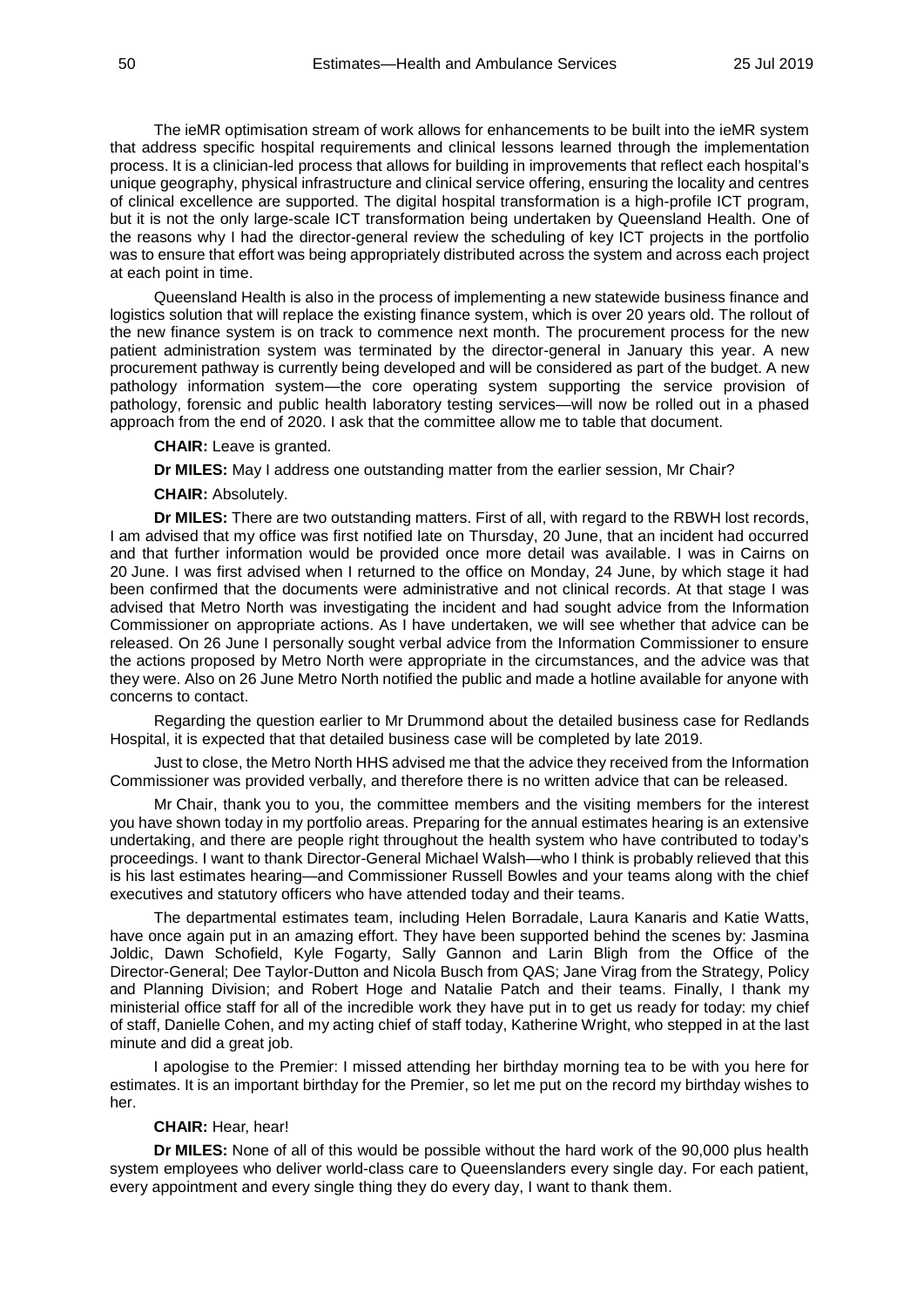**CHAIR:** Thank you very much, Minister. The time allocated for consideration of the proposed estimates of the expenditure of the health and ambulance service portfolio has expired. I note that a number of questions on notice were taken during the session, and the committee has resolved that those answers be provided to the committee by 5 pm on Monday, 29 July.

**Dr MILES:** I understand that the only outstanding matter is the dental numbers the member for Maiwar asked for.

**CHAIR:** Yes.

**Mr BERKMAN:** I would query whether the contract end dates for the parking operation was another question on notice?

**Dr MILES:** It may be commercial-in-confidence, but I am happy to take it on notice. If it is, I will come back to the committee.

**CHAIR:** On behalf of the committee I thank the minister, the director-general and all officials for your attendance today. The committee will now adjourn for a break. The hearing will resume at 2.15 for the examination of the estimates of the portfolio of the Minister for Communities and Minister for Disability Services and Seniors.

**Proceedings suspended from 2.01 pm to 2.15 pm.**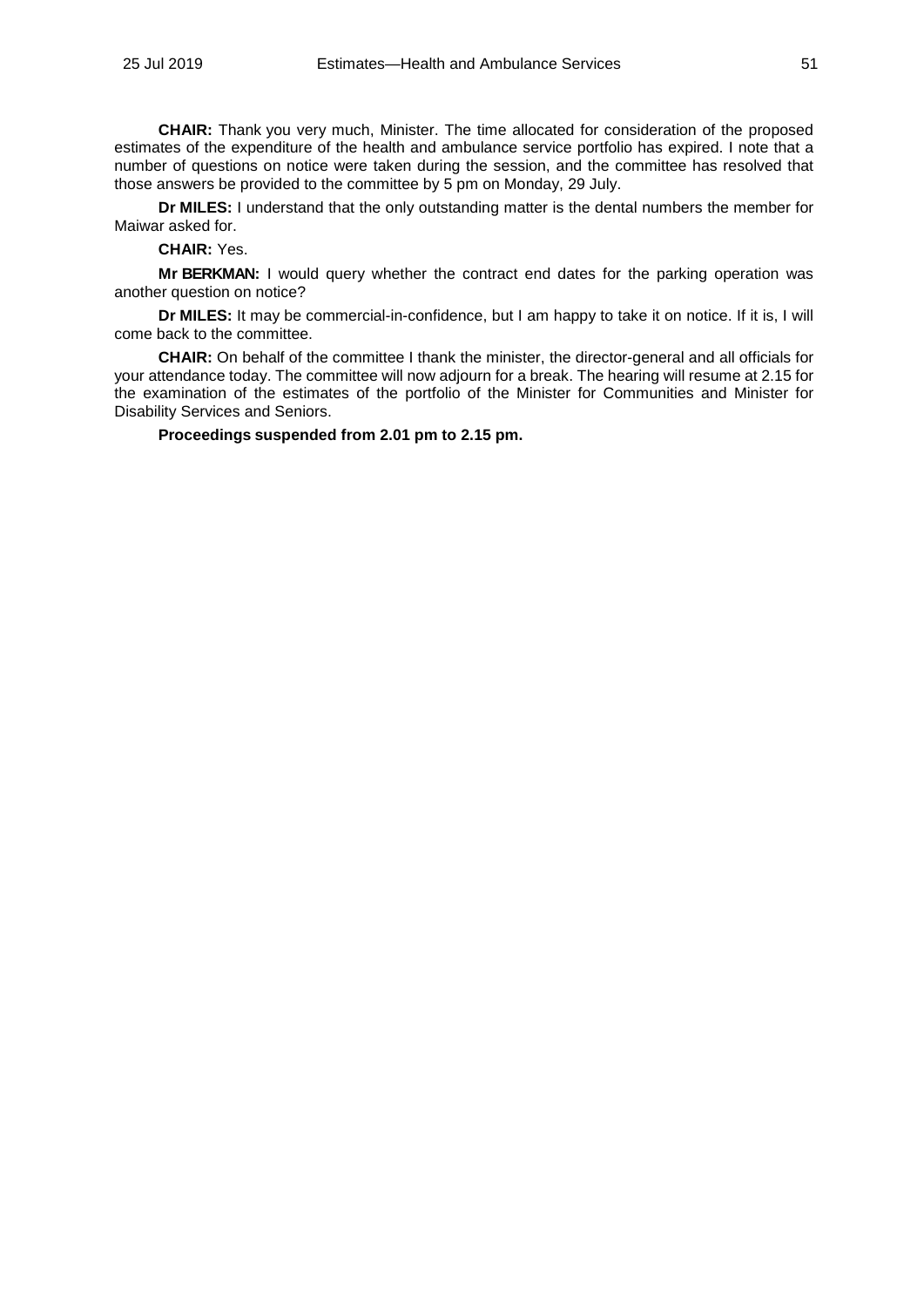# **ESTIMATES—HEALTH, COMMUNITIES, DISABILITY SERVICES AND DOMESTIC AND FAMILY VIOLENCE PREVENTION COMMITTEE— COMMUNITIES, DISABILITY SERVICES AND SENIORS**

#### **In Attendance**

Hon. CJ O'Rourke, Minister for Communities and Minister for Disability Services and Seniors Ms C Nicholas, Chief of Staff

#### **Department of Communities, Disability Services and Seniors**

Ms C O'Connor, Director-General

Mr N Singh, Chief Finance Officer, Finance, Procurement and Property Services

Professor K Nankervis, Director, Forensic Disability (Independent Statutory Position)

**[CHAIR:](http://www.parliament.qld.gov.au/docs/find.aspx?id=0Mba20190725_141504)** The committee will now examine the proposed expenditure contained in the Appropriation Bill 2019 for the portfolio areas of the Minister for Communities and Minister for Disability Services and Seniors. The committee will examine the minister's portfolio until 4 pm. The visiting members present are Dr Christian Rowan, the member for Moggill, and Ms Sandy Bolton, the member for Noosa.

\_\_\_\_\_\_\_\_\_\_\_\_\_\_\_

I remind those present today that the committee's proceedings are proceedings of the Queensland parliament and are subject to the standing rules and orders of the parliament. It is important that questions and answers remain relevant and succinct. The same rules for questions that apply in parliament also apply in this hearing. I refer to standing orders 112 and 115 in this regard. Questions should be brief and relate to one issue and should not contain lengthy or subjective preambles, argument or opinion. I intend to guide proceedings today so that relevant issues can be explored fully and to ensure there is adequate opportunity to address questions from government and non-government members of the committee.

On behalf of the committee, I welcome the minister, the director-general, officials and members of the public to the hearing. For the benefit of Hansard, I ask officials to identify themselves the first time they answer a question referred to them by the minister or the director-general. I now declare the proposed expenditure for the portfolio areas of communities, disability services and seniors open for examination. The question before the committee is—

That the proposed expenditure be agreed to.

Minister, if you wish, you may make an opening statement of up to five minutes.

**Mrs O'ROURKE:** Thank you. Before I start with my opening remarks, I acknowledge the traditional owners of the land on which we are holding this hearing this afternoon and pay my respects to elders past, present and emerging. It is my pleasure to be here appearing before the committee today. I would like to take this opportunity to acknowledge the members of the committee and the representatives from my department. I also want to say a huge thank you to our Auslan interpreters here today—Mark Cave and Mike Webb. Thank you very much for your participation.

This year marks the beginning of a phase of disability services that I am particularly excited about. I have spoken at length in previous hearings about preparing for the NDIS, starting the transition and continuing to negotiate with the federal government. I am pleased to update the committee that an NDIS full-scheme agreement has been signed by the Premier and the Prime Minister, and I am particularly pleased with this deal—the deal that we have been pushing for for quite some time. Instead of paying \$2.03 billion per year from 1 July this year for the Commonwealth's projected 90,000 Queenslanders who would be in at full scheme, we will now only continue to pay for the actual numbers of Queenslanders who have entered the scheme until the Commonwealth identifies and enters all eligible Queenslanders into the scheme. We have committed to pay fixed contributions when full-scheme arrangements and numbers commence in 2021.

From 1 January this year the NDIS has been available in all areas across Queensland. This means that it is time for us as a government, and specifically my agency, to turn our attentions to how we can make an all-abilities Queensland. The NDIS can and does provide choice and control for Queenslanders with disability for their reasonable and necessary supports. It provides the supports that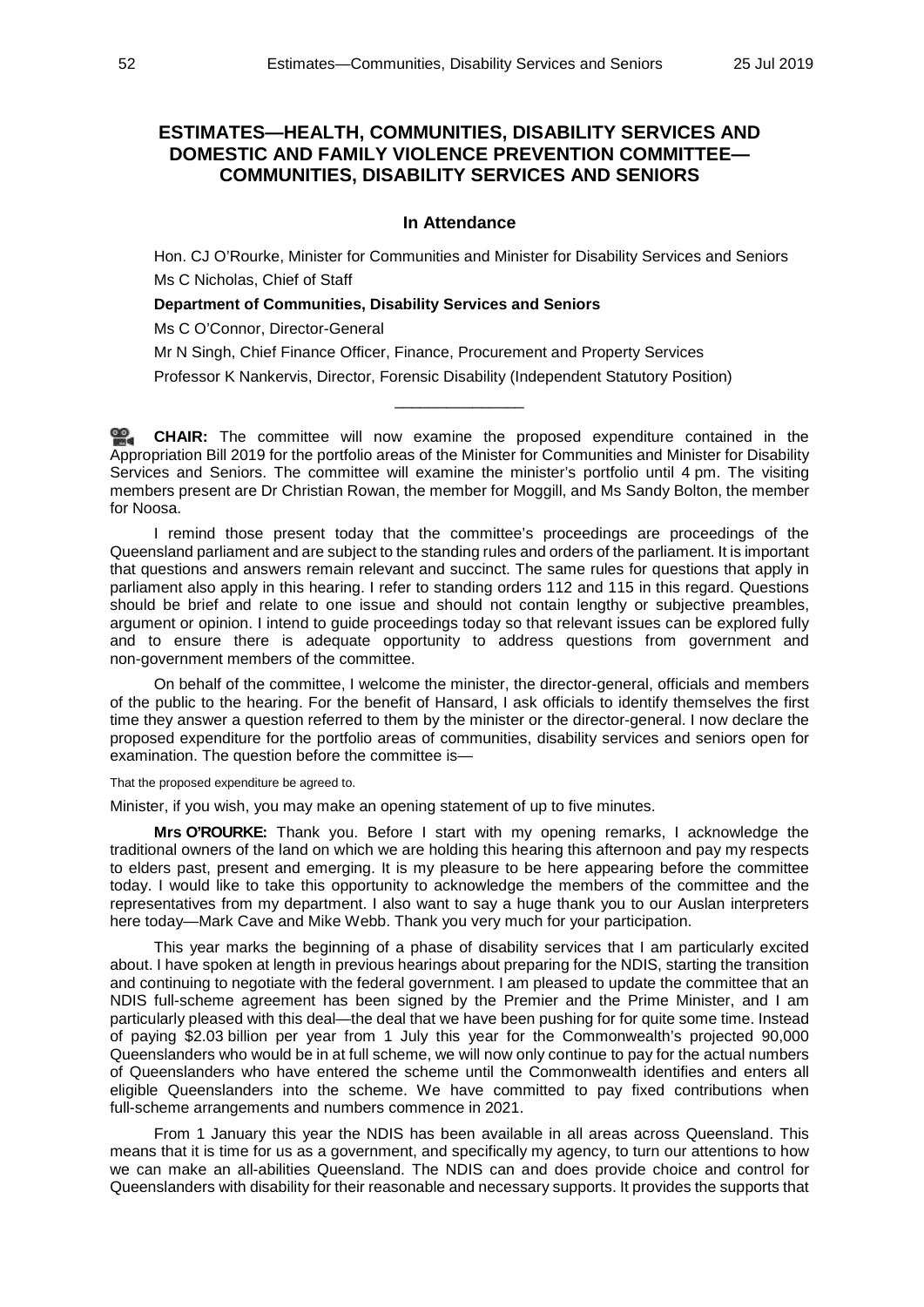are needed for people with disability to get out and to be ready for a job, to access the community or to learn new skills. What the NDIS cannot address is the barriers in our community that stop Queenslanders with disability from studying, socialising, accessing public spaces or gaining employment. Talk to any person with a disability and they will explain the constant challenges and battles for acceptance and access that they face.

The one thing I have learned as disability services minister is that able-bodied people are not the experts on these issues. It is people with lived experience who can provide that insight. Going forward, it is the advice of people with disability that I want to be at the core of our agency. They are needed to highlight the best way forward. I am pleased today to announce Disability Connect Queensland, or DCQ, a team of people who will deliver on the sector's strongest demand—'Nothing about us without us'. DCQ has a goal of 20 per cent representation of people with a disability who are engaging with the disability community and influencing service delivery change within government.

Having all-abilities communities is an important part of our broader vision of Queensland having thriving communities. Thriving communities are places where Queenslanders—regardless of their age, ability or personal circumstances—are able to participate and be included in their communities, to be resilient and enjoy high levels of social and economic wellbeing. A key focus of our thriving communities vision is supporting Queensland's network of 124 neighbourhood and community centres. These centres are making a significant difference to the lives of individuals and families in their local communities, providing information, advice and referrals to some of the most vulnerable Queenslanders.

The 2019-20 state budget also includes a further \$1.5 million for the expansion of our school breakfast program over the next five years. This will go towards providing meals for school students at up to an additional 70 new schools. I am also proud that we have a strong focus on the agency's delivery of services for seniors. Our concessions program, the work around elder abuse and information services for seniors are second to none.

Finally, we know that in 2018-19 we had our own challenges with the recent weather events and natural disasters. In the community recovery area of my portfolio we have worked with all levels of government and delivered strongly for Queenslanders, and that is what we will continue to do.

**CHAIR:** For the benefit of those here today, we will start with government questions for 20 minutes, followed by non-government questions and then we will move to the crossbench. Minister, you touched on a final point in your opening statement about community recovery in Townsville. As a fellow member in Townsville, I know what we went through in the monsoonal flooding event in North Queensland. My first question to you is: with reference to page 3 of the SDS, can the minister provide an overview of the work done in Townsville within her portfolio to assist following the 2019 flood event?

**Mrs O'ROURKE:** I thank you for your question. I know firsthand the work that we both saw taking place during that time afterwards. What we did see in the 2018-19 disaster season was severe and prolonged. The Queensland government has provided intensive and ongoing recovery support to the communities that were affected during this time. This does include Townsville, which received a total of more than \$30 million in financial assistance following the unprecedented flooding earlier this year. What we saw from these funds was that they benefited close to 103,000 people. This included \$18.27 million in emergency hardship assistance grants.

With regard to the means tested grants, Townsville residents also received almost \$9 million in essential household contents grants, \$1.95 million in essential services hardship assistance grants, \$950,000 in structural assistance grants and \$90,000 in essential services, safety and reconnection scheme grants. My department had up to 360 staff working behind the scenes 24 hours a day, seven days a week to make sure that the processing of these grants was done as quickly as possible. We know that recovering from disasters is a long-term process, which is why the community recovery team continues to provide support and assistance at three community recovery referral and information centres still open in Townsville.

Further funding has been secured for Queenslanders affected by the Far North and North Queensland floods under category C community recovery funds. This funding will provide additional support in various areas with two community development officers to be placed in Townsville. Additionally, flexible funding grants of up to \$150,000 are now available to help the Far North and North Queensland communities recover from the 2019 monsoonal trough. Funding totalling \$4.5 million is available in the first round of these grants. This has been jointly funded by the Commonwealth and Queensland governments.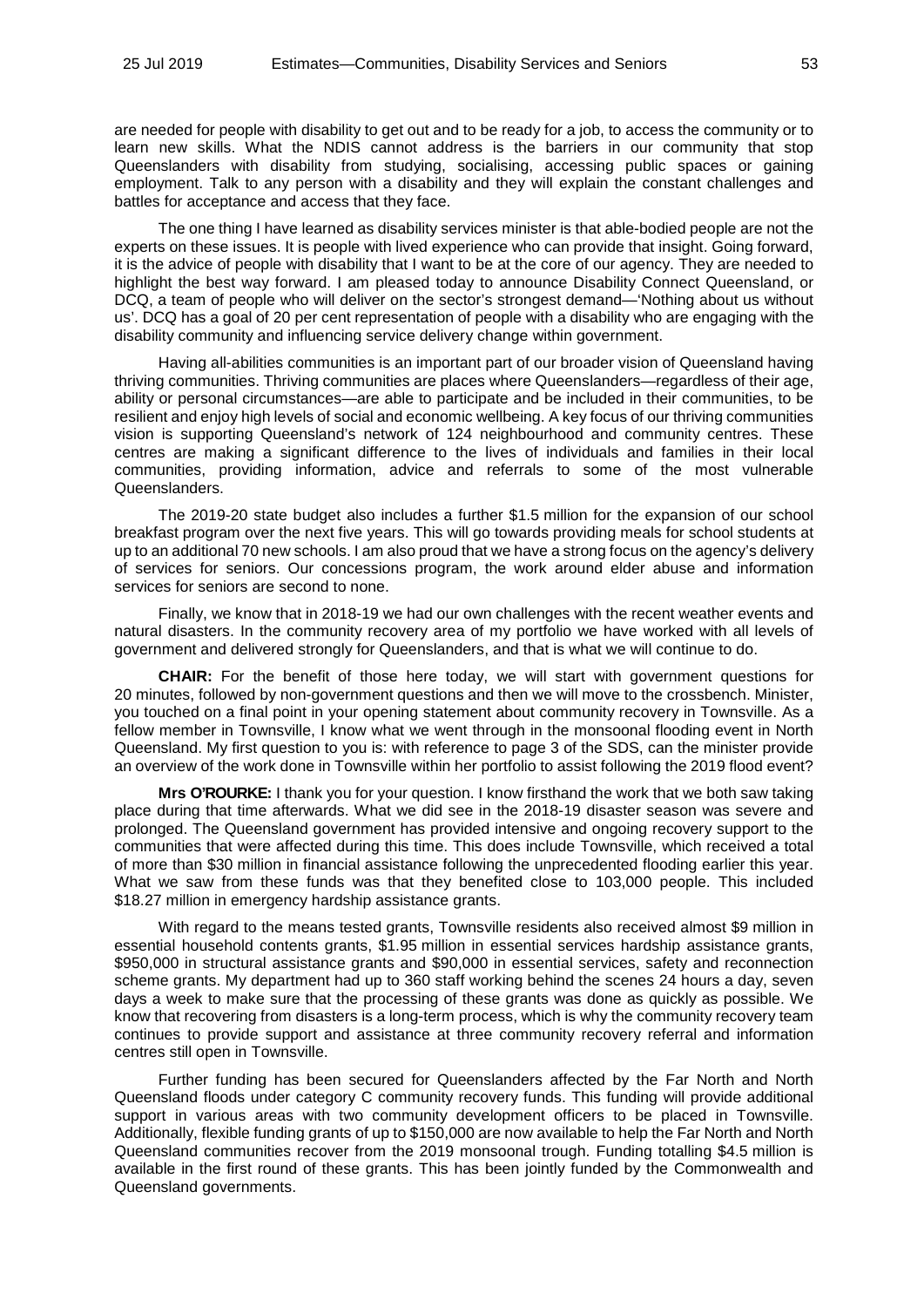These grants will support events, activities and programs that drive community recovery activities, increase awareness and build local resilience. Queensland based community groups, local councils, non-government organisations, peak and industry groups, research bodies and for-profit organisations are encouraged to apply. The first round of applications will close on Monday, 5 August.

**CHAIR:** As you know, we still have a long way to go to get everyone the help they need. Thank you very much for that.

**Mr O'ROURKE:** Minister, with reference to page 3 of the SDS, can you explain the process undertaken by the department to prepare for the upcoming disaster season?

**Mrs O'ROURKE:** I thank the member for the question. We know that there is actually nowhere in Queensland that would not possibly face a disaster at some point in time. We do live in the best place on earth here in Queensland—I think we can all agree with that—but we do get our fair share of weather events. As a result people do need to be prepared for possible severe storms, cyclones, bushfires or other severe weather events—and I think we have seen all of the above this season. We know that the better prepared we are as individuals, families and communities, the faster we get back on our feet.

Through our Community Recovery Facebook page, we encourage Queenslanders to review their emergency plans and replenish or refresh the stock items in their household emergency kits. We also promote the benefits of communicating not only with family members but also with friends and neighbours, particularly if they are elderly and may require some assistance in their preparation before a disaster. Research shows that these are the people most likely to help you immediately following a disaster. It is vitally important that we all become part of our local community and grow our personal and neighbourhood networks.

My department is responsible for the human and social recovery aspects of disaster management in Queensland. We focus on the social, emotional and psychological wellbeing of individuals and communities. The community recovery ready reserve workforce is made up of more than 2,000 public servants from across Queensland government agencies. They put their day jobs on hold and leave their families at home so they can travel to disaster zones and help care for community members in their time of need. Anyone who has been in a disaster affected community would be familiar with seeing our dedicated community recovery workers helping people put their lives back together, and we saw plenty of them in the most recent disaster. I have had many conversations with them as well. The dedication and the passion they bring with them is second to none.

When we do get a break between activations—something that has, unfortunately, been quite uncommon this year because we have had so many of them—my department works with our ready reserves to ensure that they are trained and ready for the next disaster. We also know that we can recruit as many ready reserves as possible because we know in a state like Queensland the next natural disaster or severe weather event could be just around the corner.

My department has been retesting and updating systems so that when disaster strikes we are ready to respond. This is a crucial part of disaster recovery. When people have been impacted by disaster they need to be able to get help in a way that is not onerous or time consuming. Our two most effective tools are our online grants portal and the community recovery hotline. Through these two channels we are able to offer choice and efficiency in how people apply for assistance, whether it be in person, online or over the phone.

The online grants portal, which was introduced by the Queensland government in 2017 has allowed us to deliver assistance to people who need it much faster than before. The combination of our portal and hotline has meant that people can apply quickly and can focus their time and energy on getting their household back together and caring for their family.

We maintain a vital network of non-government organisation partners across the state which allows us to get additional boots and expertise on the ground following disasters. Partners like Givit, UnitingCare Community and Salvation Army, just to name a few, are there alongside us during recovery operations. They help provide much needed support to people, whether it is through material aid or counselling and emotional support. Between disaster seasons we continue to work with our recovery partners to ensure that it is all systems go when the time comes.

**Mr O'ROURKE:** I would like to put on record my thanks to all the community recovery staff, both within the Public Service and also the community organisations out there. They do an excellent job.

**Mrs O'ROURKE:** They do.

**CHAIR:** Well said.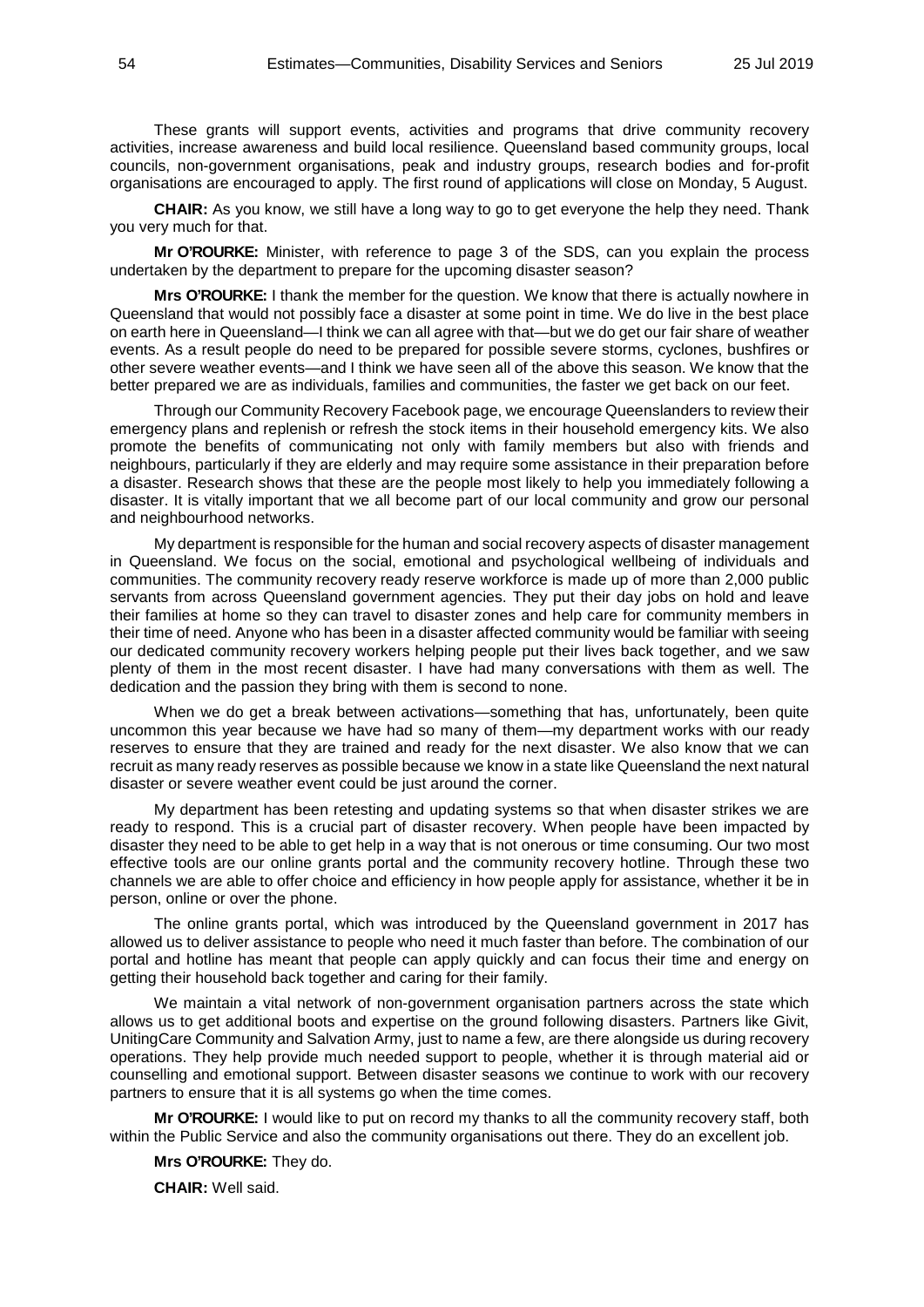**Ms PEASE:** I would also like to put my thanks on record. There are many members of my electorate in Lytton who have headed out. I acknowledge the great work that they do and how important that work is. Congratulations to your department for organising that. Minister, with reference to page 6 of the SDS can you please outline what protections are available for people with disability who are in the NDIS and Queensland's role in this going forward?

**Mrs O'ROURKE:** One of the Queensland government's highest priorities is keeping people with disability safe from abuse and neglect. We may be in a new era for disability services in our state, but we are continuing to maintain strong protections for people with disability. From 1 July this year, the NDIS Quality and Safeguards Commission commenced operation in Queensland and has become primarily responsible for regulating the NDIS service providers. The commission now registers new NDIS providers in Queensland. It monitors and enforces compliance with the quality and safeguards framework and receives and investigates complaints about the NDIS supports and services. This means that safeguards for NDIS participants have been enhanced and there is now a nationally consistent requirement with which providers must comply.

The Queensland government has retained key quality and safeguards functions to help protect people with disability, including operating a worker screening system, authorising the use of restrictive practices, and operating a community visitor function. This means that the existing robust Queensland safeguards for people with disability are retained for NDIS participants.

Information-sharing arrangements with the NDIS commission will facilitate the exchange of information as required to ensure the safety of people with disability. To further protect people with disability, particularly those who live in supported accommodation facilities, the Office of the Public Guardian continues to operate the community visitor program. The systems and processes we have in place will help to keep people with disability safe and will ensure their interests and wellbeing are protected.

Recently I was contacted by a parent of two children with high and complex supports needs who are NDIS participants. The children's plans had a significant reduction of supports based on previous funding prior to the NDIS. As the carer, this parent had reached crisis point. My department was able to escalate this matter to the NDIA and connect this parent with advocacy support to assist the reviews of the children's plans. I am pleased that this intervention led to the resolution that rectified the shortfall in the NDIS plan for this family.

**Mr O'ROURKE:** Minister, with reference to page 6 of the SDS, can you explain the action taken on the interface of Health, the NDIS and state services?

**Mrs O'ROURKE:** This is one issue that has been the focus of my attention for quite some time, as it is an issue that has caused some people some significant concern. The NDIA has fundamentally not adhered to the roles and responsibilities in the bilateral agreement. This has meant that the Queensland government had to step in and fund the provision of services like wound care and catheter assistance. Otherwise, Queenslanders with disability simply would not have received these services. In many cases, this means that people would have been stranded in hospital for long periods of time just to get the services they should have been getting from the NDIA. This interface issue also created market uncertainty. I have personally spoken to people who deliver wound care services in homes. They were really anxious and unsure as to whether they should continue to try to deliver the services through the NDIS.

From 1 July 2018, the Queensland government has paid for these health services to be delivered to NDIS participants. This is despite the applied principles in our transition bilateral agreement confirming that these were NDIA responsibilities and our government having already cashed out this money to the NDIS. This is costing the Queensland government an additional \$24 million. I am very pleased that the federal government, though, is finally doing what is fair. Following ongoing pressure by the Queensland government and other states and territories, on 28 June at our Disability Reform Council meeting these interface issues were resolved. From October 2019, the NDIS will fund the provision of disability related health services including continence support and wound and pressure care supports for participants. The Queensland government has done the heavy lifting for the NDIS in our state to help ensure Queenslanders with disability are not left behind.

**CHAIR:** Minster, can you explain the steps taken to achieve an inclusive society for Queenslanders with a disability through the All Abilities Queensland: Opportunities for All initiative?

**Mrs O'ROURKE:** We are committed to a future that enables Queenslanders with disability to have the same access to opportunities as every other person in our state. The Queensland government's commitment to creating an all-abilities Queensland is a key way we are making our state more inclusive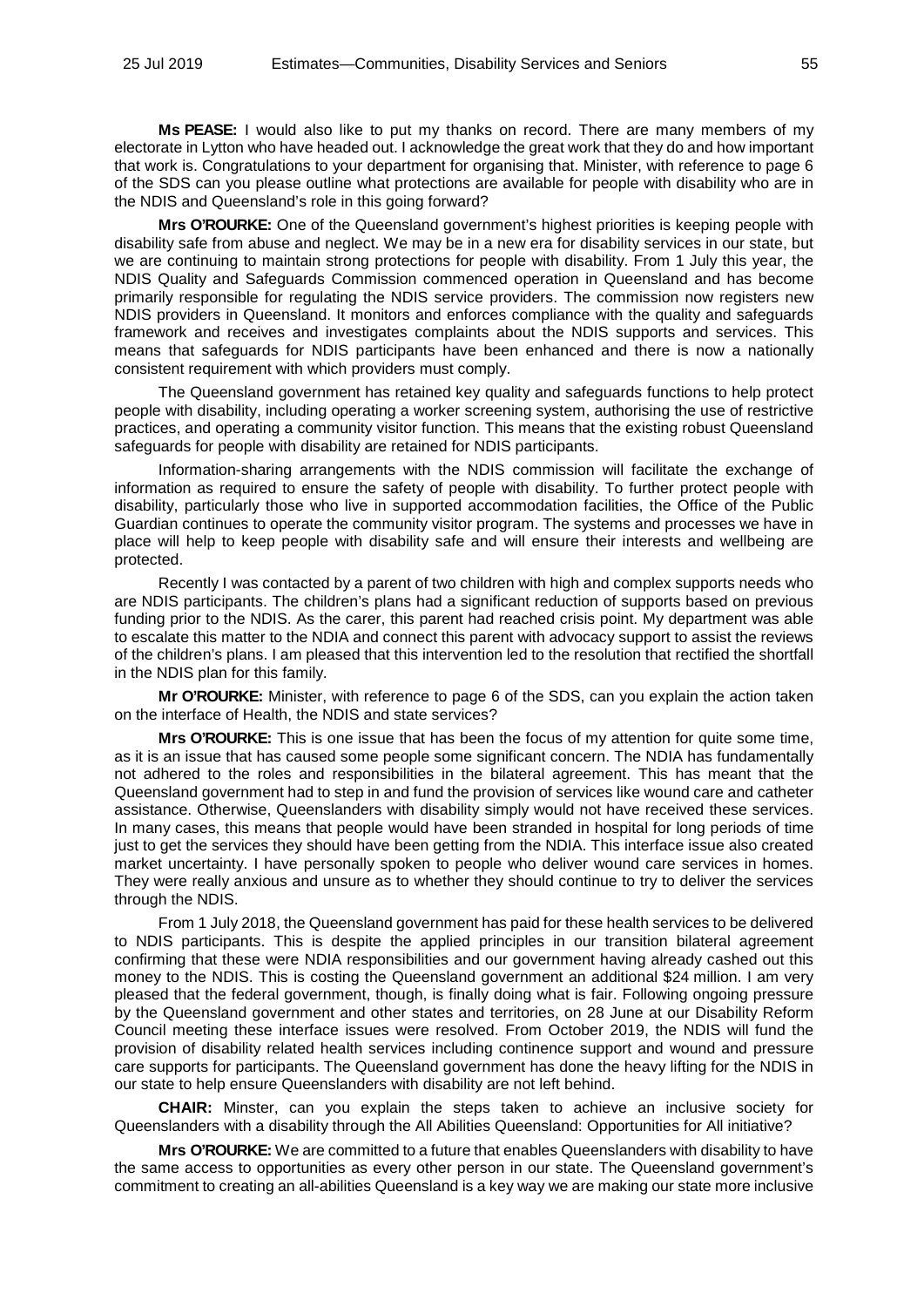for everyone. All levels of government and the private sector have a role to play in making our communities more inclusive. We are leading the way with our *All abilities Queensland: opportunities for all state disability plan 2017-2020*. It contains key actions to enable the social and economic participation of people with disability. We are making some great progress on an all-abilities Queensland. In particular, the creation of Disability Connect Queensland will focus my department's efforts on supporting and advocating for people with disability, working in partnership with the disability sector to create an all-abilities Queensland, and monitoring the NDIS to ensure it delivers the outcomes we all expect for Queenslanders with disability.

I am particularly excited that DCQ will be made up of a team of people who will deliver on the sector's strongest demand—that is, 'nothing about us without us'. An example contained in the All Abilities Queensland plan is 'Six Simple Steps to Accessible and Inclusive Tourism', published as part of the Embracing 2018 Legacy Program for the Gold Coast 2018 Commonwealth Games, and the transport of passengers in accordance with accessibility requirements during the Commonwealth Games.

The next progress report is due by the end of 2019. I look forward to seeing the ongoing progress of All Abilities Queensland. I recently wrote to all relevant ministers to commend them on their departments' achievements and progress and to seek their continued cooperation in delivering ongoing actions under the *All abilities Queensland: opportunities for all state disability plan*. The All Abilities Queensland plan will finish on 30 June 2020. A new state disability plan will be developed for beyond 2020 to ensure we continue to build a Queensland that is accessible and inclusive for people with disability.

**CHAIR:** We will move to non-government questions.

**Dr ROWAN:** Minister, I thank you and your staff for your attendance here today. I refer to page six of the SDS and the service area highlight of 'continuing high-quality care and support of individuals with an intellectual and/or cognitive disability subject to involuntary detention, care, support and protection under a forensic order (disability)'. Minister, what was the reason behind not reappointing the previous director of Forensic Disability?

**Mrs O'ROURKE:** The term for the previous director of Forensic Disability was due to expire on 30 June. Part of the work that we were doing around ensuring that the service is providing appropriate support and operating in a way that it should is ensuring that we had the right person in the job. Her contract expired on 30 June, and she saw out the full term of her contract. We know that renewals and extensions for contracts are not something that happen automatically and serious consideration needs to be given to the needs of the area and the requirements of the position. In this case, I can advise that the position had been operating at a lower level of director and the director herself had stepped up from a PO6/AO8 level to take the role. It could not be assumed that the previous director could meet the demands of the Forensic Disability Service going forward.

**Dr ROWAN:** Minister, noting that the 2016-17 annual report by the director of Forensic Disability was tabled in May 2018, when will the 2017-18 annual report be publicly released?

**Mrs O'ROURKE:** I thank the member for the question. I will take that on notice and provide you with that information.

**Dr ROWAN:** Thank you for that. Minister, your government received the report titled *Addressing needs and strengthening services: review of the Queensland Forensic Disability Service system* from Swinburne University in March 2018. When will you be implementing the recommendations of that report?

**Mrs O'ROURKE:** I thank the member for the question. There has been quite a significant amount of work done in relation to the Forensic Disability Service in itself. It is a very difficult area of service delivery and does deal with people who have intellectual or cognitive disability who have committed serious alleged offences and who have been deemed of unsound mind or unfit to stand trial. Through the review of the system itself we are making sure that we have implemented the appropriate terms of reference for the reviews that we have done. We have extended the terms of reference from these reviews to ensure that we have feedback on the operation of the broader Forensic Disability Service system in itself. We are also doing some very detailed work with the Department of Health around the independent system review of how we can best deliver forensic disability services moving forward. This is work that we will still be doing as part and parcel of the decisions moving forward with the new director to ensure that we have the appropriate people moving forward and that the people and the staff within the service are well looked after.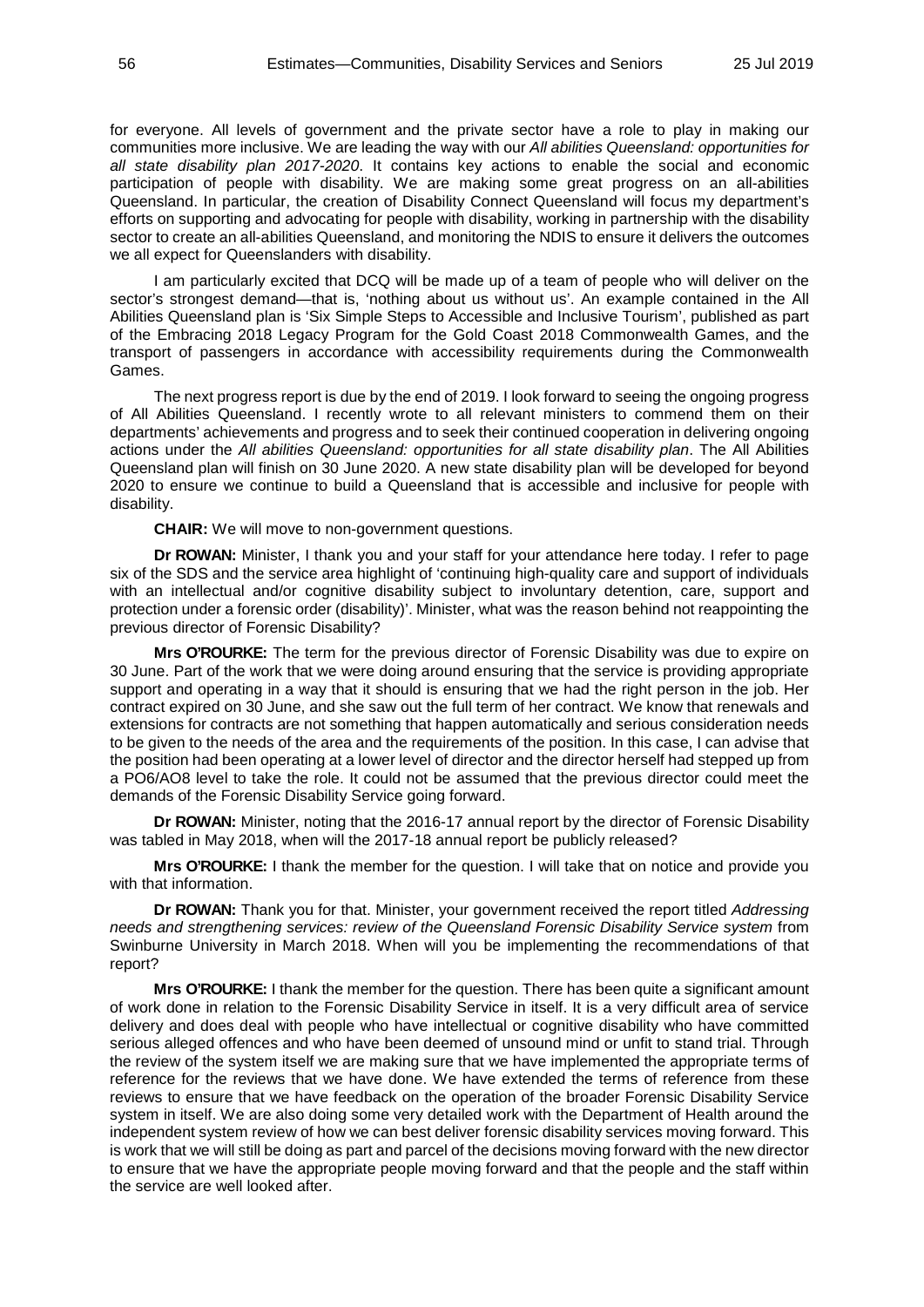**Dr ROWAN:** Minister, based on your response, have you ever used your powers under section 87(f)(ii) of the Forensic Disability Act 2011 to request reports directly from the director of Forensic Disability?

**Mrs O'ROURKE:** Yes, I have.

**Dr ROWAN:** Were there any matters contained within those reports that were in the public interest?

**Mrs O'ROURKE:** I can confirm for the committee that, at any point in time, whether it be an annual report or a report provided by the previous director under section 87, anything that was brought to my attention that I had any concerns in relation to were addressed straightaway.

**Dr ROWAN:** What matters? Can you canvass for the committee what matters were identified and what recommendations were made and the time line of implementation of those?

**Mrs O'ROURKE:** Concerns around supports for clients and making sure that they were delivered in accordance with the act and identification around some staffing matters. These are all operational matters and I am more than happy to refer to the current director to discuss how those have been handled following how they were raised with me.

**Dr ROWAN:** Just to clarify, were there any public safety matters that were raised in those reports and actions that had to be taken or delegated by yourself for implementation?

**Mrs O'ROURKE:** In the actual reports themselves, there were and in terms of everything, as I said, that was raised with me I have referred the matter on for immediate action. I am happy for the DG to talk further and also happy to invite the current director of Forensic Disability up to talk to those matters.

**Dr ROWAN:** That would be great, Minister, because of some of those community safety matters that were identified and if you would like to ask the current director to come forward. I would be interested asking you as the minister what those community safety matters were, because that goes to the heart of the functioning of the portfolio.

**Mrs O'ROURKE:** Yes. Do you want the director to come up to talk to you?

**Dr ROWAN:** I would really like you to answer the question around those serious community safety matters which were identified when you commissioned section 87 reports, but if you wish to delegate that I guess that is your prerogative. I am interested in what you recall was in those reports.

**Mrs O'ROURKE:** Yes. One matter that comes to mind at the moment is in relation to a supervised community access outing, and that was with one of the clients who at the time on the supervised outing absconded from the supervision of the workers who were looking after them at the time. When that came to my attention, it was raised directly for a response. For the details around that response, I would suggest that that would best come from the current director.

**Dr ROWAN:** Just to clarify, so there was a client on a forensic disability order who was escorted out and absconded. Was the community notified about that in terms of the risk to public safety?

**CHAIR:** I am going to pull up that line of questioning. I think it is starting to stray away from the appropriation bills that are before us. With respect, member, I ask you to rephrase or start another line of questioning.

**Dr ROWAN:** The question I am asking and what I am trying to clarify is based on the response and the operation of the Forensic Disability Service—that is, were there any safety risks given the operation of that position? The director of Forensic Disability had seen fit to obviously raise these matters with the minister and the minister commissioned her powers under section 87. I am trying to understand from the reports that were commissioned that went back to the minister some of the matters that were contained in there in relation to community and public safety. There seems to be at least one matter that the minister could recall. I am just trying to get to the bottom of whether there were community safety risks around that. Again, this is a senior position—the director of Forensic Disability that is within the department and that is what I am trying to clarify.

**Mrs O'ROURKE:** Clearly I have a limited amount of power under the act but, as I have said before, any time something has been brought to my attention I have asked for advice and asked for action to follow, and I have been assured that that has happened. In relation to the detail, the director of Forensic Disability is responsible for the operations and decisions that are made, so I would refer the matter to the director.

**Dr ROWAN:** All right. I ask that the director come forward.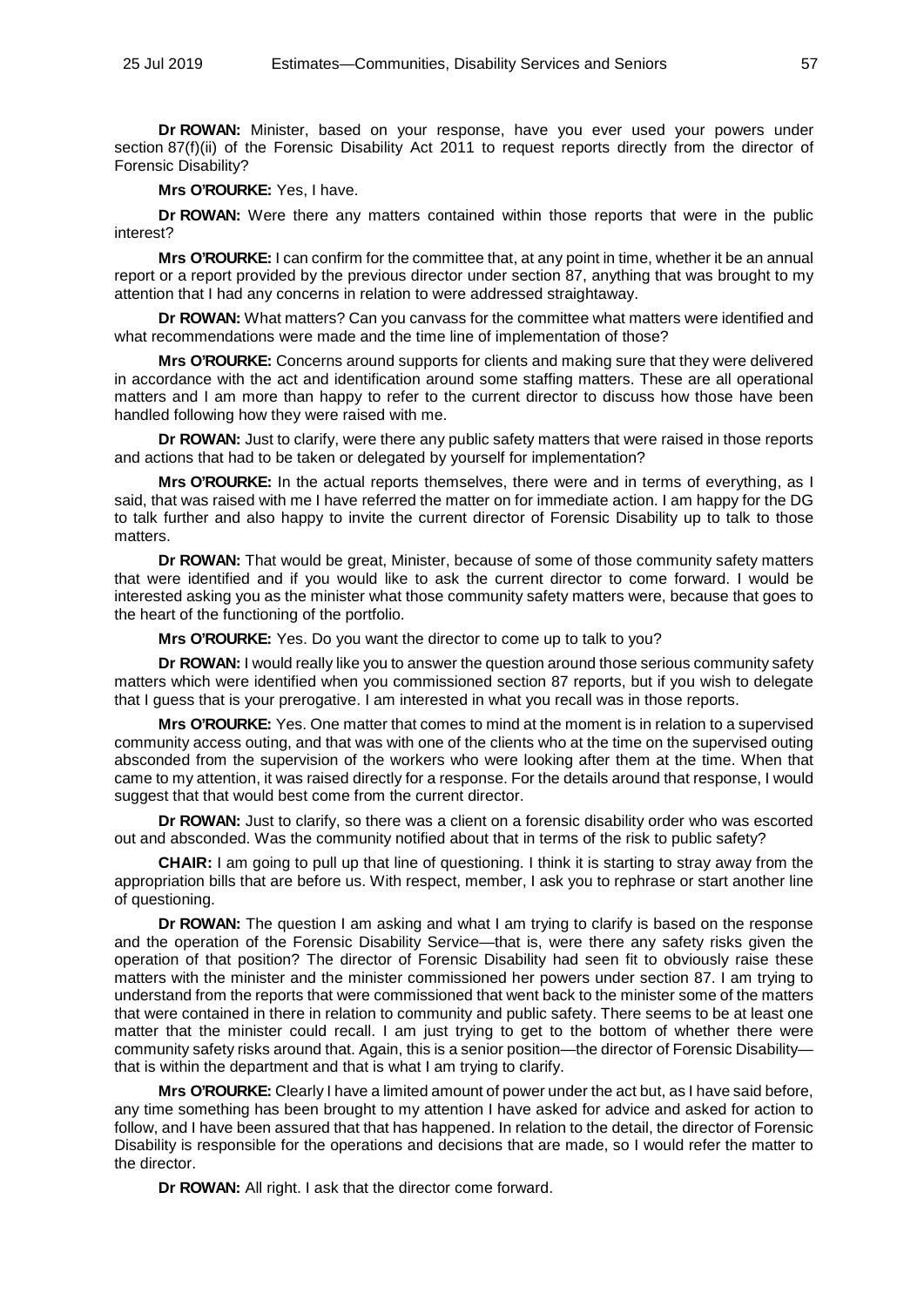**CHAIR:** The minister can call the director to come up. I do not know if the member can.

**Dr ROWAN:** Apologies, Chair.

**Prof. Nankervis:** In relation to the reports to the minister, I just wanted to say that I commenced this role on 1 July, so I was not the author of those reports so I cannot go into detail about what all of the information is. In relation to that one incident, I am aware of that particular incident.

I think that it is important to first of all be clear that all of the people who are detained at the Forensic Disability Service are there under the order of the Mental Health Court and the Mental Health Court and the Mental Health Review Tribunal set the conditions for what is called limited community treatment, so that is the ability for people to go out into the community for various events, and they set the conditions under which that happens. The limited community treatment is absolutely critical to the functions of the Forensic Disability Service because the service is about making sure that people have habilitation and rehabilitation treatment programs and that they are able to return to the community safely.

In relation to the situation that did arise, that particular person was on the approved limited community treatment. The Forensic Disability Service always ensures that there is a risk assessment that has been conducted and there is a senior practitioner authorisation of each of those events, and that plan that has to be in place occurs for every event.

Again, being mindful that there are confidentiality provisions under the Forensic Disability Act and that there are only seven people at the Forensic Disability Service so it is very easy to breach confidentiality, or give information that identifies people, I will try stay within that. For this particular individual, the risk assessment and the conditions for limited community treatment are quite rigorous. The person was on escorted and supervised leave from the Forensic Disability Service to go out onto the Wacol campus. It was only within the surrounds of the actual Forensic Disability Service.

One of the requirements under the Mental Health Review Tribunal approval of limited community treatment is that anybody who is out on limited community treatment must obey the directions given to them by the escorting staff. In this instance, that did not happen. The staff did lose some line of sight for that particular person. At that time, that was when there was notification back to the management of the Forensic Disability Service. Searches commenced and the Queensland Police Service was notified as well.

At all times during that incident there does not appear to have been any contact with any member of the public. There were no police incidents other than the search. When the person was found and brought back to the Forensic Disability Service, it would appear that they had not left the Wacol precinct at all. There was no contact with the general community.

**Dr ROWAN:** Minister, is this the only incident that has been brought to your attention?

**Mrs O'ROURKE:** It is.

**Dr ROWAN:** Have you ever had raised with you concerns about the permanent seclusion of a client as part of the Forensic Disability Service and, if so, what have you done about this issue?

**Mrs O'ROURKE:** For the benefit of the committee, I just want to make clear what I can and cannot do in my role under the act. One, I am not in control of the director. I can request information under section 87. My responsibilities are around the tabling of the annual report. Obviously, I must maintain the confidentiality of information and I have a responsibility around the efficiency and efficacy of the act. That is what I can do in my role as minister. As I have said in a previous answer, anytime anything has been brought to my attention, I have requested information or action from that.

I have written to the director to tell her that I disagreed with the interpretation of the seclusion provisions and that it was a matter that needed to be considered. That is the extent of what I can do. I have raised my concerns and I have asked for action.

**Dr ROWAN:** I also understand that under the act the director of Forensic Disability is required to audit the service every year. That is a requirement as far as compliance with the act is concerned. Can you inform the committee as to whether that has been occurring?

**Mrs O'ROURKE:** My understanding is that it has.

**Dr ROWAN:** On how many occasions over the past 12 months has the Public Guardian or the Public Advocate had cause to raise concerns about the Forensic Disability Service directly with you or your staff within your ministerial office?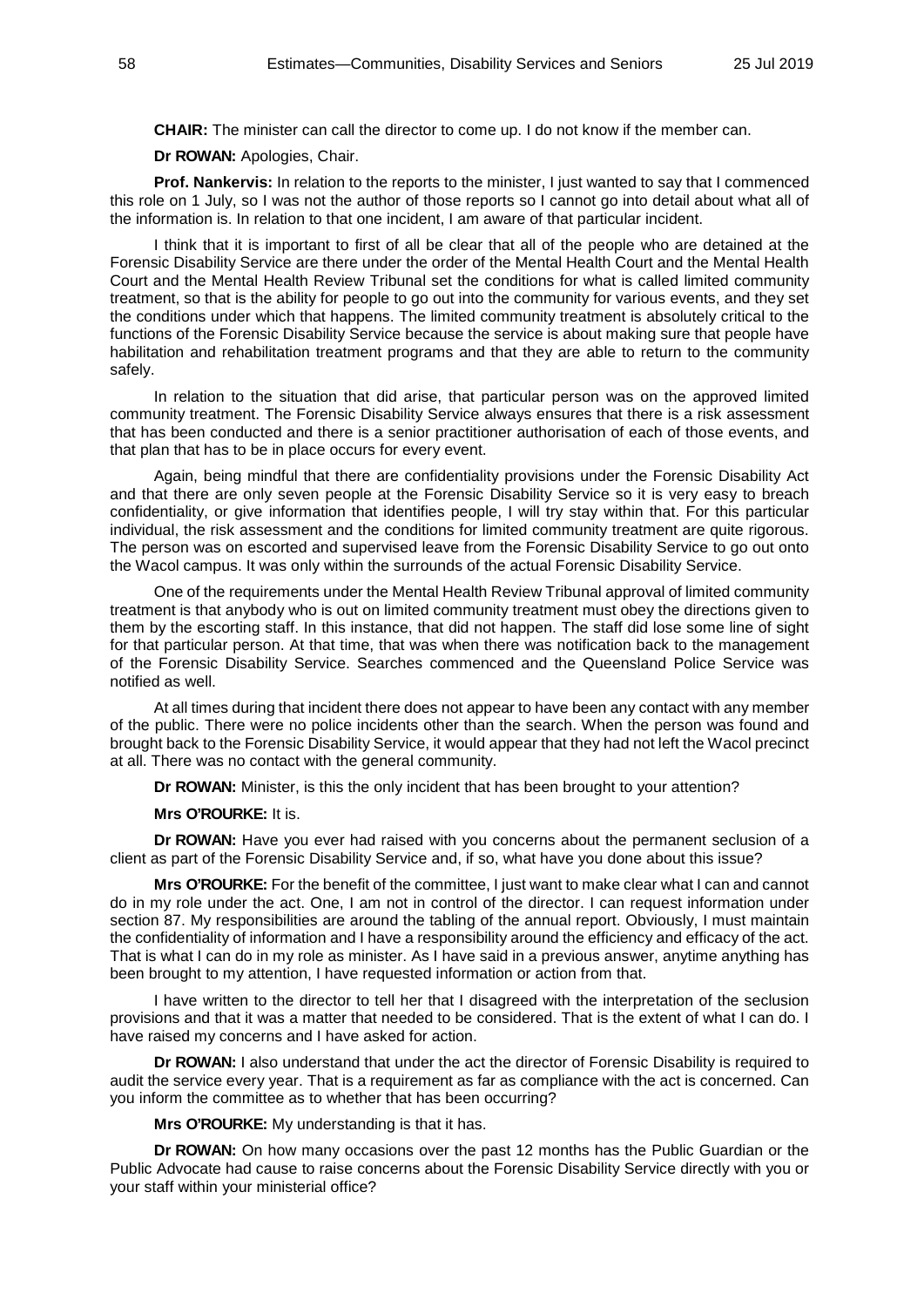**Mrs O'ROURKE:** I have had conversations with the Public Guardian around operations of the service and plans for transitioning clients out. We have worked quite closely with the Public Guardian on that. I can confirm through a lot of the work that we have done with them that we have been able to successfully transition out six clients. I think it is important for the committee to note that none of those six clients who had transitioned out of the service has reoffended. I think that is testimony to the work that is done with the service, the Public Guardian and the director. Moving forward we have strong supports in place that provide those in the service with an opportunity to transition through the service back into the community safely, and the Public Guardian is part of it.

**Dr ROWAN:** Just to clarify, were there concerns about the length of detention or the quality of care that was provided? What were the concerns that were being raised by the Public Advocate?

**Mrs O'ROURKE:** They are the same concerns that I have spoken to before that I have raised with the previous director.

**Dr ROWAN:** Any concerns around quality of care?

**Mrs O'ROURKE:** Around the seclusion side of things and making sure that people have appropriate access to the supports that they need to support their transition through the service. We have seen since then the six clients transition out successfully, which is a good news story.

**Dr ROWAN:** Concerns around the services being provided to them as part of their rehabilitation process?

**Mrs O'ROURKE:** Making sure that they are getting the services they need and that they have a clear plan in place around transitioning out. The whole purpose of the Forensic Disability Service is to provide people with the support to rehabilitate and transition back into the community as quickly as possible, and making sure that we have the right people to do that is where the focus should be.

**Dr ROWAN:** Can you assure the committee that the Forensic Disability Service under your administration will comply with your own state government's human rights bill?

**Mrs O'ROURKE:** I thank the member for the question. In moving forward, there is a lot of work being done, I know, in the Department of Justice and Attorney-General around supporting all agencies across the government to make sure they have within their policies and procedures provisions in place that will allow them to meet the requirements under the Human Rights Act. I can pass to the director-general to talk about how the department is moving forward with that.

**Ms O'Connor:** I note for the committee that the Forensic Disability Act 2011 already contains a number of very important safeguards for the rights, care and protection of people detained to the FDS. In addition to the provisions within the act, I know that there are a number of policies that have been issued by the director that have been developed and written with a strong human rights focus. There are principles set out in the FDA in relation to forensic clients that include that they have the same human rights as the public. The principles promote habilitation and rehabilitation. They must meet individual needs and goals, maintain supportive relationships and community participation, be included in decision-making as far as possible—and I note that the Public Guardian is involved with clients of the forensic service in terms of guardianship—be supportive and informed about exercising their rights and be provided with appropriate confidentiality. In that regard we are working very closely with the Department of Justice and Attorney-General to make sure that there is congruence within our legislative frameworks broadly within the department but also in particular with the Forensic Disability Act.

**Dr ROWAN:** Director-General, did you have any cause to appoint any authorised officers in 2018 or 2019 to investigate any clinical or human resource matters at the Forensic Disability Service?

**Ms O'Connor:** Just to be clear, I am in a similar position to the minister in terms of my role. It is limited, but in relation to authorised officers I can appoint, I did ask Professor Jim Ogloff, who had been involved in previous reviews, to come back and make an assessment of progress within the forensic service. I was particularly interested in Professor Ogloff's views in relation to how far we had come with rehabilitation, for example, and throughput.

The original intent of the forensic service was that people would go in there, they would have the courses they need and they would be able to move through the system and have a step-down back into the community if that were deemed to be safe. Of course, that is a decision for the Mental Health Review Tribunal. It is not a decision for me, it is not a decision for the minister and it is not a decision for the director. I wanted his view to make sure that we as a department were supporting the director in every way we could and to see if there was anything else we could do that would be to the advantage of clients within the service to assist them with their rehabilitation.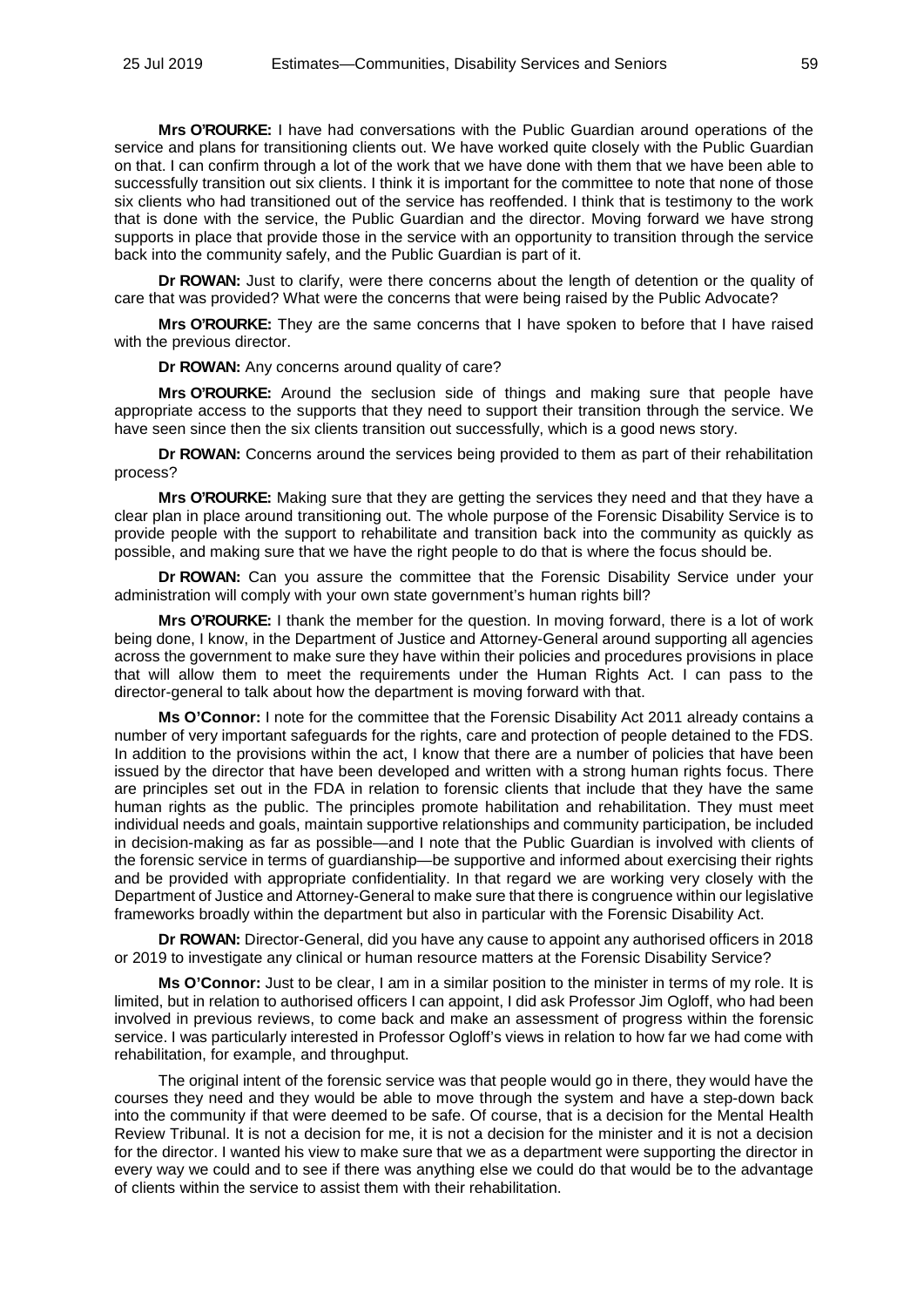**Dr ROWAN:** From the earlier testimony of the director of Forensic Disability, I think there were seven clients that were part of the service. How many staff are located within the Forensic Disability Service looking after those seven clients?

**Ms O'Connor:** I think it is about 50. I will have to get the number for you. I will get that as we continue, if that is all right.

**Dr ROWAN:** So, 50 staff. With those authorised officers, the professor that you mentioned before investigating matters, did he identify any breaches of code of conduct around any of the 50 staff that are working there, any issues that were identified?

**Ms O'Connor:** That was not the purpose of Professor Ogloff's report.

**CHAIR:** I think it is starting to stray away again into codes of conduct.

**Dr ROWAN:** Can I finish on this point: were there any matters identified in his report in relation to clinical documentation, clinical information, in relation to the care of the seven clients there?

**Ms O'Connor:** I will check that for you to make sure that I am answering comprehensively.

**Dr ROWAN:** Could you take that on notice via the minister?

**CHAIR:** The minister needs to take it on notice.

**Ms O'Connor:** The minister needs to take it on notice, but I will try to get it for you in the session. Can I confirm, member, that there are 56 FTEs.

**Mr BERKMAN:** Referring back to question on notice 18 before this hearing, we can start by accepting that the provider of last resort under the NDIS is a federal responsibility and it is clear that the NDIA will not itself engage in service delivery but has not sufficiently progressed the Maintaining Critical Supports framework. I have got an example of that in my electorate where one of my constituents has no choice but to self-manage his package because he cannot find a suitable provider to support him. The question is: at what point will the state step in to make sure that there is a provider of last resort that could at least partly be funded through NDIS packages to meet the needs of each and every NDIS recipient in Queensland?

**Mrs O'ROURKE:** I thank the chair and I thank the member for the question because making sure that we do not have any person with disability slipping through the cracks is incredibly important. There has been a very strong focus on clients with high and complex needs, making sure that they have the appropriate supports that they need, and that is part reason why we have continued to provide our government provided accommodation support and respite services because it is primarily there to support high and complex needs clients who may not have support from a market that is not quite mature yet. We will continue to operate in that space. This is about making sure that we continue to provide certainty and some stability to clients and their families as well.

We know that in some cases people are not really sure about how to utilise their plans, particularly in the early stages as this is quite new and can be a quite overwhelming transition for people who have predominantly maybe had all those decisions made for them in the past. We need to make sure they are supported well into the future. We are working very closely with the Commonwealth and the NDIA at the moment to make sure that the focus on the development of the market is as strong as possible. Part of that also is a focus on appropriate and sufficient supported accommodation facilities, which is something that at this point in time is still lacking. This has been an issue that I have raised with the NDIA many times before and at every Disability Reform Council that I have been at.

We have seen in the early days the Productivity Commission report identify the requirement to have specialised disability accommodation and at that point in time that was acknowledged with the requirement of \$700 million per year from full scheme commitment. That did not eventuate and was effectively broken down and put into people's packages, but what that has effectively done is leave us in a situation where there is significant uncertainty in the market and the building sector is not responding in the way that it had anticipated.

In the meantime we will continue to work in that space and make sure that we have accommodation services available to people to ensure they are not slipping through the cracks. The federal government has committed to making sure it has a provider of last resort established, which will take some time, and it is working on that at the moment, but in the meantime we will make sure that they are looked after.

**Ms BOLTON:** Minister, I refer to page 6 of the Department of Communities, Disability Services and Seniors Service Delivery Statements regarding the cost of NDIS infrastructure and services, and further on from comments and questions by other members, could the minister please outline the approach the department is taking with the federal government to address the issues being experienced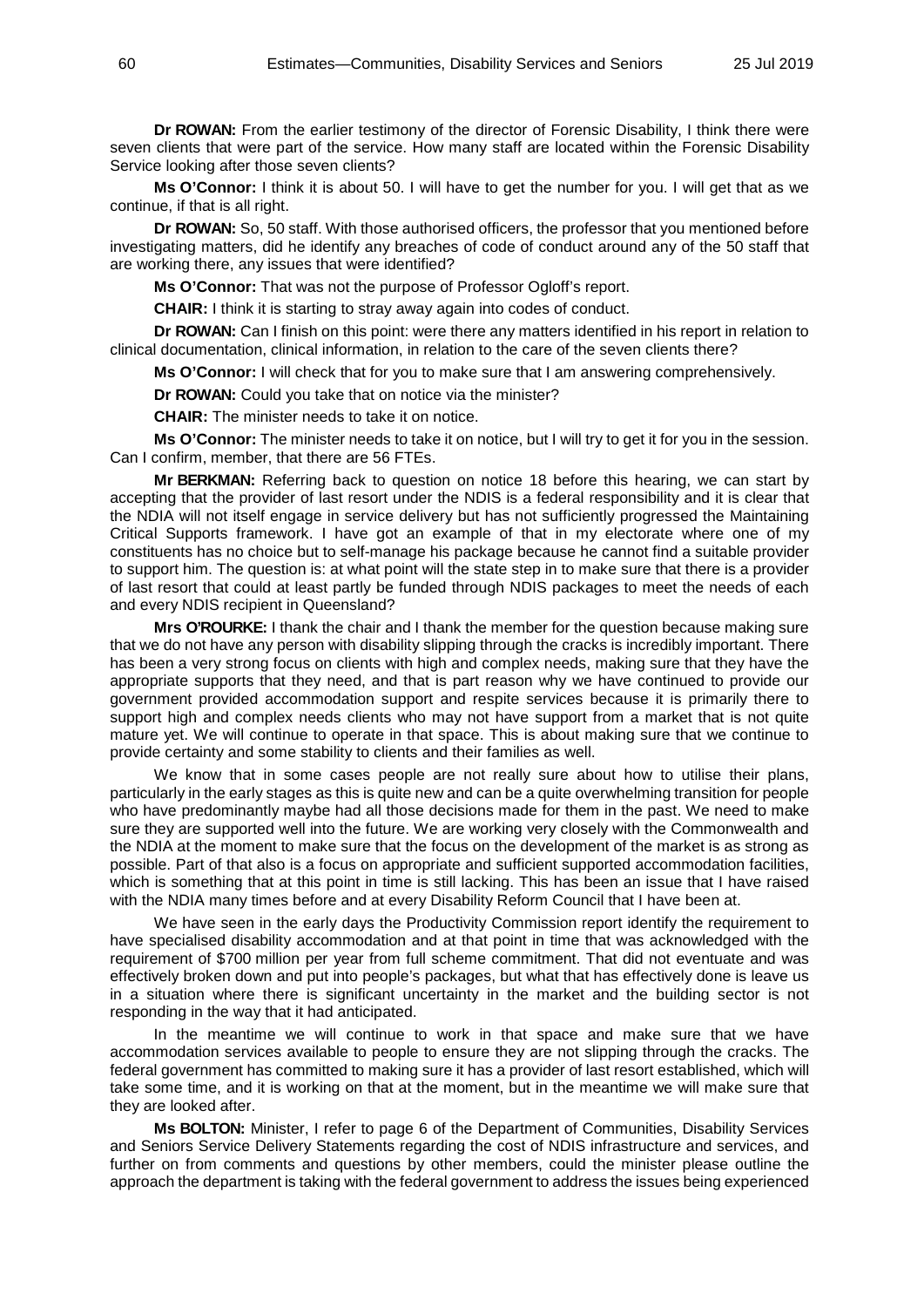associated with the cost of providing infrastructure, including hubs and centres, for our Queenslanders with all abilities who are not accommodated within the NDIS funding structure, as well the expensive audit fees and case management costs for these NDIS approved service providers?

**CHAIR:** That is a big question.

**Ms BOLTON:** It is a big question. It is a big subject.

**Mrs O'ROURKE:** If I can take a moment to clarify, in relation to the infrastructure, are you referring to accommodation?

**Ms BOLTON:** I am talking also about the hubs. We have within my community Sunshine Butterflies. They are providing facilities, transport and buses and that is not included in any form within the NDIS funding structure. Literally you have to fundraise and sausage sizzle your way through to provide those for our all-abilities sector.

**Mrs O'ROURKE:** I thank the member for the question. I acknowledge your passion for your community. This is a very important part moving forward. Firstly, if I can address the infrastructure side of things. As just mentioned in the previous answer to the member for Maiwar, accommodation is a huge issue for people with disability. We do have a shortage and there has to be a significant focus. I am pleased that the federal government has made a commitment to work more broadly in this space to make sure that they are supporting the development of the market moving forward.

We can also work more closely with our organisations to ensure that part of the infrastructure work that we as a government do is adhering to obviously all the laws and regulations around accessibility and the Disability Services Act itself. This is actually all about working with community and identifying some of the things I referred to in my opening remarks such as the creation of an All Abilities Queensland. Until we actually start focusing on that we are not actually truly going to be able to deliver in all areas.

We have done a lot of work across agencies. I am very pleased that a lot of the relevant ministers have made a commitment to ensure that everything they do is done through the lens of accessibility and inclusion. We are seeing the delivery of enhancements to train stations, the delivery of design work around new community centres and making sure that they are fully accessible and that being in the forefront of everyone's mind. We are starting to see a lot of work around that. Obviously, of course, more work needs to be done and I am very pleased to say that is the focus of everyone that I speak to these days. There is a lot of work that needs to be done at all levels of government, but also how do we support communities moving forward and that is part and parcel of All Abilities Queensland, as well as the new part of the agency, Disability Connect Queensland.

**Ms BOLTON:** That will include obviously those existing facilities because we have had one close down, and I will write to you about that because I have great concerns. I have 110 people with disability who have been on a 10-year waitlist for accommodation and that particular site was for accommodation for disabilities and what I am frightened of is that it is not going to be utilised as such.

**Mrs O'ROURKE:** I am more than happy to take that matter up. As I said, this is a matter that I have raised with the federal government ever since originally coming into this role. In relation to specialist disability accommodation in Queensland alone, we have about 2,000 houses that need to be built to accommodate people with disability.

At the moment we are exploring from a Queensland perspective with the Department of Housing and Public Works and Treasury how Queensland can work in this space. In the past we have had the Elderly Parent Carer Initiative that has provided some support, where we have worked with community organisations to partner and deliver accommodation facilities. We still have a long way to ago. As I said, we are working on a solution from our perspective, but we really need the federal government to step up in this space.

**Mr BERKMAN:** Minister, you would be well aware that we have more than 42,000 poker machines in Queensland, which is one of the highest numbers anywhere in the world. Your department delivers a program funded by the Department of Justice and Attorney-General called Gambling Help. With a total budget of about \$6 million, it is one of the smaller programs you deliver. Does the department, through its broader work, have a grasp on the extent of gambling addiction in Queensland? Do you have any idea whether that relatively small program is helping everyone who needs help in that space?

**Mrs O'ROURKE:** You are right: this is a significant problem. Unfortunately, we have seen families within our community that have a family member who has an issue with gambling and it has potentially ruined the family—ruined them financially and ruined them emotionally. This program provides significant support for people with gambling concerns. It is a program that we administer on behalf of the Department of Justice and Attorney-General. It is about supporting clients in that area.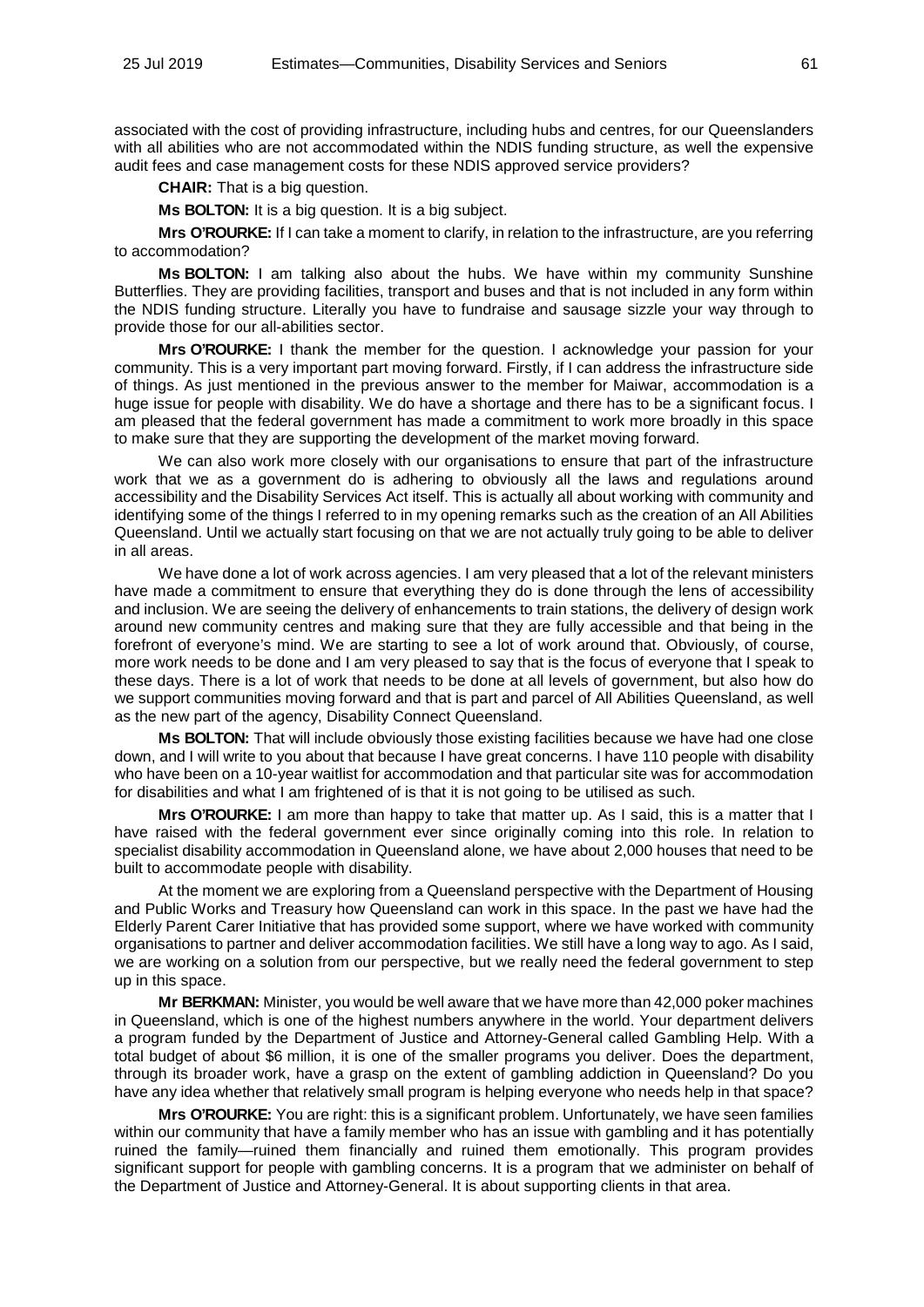The program itself is delivered in nine regions across the state. It is delivered by three major service providers: Relationships Australia, Queensland Centacare and Uniting Care Community. It operates in Brisbane, Redlands, Rockhampton, Central Queensland, Wide Bay/Burnett, Cairns, Far North Queensland, Sunshine Coast, Townsville, Mackay, Gold Coast, Logan, Toowoomba, Ipswich and the south-west. There is a broad cover there, but we should also bear in mind that, as part of the support in the communities portfolio, we also have 124 neighbourhood and community centres across the state. They do some significant work with vulnerable families within local communities. That particular service is focused more around someone who might come in seeking some emergency relief funding that is available to them, but that opens up an opportunity to have a conversation around how they got to that point and how they can get support to get out of requiring emergency relief.

Aside from the Gambling Help program that we administer on behalf of the Department of Justice and Attorney-General, we provide support through the neighbourhood and community centres. We also provide support through our financial counsellors and our Community Connect workers, who are attached to 12 locations across the state.

**Mr BERKMAN:** Returning specifically to the Gambling Help program, the government brought in about \$1.3 billion in gambling taxes last year. The funding for that program amounts to about half a per cent of the revenue from gambling taxes. Do you have an estimate of how much money, out of all of those billions of dollars, you would need to make sure that everyone battling gambling addiction has those kinds of specialist services available to them?

**Mrs O'ROURKE:** I would not be able to give you those figures off the top of my head. While a gambling problem on an individual personal level can impact a family, it can also become a community problem. This is where we need to support communities to support people within their communities. The policy in relation to gambling and the revenue around gambling is something you need to take up with the Attorney-General.

**CHAIR:** We will return to government questions.

**Ms PEASE:** Minister, I would like to talk about page 4 of the SDS. Can you explain what outcomes Foodbank has achieved for Queenslanders?

**Mrs O'ROURKE:** I know how passionate the member is about making sure children in her community have a great start and get a great education. We know that some Queensland communities show systemic disadvantage and that can have major impacts on our children. The Queensland government is proud of its commitment to helping children get a great start in life. In 2018-19 we provided base operational funding of more than \$920,000 to Foodbank for food rescue and the distribution of dried, fresh and frozen food to a variety of agencies including to the breakfast program, welfare and homeless shelter kitchens, food vans and neighbourhood centre food pantries.

Almost 200,000 Queenslanders access food provided by Foodbank. That is extraordinary. In fact, since 2000 Foodbank, which operates in Brisbane, has grown from handling 600 tonnes of food or 600,000 kilos—to an estimated 12,000 tonnes of food in 2018. That shows the extent of the growth. The organisation operates out of a departmentally owned site at Morningside. They operate on a peppercorn lease of \$1.

Foodbank has been delivering the successful School Breakfast Program across Queensland, which means that thousands of Queensland students have been able to enjoy a healthy and nutritious breakfast at their school before the day begins, giving them the best possible chance to learn, and we know that they cannot do that on an empty stomach. I am proud that we have delivered on our 2017 election commitment to expand the program by providing \$1 million over four years to reach an additional 70 Queensland schools. This expansion is providing nearly 650,000 additional breakfasts at Queensland schools each year. We also provided an additional \$15,000 per year to YMCA for the running costs of a refrigerator truck to grow the reach of the YMCA school deliveries.

In the 2019-20 state budget, we are providing a further \$1.5 million to roll out the School Breakfast Program to more schools across the state. A tender to deliver the program to identified regional schools will open in August. The program is expected to start handing out breakfasts at the beginning of term 4.

**Mr O'ROURKE:** Minister, with reference to page 3 of the SDS, can you outline the achievements of place based approaches for 2018-19?

**Mrs O'ROURKE:** I know that the member has a very keen interest in place based approaches and a bright future for his electorate. We know that place based approaches can make a real difference in responding to complex and interrelated issues within areas of disadvantage in Queensland. This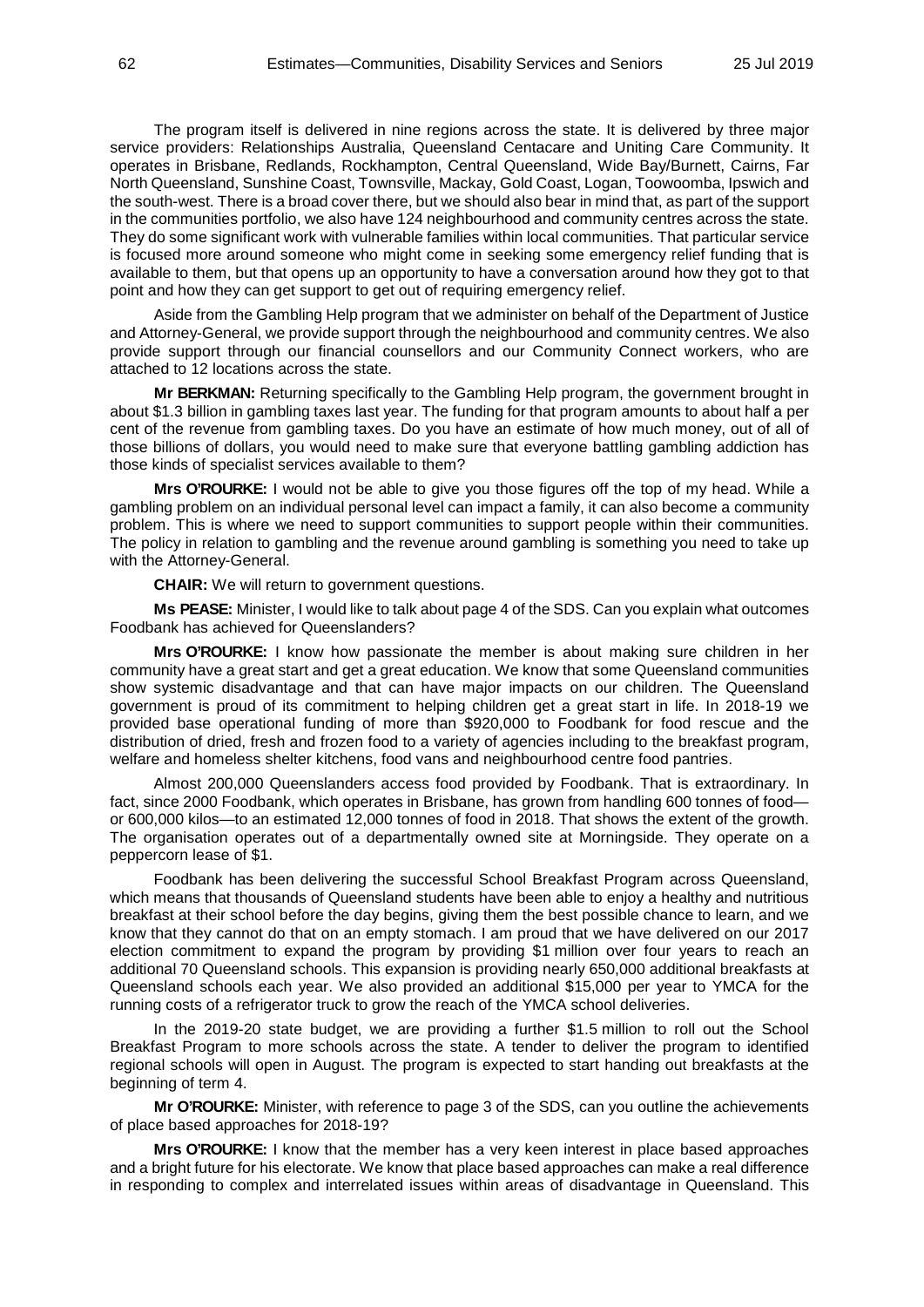includes addressing issues such as social isolation, unemployment, domestic and family violence and child abuse to improve social and community wellbeing. They take a collaborative and long-term approach to building thriving communities in a defined geographic location. In the 2019-20 state budget, we are providing funding of \$3.8 million over five years for the continuation of Logan Together. There is a further \$3.9 million over five years for the expansion of place based approaches in Gladstone and Rockhampton. That will see matched Australian government funding support.

Logan Together was set up in 2015 and is now the most advanced place based initiative in Australia. It is a partnership between the Queensland and Australian governments, the Logan City Council and philanthropic organisations. Since 2015, my department has provided \$255,000 per year to the Logan Together Backbone team, along with in-kind support. This initiative has created strong partnerships that are supporting improvements for Logan families, including Queensland Health community, maternity and child health hubs to improve access to midwifery care; an Aboriginal and Torres Strait Islander child and family centre in Waterford West; Department of Education early years neighbourhood networks to ensure more children arrive at school ready to learn; the coordination of activities to keep women and children safe from violence; and the Department of Housing and Public Works Sure Steps project, which is supporting families with family coaches.

The 2018 progress report has showed that Logan Together has made improvements for families and children such as increased kindy enrolments for small cohorts. We have also seen improved engagement of at-risk groups, including women accessing maternity services such as the Aboriginal and Torres Strait Islander child and family centre at Waterford West.

During the 2018-19 financial year Logan Together established a new Aboriginal and Torres Strait Islander leadership committee which plays a key advisory role and will guide engagement. The committee played a critical role in the planning and evaluation of the highly successful ChangeFest event in November 2018. The committee is also helping to develop a reconciliation plan. Similarly, the Backbone team is working with the Ethnic Leaders Advisory Group to progress the design of an engagement model for families from culturally and linguistically diverse backgrounds. A working party was also established to better understand the resettlement journey of women in Logan Together.

Logan Together is a wonderful example of how we can solve complex community issues through partnerships between the three tiers of government along with communities, industry and philanthropic organisations. We know that it is also the way of the future for community services and supports. That is why we are partnering with the Australian government under the Stronger Places, Stronger People initiative to invest and deliver new place based initiatives in Rockhampton and Gladstone. I first raised the possibility of partnering to create place based initiatives in these two areas with the Commonwealth government in July last year. We have come a long way in those 12 months. In fact, representatives from my department and the Department of Social Services visited the Rockhampton and Gladstone communities this month to meet with the key people, to identify partnership opportunities and to hear more about the work that is happening in this area.

**CHAIR:** I wanted you to provide an update on the Townsville Women's Centre, but I want to put in some context for the benefit of other members. The work that you have done and the announcement you have made—as a fellow member in Townsville we have met with staff there—not only as the minister but as the member for Mundingburra is to be commended. Are you able to provide an update on that?

**Mrs O'ROURKE:** We have done a lot of work with the Townsville Women's Centre because they do provide a significant amount of support to women in our area who have experienced challenging and atrocious acts. The support for the Townsville Women's Centre is part of the Queensland government's commitment to create thriving communities across our state. The centre helps so many local women—women who need somewhere to go to rebuild their lives following domestic and family violence and, in some instances, sexual assault. Importantly it offers 24-hour support for women when they need it. This can be support following sexual assault. It can involve counselling and short- or long-term casework support for women seeking safe options when experiencing family related crisis. This includes domestic and family violence or homelessness.

It became very clear that the centre's existing premises were no longer fit for purpose. Dilapidated sections of the building are not cost effective to repair and the centre has simply become too small to accommodate activities and services and to meet the growing demand that it provides. As part of the 2018-19 state budget I was delighted that we were able to commit \$200,000 for the scope, design, planning and building options study for the construction of the new Townsville Women's Centre.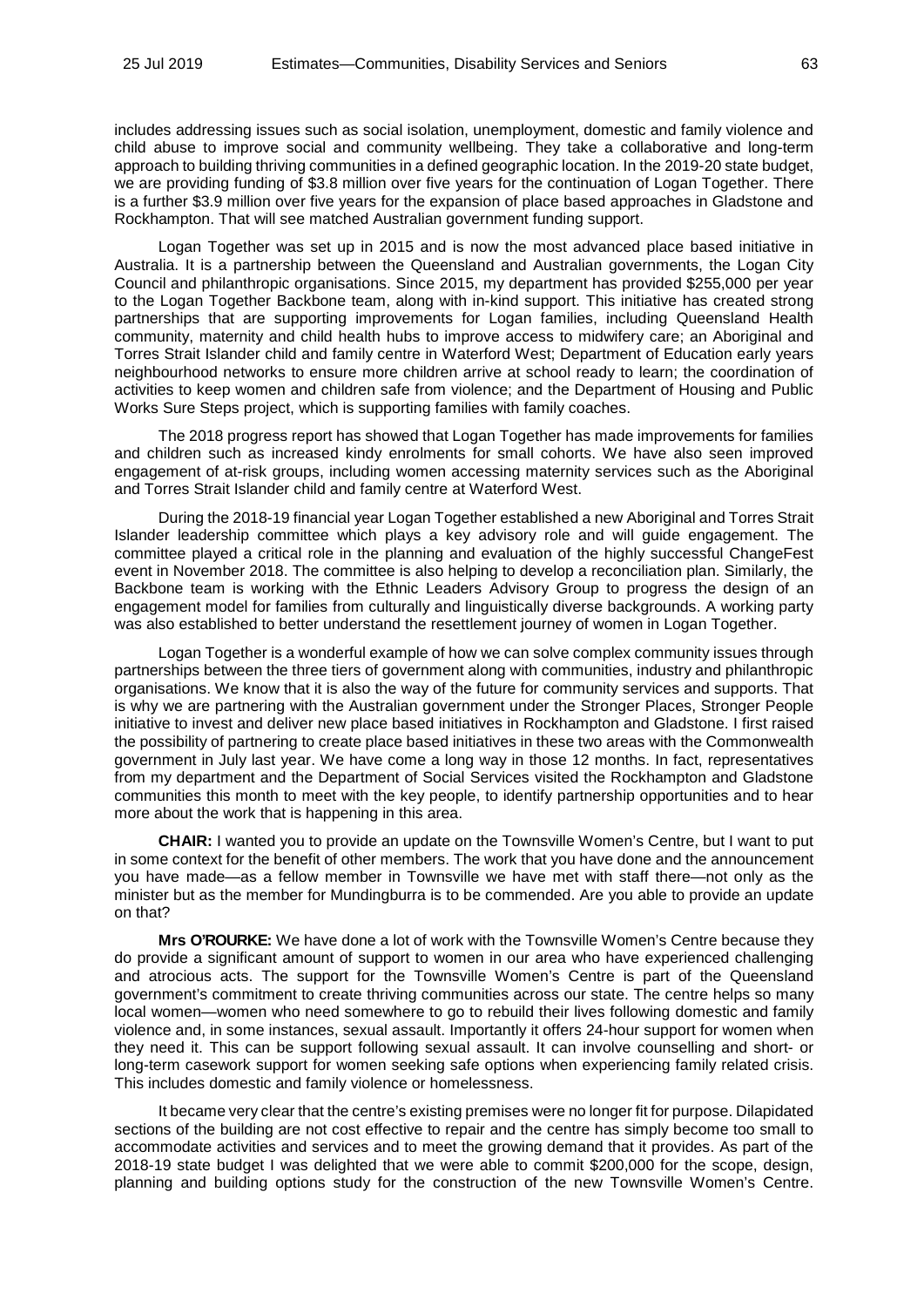Additionally, we committed a contribution of up to \$3 million in capital funding towards the construction of the new facility. This funding was to be matched dollar for dollar by the Townsville Women's Centre. We have been able to change that this budget to deliver the entire funds for them.

We recently secured a suitable site in Aitkenvale on a parcel of land adjacent to the Aitkenvale State School. The centre will be offered a long-term lease of the new building to be constructed on this site at a peppercorn rate. We are now working very closely with the Townsville Women's Centre on the design brief. Once the design and delivery brief has been finalised the work will be expedited.

Construction is due to commence later this year with the aim of it being completed by mid-2020 at the latest. Handover and occupancy of the new centre is expected to follow straight after completion mid next year. The new Townsville Women's Centre is very important for my local community. I am glad we have been able to keep it in an area that is close to the existing Women's Centre because that is incredibly important for the people who use the service and important in terms of the support that it continues to provide to the women living there who need the services they provide around sexual assault, homelessness support and emergency relief support.

**CHAIR:** Thank you very much and well done. You should be proud of that as the member for Mundingburra. This question relates to something that is close to my heart. I put on record that the staff of Community Gro in the electorate of Thuringowa provide significant services to vulnerable people. To Susan Perry and her staff we say thank you. Would you be able to provide an update on the services they provide in Thuringowa?

**Mrs O'ROURKE:** I share your applause for the work that they do at Community Gro. It is a perfect example of how neighbourhood and community centres function well supporting their local communities. Community Gro is one of the most important and much needed service providers in North Queensland. They deliver holistic services and supports to ensure safety, financial wellbeing and life-changing opportunities for local residents from the Garbutt and Upper Ross community centres. In the 2018-19 financial year, Community Gro received more than \$190,000 to operate the Upper Ross Community Centre. This centre went on to provide universal and targeted support on close to 19,000 occasions from 1 July 2018 to 31 March 2019.

Following the success of the Queensland government's Community Connect trial, the state budget included ongoing funding totalling \$1.5 million to continue to employ Community Connect workers in 12 neighbourhood centres across the state. This includes Community Gro which will continue to receive annual funding of \$125,000 for its Community Connect worker at the Upper Ross Community Centre. This ongoing funding is secured from 1 July 2019 to 30 June 2024 and will allow Community Gro to continue to support individuals and families requiring assistance to access the broader service system. There will be a particular focus on those who experience complex and multifaceted issues.

Between 1 January 2017 and 31 March 2019 the Upper Ross Community Connect worker has facilitated support to 552 adult males and 821 adult females, enabling 2,344 referrals to specialist services. In addition to the Community Connect worker, the centre also offers a broad range of services and activities for local community members. A community garden has been established as a meeting area and resource centre for locals to learn about growing healthy herbs, fruit and vegetables and learn about the importance of recycling food waste.

Other services include school holiday activities, information sessions and a boot camp. Earlier this year the Upper Ross Community Centre offered a back to school program to support families struggling to make ends meet with the additional costs of getting their kids ready for school. It helped cover the costs of school resources such as stationary, school bags, uniforms, shoes and lunch boxes. It also gave the staff the opportunity to connect with these families and provide additional support or referrals to other services that might help them. There is also a playgroup. The kids club held weekly at the Upper Ross Community Centre gives parents, caregivers and children a chance to catch-up and interact.

As part of Get Online Week in October, 12 seniors attended a session to learn more about internet banking, email, social media and how to search for information as well as online security. Since this session computer lessons at the centre have increased and all attendees agreed that they had benefited from learning more about internet security.

The centre's 'Be active, be healthy' program encourages children to learn and participate in fun games and learn about healthy eating. Before the program, up to 20 local schoolchildren would visit the community centre each afternoon and spend most of their time accessing the centre's computers. The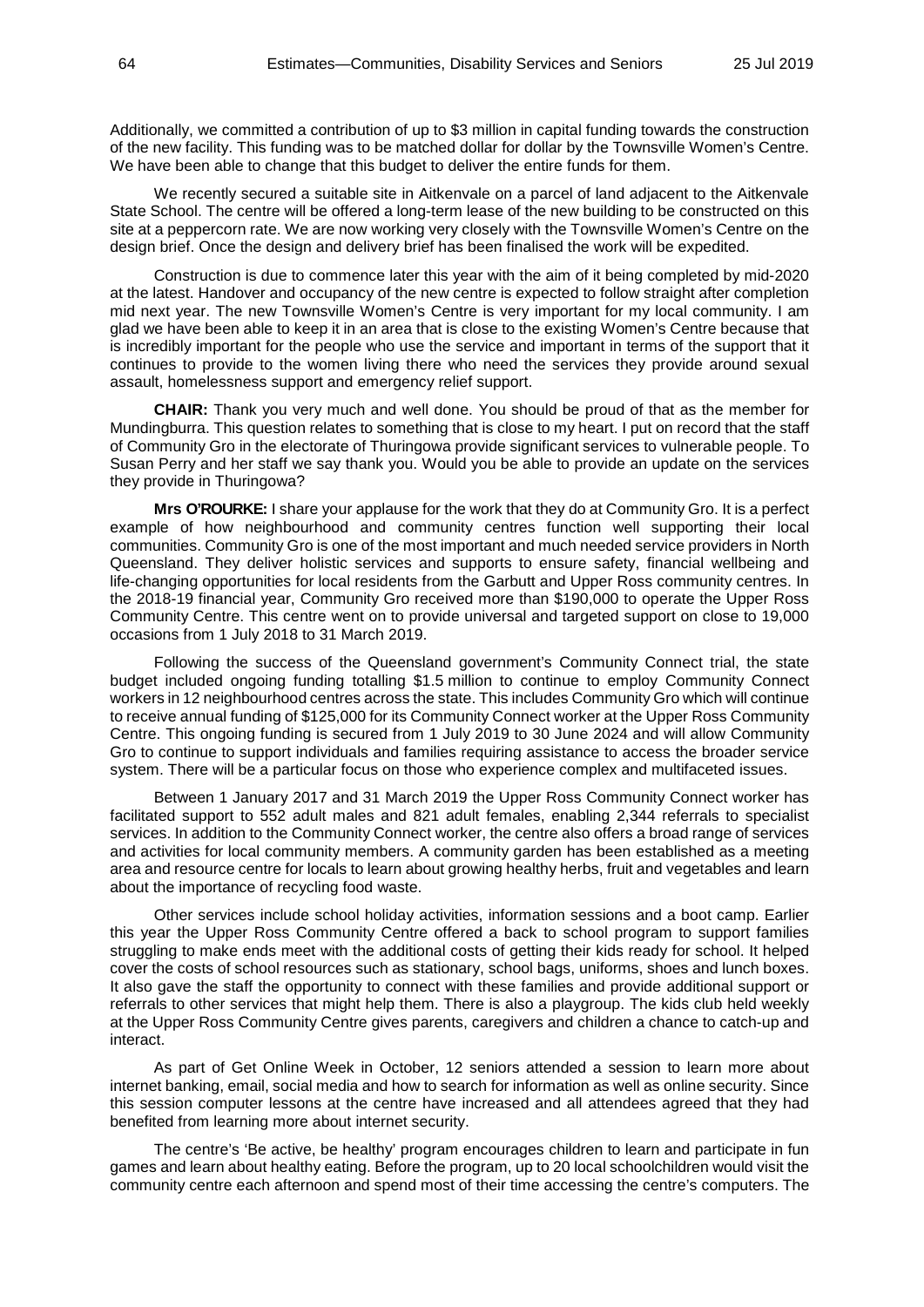'Be active, be healthy' program provided structured indoor and outdoor activities and an opportunity for the children to learn more about putting together healthy snacks. These programs help the children learn about taking turns and playing for fun rather than being motivated by winning.

Community Gro also host various events to bring the community together. Their work at the Upper Ross Community Centre is a vital part of the Queensland government's commitment to creating thriving communities where all Queenslanders, regardless of age, ability or personal circumstances, can participate and be included.

**CHAIR:** We will now return to non-government members.

**Dr ROWAN:** Minister, I wish to return to the Forensic Disability Service briefly—so, again, I refer to page 6 of the SDS. Earlier we heard about 56 staff and seven clients. Has either the director-general or the director of the Forensic Disability Service ever raised Forensic Disability Service staff code of conduct or clinical care provision issues as a part of this service directly with you?

**Mrs O'ROURKE:** Are you referring to any of the reports that have been given or just in any conversation whatsoever?

**Dr ROWAN:** Again, have issues been raised by the director-general or by the director of the Forensic Disability Service in relation to the provision of care to clients or human resource issues in relation to the conduct of staff as a part of the service? Has that ever been raised with you by those officers of your department?

**Mrs O'ROURKE:** I would suggest that they have been raised by the previous director of the Forensic Disability Service in her reports or conversations that I have had with her, and I have responded to those.

**Dr ROWAN:** Again, to clarify around the code of conduct issues that were raised in relation to staffing, are you able to inform the committee as to what those code of conduct issues were?

**CHAIR:** I think you are starting to stray, member for Moggill. We are here to examine the Appropriation Bill. I think code of conduct issues are probably a step too far. Do you have another line of questioning?

**Dr ROWAN:** With respect, Chair, it goes to the functioning of the service, which comes under the Appropriation Bill and under the SDS with respect to the payment of moneys to staff and whether there have been code of conduct breaches in relation to the operation of the service. It comes to the administration of the department under the minister's direction.

**Mrs O'ROURKE:** As I said, I can confirm that issues have been raised with me around staff. I do not have the detail to hand around exactly what those are.

**Dr ROWAN:** Would you be willing to take that on notice?

**Mrs O'ROURKE:** I can refer the matter to the DG.

**Dr ROWAN:** I would be happy for you to take it on notice, Minister, and come back.

**CHAIR:** The minister has just referred it to the DG, who might be able to better answer the question.

**Ms O'Connor:** I can say that if issues are raised in relation to the conduct of staff they are dealt with through our ethical standards area. If they constitute corrupt conduct, they can be referred to the CCC. If they constitute misconduct, there are a range of things I can do. I can talk about that area a bit if you want. I can also answer your other question when we come back to it.

One of the things that we really expect of staff is that they know the code of conduct, and we offer training in it. Across the department—and this includes all areas of the department—last year alone we had 495 employees doing code of conduct training. We also manage all complaints within the integrity frameworks of government. Ethical standards across the department had 148 referrals in 2018-19—111 of those were new referrals and there were 37 matters carried over from the previous year. We look at every single allegation against the corrupt conduct benchmarks of the Crime and Corruption Act.

**Dr ROWAN:** I raise a point of order, Mr Chair. The question was very specific around the Forensic Disability Service. I know that the director-general is providing some general commentary in relation to the overall function of the department. My question to the minister which was delegated to the director-general was very specific about the Forensic Disability Service.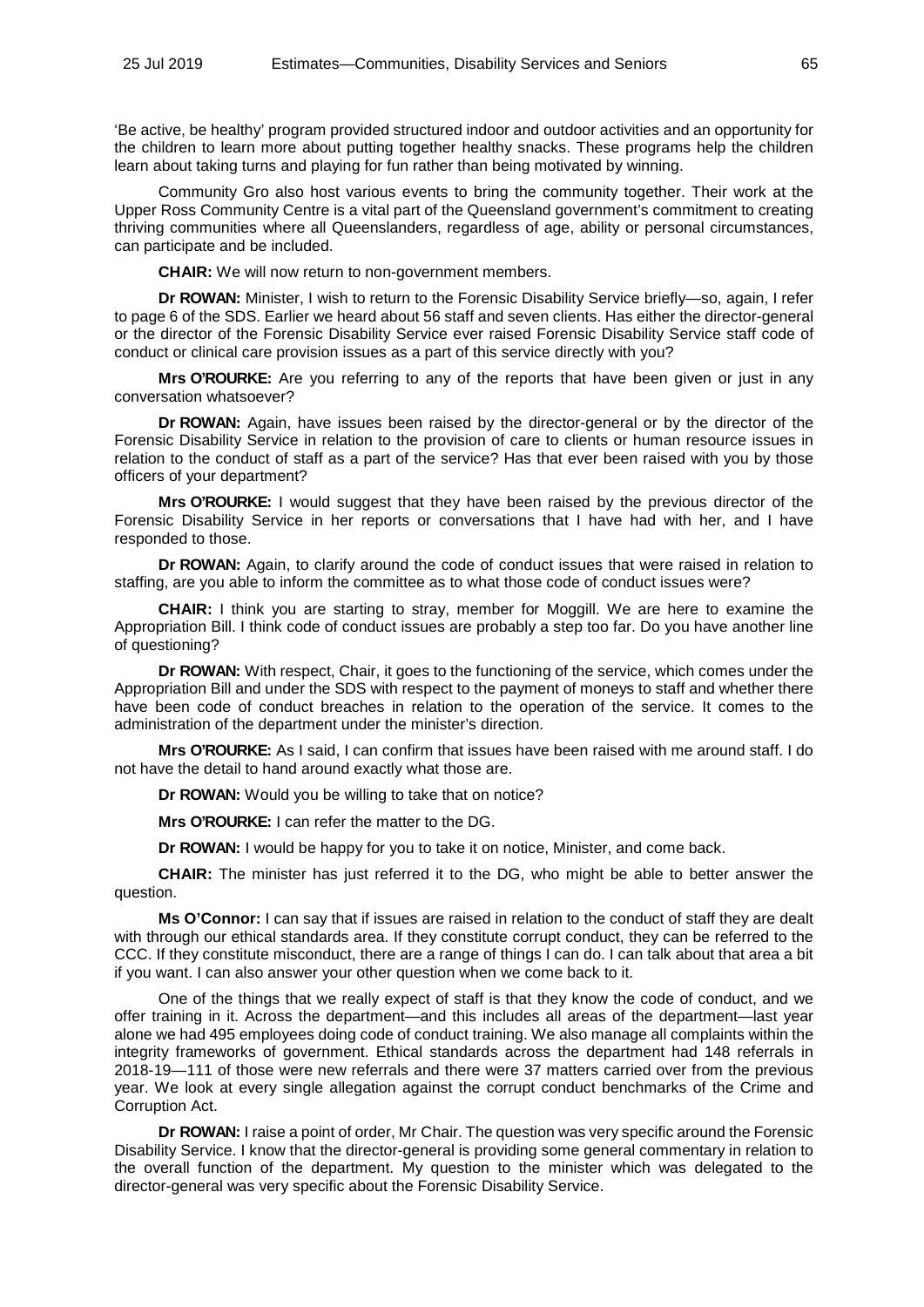**CHAIR:** Yes, and you went a little bit further towards the code of conduct, which I believe the DG is answering appropriately. I will provide some latitude with the answer.

**Ms O'Connor:** I am trying to see whether I have the numbers on me to answer specifically about the Forensic Disability Service. If I do not have those numbers, I think we can come back to you on that. I have the general numbers around the referrals but not the forensic service separated out.

**Dr ROWAN:** Could that be taken on notice?

**CHAIR:** Is the minister happy for that to be taken on notice?

**Mrs O'ROURKE:** Yes.

**Dr ROWAN:** We will move on. I refer to the Queensland Audit Office report on the NDIS, report No. 14 of 2017-18, as well as page 6 of the SDS. Minister, recommendation 1 of the report is that cabinet is advised at regular intervals about the Queensland government's NDIS implementation. Can you advise of each date since last year's estimates hearings that cabinet has been advised on the progress of Queenslanders in the NDIS?

**CHAIR:** I might just get some advice on that. I am pretty sure that cabinet discussions are for cabinet. If you are happy to continue, Minister?

**Mrs O'ROURKE:** Yes. One of the recommendations out of the QAO report was in relation to governance and reporting back to cabinet on a regular basis. I can confirm for the committee that that has taken place on a monthly update to cabinet. For the committee's notification, that has taken place approximately 20 times since implementation.

**Dr ROWAN:** Director-General, has the department established formal mechanisms to share lessons learned regularly and routinely as per the Queensland Audit Office report's fourth recommendation?

**Ms O'Connor:** Yes, we have. We had the Queensland NDIS Transition Advisory Group and we also had the NDIS Reform Leaders Group. We had formal mechanisms put in place to report between those groups and to make sure that DGs heard firsthand what the sector was experiencing during the transition and that the sector had an opportunity to hear back from the directors-general about implementation. There was particular interest in the new entrant process that we put in place to make sure that we could accelerate the number of Queenslanders entering the scheme.

**Dr ROWAN:** Following the implementation of that, Director-General, what specific actions has the department taken and continue to take to strengthen program management, monitoring and reporting across government when it comes to the implementation of the NDIS here in Queensland?

**Ms O'Connor:** As a result of the QAO report, we made changes to the NDIS program management office. We had an assistant director-general take the role. We prepared regular reports that were provided to every director-general of government and every minister. We did a matter to note to cabinet on a monthly basis and we will continue to do that now during the transition year.

**Dr ROWAN:** Director-General, what percentage of Queensland's Aboriginal and Torres Strait Islander peoples living with a disability transitioned to the National Disability Insurance Scheme as at 1 July 2019 and what further increases are anticipated over the next 12 months?

**Ms O'Connor:** In relation to Aboriginal and Torres Strait Islander Queenslanders, of the 61,000 Queenslanders already in or seeking access to the NDIS, eight per cent identified as Aboriginal or Torres Strait Islander or both. Of the 4,900 Queenslanders already in or seeking access to the NDIS who identified as Aboriginal or Torres Strait Islander or both, 43 per cent of those live in a major city. When we look at the remote communities—of course, it is fewer in terms of the population—12 per cent of the 4,900 live in the remote and very remote communities.

**Dr ROWAN:** I refer to page 6 of the SDS and the delivery of accommodation support and respite services. Minister, can you tell the committee how many reported incidents of harm, abuse or neglect were received in relation to your department's own accommodation support and respite services in 2018-19?

**Mrs O'ROURKE:** For the committee's benefit, accommodation support and respite services are provided to clients with a variety of different disability support needs who may not be able to live in their own homes or who have received support through respite at points in time within their lives. We make sure that if there is any situation around complaints that are raised, whether they be through service provision or around abuse or neglect, there is a clear process that is followed to ensure that it is investigated and managed clearly and concisely moving forward. In relation to numbers around those complaints—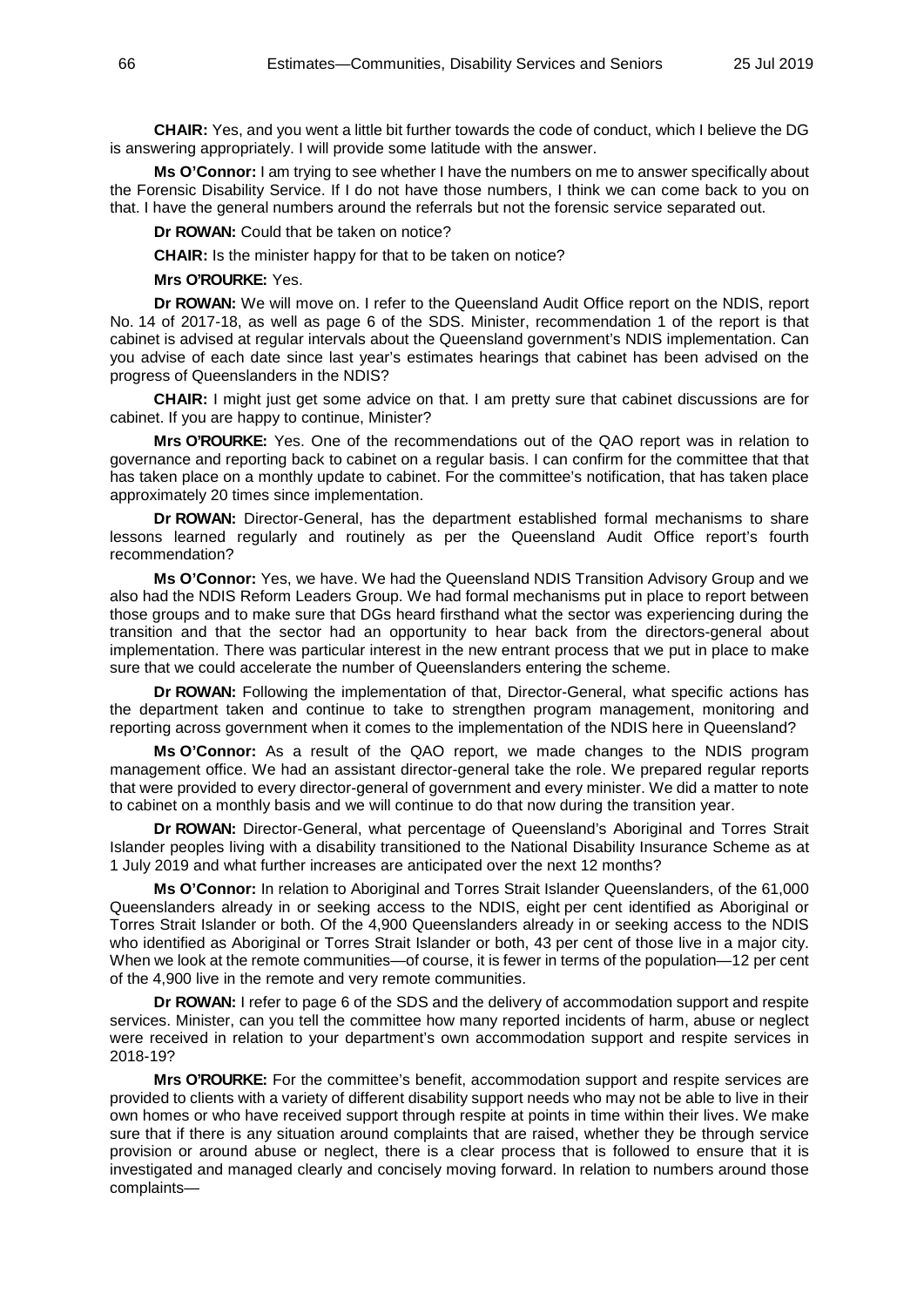**Ms O'Connor:** I can respond in terms of the FDS numbers now, if you want to go back while we wait for the AS and RS numbers. In terms of the FDS numbers in relation to staff corrupt conduct and misconduct, 25 referrals were managed in 2018 and 23 of those were new referrals. In relation to corrupt conduct during 2018-19, five new matters were assessed as corrupt conduct and referred to the CCC.

**Dr ROWAN:** Is that within the whole department or the Forensic Disability Service?

**Ms O'Connor:** No, that is forensic.

**Dr ROWAN:** The Forensic Disability Service?

**Ms O'Connor:** Yes.

**Mrs O'ROURKE:** We are just getting the numbers. We can probably bring that back before the end of the session to provide you with the numbers around specifically AS and RS related complaints.

**Dr ROWAN:** In relation to those incidents of harm, abuse and neglect, is there a root cause analysis or process internally the department undertakes to investigate those matters in order to not only comply with statutory obligations but also to implement quality improvement processes?

**Mrs O'ROURKE:** Yes, any matter that is raised through the complaints process that is brought to the attention of the department is clearly taken very seriously, and we have a clear process in place to ensure that everything is investigated very clearly. If the requirement of engaging other agencies is applicable—and that might be the Police Service—that is done. From the moment the complaint is taken there is a clear process that is followed to ensure that everything is investigated in the way that it should be and that any action that is required to be taken is taken as soon as possible.

The process also enables support around the client and support to the family, but also making sure that anything that can be done to improve processes or procedures moving forward is done. Within the new area of the department moving forward we do have a new complaints section which will have a very clear focus on our role with regard to complaints in the new world of the NDIS and making sure that the process itself is also truly accessible to all people, and that is people with disability as well.

Returning to the AS and RS data, I can confirm for the committee's understanding that there were 69 matters of mistreatment. Thirty-seven of those matters have been finalised: eight matters resulted in disciplinary action, 14 matters resulted in management action, 14 matters resulted in no action or were unable to be substantiated and one matter resulted in the subject officer resigning. Thirty-two of those matters remain ongoing.

**Mr McARDLE:** Minister, thank you for being here today. Page 2 of the SDS states that the department will maximise benefits to Queenslanders with regard to a series of royal commissions, in particular the Royal Commission into Aged Care Quality and Safety. You are clearly indicating that you will take on board the recommendations contained therein as they relate to your portfolio. Are you able to table a copy of the submission the department made to that royal commission?

**Mrs O'ROURKE:** In relation to making a submission to the royal aged care committee, the actual lead agency was Queensland Health.

**Mr McARDLE:** Your department did not table a submission?

**Mrs O'ROURKE:** My department worked with Queensland Health, which was the lead agency on the development of that submission. I will have to provide you with the date as to when that was provided.

**CHAIR:** Are you happy to take that on notice for now?

**Mrs O'ROURKE:** Yes. Queensland Health was the lead agency. We worked with them, but it was predominantly their submission.

**Dr ROWAN:** Chair, I refer to pages 2 and 4 of the SDS particularly relating to neighbourhood and community centres, and I also refer to question on notice No. 831 on the same topic.

Director-General, the average neighbourhood centre in Queensland received around \$129,000 per year in funding from the department to service their community in 2018-19. Director-General, how many departmental staff are paid more than \$129,000 a year?

**Ms O'Connor:** Member, I will get the breakdown of staffing rates in the public sector and provide that to you.

**Dr ROWAN:** If I can come to you again, Director-General: how many senior officers and senior executive service officers do you have in the structure of your department who are not involved in the direct service delivery of accommodation support and respite services?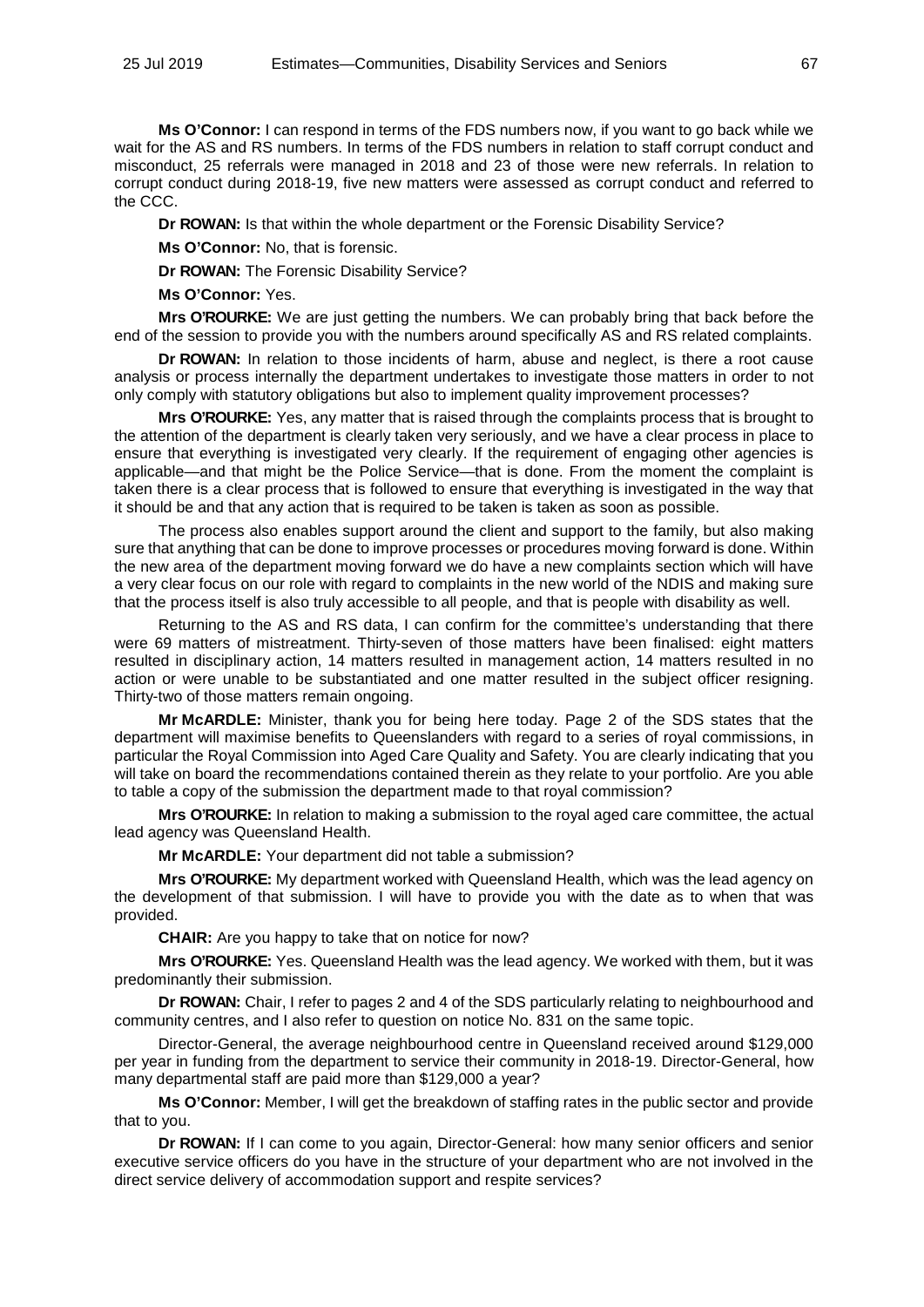**CHAIR:** While the director-general is getting that, procedurally the minister has to take the question on notice.

### **Mrs O'ROURKE:** Yes.

**Ms O'Connor:** Member, the question you asked me was: how many senior officers and senior executive service officers are there in the structure of the department who are not involved in the direct service delivery of accommodation support and respite services; is that right?

**Dr ROWAN:** That is right.

**Ms O'Connor:** I have one senior executive involved in accommodation support and respite. At 30 June I had nine senior executives, so that would be eight. In terms of senior officers, I have 30 as of June and I think that four are involved in AS and RS, so that would take it down to 26. I must comment that we have been in a period of transition, so I had fewer officers on 1 July in terms of the senior officer category than I had at 30 June. I had 24 senior officers at 1 July, which means that I would have 20 not involved in the direct delivery of AS and RS.

**Dr ROWAN:** Minister, the average operational funding for neighbourhood and community centres rose 0.95 per cent this year when compared to last year. My question is: why did the year-to-year average rise fall well short of the CPI?

**Mrs O'ROURKE:** I thank the member for the question. We have done a significant amount of work with the sector itself and the peak organisation, the QFCA. We have worked very closely on developing a stronger framework for the implementation of neighbourhood and community centres because we know that not one neighbourhood community centre is the same as another. Making sure they can deliver well and operate well within their community across the state is our main aim. We have done some work with Griffith University to identify how the neighbourhood and community centres themselves operate and how they can contribute to community wellbeing from an economic and social perspective.

From 2013-14, we have increased the overall funding by almost \$5 million across the state. We have also introduced the thriving communities grants each year. It enables each community centre to apply for grants of up to \$20,000 for specifically identified works or projects within their community centre. There is still more work that needs to be done, and that is part of the work that we are doing with organisations such as QCOSS and QFCA on identifying the strong framework that will support the development and the evidence required to build a stronger financial investment into neighbourhood and community centres. That is the work we are doing with them at the moment.

**Dr ROWAN:** I think we can all agree that our neighbourhood and community centres are important. I guess the obvious question is: given that car registration rose 2.25 per cent on 1 July 2019 based on an estimated CPI increase, why have neighbourhood and community centres not received a rise equal to this rego increase, based on the same CPI estimate?

**CHAIR:** I am going to pull you up there. The time allotted for non-government questions has well and truly expired. We have eight minutes left and I think that question was straying anyway. Minister, in the time remaining would you like to answer any of the questions that have been taken on notice?

**Mr McARDLE:** Eight minutes? There is plenty of time for the minister to answer the question.

**CHAIR:** Thanks, Deputy Chair.

**Mr McARDLE:** And also a five-minute wrap-up that we normally give. I can see the minister is eager to get to the question.

**CHAIR:** There have been a few questions taken on notice. Would you like to answer any of those now?

**Mrs O'ROURKE:** There was a question on notice in relation to the tabling of the annual report. The act requires me to table the annual report within 14 sitting days from when I receive it. I can confirm for the committee that I have not received the report yet.

In relation to the submission for the royal commission around aged care, our submission that went forward made the following recommendations: to implement mandatory reporting for elder abuse in aged-care services; to develop and implement policy and procedures relating to preventing and responding to abuse in aged-care services; and to consider strengthening the current legislative and policy landscape to safeguard all vulnerable older people, not only those persons with impaired decision-making capacity, from being subject to elder abuse. We will obviously clearly monitor the Royal Commission into Aged Care Quality and Safety for any recommendations that may arise which impact on older people. That submission in itself was done in consultation with the Elder Abuse Prevention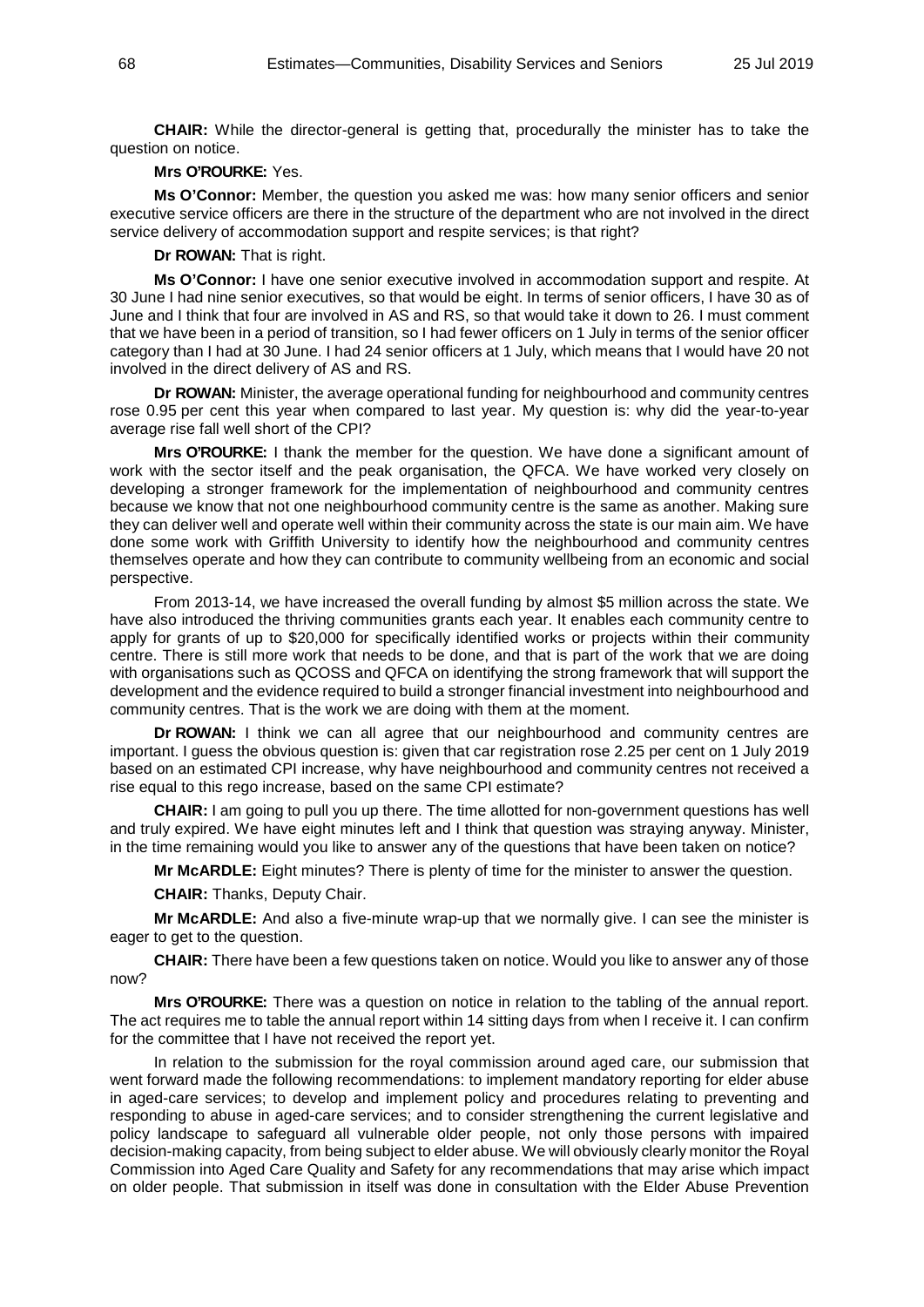Unit, the seniors interest group and a Queensland based group comprising key stakeholders from Council on the Ageing Queensland, office of the Public Trustee, Office of the Public Guardian, UnitingCare, Caxton Legal, Relationships Australia, Queensland Health and National Seniors.

**Mr McARDLE:** With the chair's indulgence: Minister, could you table the submission that you are now referring to?

**Mrs O'ROURKE:** I would have to put a request in to Queensland Health for that.

**Mr McARDLE:** But it is your document.

**Mrs O'ROURKE:** I will take it on notice.

**Mr McARDLE:** Thank you.

**Mrs O'ROURKE:** Another question taken on notice regarded Professor Ogloff, and I will refer to the director-general.

**Ms O'Connor:** I think the member was looking to see what Professor Ogloff had to say. Can I preface this by saying that Professor Ogloff's report has only recently come in. He was appointed and his appointment concluded on 30 June, so I got the report around the beginning of July. It is also really important that I do not identify clients from that.

His overarching statement was that, given the nature of clients admitted to the FDS, the progress made reinforces the capacity of the service to help effect change. Moreover, the service has assisted both clients and the wider community by containing the risk presented by those clients. He said there have been a range of clear improvements and it is reassuring to see those continuing within the current work program.

In relation to issues I think the member queried about clients, he talked about continuing to look at ways to address complex habilitation and rehabilitation. He thinks the centre strikes a reasonable balance between humane containment and rehabilitation. He wanted us to also look, now that we have throughput, at systems that could support the transition of clients from the FDS. He made a couple of comments relevant to the earlier discussion around making sure there is clarity in the roles, and there might have to be some realignment of responsibilities, and the need to employ strong, focused and consistent leadership.

**Dr ROWAN:** Can I clarify something there? Without breaching the privacy provisions or confidentiality provisions around clients, will that report or a section of that report be made public?

**Ms O'Connor:** I do not think so, because it was something that I commissioned from Professor Ogloff to guide us. I will be talking with the director about that. I do not think it would be appropriate at all to make that public. I think that would be the minister's view too.

**CHAIR:** Minister, do you have any closing remarks?

**Mrs O'ROURKE:** I would like to thank the chair and all the members of the committee as well as the attending members who have participated this afternoon. I would also like to thank our Auslan interpreters—Mark and Mike. They are such an important part of the process today. I would also like to thank Clare O'Connor, the director-general of my department; Casey Bloom and Paul O'Driscoll, the deputy and assistant directors-general; and all departmental staff who have worked so diligently on preparing the materials for estimates. I would also like to thank my ministerial team—my chief of staff, Carolyn Nicholas, as well as Leata Nolan, Richard Cleal, Ben Mulchay, Clare Webster, Emma Knudsen and Kyle Walker. Thank you very much.

**CHAIR:** Thank you, Minister. The time has almost expired.

**Mrs O'ROURKE:** I have more information for the committee. There was a decision made by the commission for the Queensland Health submission to not be made public and it cannot be tabled.

**CHAIR:** Thank you for that clarification. The time has almost expired for the consideration of the proposed estimates of expenditure for the communities, disability services and seniors portfolios. I note that a number of questions were taken on notice during the session. The committee would appreciate responses to the secretariat by 5 pm on Monday, 29 July, if there are any outstanding. Are there any outstanding?

**Mrs O'ROURKE:** No, we have covered everything.

**CHAIR:** Excellent. On behalf of the committee, I would like to thank the minister, the director-general, all of the officials here and particularly all of those men and women who we saw in the flood event in Townsville. You had discussions there. I was talking with staff who had come up and put their hand up and volunteered. You cannot miss those community support people out there in a time of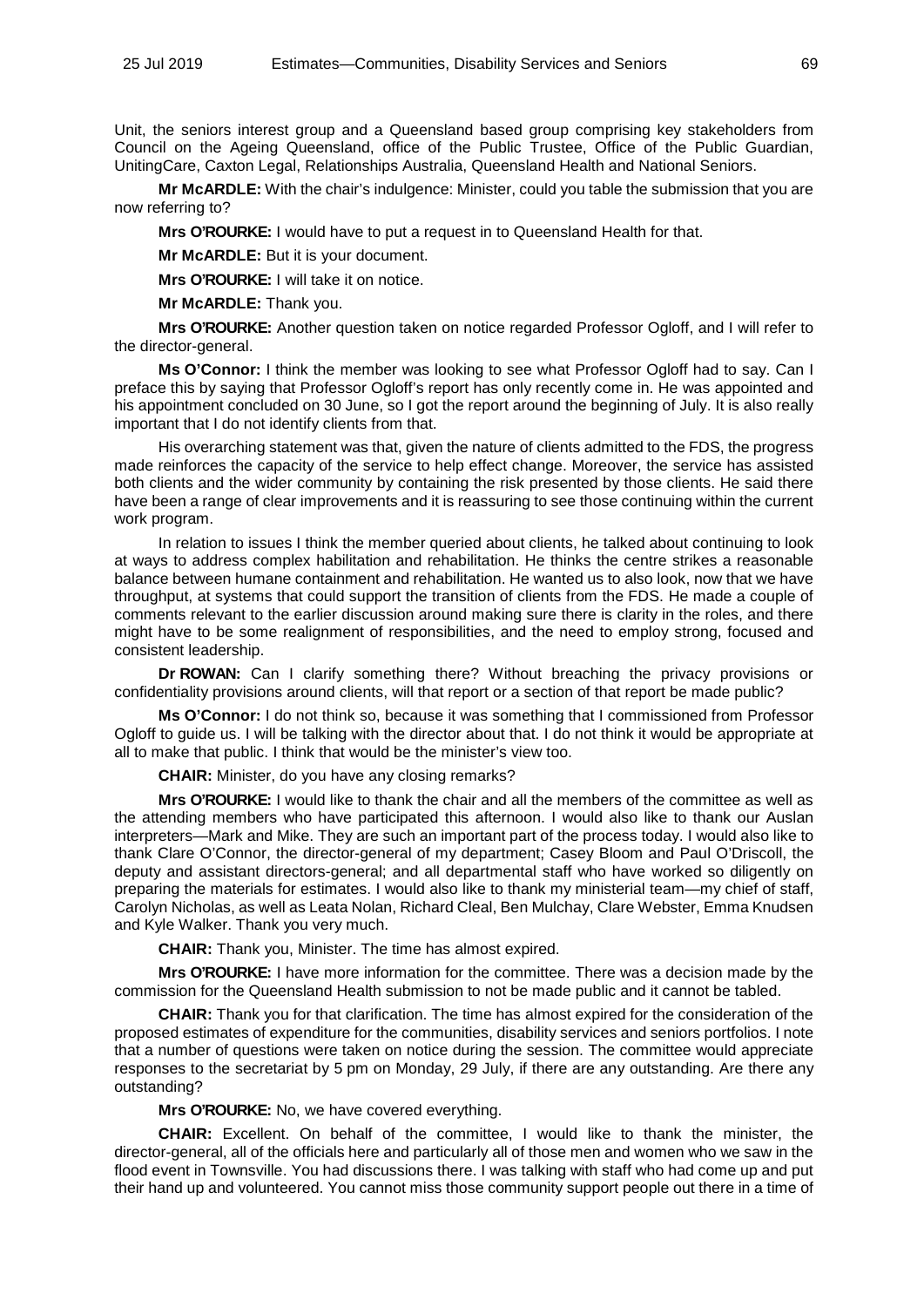great need. I want to express our thanks to every single person who put their hand up to come and help in Townsville and the north-west province during that flooding disaster. The committee will adjourn for a break. We will resume at 4.15 pm for the examination of the estimates for the portfolios of the Minister for Child Safety, Youth and Women and Minister for the Prevention of Domestic and Family Violence.

# **Proceedings suspended from 3.59 pm to 4.15 pm.**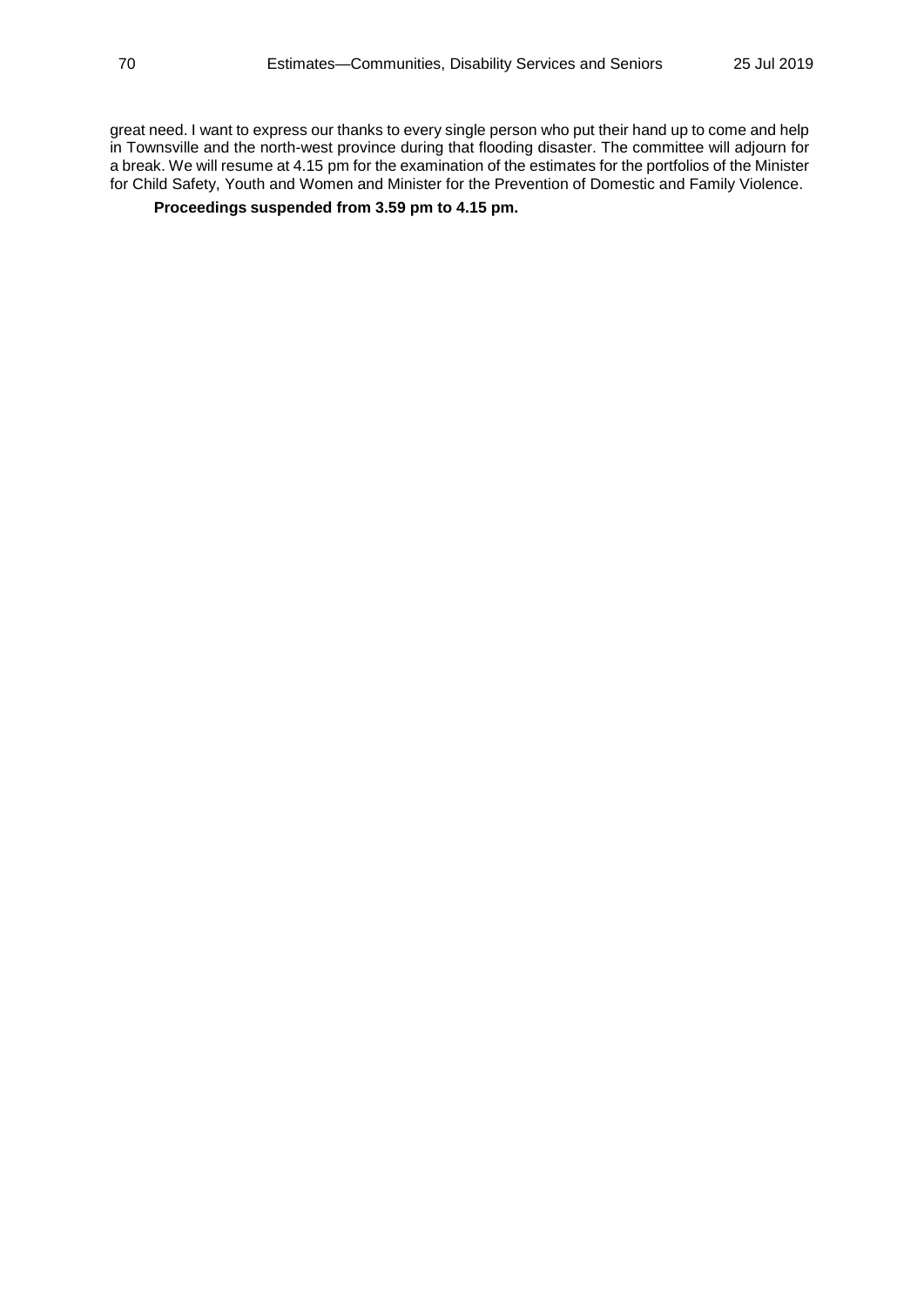# **ESTIMATES—HEALTH, COMMUNITIES, DISABILITY SERVICES AND DOMESTIC AND FAMILY VIOLENCE PREVENTION COMMITTEE—CHILD SAFETY, YOUTH, WOMEN AND DOMESTIC AND FAMILY VIOLENCE PREVENTION**

#### **In Attendance**

Hon. DI Farmer, Minister for Child Safety, Youth and Women and Minister for the Prevention of Domestic and Family Violence

Mr M Smith, Chief of Staff

**Department of Child safety, Youth and Women**

Mr M Hogan, Director-General

Mr A O'Brien, Assistant Director-General

**Department of Youth Justice**

Mr B Gee, Director-General

Mr D Hegarty, Deputy Director-General

Ms L Pollard, Senior Executive Director

**[CHAIR:](http://www.parliament.qld.gov.au/docs/find.aspx?id=0Mba20190725_161549)** The committee will now examine the proposed expenditure contained in the Appropriation Bill 2019 for the portfolio areas of the Minister for Child Safety, Youth and Women and Minister for the Prevention of Domestic and Family Violence. The committee will examine the minister's portfolio until 6.30 pm. The committee will first consider matters falling under the responsibility of the Department of Child Safety, Youth and Women. Then the committee will suspend proceedings for a break from 5.15 pm to 5.30 pm before considering matters that fall under the responsibility of the Department of Youth Justice.

\_\_\_\_\_\_\_\_\_\_\_\_\_\_\_

We have some visiting members—the table is long—Stephen Bennett and Ross Bates. Welcome. I remind those present today that the committee's proceedings are proceedings of the Queensland parliament and are subject to the standing rules and orders of the parliament. It is important that questions and answers remain relevant and succinct. The same rules for questions that apply in parliament also apply in this hearing. I refer to standing orders 112 and 115 in this regard. Questions should be brief and relate to one issue and should not contain lengthy or subjective preambles, argument or opinion. I intend to guide proceedings today so that the relevant issues can be explored and to ensure there is adequate opportunity to address questions from government and non-government members of the committee.

I remind everyone present today that any person can be excluded from the proceedings at my discretion as chair or by order of the committee. I ask that mobile phones and pagers be switched off who has those anymore—or switched to silent mode. On behalf of the committee I welcome the minister, the director-general, officials and members of the public to the hearing. For the benefit of Hansard I ask officials to identify themselves the first time they answer a question referred to them by the minister or the director-general. I now declare the proposed expenditure for the portfolio areas of child safety, youth and women and the prevention of domestic and family violence open for examination. The question before the committee is—

That the proposed expenditure be agreed to.

Minister, welcome. Would you like to start by making an opening statement of up to five minutes?

**Ms FARMER:** Thank you very much, Chair, and thank you to committee members and other members who have joined us today. I appreciate the opportunity to appear before you.

I want to talk about people: children who have been born to families who cannot or will not keep them safe; victims of domestic or sexual violence who have been subjected to treatment so abject that the average person could never imagine it; adults who were sexually abused as children in institutions by those who were supposed to watch over them; women who deserve not more but not less of an opportunity as men to take their place in life; and the young people who deserve to be the best that they can be.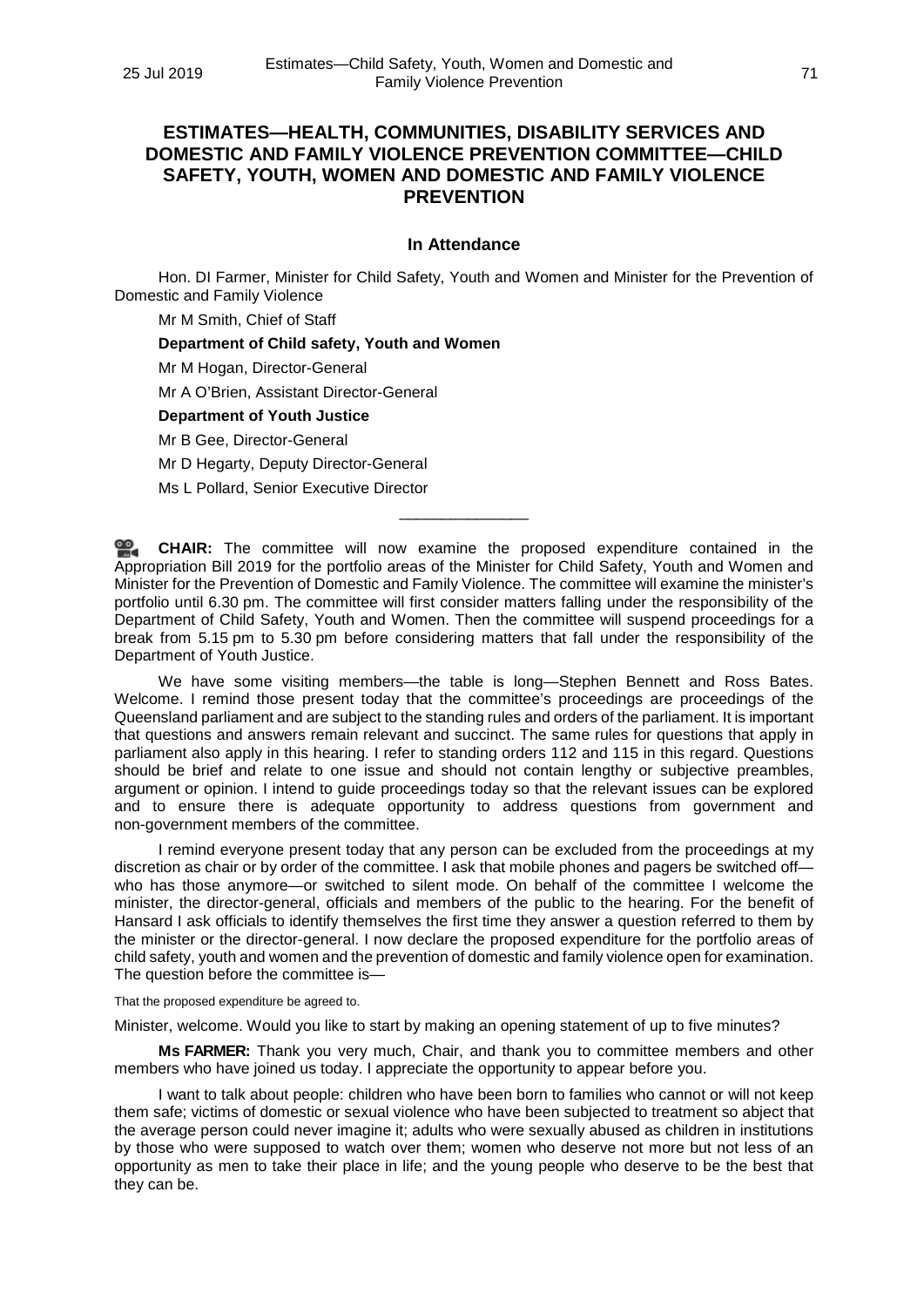Every day the staff of my department work for people who deserve our help. Every day they do their work on the basis that every child, every young person, every woman and every man deserves the same hope and opportunity as the next. I want to thank them for that work and tell them how proud I am to be their minister.

Queensland is in a much stronger position to support the vulnerable people of Queensland than we were in 2015. After three years of LNP cuts to the budget and child safety staffing, of cuts to health, education, housing and communities—every lever that could possibly be used to improve the life of the people we look after—and of the emasculation of the NGO sector, the Palaszczuk government made a significant commitment to right the wrongs. We can never say our system is perfect. However, we have made major strides and we are making a difference.

In child safety we are halfway through implementation of the Carmody reforms and we are seeing the results of our significant investments. We invested over \$560 million and employed 480 staff and got results. Our case loads are down to 16.7, the lowest on record; almost 93 per cent of children requiring 24-hour investigation are being seen on time, higher than in 2014; and after 14 years of growth, the rate of overrepresentation of Aboriginal and Torres Strait Islander children in care has stabilised over the last five quarters and is the second lowest in the nation. We have achieved these despite huge complexities. For example, the numbers of children taken into care with families affected by ice is up by 20 per cent in the last 12 months to 36 per cent and there has been a 19.5 per cent increase in investigations requiring a 24-hour response.

We now look to the future and I have great pleasure in tabling today *Supporting families changing futures: the Queensland government's plan for helping Queensland children, young people, parents and families experiencing vulnerability*. This is our plan for implementing the next five years of reform. This is underpinned by an initial budget of over \$517 million including 116 new staff.

I am very proud of the Palaszczuk government's record in tackling domestic and family violence. Of the 121 *Not now, not ever* recommendations to government, we have completed 104, including this year a greater emphasis on: the needs of Aboriginal and Torres Strait Islander peoples, women with disabilities and women from culturally and linguistically diverse backgrounds, perpetrator programs, ongoing community engagement and trial of high-risk teams, and I table an evaluation summary of that trial now. That is on top of our already significant investment in sexual violence prevention. It has been a priority this year and was in response to consistent feedback of a need to develop a sexual violence prevention framework—and I pay tribute to the many victims and survivors who bared their souls through our framework consultation process. I look forward to releasing the framework later this year.

After inheriting a low of 31 per cent in 2015, there is now 49 per cent female representation on Queensland government boards, making us well ahead of schedule in reaching our target of 50 per cent by 2020.

Aboriginal and Torres Strait Islander peoples continue to be over-represented in every element of my portfolio, and we are determined for this to change. That is the ambition of our joint Our Way strategy. This year saw the establishment of the Queensland First Children and Families Board, which will oversee the implementation of Our Way and our Changing Tracks implementation plan and which provides invaluable guidance on so many other matters.

I also acknowledge the members of the Truth, Healing and Reconciliation Taskforce, which plays a stewardship role over our response to the recommendations of the Royal Commission into Institutional Responses to Child Sexual Abuse. So far, we have received 507 requests for information. We continue to do everything we can to ensure that we and the Commonwealth government are responsive to the needs of survivors.

This year we were delighted to establish our Queensland Youth Engagement Panel and to hear their impressive contributions. After broad consultation with this and our other youth networks, I look forward to releasing our Youth Engagement Charter very soon. I acknowledge the over 5,250 carers who give their hearts and homes to the most vulnerable children of our state and our dedicated partner agencies and their staff. I commit to continuing to listen and work to respond to their needs.

**CHAIR:** Is leave granted for the tabling of *Evaluation of the integrated service response and high risk teams trial* and *Supporting families changing futures*? Leave is granted.

We will start with government questions. Minister, I note that in your introductory remarks you flagged the government's reform plan for child safety for the next five years. Can you provide further detail on that?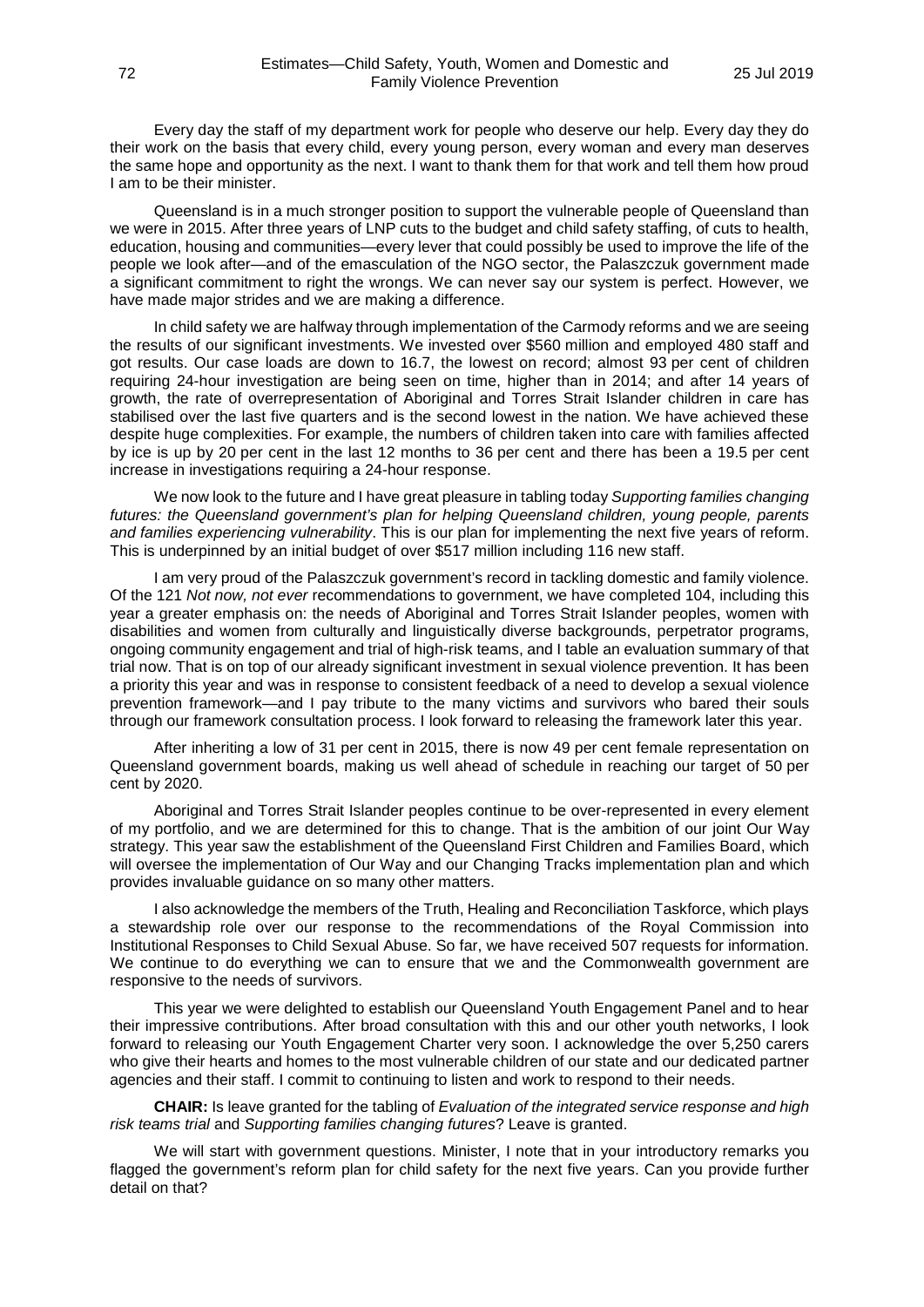**Ms FARMER:** I thank the member for his question. I know that he has a keen interest in the significant reforms taking place over the last five years, and I am not surprised at all that he is keen to hear how we will progress from there. *Supporting families changing futures 2019-2023*, which I just tabled, outlines our priorities for the next five years of the 10-year Carmody reform package. This plan is supported by a total funding package of \$517.5 million over four years. Some of the key priorities include: strengthening support for carers and kin; increasing the types of care available to children and young people; continuing to reduce the disproportionate representation of Aboriginal and Torres Strait Islander families, children and young people in the child protection system; and increasing the reach of family support services so they can help more families earlier. Evidence shows that that reduces the number of children entering the child protection system. In fact, for families that completed a service with Indigenous family wellbeing services just 6.4 per cent were renotified in the following six months, compared to 35.7 per cent of those who did not.

In line with the recommendation in the Carmody report and to reflect current service delivery practice, we are also continuing to work to improve our investigation and assessment policies and practices. Carmody flagged quite clearly that at the halfway mark of the reforms we should re-evaluate our approach, and that is exactly what we plan to do. This will include resetting the investigation and assessment commencement criteria and completion timeframes, which were originally established in 2005. These changes will mean that a 24-hour matter will be commenced once a child safety officer has sighted the child; five- and 10-day matters are commenced once information is gathered to reflect actual practice and the criteria in other jurisdictions; and the time frame for completion of a matter is 100 days. In practice, five- and 10-day matters will now commence when information is received from teachers, police, health personnel or other government and non-government partners who have seen the child or from members of the community in contact with the child. These changes align Queensland's reporting with other Australian jurisdictions; however, the requirement to sight and interview a child in all matters remains. This maintains Queensland's high standards. Queensland is the only the jurisdiction with this requirement.

The extension of completion time frames from 60 to 100 days reflects contemporary investigation and assessment practices which include family-led decision-making processes and increase safety, planning and support during investigation and assessment. It also reflects the way we now work, with increasingly complex cases and working more intensively along with NGO partners to de-escalate risk. Now fewer children are in need of protection at the end of investigations—3,776 compared to 4,328 at 30 June 2014—and that is what Carmody wanted.

In determining what practice changes should be made I consulted with staff as well as with Cheryl Vardon, the principal commissioner of independent oversight body the Queensland Family and Child Commission. I am very pleased to have the commissioner's in-principle support for the changes, noting they should result in children being seen sooner, increased engagement with family support services and improved public confidence in the system. The QFCC has a program of oversight and will assist the department to monitor and evaluate the strategy. I look forward to working with the commission to deliver better outcomes for our children and families.

**Ms PEASE:** I acknowledge the great work of the minister and her passion for all of her portfolios. I also acknowledge all of the staff in all of her departments. They do an outstanding job on sometimes difficult and complex issues. Having said that, can the minister advise on the increasing complexities of the cases now being seen by the department of child safety?

**Ms FARMER:** I thank the member for the question and for her interest in the care of some of the most vulnerable people in this state. Residential care services are a safe place to live for young people whose needs are too complex for ordinary foster carers to manage safely. These kids have been through unimaginable traumas—the stuff of nightmares. Some 30 per cent have disabilities and many have mental health or drug and alcohol issues, but all have complex needs. Their behaviours are extreme and often violent. Every child deserves the same hope and opportunity, but these kids are so far behind the starting line that they need incredible levels of support just to have a chance at going to school or learning basic life skills.

In 2018-19 we invested just under \$118 million in residential care placements. It might seem like a lot, but let me tell you about one young girl who lives in care. We will call her Chloe. Chloe is 16 and came into our care when she was 14. She was malnourished, probably in part because she had never seen a dentist in her life. Her mouth was a mess and it hurt her to eat. Dental work is not cheap, but we covered the cost of the care she needed. She has Autism Spectrum Disorder, Attention Deficit Disorder and an intellectual disability. She is non-verbal and her communication is severely impaired. She wears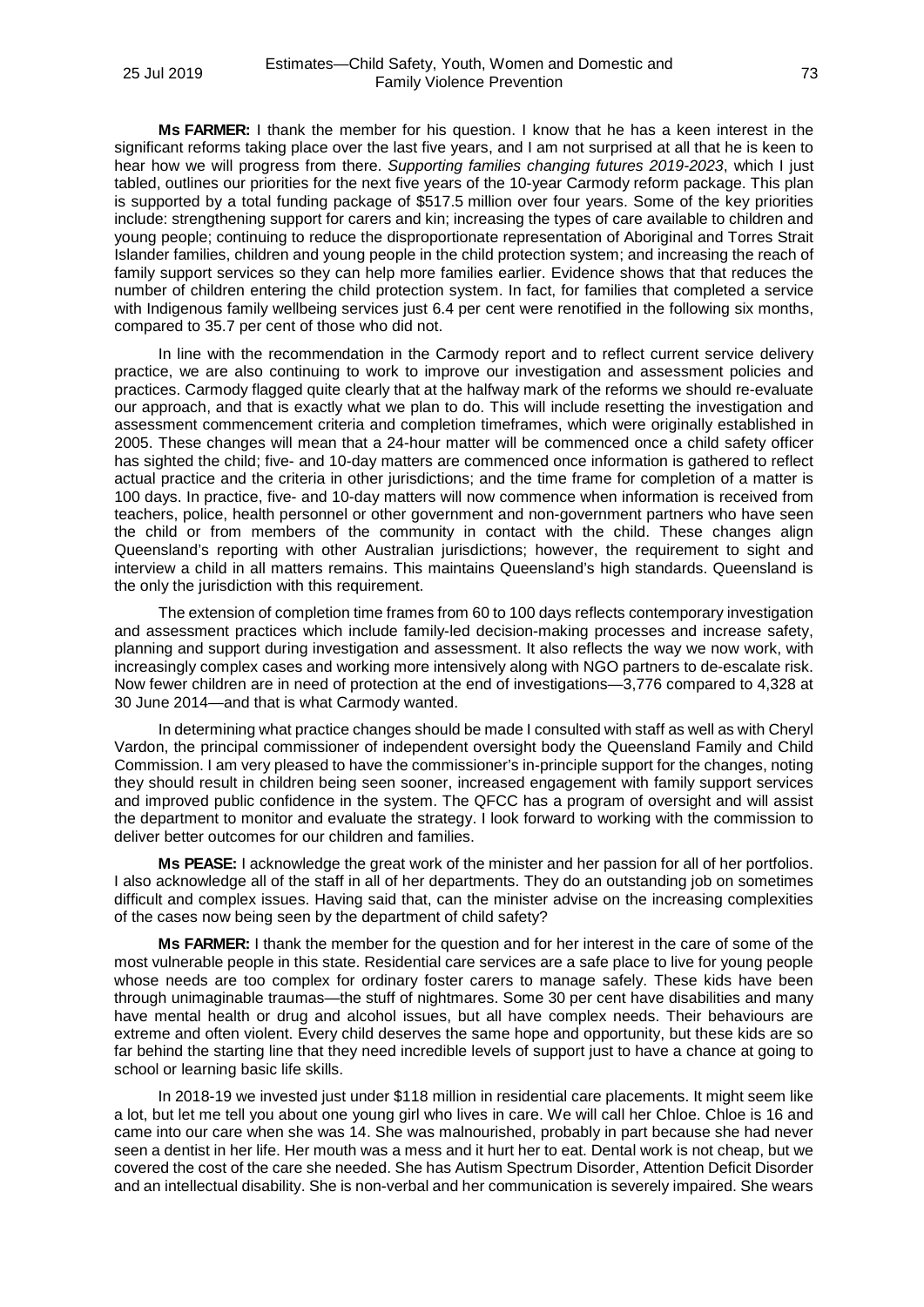an adult nappy, because she has no control over toileting. She cannot tell us what she experienced before the age of 14, but we know that her parents are almost completely disengaged at this point. She probably did not come to us from a loving, caring, supportive home.

Chloe cannot express when she is frustrated or hurt or angry or scared. Instead, she acts out in very extreme ways—hitting, punching, kicking, scratching and biting, wiping her faeces everywhere and spitting on carers. She punches walls and throws furniture and smashes windows. She displays inappropriate sexualised behaviours. If she is in a car, she will attack the driver. To keep her safe and to keep others safe, she has to live in a placement with no other children with two staff rostered on at all times, including an awake shift overnight. You cannot safely go to sleep in Chloe's house. Thanks to residential care workers, Chloe feels safe with her current placement. Her medical and care needs are looked after and she has learnt to communicate simple needs like hunger with hand gestures or noises. That for Chloe is a good result. Chloe's care costs a lot, but Chloe has no-one to look after her except us and that is what we doing. She matters to us.

Earlier this week the member for Burnett questioned why we spend what we do on each child in residential care. He said that we are creating a generation of dependant kids. I would like to know from the member: how is Chloe ever going to be independent? What does he think it is worth to look after Chloe? Is she worth \$800,000, \$100,000? I hear the average cost of raising a teenager these days is \$10,000. Do we just give her that and let her make do? Our kids need us to look after them and, whatever we need to do to achieve that, that is what we will do.

**Mr O'ROURKE:** Minister, will you provide an update to the committee on how the national redress scheme, a key recommendation of the Royal Commission into Institutional Responses to Child Sexual Abuse, is operating in Queensland?

**Ms FARMER:** I thank the member for Rockhampton for his question. I know the member has been a keen advocate for those almost 10,000 Queenslanders who experienced horrific abuse in institutions that were supposed to care for and protect them, in particular for those who were at Neerkol near Rockhampton. On 19 November 2018 the Palaszczuk government joined the redress scheme, allocating approximately \$500 million for redress payments and counselling support. As at 30 June 2019, the Queensland government has received 507 requests for information from the scheme, made 41 redress offers and had 34 others accepted, totalling approximately \$2.6 million in payments.

A majority of organisations have opted in to the federal government's redress scheme organisations that, like state and federal governments, must accept responsibility for the atrocities that happened when children were in their care. I am very pleased to say that the Queensland government is in the process of signing an MOU with the Local Government Association of Queensland so that Queensland councils can also participate. Unfortunately, however, this is not the case for all non-government organisations and I want to say quite clearly today that this is not acceptable. There are people in our community whose lives were ruined when they were in the care of these organisations. Their childhoods were stolen and many of them had no voice until the royal commission allowed them to speak about something that had eaten away at them for decades. These people cannot have their redress applications processed until the responsible organisations opt in. I have written twice to NGOs and again recently to 24 higher risk funded organisations and my department is following up with them individually. I flag quite clearly today that this government will leave no stone unturned to ensure that these organisations do what they need to do.

As you know, Queensland has given support to survivors of institutional abuse long before the redress scheme commenced. In fact, 31 May 2019 marked the 20th anniversary of the Forde report, Queensland's commission of inquiry of abuse of children in our state's institutions, and the Forde Foundation, established after that report was delivered, continues to provide critical support to over 2,500 impacted Queenslanders.

As well as the Forde Foundation, the Palaszczuk government has established the Truth, Healing and Reconciliation Taskforce and I thank Queensland great Bob Atkinson for chairing this important group. The task force includes four courageous and thoughtful survivors and I acknowledge their strength and goodwill in contributing. The task force also includes invaluable organisations committed to the support of abuse survivors such as Micah Projects, Link-Up Queensland, Life Without Barriers and the Uniting Church. The main priorities of the task force include advice to the Queensland government about redress, community awareness raising, support for people with lived experience of abuse, and legislative reform which protects children, and I thank them for their invaluable work.

**CHAIR:** We will move to non-government questions.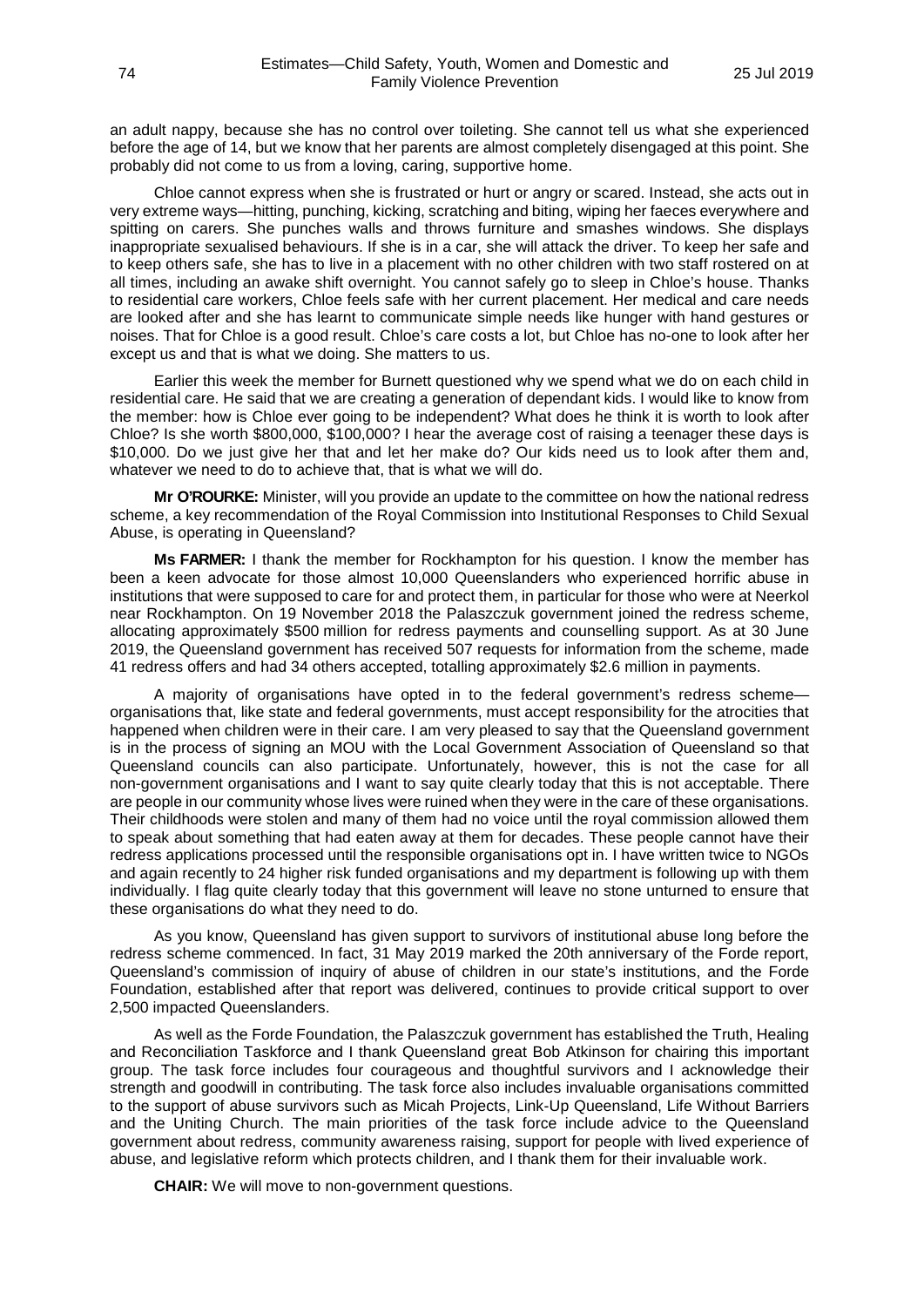**Ms BATES:** Mr Chairman, I seek leave to table a document for which I have sought advice from the Clerk relating to an investigation into suspected child abuse. I have deidentified the document as is required under the standing orders.

**CHAIR:** We will allow the minister and DG to have a look at that after we distribute it so we know what we are referring to. Let us just take a minute to see what this is. Is this related to a question you asked this morning in Health?

**Ms BATES:** It is related to the Child Safety component of the question this morning, yes. I understand, Mr Chair, that the minister, under the privacy provisions of the act, cannot discuss an individual case, but I would request that the minister take my question on notice because I understand that she will not be able to answer it here.

**CHAIR:** Let us see what the question is first.

**Ms BATES:** I refer to page 3 of the SDS and Child and Family Services's role to assess and intervene to protect children and young people who have been harmed or who are at risk of significant harm. Minister, did the Queensland Police Service fulfil their mandatory reporting obligations and report to Child Safety in relation to a baby born at the Rockhampton Hospital that required a response from the Child Protection and Investigation Unit? As I have just said, I understand under the privacy provisions of the act that you cannot answer that question here, but I am asking if you would take the question on notice.

**Ms FARMER:** Certainly, Chair. Yes, we will refer that to the department straightaway.

**CHAIR:** Thank you. Procedurally we need to seek leave to get this tabled.

**Ms BATES:** I seek leave to have that tabled.

**CHAIR:** Is leave granted? Leave is granted.

**Ms BATES:** Thank you, Minister. My next question is to the minister. Now that it is mid-2019, when can we expect the Queensland Sexual Violence Prevention Framework to be released?

**Ms FARMER:** I thank the member for her question and it is a very important question. The member will be aware that we have spent the best part of the last four or five months going around the state and consulting. I have personally been to six of the eight forums. We have run online consultation. We have run specialised consultation with particular groups—with Aboriginal and Torres Strait Islander men and women, with women with disabilities, with young people and with people from culturally and linguistically diverse backgrounds. I announced at the end of last year that we would be conducting this consultation and I have to say that it has been a harrowing process for all concerned.

I established a Sexual Violence Prevention Roundtable and I am really delighted to have the contribution of a range of people from a range of different sectors that provide service to people who have been sexually assaulted. As the member knows, the statistics around sexual assault are absolutely horrific—one in six women and one in 20 men over the age of 15. We know that it is one in six women under the age of 15. If you are a woman with a disability, there is a 90 per cent chance that you have been sexually assaulted. As I have gone around the state and talked to people and spoken those figures, you can see the reaction in the audience. It is a visceral reaction and people cannot believe that in a country like Australia we are facing those sorts of statistics.

We have gone out with a discussion paper, which the member may have seen. We have had several meetings of the Sexual Violence Prevention Roundtable. For the interest of members, I want to talk about the membership of this panel, because it just shows how broad our input is. Membership includes Leona Berrie from the Queensland Sexual Assault Network and WWILD; Di McLeod, whom the member would know very well from her excellent work on the Gold Coast with the Gold Coast Centre Against Sexual Violence; Cecilia Barassi-Rubio from the Immigrant Women's Support Service; Angela Lynch from the Women's Legal Service Queensland; Professor Patrick O'Leary from Griffith University; Charmaine Law from Anglicare CQ; Faith Green from Mob Kinnectors Beenleigh and Logan; Dr Michael Flood from the Queensland University of Technology; Karyn Walsh from Micah Projects; Cassandra Ashton from Relationships Australia Queensland; Jo Bryant from Protect All Children Today; Karni Liddell from the DFV Implementation Council, and she is a disability advocate; James Edney from YETI in Cairns; Karen Aspinall from Laurel Place; and Rachael Pascua, a R4Respect ambassador.

We have had two meetings of that round table. The most recent one was to consider the results of the consultation, which was quite extensive. We are now looking at going out and developing the framework. I have made a public commitment that I would deliver the framework later this year. I was absolutely delighted just a couple of weeks ago to stand beside the Attorney-General and announce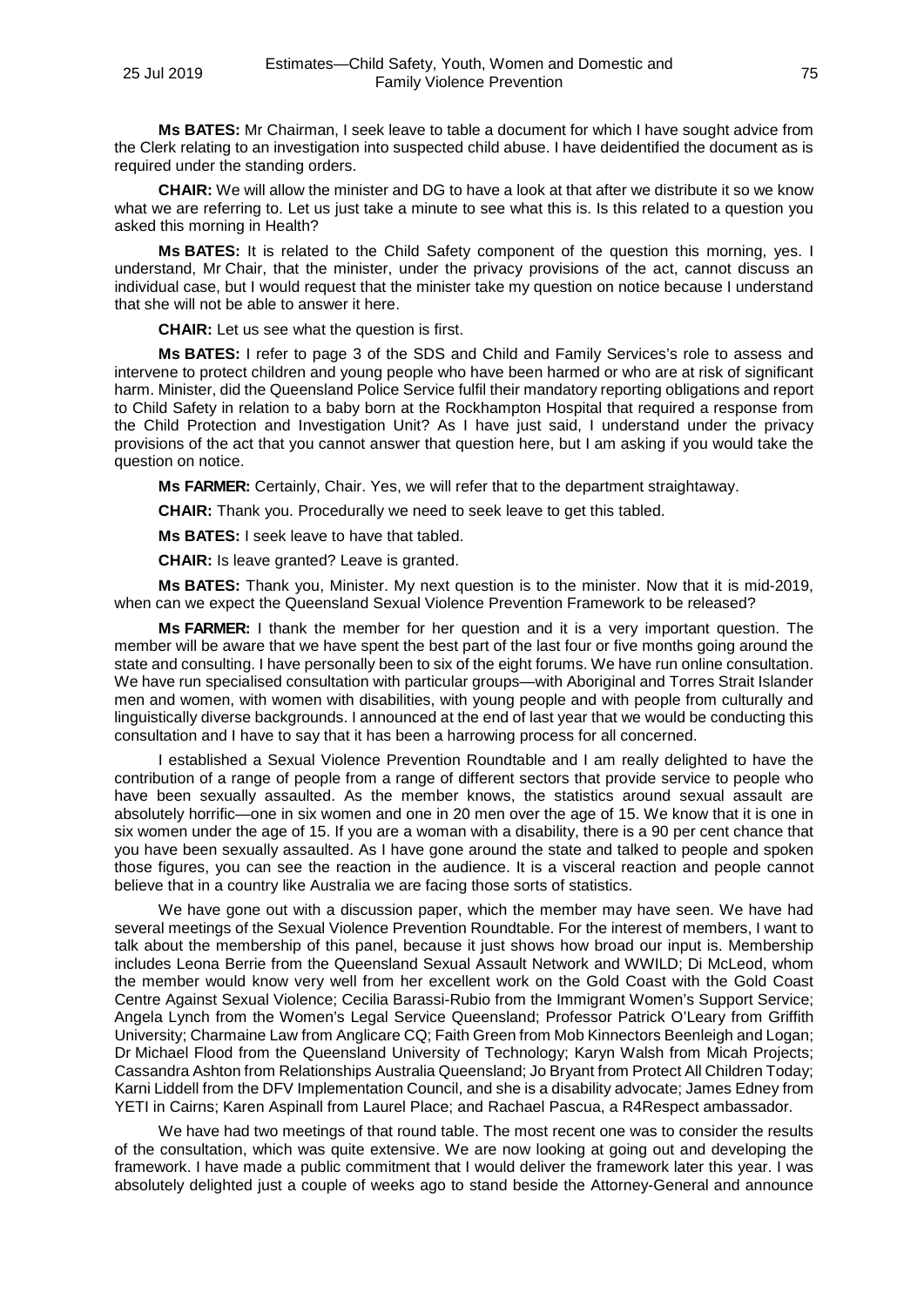that we would be referring the matter of mistaken consent in sexual assault and rape cases to the Queensland Law Reform Commission. Certainly, the Attorney-General had obviously been consulting with legal stakeholders, but it was very clearly an issue that came up from victims and survivors who attended the sexual violence prevention consultation and from their loved ones and the service providers. It was probably one of the strongest matters that came up. We are looking forward to that matter being resolved.

**Ms BATES:** I am glad you are working very closely with Di Macleod.

**Ms FARMER:** She is an excellent person.

**Mr BENNETT:** Could I ask the director-general a question about the *Not now, not ever* report? Can you please inform us how many of the government directed recommendations are remaining and the corresponding recommendation numbers of each of these recommendations?

**Mr Hogan:** Thank you, member, for the question. Could you repeat the second part of the question, please?

**Mr BENNETT:** How many government directed recommendations are remaining and what are the corresponding recommendation numbers of each of the recommendations, please?

**Mr Hogan:** I am very pleased to advise the committee of the progress that has been made across government in the implementation of the government's response to the report of the task force chaired by Dame Quentin Bryce, known as the *Not now, not ever* report. That report, of course, was released in February 2015. If made 140 recommendations. One hundred and twenty-one of those were aimed at government.

In August 2015 the government response was released and it accepted all of those recommendations, as the committee is probably aware. Of the 28 recommendations for my department, 19 are completed and the remaining nine are expected to be completed in 2019. As the minister has mentioned on a number of occasions in the House, the government has invested \$328 million over six years into these reforms across the priority areas of changing attitudes, integrating service responses and strengthening justice responses.

I can advise of a significant number of achievements in the last 12 months, including by my own department in relation to the development and release of the funding and investment model, the finalisation of guidelines and position description for court support workers, the development of the framework for action in relation to the experience of domestic and family violence by Aboriginal and Torres Strait Islander Queenslanders and the plan of action in relation to the violence experienced by women in particular with disabilities, as the minister referred to. In relation to the seven recommendations that are incomplete, I might have to take that on notice. I can check that. We will come back to you with the detail.

**Mr McARDLE:** Only the minister can take it on notice, Director-General.

**Ms FARMER:** We will take that on notice.

**Mr BENNETT:** Can I clarify that there are still nine to be rolled out in 2019? You are going to provide those numbers to us at some point during the deliberations; is that the case?

**Mr Hogan:** That is correct, member. I would point out that, of course, the strategy is a 10-year strategy. Implementation is progressive. I know from my engagement with my colleagues across government that implementation is ahead of schedule. Across all of the actions across all of the agencies, very significant progress has been made. Of course, some of the recommendations from the task force go to very longstanding issues about cultural change, behaviour change and system change, and they will take some time to effect.

## **Mr BENNETT:** Thank you.

**Mr BERKMAN:** I have a question on the issue of kinship care and blue cards. I asked a question on notice that the department could not respond to because of the overlap with Department of Justice and Attorney-General responsibilities. I want to reframe the question here for the director-general. Does the department keep track of how many prospective kinship carers the department has been working with who are unable to go ahead with a placement due to issues with getting a blue card?

**Mr Hogan:** I thank the member for the question. Blue cards are a vitally important safeguard for the protection of all Queensland children, particularly in the case of children who are coming into care. We work closely with Blue Card Services in the Department of Justice and Attorney-General. As the response to the question on notice indicated, their data is really a matter to be provided by that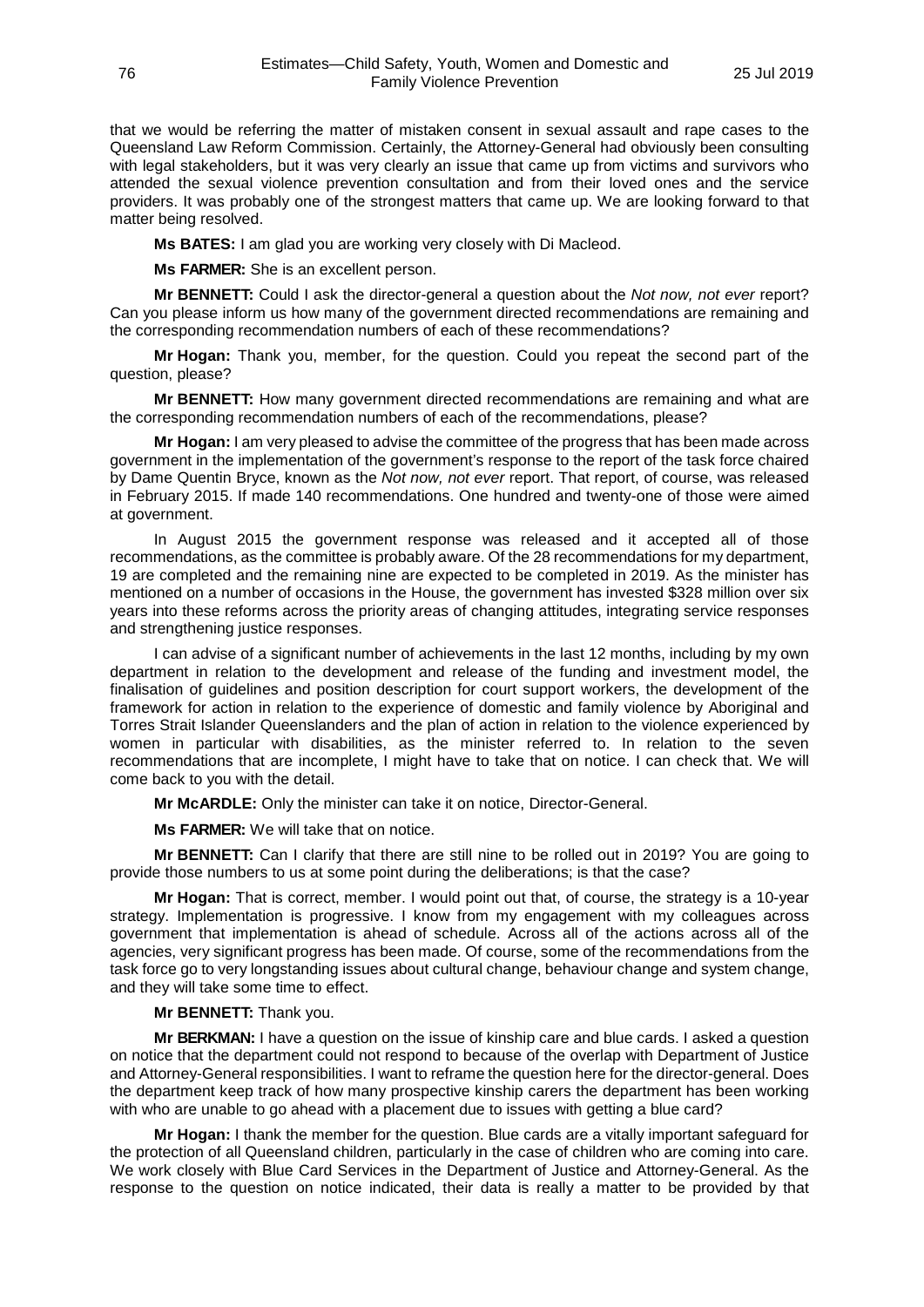department. I can advise that for the period 2018-19 there were negative notices issued for 20 kinship carers or applicants. I cannot distinguish from the data available to me whether they were carers or applicants.

**Mr BERKMAN:** I am aware of the reform agenda that Blue Card Services is progressing and I am aware that the government has recently added more offences to the blue card regime. Minister, as of right now, do you view the challenges of getting a blue card as a barrier to fulfilling the Aboriginal child placement principle?

**Ms FARMER:** I thank the member for his question. We are really working very hard on making sure that we can have Aboriginal and Torres Strait Islander carers looking after Aboriginal and Torres Strait Islander children. The member is aware of just how important that is. In fact, it is the whole purpose of the Our Way strategy and our Changing Tracks implementation plan—that we can increase the number of Aboriginal and Torres Strait Islander carers. I am aware that there are people who have concerns about blue cards and I know that—and I am sure you will ask the Attorney-General—the Department of Justice and Attorney-General does a lot of work in Aboriginal and Torres Strait Islander communities to make sure that it is easy and accessible to gain information about how to apply for a blue card.

I would like to tell the member a little bit about what we are doing in that space to try to improve the number of Aboriginal and Torres Strait Islander kinship carers. As you know, they can be relatives or close friends, or members of the child's or young person's community, or compatible with the child community's or language group. We have five elements of the Aboriginal and Torres Strait Islander Child Placement Principle: prevention, partnership, placement, participation and connection. These are now embedded in legislation that commenced in October 2018. These placement principles guide our practice with Aboriginal and Torres Strait Islander families and the placement of children where it is required. This is just so important, given the historical context of forced removal and disconnection from family, culture and country.

We work very closely with the Queensland Aboriginal and Torres Strait Islander Child Protection Peak—QATSICPP—which released a position statement for Aboriginal kinship care in 2018. That considers the interrelationship between legislation, policy, programs, process and practice. The Queensland First Children and Families Board, which I mentioned before, is giving us guidance on the future approach to increase investment in Aboriginal and Torres Strait Islander organisations to give us expert knowledge, advice and authority in relation to kinship connections for children and young people in care through the Connected to Kin, Culture and Community project. We are partnering with QATSICPP to develop the Aboriginal kinship care program.

The amount of \$3.5 million has been allocated in the 2019-20 budget over three years for the Connecting to Kin Community and Culture initiative and that aims to progressively shift investment in foster and kinship care services to the Aboriginal and Torres Strait Islander Community Control Sector. An options paper for the program is being developed with plans to consult peak stakeholders in August and we are aiming to start transitioning children and young people to the new program by the end of the year and we think this is going to make a really big difference.

We recently commenced a trial to find suitable kin for children and young people in residential care using an outcome based payment system. It means participating agencies will get a one-off payment for identification and successful placement of children in accordance with approved terms and conditions and placement will be subject to full safeguarding conditions as with any other approved kin carer placement. In fact, when I was in Cairns recently I met with IFYS, which is a well-known and very highly regarded organisation operating in Cairns, and they had just started this. It means that they will search far and wide to find kin for our young people. They will search all over Australia if they need to. We see that as something that is going to really help us shift the dial. We have seen a slight increase in the number of kinship carers over the last 12 months, which is very pleasing, but I think this shift to the community controlled organisation is going to really make a difference.

In addition to IFYS we have five existing foster and kinship care agencies that are taking on this particular program. They include IFYS, the Townsville Aboriginal and Torres Strait Islander Health Service, Life Without Barriers, Mercy, Kummara and Infinity Community Solutions. At next year's estimates I hope that we are reporting on some really good results from that process.

**Mr BERKMAN:** Can I confirm with you, Mr Hogan, you referred to the 20 instances where carers or applicants, you could not distinguish, were refused. Were those all related to issues as a consequence of blue card concerns?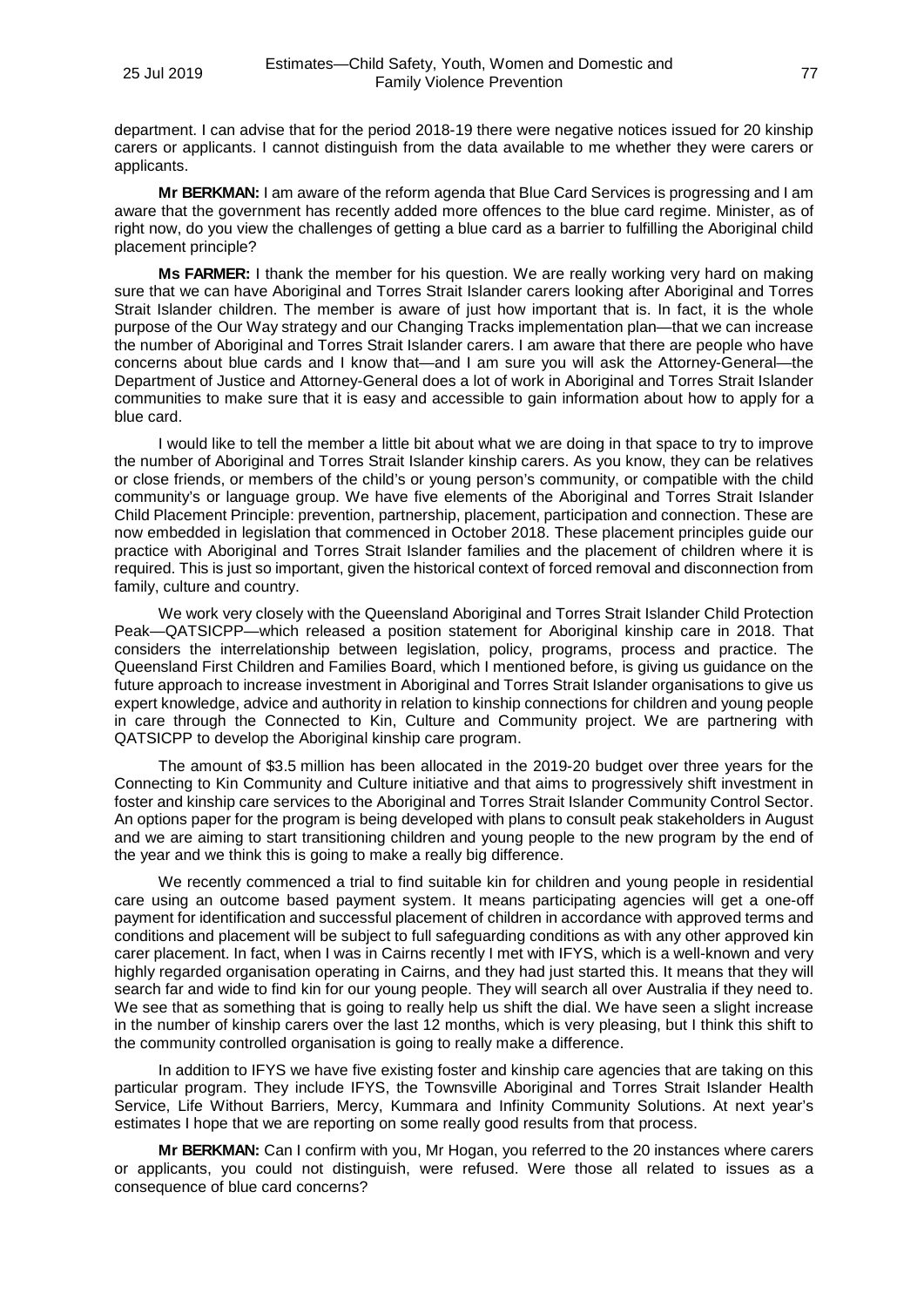**Mr Hogan:** I thank the member for the question. I can confirm that they were negative notices issued by Blue Card Services. Of course I am not privy to the particulars of what offences they may relate to.

**Mr BERKMAN:** That is 20 out of a total of how many kinship carers who are currently in the system?

**Mr Hogan:** I can advise the committee that 44 per cent of the 9,514 children and young people in care are placed with kin and the number of kin carers is around 1,500, but I will confirm that.

**CHAIR:** We will go to one government member question and then finish with some allotted time for non-government questions. Will the minister please provide an update on her engagement with the Commonwealth government advocating on behalf of children, families and carers and women?

**Ms FARMER:** Thank you, Chair. Since becoming a minister I have made it a priority to engage with my Commonwealth counterparts to advocate on behalf of Queenslanders. Immediately after the federal election I wrote to all the new ministers associated with my portfolio to report recent developments in Queensland and to raise matters that need resolving.

To Senator Ruston, Minister for Families and Social Services, as I had in person with her predecessors, I sought assistance to ease the financial pressures experienced by carers in accessing childcare subsidy and other payments, develop a dedicated Centrelink foster care support and advice team and review income eligibility criteria for carers accessing the Family Tax Benefit.

I proudly informed Ken Wyatt, Minister for Indigenous Australians, about Queensland's commitment to family matters and the Queensland First Children and Families Board. As I had with his predecessors, I again invited the Commonwealth to become a partner in Queensland's Our Way strategy.

I raised with The Hon. Stuart Robert, Minister for the National Disability Insurance Scheme, the need to achieve improved disability support for children in, leaving or at risk of entering care and alerted him to the need to address support for children with complex needs in family based or residential care.

I advised Senator Colbeck, as Minister for Youth and Sport, about Queensland's youth strategy and the government's embedded commitment to engage with young people. I informed Senator Payne, as Minister for Women, about our Queensland Women's Strategy, our Domestic and Family Violence Prevention Strategy, the finalisation of the Sexual Violence Prevention Framework and I have since participated in a meeting with her and other women's safety ministers about the fourth action plan under the Commonwealth's National Plan to Reduce Violence Against Women and their Children. I further requested at that meeting that the Commonwealth review consular services for women from CALD backgrounds who are victims of domestic violence to reduce barriers to their seeking assistance and I again urge the Commonwealth to work with state ministers on complexities arising from the intersection of family law and domestic and family violence and all agreed these are really significant issues.

Having seen the news this week that the Commonwealth has proceeded with introducing funding for couples counselling in cases of domestic violence, I will be writing in no uncertain terms, again to both Senator Ruston and Senator Payne, to protest against what is a fundamental misunderstanding of the power dynamics in a domestic violence relationship and to ask them to redirect that funding to other much needed and evidence based initiatives. The Palaszczuk government will always work with our counterparts to advocate for Queenslanders and I look forward to a productive working relationship with the Commonwealth so that we can achieve the best for the people that we represent.

**CHAIR:** We might return to non-government questions. Member for Burnett?

**Mr BENNETT:** Director-general, can you advise the committee whether the department has engaged any external contractor to deliver the Working Across Difference workshops to departmental staff, please?

**Mr Hogan:** I thank the member for the question. I can confirm that the department did engage an external contractor to assist us for a period to develop that initiative. That contract came to end in the last financial year.

**Mr BENNETT:** Who was the consultant and what did it cost?

**Mr Hogan:** I will have to take that, through the minister, if the minister is agreeable, on notice and provide further advice to the committee.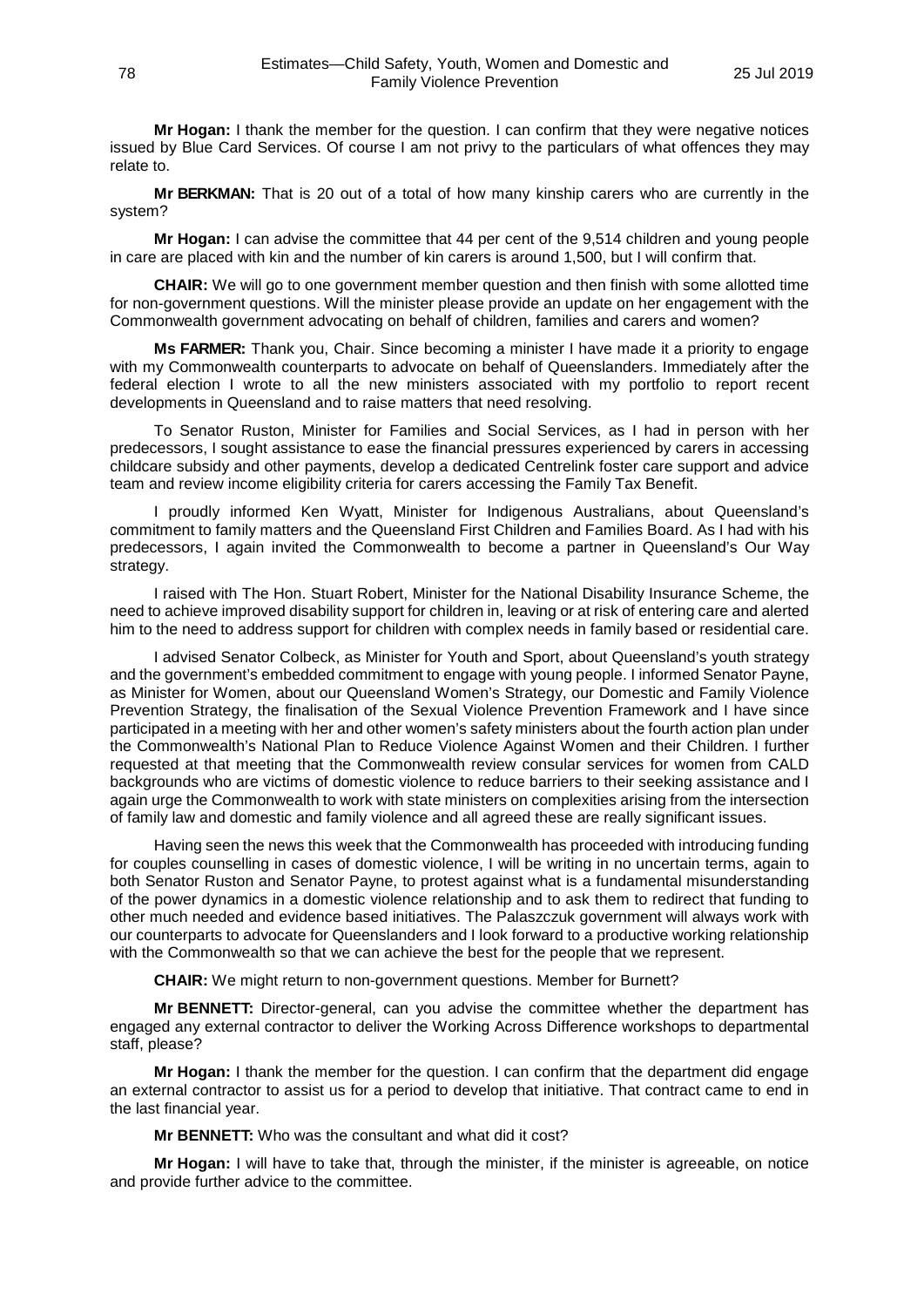**Mr BENNETT:** I understand that they were from the United States. My question is was a Queensland company considered for the training?

**Mr Hogan:** I thank the member for the question. I can confirm that person was from the United States and has worked extensively around the world. Again I would have to seek further information about the process for the appointment of that contractor.

**Mr BENNETT:** That is on notice, as I understand it.

**Ms FARMER:** Yes.

**Mr BENNETT:** Could we confirm that the costs of the travel to and from the United States as well as accommodation is included in that assessment, please?

**Mr Hogan:** I will need to seek further advice.

**Ms FARMER:** Yes.

**CHAIR:** On notice.

**Mr BENNETT:** There continues to be children in Queensland with severe disability whose circumstances are such that parents have to make those heartbreaking decisions to relinquish them because they no longer can care for them in their home. Could you advise on the implementation of the Carmody commission inquiry's recommendation 4.12 about relinquishment?

**Mr Hogan:** I thank the member for the question. It is a very vital and challenging issue. I am pleased to advise the committee that the government response to the Carmody inquiry accepted that recommendation and that was implemented and continues to be implemented. The essence of that was that parents who may well love and care for their children with disability may still be willing and able to protect them but do not have the capacity to actually do that safely and well. There are a small number every year of families where that situation gets to a point where it is not safe sometimes for siblings or for the family or possible for the family to retain day-to-day care of a child with very severe disabilities and very challenging behaviours. The minister gave an example of a situation like that earlier.

The policy was changed some years ago now so that parents do not have to relinquish. That means we do not have to take them to the Childrens Court and effectively establish that they are not willing and able to look after that child. We have worked over the last number of years with our counterparts in the Department of Communities, Disability Services and Seniors and through the transition to the National Disability Insurance Scheme have retained funding responsibility for those voluntary care arrangements and as a consequence of us moving into the full NDIS scheme that funding arrangement responsibility has now transferred to my department.

I am also pleased to advise the committee that the Queensland government and the Commonwealth government have recently agreed on much more favourable terms for the NDIS to provide appropriate support for children in those voluntary care arrangements. That had been an outstanding concern and an issue for all states and territories. We were working with families where there was a child with a significant disability and we did not believe that they were getting the level of reasonable and necessary support from the NDIS that they deserved.

Not long ago there was a joint announcement by the Commonwealth and the state and territory ministers about a new arrangement for the funding for those children. That sort of arrangement is the one that we would like to see for children in care as well as the children who are in voluntary care. We have continued negotiations and discussions with the Commonwealth and other states and territories to pursue that position. Our view is that children with a disability deserve the same level of support from the NDIS, whether they are in or out of care.

**Mr BENNETT:** Minister, I refer to the dedicated framework announced on 29 May this year to address the prevalence of domestic and family violence within Aboriginal and Torres Strait Islander communities. That framework was first recommended by the Domestic and Family Violence Death Review Advisory Board in its 2016-17 annual report tabled to parliament on 2 November 2017. Why did it take over a year and a half for the second annual report from the board calling for action for this framework to be announced?

**Ms FARMER:** Of course, the issue of domestic violence for Aboriginal and Torres Strait Islander populations is quite a specific issue and quite a specific challenge. We know that we have to apply a different approach to that. That is why we recently announced \$1.5 million to support the implementation of the framework over the next two years.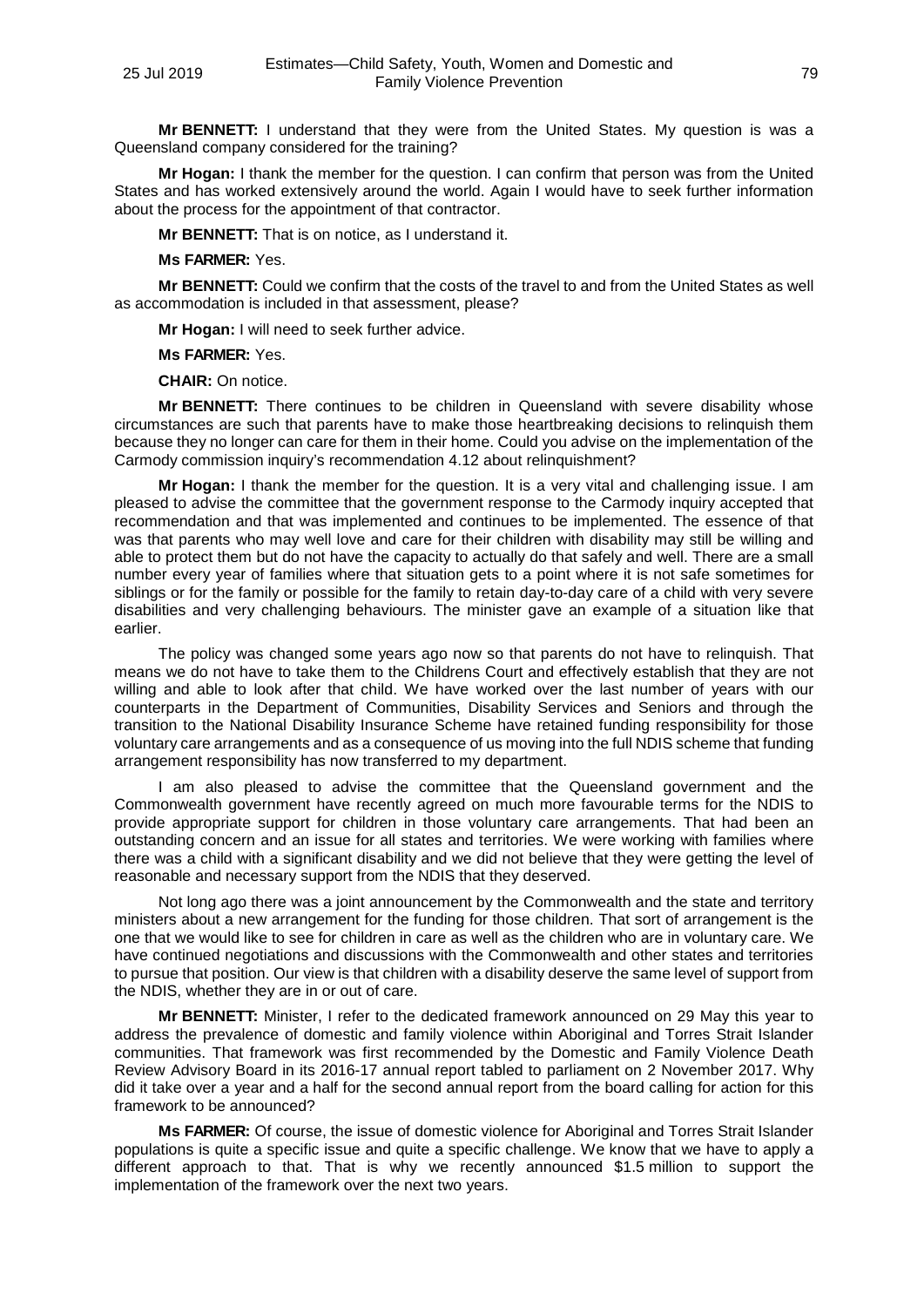The member will be familiar with the Domestic Violence Implementation Council. They have an advisory working group to deal with issues around domestic violence and Aboriginal and Torres Strait Islander issues. We have been consulting on the framework with that working group and also with the First Children and Families Board, which was set up at the end of last year. It has been very important that we actually get their input into how this framework needs to look.

We are rolling out initiatives basically as we speak. In fact, the member will know that for a number of years we have been doing quite a lot of work around supporting Aboriginal and Torres Strait Islander peoples around domestic violence. However, what is required is an overarching framework that really describes the way forward and that has everybody on board as to what is the best way to do this. We know that Aboriginal and Torres Strait Islander women who are victims of domestic violence are 34 times more likely to be hospitalised as a result of domestic and family violence. Over the next two years, six communities will be supported to develop their own community-led action plans to address domestic and family violence. Specialist DV workers will be engaged in the Indigenous family wellbeing services.

The framework really sets out a new way of working with Aboriginal and Torres Strait Islander people. Only recently I was on Thursday Island and at Yarrabah. Those two communities have significant issues around domestic and family violence. For them, the ways of dealing with that issue are different. Our whole approach is community led. The communities themselves determine the way this needs to work. For instance, on Thursday Island I met with an organisation called Mura Kosker Sorority. I believe that the member has been to Thursday Island recently.

**Mr BENNETT:** I lived there for three years.

**Ms FARMER:** You will know what I am going to say. The president of that organisation rowed across to meet with me. The member will be very aware of how difficult it is to support victims of domestic and family violence on those remote islands where often there is literally not only no form of communication but also nowhere to go. We are already funding that service to provide significant support for victims of domestic and family violence. They are now about to embark on a healing process. This is about the whole community healing. They talked about the effects of intergenerational trauma, grief and loss, and why that makes people behave the way they do. It is not about a woman leaving a man or vice versa; it is about the whole community coming together. They are going to be running that program in separate communities. We have been providing funding to that organisation and a number of others for a number of years now. It is time to have this framework, which will fund trials across a range of communities.

In Yarrabah, for instance, I met with the organisation that runs the women's shelter. The average person might think that a women's shelter is somewhere a woman escapes to and nobody knows where she is. Of course, in a small Aboriginal and Torres Strait Islander community everybody knows where the shelter is. They talk about the shelter as being the place where a woman can take a break if things are getting too much for her. It is accepted that she just needs a break. However, she wants to stay in her community. If she leaves her partner, she leaves her community and her family. That is just not going to work for her. Those are a couple of examples of the different issues in communities.

**Mr BENNETT:** I refer to the \$12 million over four years promised by the government to youth sexual violence. Director-General, can you confirm how much was spent in 2018-19, please?

**Mr Hogan:** The minister announced the government's response to the sexual violence task force report at estimates last year. That included an announcement of funding of \$12 million over four years. I need to advise the committee that the funding was staggered. A small amount of money was allocated for 2018-19. The bulk of the funds commenced in 2019-20, in July this year. They step up again to another level in the financial year 2020-21.

The work undertaken so far in 2018-19 has involved extensive engagement with stakeholders, work on service design and community engagement, and the development of a new program targeting youth sexual violence. We were really pleased with the response that we received in the five communities that were identified. They were Rockhampton, Gladstone, Moreton Bay, Toowoomba and South Burnett. Services commenced in May so that we could get services operating as quickly as possible. In addition to the services that commenced in May, new services started in July and very shortly will start in Rockhampton. As for the specific amount spent in 2018-19, I will have to check that expenditure. I will have to get that figure for you.

**Mr BENNETT:** Minister, will you accept that question on notice?

**Ms FARMER:** Yes.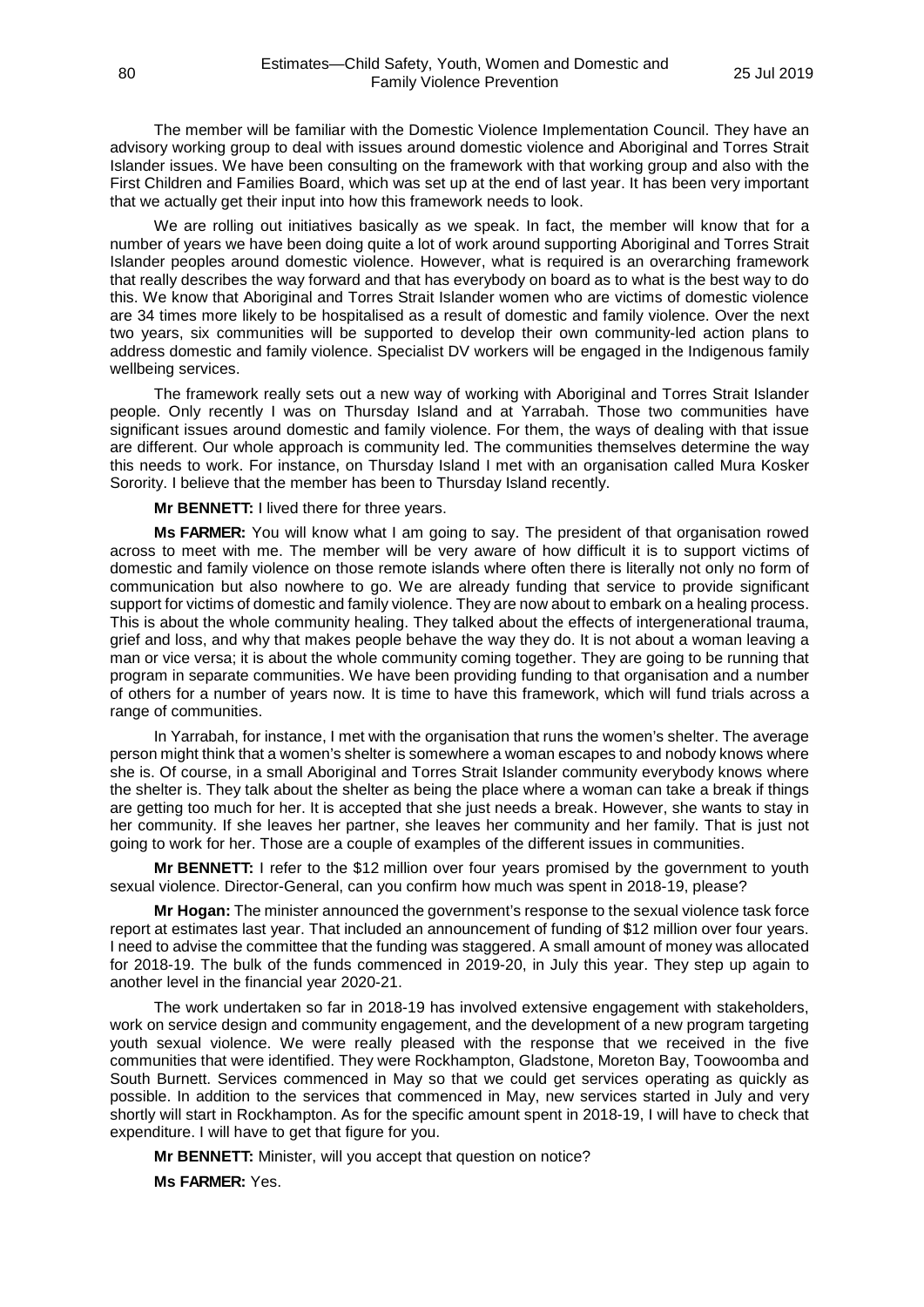**Mr BENNETT:** Director-General, I refer to page 3 of the SDS and the investment in care services for children and young people. Is there any form of reconciliation or auditing of the residential care of children? If so, how often are they conducted and what triggers those audits?

**Mr Hogan:** I note the member's interest in this issue. I refer to the question on notice response that we provided which we hoped answered the member's questions. As the response indicated, there is a comprehensive range of licensing, standards and monitoring requirements for residential services. Services that are funded are required to comply with the Human Services Quality Framework. That includes independent auditing. They run through a three-year cycle of internal and independent auditing against the Human Services Quality Framework. Our licensing requirements are generally to visit licensed services twice a year and if there are issues or concerns arise they will be visited more often than that.

**CHAIR:** There have been some questions taken on notice. I do not know whether you can answer any of those?

**Mr Hogan:** Chair, I do have a couple of answers. In response to the member for Maiwar's question, the number of kinship carers is 1,555 as at 31 March. In terms of the *Not now, not ever* recommendations underway in the department that the member for Burnett asked about, I can point out that they are recommendations 9, 43, 74, 75, 76, 77, 79, 82 and 83.

**CHAIR:** Minister, would like to make any closing remarks?

**Ms FARMER:** In terms of the matter that the member for Mudgeeraba raised, we think in the sense that it was asked that there may be a risk of identifying the child. We need to have further discussion and get back to the committee within the required time frame.

**Mr BENNETT:** Please excuse me for interrupting, Minister. The question on notice around travel and the consultant is still to be answered at some point.

**Ms FARMER:** We will get back to you in the required time frames. Thanks for the opportunity to make some closing remarks. I thank the committee and all of the Parliamentary Service staff who do so much work today and to prepare for estimates. I want to thank my director-general, Michael Hogan, Arthur O'Brien and all of the staff of my department who do an absolutely amazing job. I acknowledge all of the public servants across government who do so much work to prepare for estimates. Those in my department are absolutely magnificent. In particular, I want to thank the estimates team—Kirsty Madden, Leah Goldsworthy and Kirryn Lewis—who have spent long hours preparing for this today. Their support is much appreciated.

**CHAIR:** I thank everyone in the department for the significant work they do in child safety, youth and women. Thank you very much for your attendance today. We are almost out of time. We will take a break. The hearing will resume at 5.30 pm with the continued examination of the estimates for the portfolio focusing on matters falling under the responsibility of the Department of Youth Justice.

## **Proceedings suspended from 5.14 pm to 5.30 pm.**

옆. **[CHAIR:](http://www.parliament.qld.gov.au/docs/find.aspx?id=0Mba20190725_172942)** Welcome back, Minister and officials. We will move straight to questions with government members for the portfolio area of youth justice. Minister, could you indicate how you expect young people who are in the youth justice system to end up living with greater purpose and having better opportunities to get a job?

**Ms FARMER:** Chair, I understood that I had an opportunity to make some opening remarks.

**CHAIR:** I am so sorry. I went straight to questions because it is the last session of the day. I do apologise. It has been a long day. Minister, would like you like to start with a five-minute statement?

**Mr McARDLE:** I raise a point of order, Chair. This is the same portfolio. Whether or not there are two different sections is irrelevant. There is one portfolio. Therefore, in my submission, there is one opportunity to make an opening statement. We had four sections on health but we only had one opening statement.

**CHAIR:** This is in our government time. I will be keen hear from the minister.

**Mr McARDLE:** This will run into your government time. Is that right?

**CHAIR:** That is fine.

**Ms FARMER:** Sorry. I understood I had a separate opportunity. Thank you very much. I thank you and the committee members and other committee members who have joined us today.

The Palaszczuk government is committed to the most significant reform of the youth justice system ever to be taken by the Queensland government. We know that the community expects young people to be accountable for their actions, and so do we. However, the community also wants young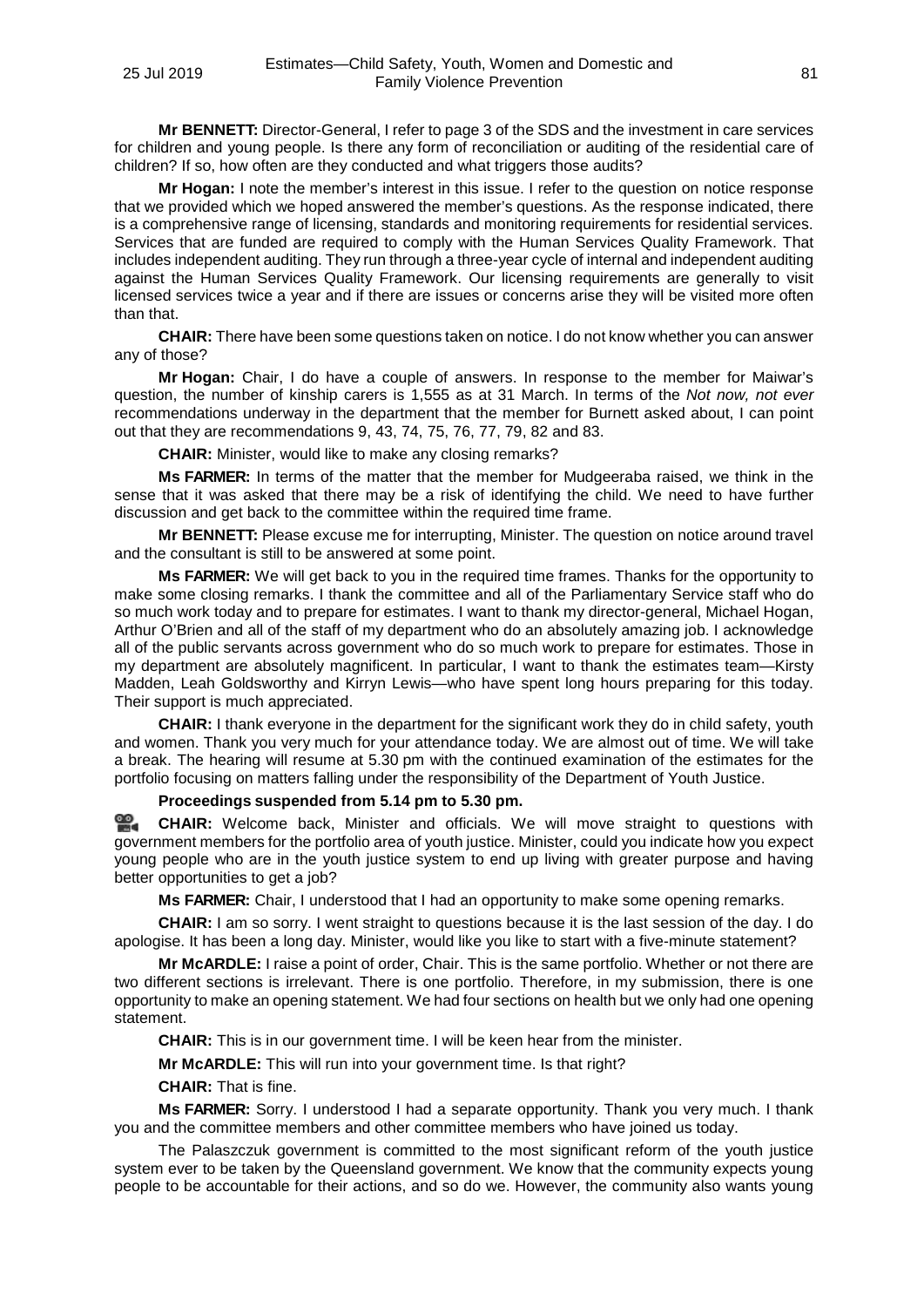people not to reoffend. If we persist with a 'lock them up and throw away the key' approach with our young people, that is exactly what will happen. There is an almost 100 per cent chance that young people will reoffend.

If we keep on doing the same thing we have been doing year after year in youth justice, we cannot expect the results to be any different. That is why we have made a commitment of over half a billion dollars since February last year to reform youth justice. That is why in May of this year the Premier announced the creation of a standalone Department of Youth Justice with a dedicated director-general, Bob Gee, whose sole purpose is to ensure the success of our youth justice reforms. That is why what we do in youth justice will be based on evidence. The community expects us to sort this, and that is exactly what we intend to do.

We began this process in February last year when we transitioned 17-year-olds into the youth justice system, aligning Queensland with the UN Convention on the Rights of the Child and bringing us into line with every other state in Australia. At the same time, I had tasked former police commissioner Bob Atkinson with advising me on the way forward with youth justice reform in Queensland. He delivered his recommendations to me in June last year. We spent the second half of the year consulting with over 2,000 people across the state.

In December last year I delivered our youth justice strategy *Working together changing the story*, accepting or accepting in principle 60 out of Bob's 77 recommendations and noting another 17 for further consideration. In April this year I announced a package of initiatives worth over \$332 million focusing on implementing the priority actions from the youth justice strategy and from the report produced by Major General Stuart Smith on local solutions to address youth crime in Townsville. Details of those initiatives are provided in response to several questions on notice for this hearing. Members will note from these that their implementation is the absolute focus of the new department.

At this point I do want to acknowledge that department and the outstanding work undertaken by our Youth Justice staff and those of our partner organisations and to especially acknowledge Mr Michael Hogan, who had DG responsibility for youth justice as part of a broader portfolio until May this year. He well and truly laid the groundwork for where we are today.

Underpinning this new package of initiatives is our youth justice package action plan, which I table today, which documents the work that continues across and between government agencies to support the implementation of the two reports I referred to and the work which has been ongoing in delivering youth justice reform. I plan to table an annual update of this plan.

In June of this year I introduced the Youth Justice and Other Legislation Amendment Bill that will further support our reforms. The issue of young people in watch houses is one about which the community is particularly aware. The community does not want these young people in watch houses, nor do I and nor does this government. That is why every effort has been made to ensure that they are not there any longer than is absolutely necessary. It is why I was very pleased to announce last Thursday that we had zero young people on remand in the Brisbane city watch house. At nine this morning there were six young people in a watch house on remand who were either going to a detention centre or waiting to appear in court. This outcome was not achieved through one measure alone but was the result of combined and sustained efforts across a number of initiatives, and these efforts are detailed in response to the questions on notice. However, in making that announcement I made it clear that we were not out of the woods yet.

Reforming youth justice is challenging and it is complex. We only need to see the news of the riots at the detention centre in Kariong, New South Wales this week to remind us of that. The Palaszczuk government has taken youth justice reform out of the too-hard basket and made a commitment to the community to deal with it. As Bob Atkinson articulated so clearly his report, in all that we do in youth justice public safety is paramount and community confidence is essential. If a young person commits a serious offence then they need to be held accountable. However, if we do not address the causes of offending and reoffending then all we will be able to promise Queenslanders is that we will build more and more detention centres now and into the future and we will never break the cycle.

This requires leadership and bipartisan leadership is frustrating. That is why it is so frustrating, and to be honest bewildering, to try to get a handle on the LNP's position. On the one hand, the member for Toowoomba South says that the LNP believes in more early intervention. On the other hand, the member for Broadwater calls them cretins. Then the member for Toowoomba South changes his mind and says that we need to have all the young offenders in detention. On the one hand, they have been pushing to get young people out of watch houses without offering any viable solution, but when we get them out they say that we are soft on crime.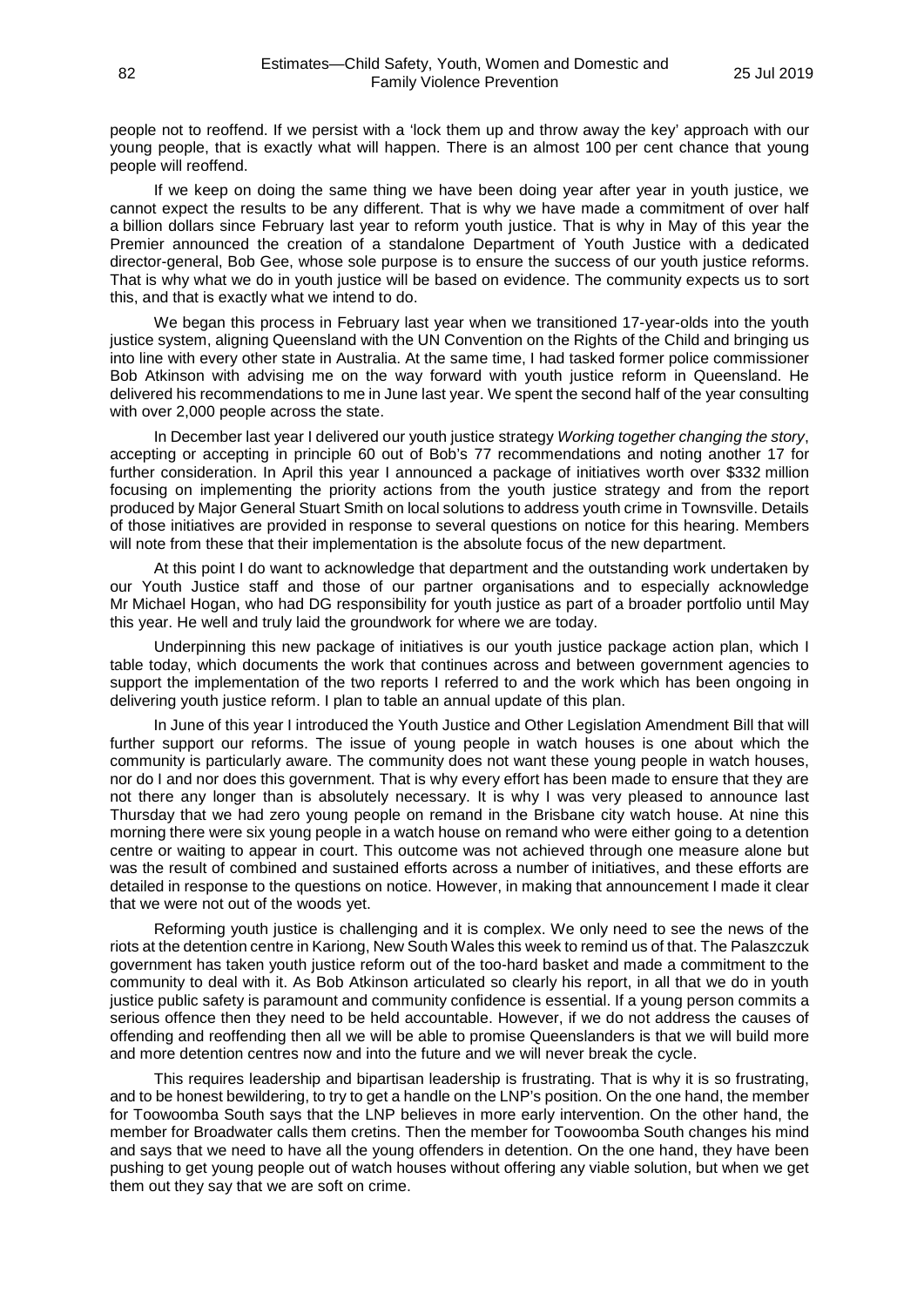This is not about being soft on crime or hard on crime; it is about getting the job done. It is too important an issue for anyone to try to score political points. I am calling on the opposition to be courageous about youth justice and to join the government in supporting reform. We owe it to the community and we owe it to our young people.

**CHAIR:** I apologise for not allowing you to make an opening statement. You mentioned in your opening statement the major general's recommendations. Could you provide an update, because that affects the electorate of Townsville? From the feedback that we got from the Townsville community, those initiatives are certainly welcome.

**Ms FARMER:** I thank the member for his question. I know that this is a topic very close to his heart. Queensland's first whole-of-government youth justice strategy was released in December 2018. We also released the government's response to Major General Stuart Smith's report, *Townsville's voice: local solutions to address youth crime*, during December.

The government's second tranche of major youth justice investments announced on 30 April totalled \$332.5 million and will support implementation of Bob Atkinson's and Stuart Smith's reports. They will both help to break the cycle of offending and reoffending. The government has committed \$19.2 million to implement the 23 recommendations in the major general's report, and all are on track to be commenced within the report's time frames or before.

Two recommendations have already been completed and 11 have been commenced including three which were scheduled to commence next year. Those underway include the Townsville offender accountability board, on the way to being established by September 2019; working with Education to respond to truancy rates to strengthen relationships with parents; working with community groups to develop strong mentoring and employment partnerships for youth at risk; and planning to implement community groups to develop hubs that can support after-hours youth services.

I know how excited the member was last week when I advised him that we would be providing a satellite service in Upper Ross from the Lighthouse to give safe harbour to young people on the streets at risk of offending. The Lighthouse in the CBD is a fantastic service that has achieved great results and it goes directly to recommendation 11 from Stuart Smith's report. The member has been lobbying me about it incessantly, and he got his wish.

**CHAIR:** Thank you very much, Minister.

**Ms PEASE:** Minister, could you indicate how you expect young people who are in the youth justice system to end up living with greater purpose and having better opportunities for a job?

**Ms FARMER:** Bob Atkinson's report summed it up. All stakeholders told us that engagement with education, training or work was critical to reducing children's offending behaviour. This is also borne out in research and reports from other jurisdictions. Providing opportunities for education, particularly vocational education, to at-risk youth improves not only self-esteem but also job opportunities, and with a purpose or a job the potential for offending, particularly property offending, reduces.

Young people, families and local communities need to have options available to them to be able to help themselves or young people. Practitioners on the ground, whether youth justice workers, police or one of the many support services in regional areas, want to be able to refer young people to pathways where real outcomes are delivered. I constantly hear across the breadth of the state that there is a need for practical options that can form part of place and case based approaches for young people who want help.

Again this government and this new department are delivering pragmatic solutions to a generational problem. Young people in contact with the youth justice system will get vocational training support under a new initiative to help them break the cycle, furthering their chances to get jobs. The best way to stop a young person from reoffending is to get them a job, and getting a job is not just about earning money and being independent—it gives them a sense of capability and pride in themselves, which is strong motivation to keep achieving.

It is more difficult for a lot of young people in the youth justice system to complete a qualification because of gaps in their high school education or a lack of family support, which is why today I am pleased to announce that the Palaszczuk government will be offering TAFE courses to young people who have been in contact with the youth justice system. Getting a TAFE qualification can be life-changing and it is a key that can open doors to getting a job and breaking that cycle. The Minister for Training and Skills Development, Shannon Fentiman, agrees. The youth justice training initiative will offer all of the same courses as those being offered to year 12 school leavers. We will encourage and actively support any young person in contact with youth justice to take up the challenge and enrol in a certificate course.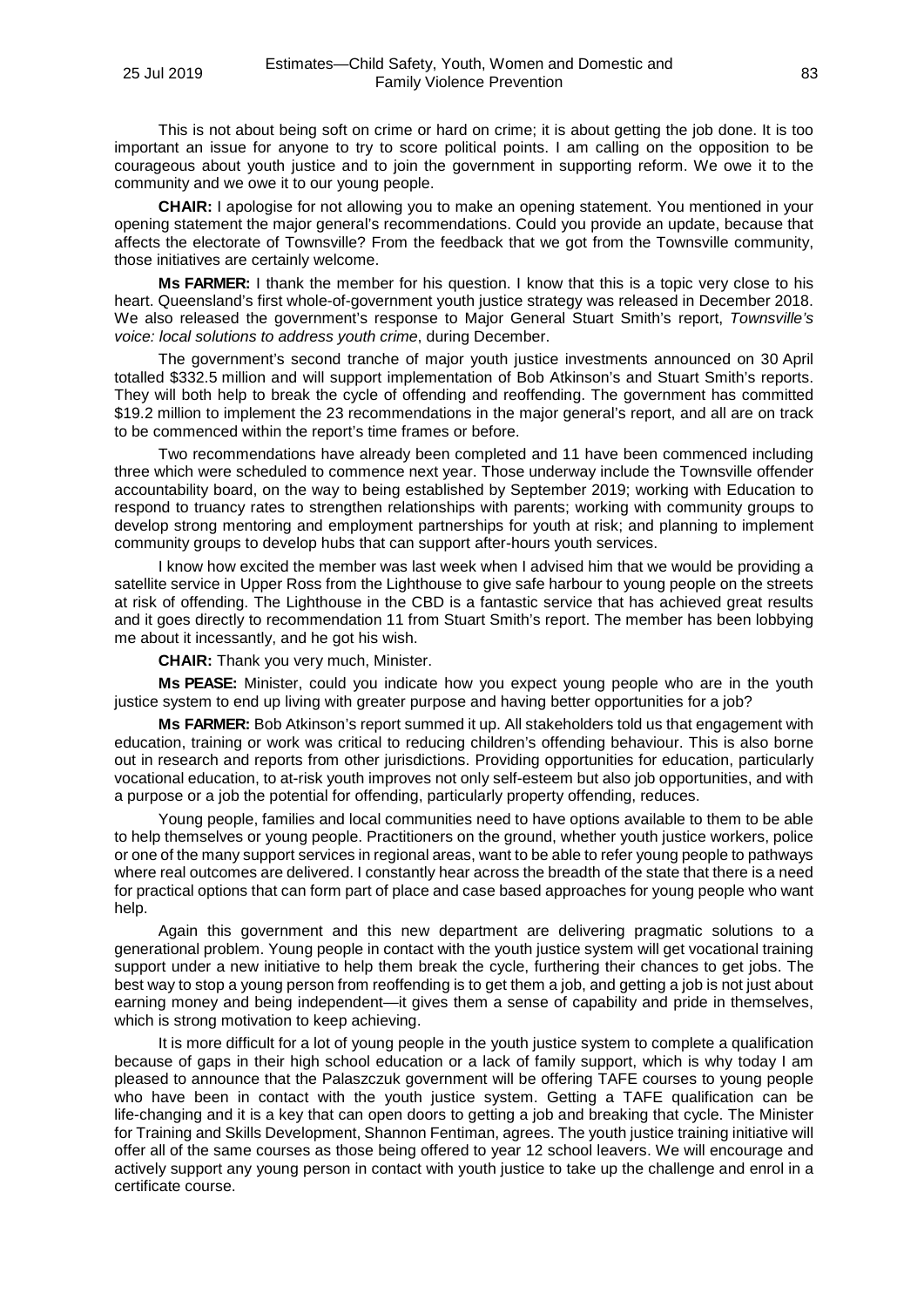**Mr O'ROURKE:** In the recent package of initiatives you announced \$200 million for non-infrastructure initiatives. Can you please take us through the life of a typical young person in the youth justice system and how those initiatives will help that person?

**Ms FARMER:** Yes, I would like to answer with a story. I want to talk about Mitchell—not his real name—who is a 15-year-old from the Tablelands area in North Queensland. He is Aboriginal and well known to the youth justice and child safety systems. He has been diagnosed with ADHA, FASD and expressive language disorder. He witnessed physical domestic family as a two-year-old, has a history of self-harm and substance abuse, and when he was seven years old he found his father dead from suicide. When he was eight his mother was sent to adult corrections for serious offences. He became transient, often staying with friends or family. He was in and out of foster care regularly.

His offending commenced when he was nine years of age: stealing a money box from McDonald's. He would spend time with friends every night and he started using marijuana, which escalated to stronger substances such as acid and ice. He eventually engaged in criminal activity to support his drug addiction. From the age of 10 he was committing serious offences, including stealing, assault, wilful damage, possession of weapons, drug related offences and break and enter. Given the seriousness of his offending, as a 12-year-old he was sent to youth detention for the first time. Under our new program of initiatives, when Mitchell was in court proposed law reform would provide for a speedier outcome before a new specialist Childrens Court magistrate, and our new technology platform Our Child would allow better access to youth justice staff in courts so that Mitchell and the court were better placed to make informed decisions.

However, Mitchell did go to detention. During his time there he was provided with a range of services including health, schooling and therapeutic services to support his complex needs and address the underlying causes of his offending. He started attending school at the centre, learning to read, interacting with other young people and staff and learning basic life skills, including cooking and cleaning. Youth detention provided him with structure and organisation that he had not experienced outside of detention—minor things like getting up each day and getting ready for school, learning how to make his bed, clean his unit cell and helping others finish chores for the larger accommodation unit. He became aware of the Transition 2 Success program while in detention after discussions with the Townsville senior transition officer.

Realising that the Tablelands had a program, he started to inquire with his caseworker about the possibility of participating in the program upon release. His caseworker was encouraging, but he was also concerned about the complexity of his situation concerning his family and how that might impact on his ability to engage in an intensive program like Transition 2 Success. His youth justice officer, his transition officer from detention and his child safety officer worked together with other agencies and local NGOs on a transitional plan designed to support his reintegration into the community. They knew the importance of having a well-designed plan in place prior to his release.

A few weeks after being released Mitchell was arrested for a minor matter. He was concerned that he would be returned to detention. He had, however, found a connection with the Transition 2 Success program after spending considerable time with a number of the partnered agencies involved with the program. This was communicated to police and the magistrate, and he was placed on a supervised order. It has been a few months now, and while he is still finding the transition difficult he has managed to complete half of the program. He is working with the department of housing on securing his own place. He has been offered work experience and he has learned a number of valuable life skills. He has voluntarily engaged with the SES, which he connected with partway through his community service activities. Family wellbeing services designed with community and elders will work towards connecting him with any family or kin so he is less likely to move from one place to another so that he is connected with his culture. Intensive case management, along with our expanded specialist multidisciplinary response teams, will provide better coordination and connection to services, particularly health, including access to our expanded Navigate Your Health Program and education.

All of the youth justice staff who have worked with Mitchell say that he is not a bad kid at all. He is extremely caring and wants to turn his life around. He is, however, the outcome of generational and societal issues and a product of his upbringing and environment. Our commitment is to keep the community safe and allow young people like Mitchell to turn their lives around, and that is what this historic budget allows to happen.

**CHAIR:** I have met some of those kids from Transition 2 Success in Townsville now working on the stadium in apprenticeship roles. It is just amazing. Before we move to non-government questions we need to seek leave to table this document *Working together changing the story*. Is leave granted? Leave is granted.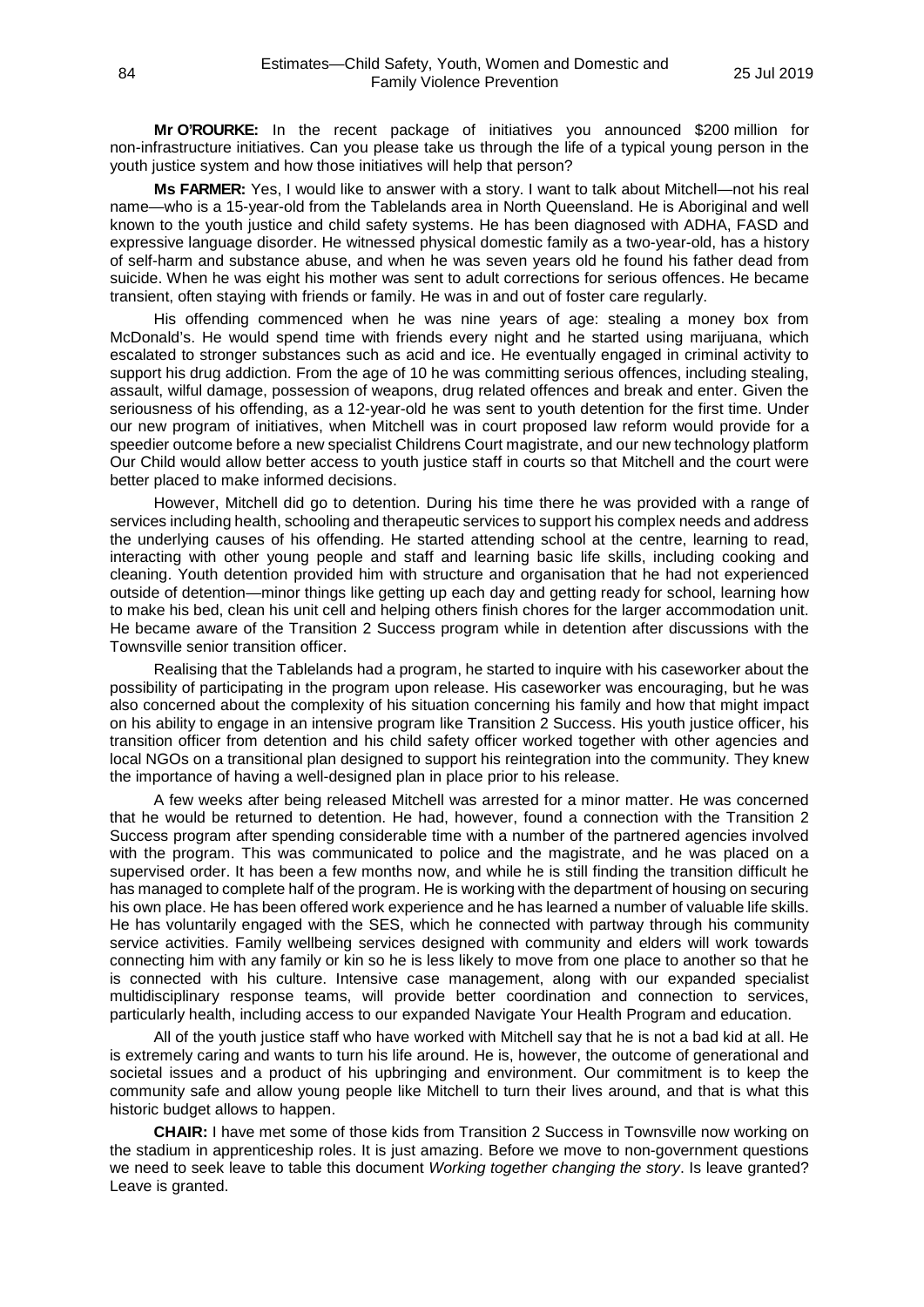**Mr JANETZKI:** Minister, your ministerial diary shows that you first visited the Brisbane watch house on 5 July 2018 and again on 26 April 2019. When you visited what did you observe about that environment that troubled you?

**Ms FARMER:** I also visited the watch house last week with my director-general, Bob Gee, to thank the officers in there for their excellent work during what we all agree has been quite a challenging time. On both occasions I went to the watch house I was able to tour the facilities and speak to the youth workers and all of the officers who were there. As you know, the police officers put up their hands to do overtime in these positions. I have to say that I was so impressed with their professionalism in what has been a challenging situation. The work that they have done to address the needs of those young people has been outstanding. The way they have worked with the youth justice workers who came in especially as part of the support team has been outstanding, and I want to thank them for the care and consideration they have offered those young people.

As the member knows, a range of other people have visited the watch houses. We established a watch house response team officially in April of this year, but we have had Education, Health, mental health, Murri Watch and a range of other people going into the watch houses. The member will have heard me say on a number of occasions that nobody wanted those young people in those watch houses. The government did not want them in the watch houses, and I most certainly did not want them in the watch houses. I am very grateful to the people who were going in there every day and doing their best to make sure that they were looking after the young people who were there.

**Mr JANETZKI:** Minister, I will take from the nonanswer that there were troubling circumstances you observed. My second question is: why did you not act more than a year ago when you first visited Brisbane watch houses, knowing that so many young people—

**Ms PEASE:** Mr Chair, I have a point of order. I would like to raise standing order 115. I think that question has some imputations in it.

## **CHAIR:** I agree.

**Mr McARDLE:** What is the imputation?

**CHAIR:** Perhaps rephrase the question if possible.

**Mr JANETZKI:** Minister, why didn't you act on the situation on watch houses over a year ago when you first saw the conditions?

**Ms FARMER:** As the member knows, and I am not sure if the member had an opportunity to hear what I said in the opening statement, we have made a commitment of over half a billion dollars to youth justice reform. There are young people in our detention centres, there are young people in our watch houses, and they have been ordered to be detained by a magistrate. In the transition of 17-year-olds, which occurred in February last year, we committed to building new detention centre space. In fact, in the most recent package of initiatives which I announced, we committed to creating new detention centre space. However, we know that we cannot keep just creating places to put those young people in and lock them up and throw away the key. The member himself has had quite different views on this which he has expressed publicly. We simply must commit to those non-infrastructure reforms if we are going to make a difference.

The young people, like the ones I have been describing today, did not take 12, 14 or 16 years to become youth offenders. The lives of those young people have been characterised by neglect, poverty, abuse, homelessness, disengagement with education and a lack of a single person to walk along beside them. They were not born bad, any of them. They have taken 12, 14 or 16 years to get into that situation and they are not going to get out of that situation overnight. We are very pleased. As I said, nobody wanted those young people in the watch houses. If the detention centres do not have the beds available for young people who have been ordered for detention by the magistrate—

**Mr McARDLE:** Chair, on a point of order.

**CHAIR:** What is your point of order?

**Mr McARDLE:** With respect to the minister, the question was very succinct. It was: why has it taken 12 months before any action was taken? The minister has given a lengthy preamble but I would ask the chair to bring the minister back to the question and to answer a very simple question. Why did it take 12 months for action?

**CHAIR:** I think the minister is answering in a very considered manner and I will ask the minister to continue.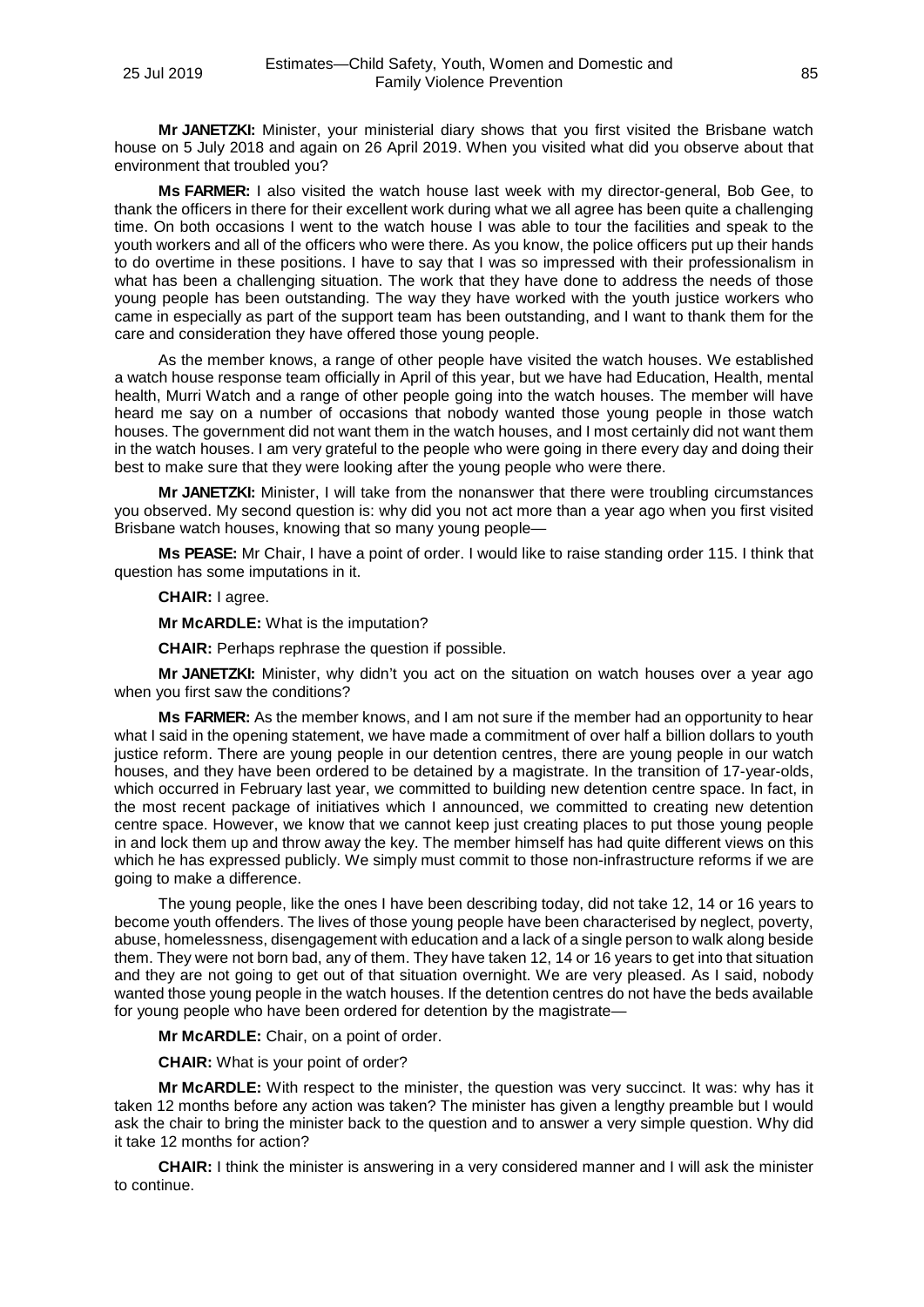**Ms FARMER:** Thank you. Chair, I am a little puzzled because I am actually describing the actions we have been taking since the transition of 17-year-olds. There are a certain number of beds in the detention centres. If a magistrate has ordered for a young person to be detained and there is no room in the detention centres, then that young person has been detained in the watch house. It would be unsafe for me or the director-general of my agency to order a young person into the detention centre when there is not capacity for that young person to do so.

From February last year—I think it was probably around the middle of the year when we started to see numbers in the watch house staying for longer than the normal period of time, and we allocated funds immediately. It was our investment. We allocated funds to Legal Aid, to Sisters Inside and to YAC to actually look at bail advocacy for those young people. We know that 83 per cent of the young people in detention centres in Queensland are actually there on remand. That is compared to a 60 per cent average in the rest of Australia. Many of them are there because they do not have a home or a safe home to go to.

The bail advocacy services, which was the first of our initiatives, were about taking up bail merit applications for those young people if in fact the reason for detaining them was based on welfare reasons. The member will be aware that many times a magistrate will make a decision about detaining a young person based on welfare considerations. The bail advocacy services were able to put up a case to the magistrates. At the same time, we introduced bail support services so that we actually could find the accommodation that might be necessary to connect people to kin, to connect them to any other services which were necessary for them to be able to meet their bail conditions.

Those initiatives are part of those significant youth justice reforms we have put in place. We have been successively over the last 12 months, including at the end of last year, introducing services and applying significant funding to make sure that we are keeping those people out of the system. It is not only a matter of finding the places for the young people who are actually in the system; it is a matter of making sure that we do not have people either coming in or coming back to the system as well, which would put more pressure on the numbers.

I can detail blow by blow the over \$200 million worth of initiatives we have in place—like the bail advocacy program, like the bail support services and like the many services we have now started rolling out since the announcement of our package. Each of those on their own will not make a difference, but together they will make a difference. We have seen in other jurisdictions, like New South Wales and Victoria, like Scotland—

**Mr JANETZKI:** Point of order, Chair, on relevance. Surely that is enough latitude given to the minister to answer a question as to why there was no action taken 12 months ago.

**CHAIR:** I think the minister was wrapping up on that point.

**Ms FARMER:** I am happy to address this issue for as long as the chair will allow.

**Mr McARDLE:** With respect, Mr Chair, you made it quite clear that questions must be succinct and the answers must be succinct. They cannot go on and on.

**CHAIR:** Do you want to move to another question?

**Mr JANETZKI:** Thank you. My next question is to the director-general. Director-General, you recently said that security works at youth detention centres had been fast-tracked in the last few months to make more beds available. Why did the department not fast-track these beds and these works earlier, given that 3,000 children were in Queensland watch houses last year?

**Mr Gee:** I thank the member for the question. To my knowledge, the department has always been balancing the need for community safety and the care of young children. A complex environment, like detention centres, needs a lot of planning and thought, particularly around the security of that environment, the young people there and the staff. The security upgrade work was delayed while numbers rose, which generally they do seasonally through the summer period.

Having said that, in April, when it was forecast that the numbers were likely to go down and they did start to go down, I know the department did everything they could. I would like to acknowledge the staff in the planning process out there, particularly the executive director there, for the way they handled that so that the security was paramount and also the programs that needed to be delivered to young children were delivered. Most importantly, when the opportunity arose, they made sure that contractors could get in, worked extended hours and kept the place secure. Yes, those works were completed six weeks earlier. I thank the staff for doing that and it resulted in an extra 28 beds being available sooner.

**Mr JANETZKI:** Director-General, could those works have been brought forward last year when there was such a significant number of children in watch houses?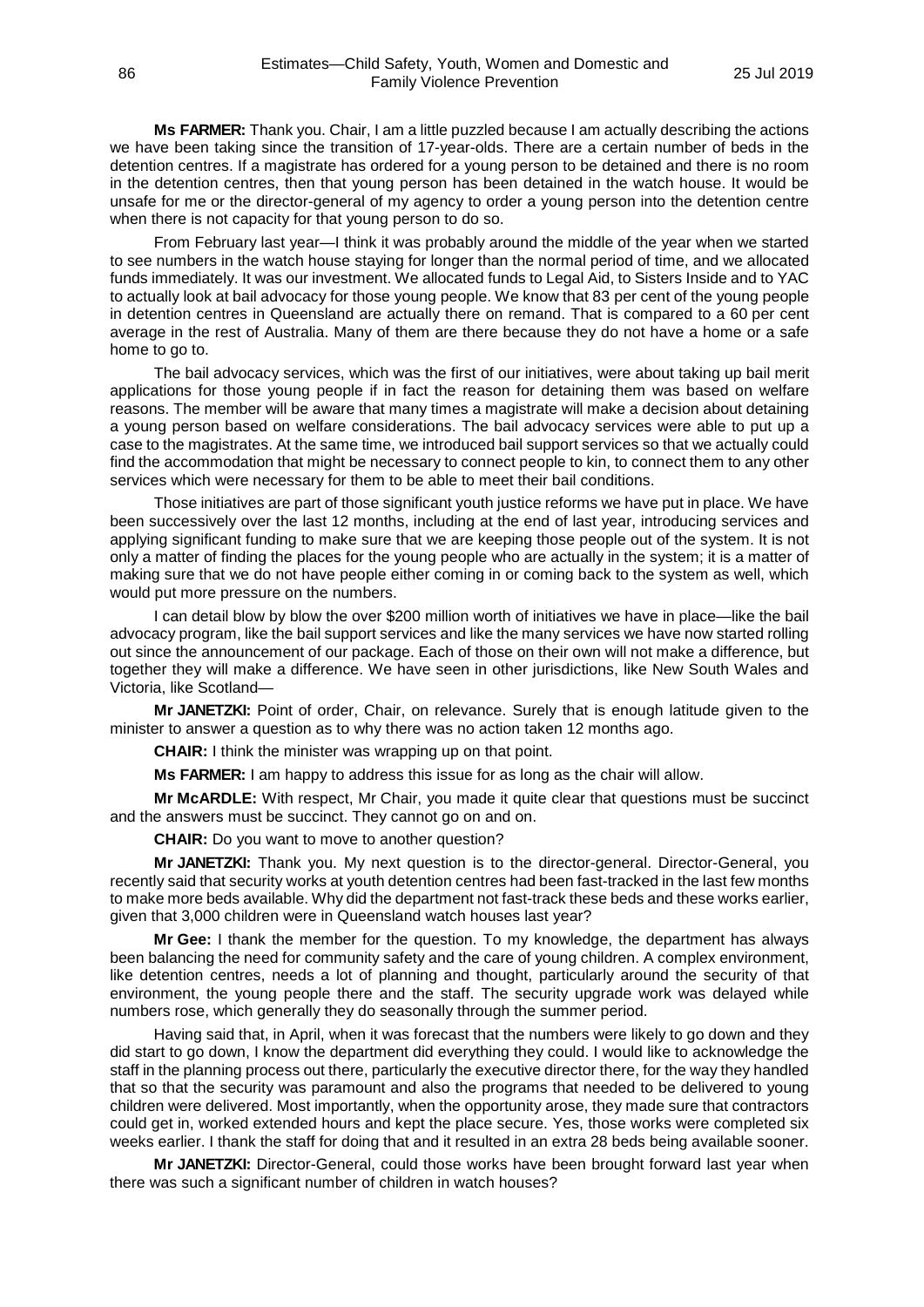**Mr Gee:** To my knowledge, no, not given the numbers that were fluctuating through the watch houses at that stage.

**Mr JANETZKI:** Minister, has the government or your department contemplated setting an internal time frame as to how long children should be kept in watch houses in Queensland?

**Ms FARMER:** I thank the member for his question. The member will see some reference to that in the youth justice amendment bill which I introduced into parliament, but I am unable to speak to that. However, I think the member would have heard both the Premier and me say that we do not want to see young people in watch houses longer than the normal processing—that has always been the case—where a young person goes to a watch house before they appear in court.

**Mr JANETZKI:** Thank you. Minister, there is evidence that your department initially refused to provide a pregnant girl in the Brisbane watch house with information and advice, saying that the Queensland Police Service should deal with it because it was not the responsibility of Youth Justice. Do you agree with your department's advice?

**Ms FARMER:** I am sorry. Can I ask the member to repeat the question?

**Mr JANETZKI:** I can table the documents if necessary, Chair.

**Ms FARMER:** Yes, thank you.

**CHAIR:** Let us have a look at the documents and then we will consider the response. Do you seek leave to table these?

**Mr JANETZKI:** I seek leave to table them.

**CHAIR:** We will have a look at them and get some copies for the minister.

**Ms FARMER:** In the interests of time, can I ask the member if the case you are referring to is the one down the bottom of the page?

**Mr JANETZKI:** That is correct.

**CHAIR:** Procedurally, is leave granted? Leave is granted.

**Mr JANETZKI:** It is the last three lines of that first page.

**Ms FARMER:** Chair, could I ask that we take that on notice? I understand the question I was being asked.

**CHAIR:** Absolutely. Thank you, Minister.

**Mr JANETZKI:** Director-General, the director-general who appeared previously, Michael Hogan, in correspondence to the Public Guardian dated 26 October 2018 stated that the watch house crisis was attributable in part to the transition of 17-year-olds into the youth justice system. Do you agree with that view?

**Mr Gee:** I thank the member for the question. I think it is obvious that 17-year-olds moving into the system created increased demand. My view would be that that required a level of detailed planning. I understand the investment from the very beginning, from the transition right through to now, is over half a million dollars. My view would be that the 17-year-olds definitely did have some impact. I would point out, though, that that impact is very hard to measure given the fluctuating numbers and the small number of people who are in detention.

**Mr JANETZKI:** To the best of your knowledge, before that transition occurred did the department undertake due diligence as to how those 17-year-olds would be transitioned, and what was the nature of that due diligence?

**Mr Gee:** I put to the committee and the member that detailed demand forecasting was done. That forecasting, though, is a statistical model. That model cannot take into account the social impact or the economic impact, but particularly the social impact of the reforms that the government introduced over the period from late 2017-18 onwards. In my view it would be obvious that the statistical modelling has a significant number of limitations. For me what is important is that the plan going forward makes sure that we have models in place that can measure as best we can the programs that we are implementing.

**Mr HUNT:** Director-General, could you outline how much the department spent on iPads for children in detention centres in the last 12 months?

**Mr Gee:** Through the minister, could I take that on notice? I understand there was some media today. I think the minister has put a release out about that if you are referring to-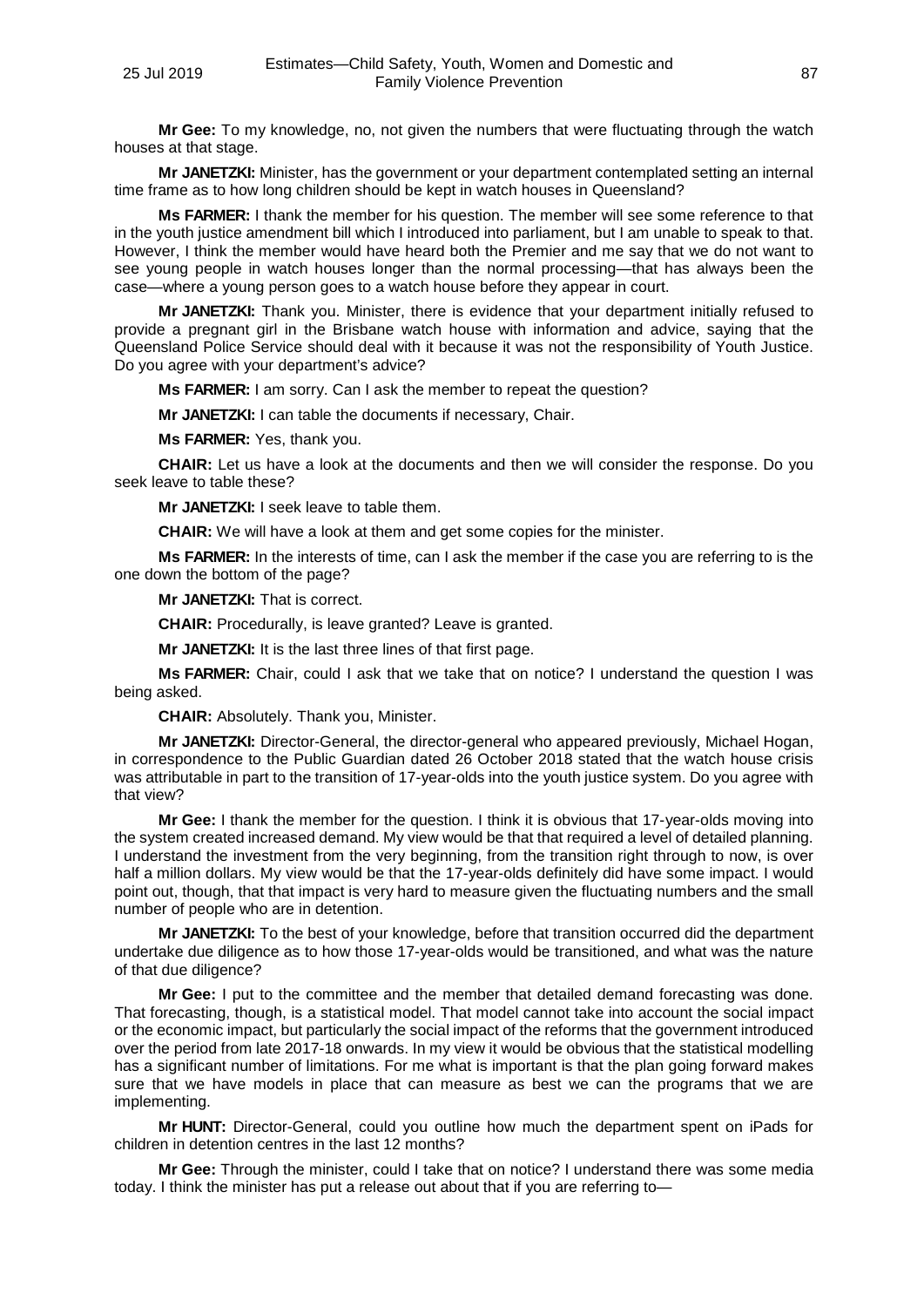**Ms FARMER:** If the member is referring to that particular incident, I am happy to respond to that. I would have to get back to you about the more general question.

**Mr HUNT:** The question was clearly: in the last 12 months how much has been spent on iPads for youth in detention centres? If you could take that on notice that would be good.

**Mr BERKMAN:** There is no disagreement about the need to get kids out of watch houses. I know the government has proposed some steps forward, as you have discussed, Minister. One solution which is on the table is raising the minimum age of criminal responsibility to at least 14 years. It is an approach that has now been recommended by the Family and Child Commission, the Office of the Public Guardian and the Royal Australian and New Zealand College of Psychiatrists. Minister, are you confident that the national review is actually going to get us there without any support from the federal Liberal government?

**Ms FARMER:** I thank the member for his question. I cannot pre-empt what is going to be the result of those deliberations by the Commonwealth Attorney-General. I check in quite regularly with our Attorney-General in Queensland. I understand that the matter has certainly not been put on the shelf; there is quite deliberative action being taken. We are expecting to see that at the end of the year. The member will know that in Bob Atkinson's report one of his recommendations was that this be considered but that it should be considered on a national level. We will wait to see the results of that at the end of this year.

The member will also know about some matters around that issue that are part of the youth justice amendment bill, but again I cannot refer to that today. The member will be aware of quite some number of references to that particular issue in that legislation. I know that this is an issue which has raised a lot of discussion. The matter of youth justice reform has been one for considerable public debate. I certainly hear all of those requests from a number of organisations. We have committed to this national approach and so we will wait to see what happens there.

**Ms BOLTON:** I direct my question to the minister. You talked previously about bail advocacy and finding suitable accommodations. Will the minister please advise what is being done regarding the lack of emergency and longer term accommodation on the Sunshine Coast not only for those who are under bail conditions but also at risk youth and our youth in general?

**Ms FARMER:** I thank the member for her question. I note there has been quite some media attention around youth crime on the Sunshine Coast. We have a number of services to deal with youth offending on the Sunshine Coast. In fact, I have just been handed some information about that.

One of the programs that members have heard me talk about today and also on a number of other occasions is Transition 2 Success. That helps vulnerable and at risk young people into training and employment. It is made available through the Sunshine Coast Youth Justice Centre. This is part of an expansion we have made in this budget of \$28.7 million over four years. The really important thing about T2S is that our evaluation shows us that it actually reduces reoffending. I said earlier that whatever we do in youth justice, we need to know it is based on evidence. I have been very pleased that several of our programs, in particular ones we started quite early on after evaluation, are actually making a difference. T2S is one such example; 60 per cent of the young people who go through T2S do not reoffend. Of the remainder who do reoffend, there is an average of 1.1 nights spent in custody compared to a matched cohort who would spend an average of 3.6 nights in custody. It has a cost-benefit return of something like \$2.37.

It is just the sort of initiative we need to make the difference. We simply do not want to see those young people coming back. A really effective way of changing those numbers, including changing the numbers of young people going into watch houses and detention, is to stop them coming back again. That is one that is on the Sunshine Coast.

We also have the bail order and support services, which is provided by the Youth Advocacy Centre, and that is funded for just over \$900,000 a year to 30 June 2023. That provides the bail support that I was talking about before to young people across the Moreton region, including young people on the Sunshine Coast. That again makes sure that if those young people having had—and this is where we start to see the continuum of services we are providing—the bail advocacy to convince the magistrate that that young person can be safely allowed out on bail, the bail support services then ensure that that young person can meet their bail conditions. That is anything from finding them accommodation to linking them up with the support services they need. As the member would know, many of those young people simply have no structure in their lives and find it difficult to meet their conditions because they have never had to do that before.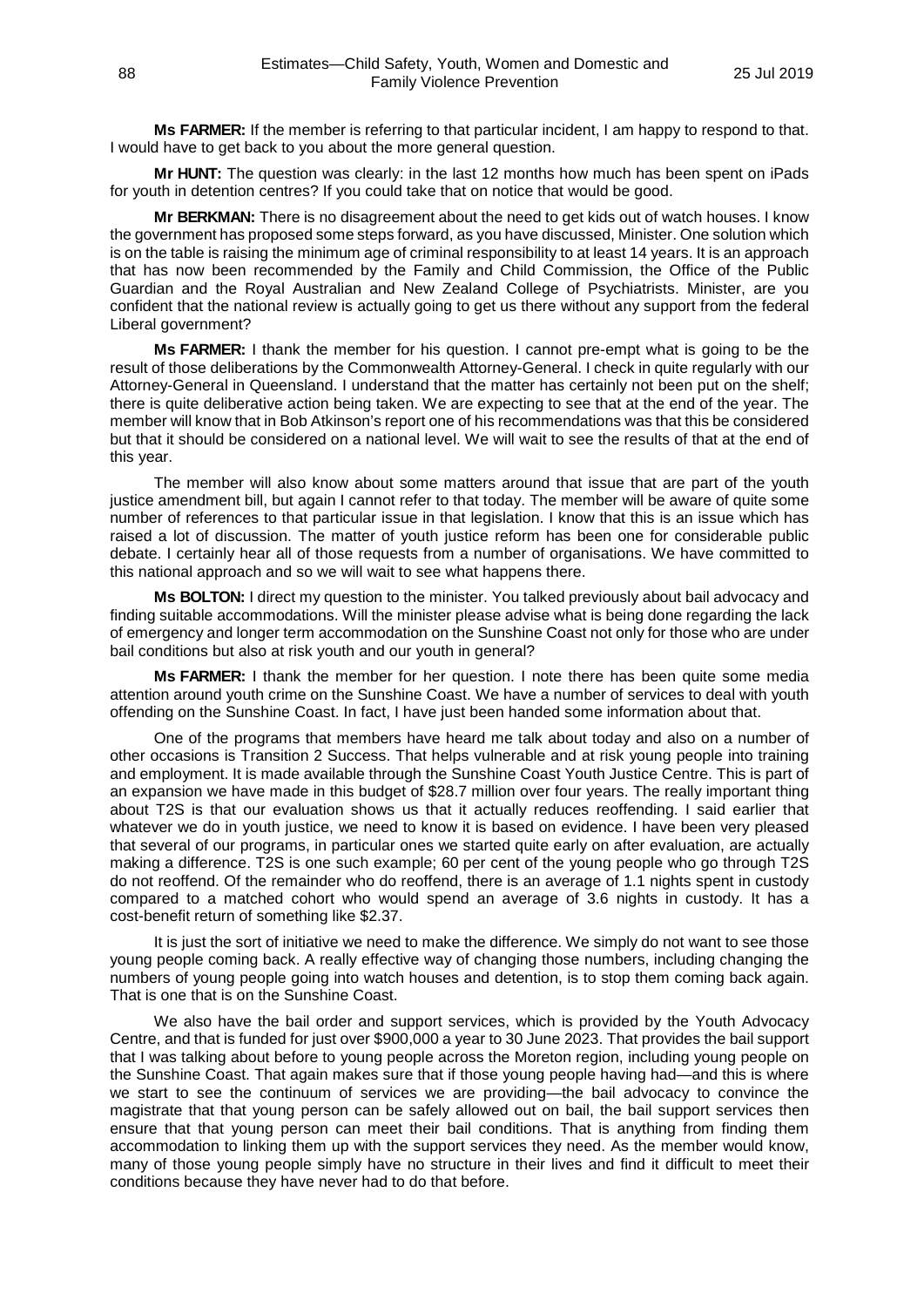These services are really important. I want to stress that they are not just about managing that, but about the young person not getting back into the system. That is where the pressure is applied: when we see the young people coming back repeatedly.

**Ms BOLTON:** I really appreciate that, but my question was about accommodation. The problem is if there is no accommodation to which they can be sent. Is anything being done to actually provide accommodation?

**Ms FARMER:** Specifically for the Sunshine Coast I will have to get back to you. If those young people are on dual orders, Child Safety will work with our youth justice workers. There is a lot of pressure on placement, but we have a range of initiatives in place. In fact, there is a particular project team whose job it is to increase placement opportunities for young people in that particular situation. I will have to get back to the member about specific services on the Sunshine Coast, though.

**Ms PEASE:** Minister, can you outline how your department works to ensure that staff wellness remains a priority for the whole department, especially those in both detention centres?

**Ms FARMER:** I thank the member for her question and for her longstanding commitment to worker rights and safety. I pay special tribute to the staff of the Department of Youth Justice. It is a great privilege to travel across the state and visit our youth justice service centres and youth detention centres to meet staff and see firsthand the really great work they do. They are on the front line, and I know that every single one of them goes above and beyond to make a difference to the young people in their care.

The government is committed to the safety and wellbeing of both our staff and the young people within the youth justice system. The 2016 independent review of youth detention centres examined the practices, policies and programs of our youth detention centres and specifically considered the use of force, separation, restraints, incident monitoring and complaints, oversight systems and processes, and the issues behind offending. That review's recommendations have been pivotal in ensuring our new policies and procedures and significantly improved staff training better protect and meet the needs of staff and young people.

In 2015, Youth Justice implemented trauma informed practice within detention centres. That provides staff with the skills to work more effectively with young people who display disruptive or challenging behaviour. In turn, that results in fewer and better managed incidents of violence and other challenging behaviour. A combination of training programs means staff are better equipped than ever before to apply appropriate behaviour management techniques to their daily work which has seen significant reductions in the rates of incidents.

Assaults of staff have been occurring at a similar rate over the last three years, even as total numbers of young people in detention have risen. There were 110 in the last financial year and 105 the year before. However, one assault is one too many and we do not want our employees harmed as a result of their work. Department of Youth Justice rates are at or better than similar industry standards, but we value our staff and we will continue to work with unions to improve their wellbeing. Our new director-general has placed staff welfare as a top priority.

**CHAIR:** Could the minister outline some of the initiatives taken by government to address youth recidivism?

**Ms FARMER:** I thank the member for his question and for his commitment to addressing youth crime. Chair, you should be very proud of the initiatives in place in Townsville to address youth crime which are due in no small part to your advocacy. The Palaszczuk government is committed to holding young offenders accountable for their behaviour while addressing the underlying causes of their offending. We are serious about breaking the cycle of offending and reoffending, and that means we need to be sure that whatever initiatives we put in place, as I said earlier, are backed up by evidence. It is why I have been really delighted to see the evaluation results of several of our newer youth justice initiatives in particular. I spoke earlier about our homegrown T2S program. We have a new investment of over \$28 million over four years for T2S. It is being expanded from the existing 10 to a further 10 sites.

Restorative justice conferencing brings together young offenders and their family, community and people affected by their crime to work out how the young person can make amends for their behaviour. All parties can have input into the outcome, with a focus on accountability and repairing the harm caused. Our evaluation found that 77 per cent of young people who completed an RJ conference either did not reoffend or showed a reduction in the magnitude of their offending within six months, and over 89 per cent of victims were satisfied with the outcomes reached at the conference.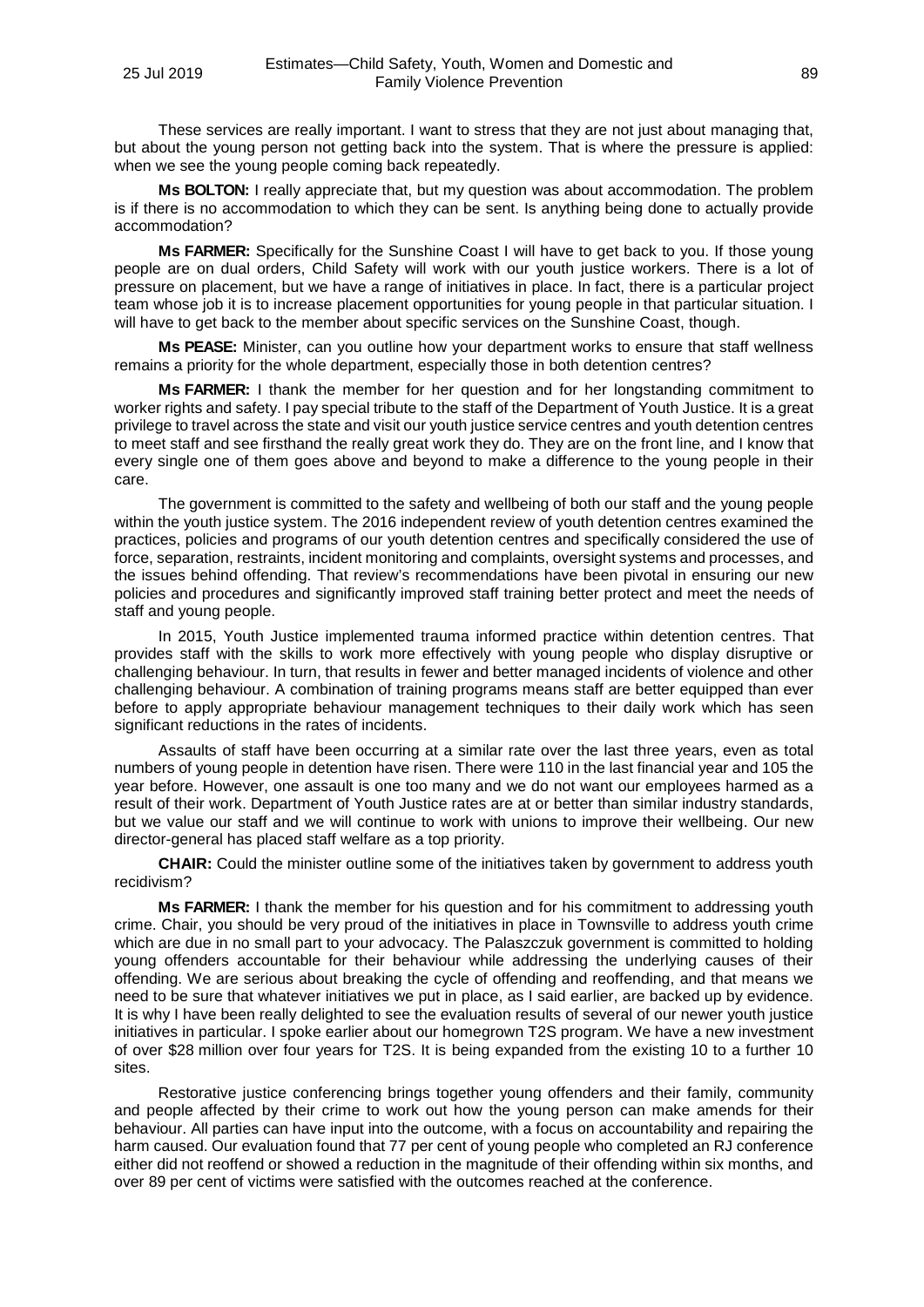The Townsville Stronger Communities Action Group is a multiagency group comprising six difference government agencies. Chair, I know what an integral role you played in establishing that group. It was formed in 2016 to help break the cycle of youth crime by dealing with underlying issues that lead to offending; namely, poor school attendance, mental health concerns, drug and substance abuse, domestic violence and family dysfunction that do not get addressed within the boundaries of one department. Through re-engaging children in education, conducting health and mental health assessments, stabilising housing and more, that group showed a 25 per cent reduction in high-risk offenders' reoffending or in reducing the magnitude of their offences.

**CHAIR:** I do acknowledge the good work.

**Mr O'ROURKE:** Minister, can you provide an update on how the Department of Youth Justice is supporting community based initiatives to reduce youth crime in targeted regional areas?

**Ms FARMER:** I thank the member for his question and for his interest in community based youth justice initiatives. When Major General Stuart Smith delivered his report *Townsville's voice*, he acknowledged the strength of community ownership and community leadership that was central to the success of the Townsville community youth response. I just talked about the 25 per cent reduction in reoffending or in the magnitude of offences that we saw as a result of that program. We are taking the lessons learned there and applying them to Brisbane, Ipswich and Cairns, with an investment of \$15 million over four years. Those local responses will include after-hours services and diversionary programs. They will be shaped to reflect local community needs.

I know that the member has been very happy to see funding to boost bail support services in Rockhampton, with \$85,000 going to a local organisation, Darumbal community youth services, with which I was very pleased to meet when I was in Rockhampton not long ago. They will work out of Stockland shopping centre, where there are concerns about antisocial behaviours. I acknowledge the number of conversations we have had about this very initiative and your concerns and efforts to try to get a constructive resolution. This sort of work complements our recently announced \$2.5 million Queensland Youth Partnership Initiative, another great example of the community working together. That is a partnership between Westfield, the National Retail Association, the Department of Youth Justice and the Queensland Police Service that will run across six sites. It seeks to reduce nuisance behaviour and crime in shopping centres by connecting young people to retail and employment opportunities and by providing additional training to centre security staff.

Another great community initiative showing promising results is the Mount Isa transitional hub. Sometimes kids just need a safe place, a feed and a jumper, and that is what the hub provides along with connections to specialist support services and community elders. In the first weekend of operation—this initiative started up only a few weeks ago—for the first time in living memory there were no youth arrests. I congratulate Father Mick and his whole team for the work they are doing there.

**Mr JANETZKI:** Director-General, can you advise whether children have been residing in short-term accommodation such as caravan parks or motels either prior to or after being held in watch houses?

**Mr Gee:** They could be. It depends on how they were released, what accommodation they had before being in a watch house and how they were released back into the community.

**Mr JANETZKI:** Do you have figures on the total cost of that short-term accommodation?

**Mr Gee:** The Department of Youth Justice does not provide that short-term accommodation. The short-term accommodation is provided by the Department of Child Safety, Youth and Women.

**Mr JANETZKI:** They would have the data on the costs of that short-term accommodation, despite the children coming out of the youth justice system?

**Mr Gee:** Can I seek clarification of your question? As I understand your question, it is about care of young people when they are not in a watch house and those who would fall within the child safety legislation?

**Mr JANETZKI:** Yes, but for children who have either prior to or most specifically who have recently come out of watch houses in Queensland. Have they been housed in short-term accommodation like motels or hotels and, if so, how much has it cost?

**Ms FARMER:** Chair, would it be in order for me to—

**CHAIR:** Absolutely.

**Ms FARMER:** Is the member meaning children who have been ordered to be detained by a magistrate and that the department, if we did not have any beds in the detention centre or in the watch house and while they were under detention orders, would house them in a caravan park or a motel? Is that what the member was meaning?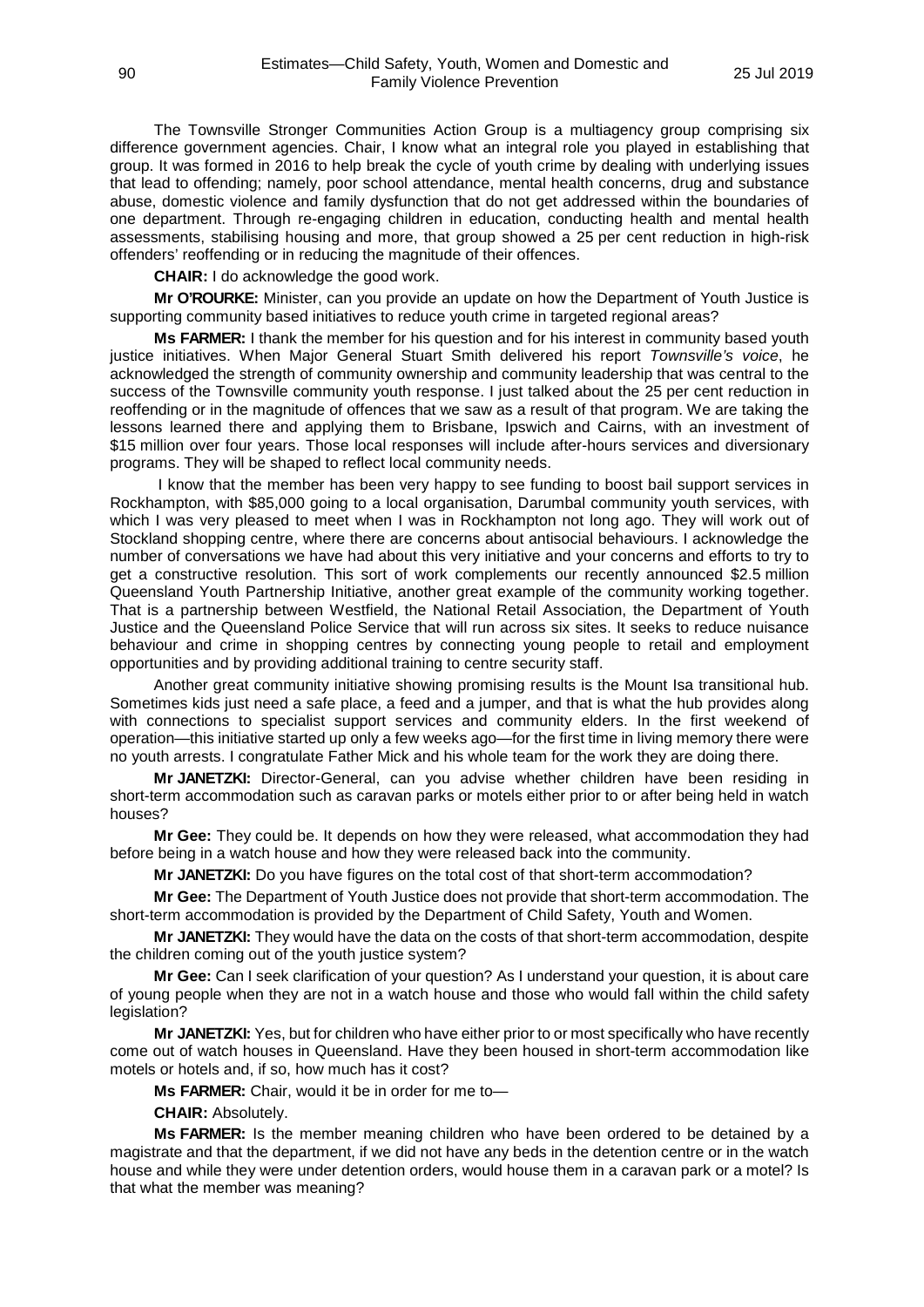**Mr JANETZKI:** Yes, that is the information we are seeking but also young people who have come out of watch houses most recently and if they have been housed in that short-term accommodation.

**Mr Gee:** To my knowledge, that is not a structured or approved approach. I think what the member might be referring to falls within the purview of the department of child safety and the support that they provide young people.

**Mr JANETZKI:** Okay. Thank you, Director-General; I will move on. Turning to youth bail houses, in just over 12 months of opening the four youth bail houses there was a total of 351 critical incidents and 19 youths charged with new offences. I want to dig into those critical incidents. Director-General, can you apportion which critical incidents go where? Did the critical incidents involve violence? Have they involved breaking of curfews? Can you give us some information as to the nature of those critical incidents?

**Mr Gee:** Thanks for the question. Yes, I can. To my knowledge to 30 June for the financial year ending 2019, there were 529 incidents. Eighty-two per cent of them related to a breach of curfew. Those supervised community accommodation places—the four of them—have strict curfew rules. If a young person is not home at seven o'clock when they are required to be, that is a breach of a curfew, so 82 per cent of those related to breach of curfew.

**Mr JANETZKI:** What did the other 18 per cent relate to?

**Mr Gee:** They would relate to a house rule breach, and that could be simply not handing their phone in on time, not following the rules of the house and those sorts of things.

**Mr JANETZKI:** How many children are in bail houses at the moment as we speak today?

**Mr Gee:** As of this morning, there were 10 young people in supervised community accommodation—three in Townsville and seven in the south-east.

**Mr JANETZKI:** Given that bail houses will cost the Queensland taxpayer \$70 million by 2022-23, is 10 children in bail houses value for money?

**CHAIR:** I think that sounds like a hypothetical.

**Mr JANETZKI:** Can the director-general confirm what steps have been taken to compare the cost of a child in detention as against a child in supervised accommodation?

**Mr Gee:** The department has undertaken an initial cost-effectiveness analysis on my taking up the position. It has also submitted an evaluation report from Griffith University to the department. I think we got that in May. I think I got that in my office some time in June. The Griffith University report makes a number of recommendations and I think we have addressed that in a question on notice to the committee.

In terms of cost-effectiveness, the first point I would make in terms of trying to compare the cost of detention to supervised community accommodation is that it is almost comparing apples with oranges. They actually provide different services. In order to make sure that our program is effective, on receiving the Griffith University report I asked for Ernst & Young to come in—I think that would have been the first week in July, but I would have to check my diary; I am sure it was the first week of July because I was in WA for a short time—to provide external validity to the department's figures.

**Mr JANETZKI:** Could you possibly table that report for the benefit of the committee, or is that still in review?

**Mr Gee:** The Ernst & Young work has only been contracted—

**Mr JANETZKI:** No, the previous report you referred to.

**Mr Gee:** It is still being considered. I have not provided advice to the minister around the report, other than to say that there are limitations with the report. I have contacted the authors of the report at Griffith University a couple of times and I will be meeting with them in the next week or so. It is my intention to ask them to address a few more issues, but on the very first day I started with the minister I asked her about the value set we should aspire to and that will be about openness and accountability. With the minister's permission, it would be my intention to release that report from Griffith University as soon as the minister was comfortable with any of the advice I gave her and she may well have questions for me about the advice.

**Mr JANETZKI:** Thank you, Director-General. I have another question.

**CHAIR:** This will be the final question.